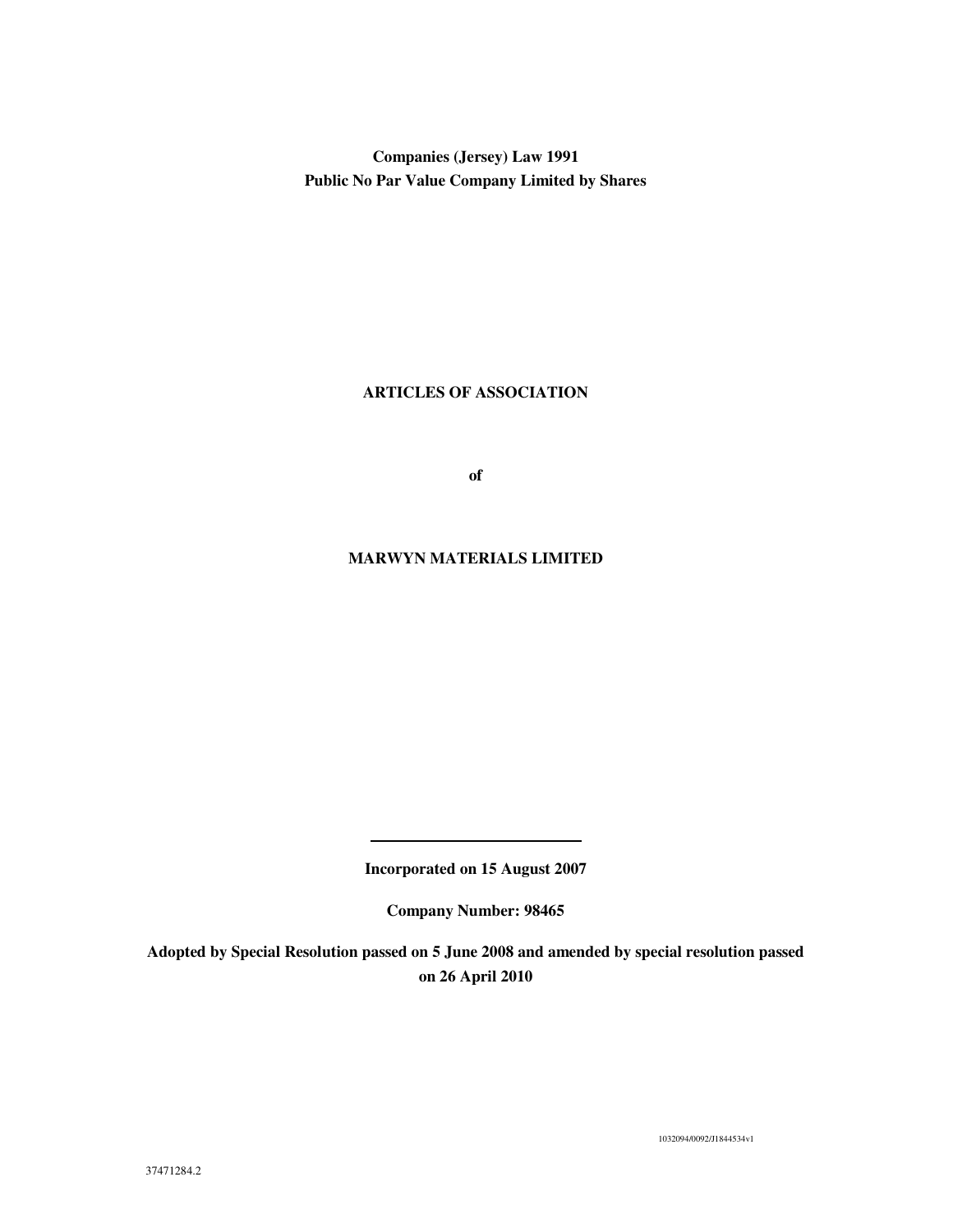# **Table of contents**

|               | <b>PRELIMINARY</b>              | $\mathbf{1}$   |
|---------------|---------------------------------|----------------|
| 1.            | STANDARD TABLE NOT TO APPLY     | $\mathbf{1}$   |
| 2.            | <b>INTERPRETATION</b>           | $\mathbf{1}$   |
| 3.            | FORM OF RESOLUTION              | $\overline{4}$ |
| 4.            | UNCERTIFICATED SHARES           | $\overline{4}$ |
| <b>SHARES</b> |                                 | $\overline{7}$ |
| 5.            | <b>AUTHORISED SHARES</b>        | $\overline{7}$ |
| 6.            | <b>ALLOTMENT</b>                | $\tau$         |
| 7.            | REDEEMABLE SHARES               | 13             |
| 8.            | POWER TO ATTACH RIGHTS          | 13             |
| 9.            | <b>SHARE WARRANTS TO BEARER</b> | 14             |
| 10.           | <b>COMMISSION AND BROKERAGE</b> | 14             |
| 11.           | TRUSTS NOT TO BE RECOGNISED     | 14             |
| 12.           | STATED CAPITAL ACCOUNTS         | 15             |
|               | <b>SHARE CERTIFICATES</b>       | 15             |
| 13.           | RIGHT TO CERTIFICATES           | 15             |
| 14.           | REPLACEMENT CERTIFICATES        | 16             |
|               | <b>LIEN ON SHARES</b>           | 16             |
| 15.           | LIEN ON SHARES NOT FULLY PAID   | 16             |
| 16.           | ENFORCEMENT OF LIEN BY SALE     | 17             |
| 17.           | APPLICATION OF PROCEEDS OF SALE | 17             |
|               | <b>CALLS ON SHARES</b>          | 17             |
| 18.           | <b>CALLS</b>                    | 17             |
| 19.           | LIABILITY OF JOINT HOLDERS      | 18             |

i **1042802/0004/J2466678v1**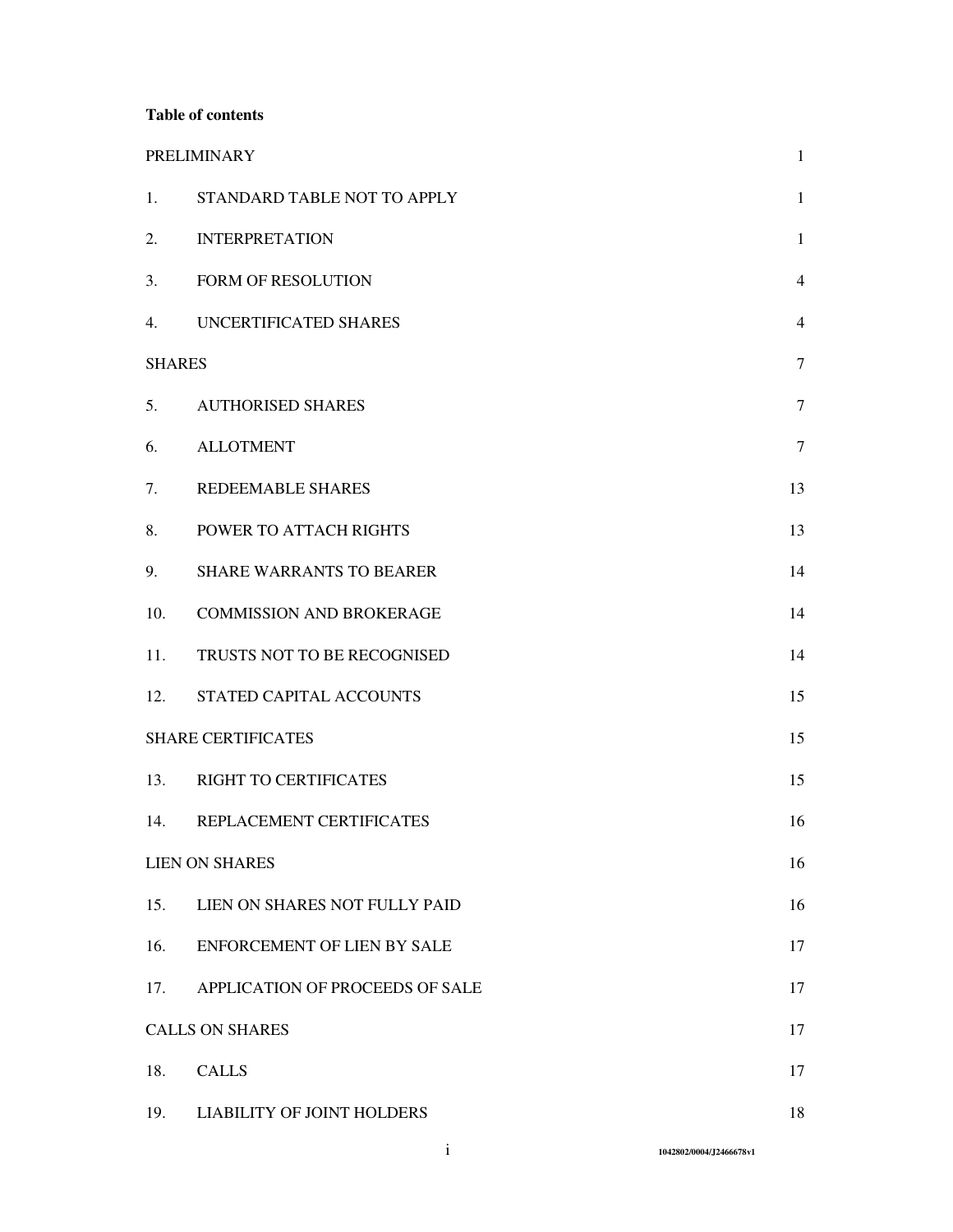| 20. | <b>INTEREST ON CALLS</b>               | 18 |
|-----|----------------------------------------|----|
| 21. | RIGHTS OF MEMBER WHEN CALL UNPAID      | 18 |
| 22. | SUMS DUE ON ALLOTMENT TREATED AS CALLS | 18 |
| 23. | POWER TO DIFFERENTIATE                 | 18 |
| 24. | PAYMENT IN ADVANCE OF CALLS            | 18 |
| 25. | DELEGATION OF POWER TO MAKE CALLS      | 19 |
|     | <b>FORFEITURE OF SHARES</b>            | 19 |
| 26. | NOTICE IF CALL NOT PAID                | 19 |
| 27. | FORFEITURE FOR NON-COMPLIANCE          | 19 |
| 28. | NOTICE AFTER FORFEITURE                | 19 |
| 29. | FORFEITURE MAY BE ANNULLED             | 20 |
| 30. | <b>SURRENDER</b>                       | 20 |
| 31. | DISPOSAL OF FORFEITED SHARES           | 20 |
| 32. | <b>EFFECT OF FORFEITURE</b>            | 20 |
| 33. | <b>EXTINCTION OF CLAIMS</b>            | 21 |
| 34. | <b>EVIDENCE OF FORFEITURE</b>          | 21 |
|     | <b>INTERESTS IN SHARES</b>             | 21 |
| 35. | <b>DISCLOSURE OF INTERESTS</b>         | 21 |
| 36. | <b>COMPANY INVESTIGATIONS</b>          | 25 |
| 37. | <b>REQUISITION</b>                     | 25 |
| 38. | <b>DEFAULT</b>                         | 26 |
| 39. | <b>REGISTER OF INTERESTS</b>           | 28 |
|     | TRANSFER OF SHARES                     | 28 |
| 40. | <b>FORM OF TRANSFER</b>                | 28 |
| 41. | RIGHT TO REFUSE REGISTRATION           | 28 |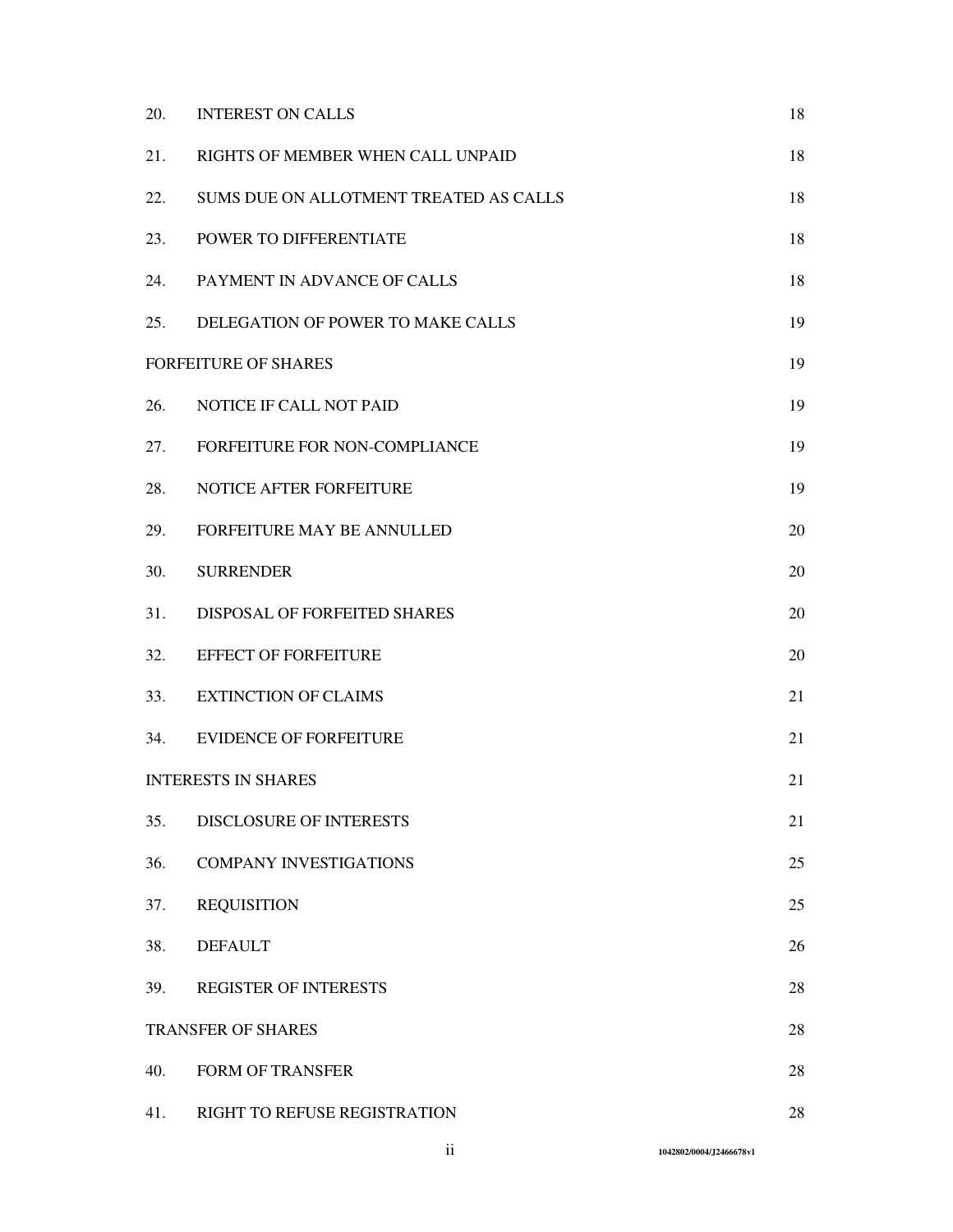| 42.                              | NOTICE OF REFUSAL                                      | 29 |
|----------------------------------|--------------------------------------------------------|----|
| 43.                              | <b>CLOSING OF REGISTER</b>                             | 29 |
| 44.                              | <b>FEES ON REGISTRATION</b>                            | 29 |
| 45.                              | OTHER POWERS IN RELATION TO TRANSFERS                  | 29 |
| <b>TRANSMISSION OF SHARES</b>    |                                                        | 30 |
| 46.                              | <b>ON DEATH</b>                                        | 30 |
| 47.                              | ELECTION OF PERSON ENTITLED BY TRANSMISSION            | 30 |
| 48.                              | RIGHTS ON TRANSMISSION AND SERVICE OF DOCUMENT         | 30 |
|                                  | DESTRUCTION OF DOCUMENTS                               | 31 |
| 49.                              | DESTRUCTION OF DOCUMENTS                               | 31 |
|                                  | ALTERATION OF SHARE CAPITAL                            | 32 |
| 50.                              | INCREASE, CONSOLIDATION, CANCELLATION AND SUB-DIVISION | 32 |
| 51.                              | <b>REDUCTION OF CAPITAL</b>                            | 33 |
| 52.                              | PURCHASE OF OWN SHARES                                 | 33 |
| <b>VARIATION OF CLASS RIGHTS</b> |                                                        | 33 |
| 53.                              | SANCTION TO VARIATION                                  | 33 |
| 54.                              | <b>CLASS MEETINGS</b>                                  | 33 |
| 55.                              | <b>DEEMED VARIATION</b>                                | 34 |
|                                  | <b>GENERAL MEETINGS</b>                                | 34 |
| 56.                              | ANNUAL GENERAL MEETINGS                                | 34 |
| 57.                              | EXTRAORDINARY GENERAL MEETINGS                         | 34 |
| 58.                              | CONVENING OF EXTRAORDINARY GENERAL MEETING             | 34 |
| 59.                              | NOTICE OF GENERAL MEETINGS                             | 35 |
| 60.                              | <b>OMISSION TO SEND NOTICE</b>                         | 35 |
| 61.                              | SPECIAL BUSINESS                                       | 36 |

iii **1042802/0004/J2466678v1**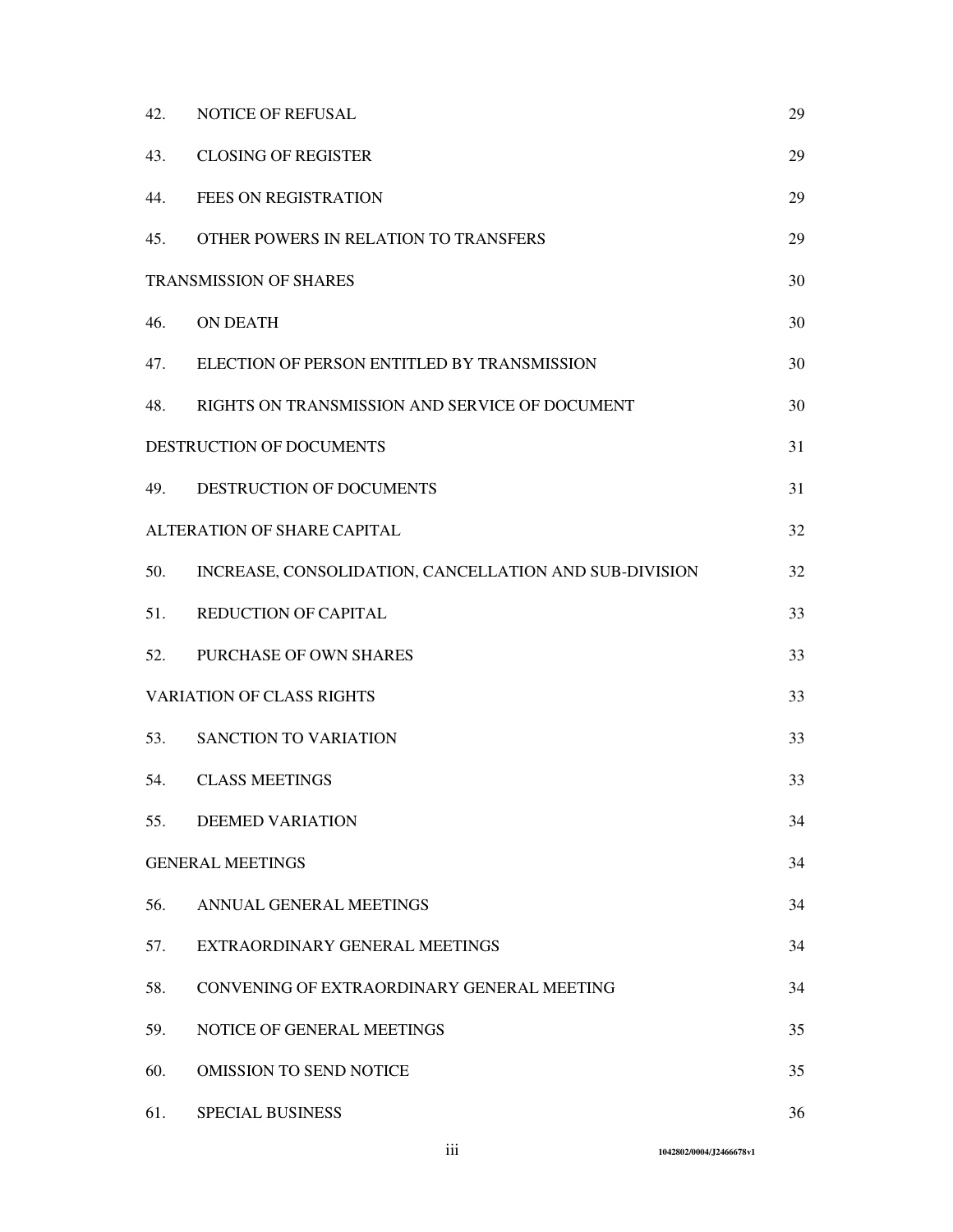| PROCEEDINGS AT GENERAL MEETINGS |                                                    | 36 |
|---------------------------------|----------------------------------------------------|----|
| 62.                             | <b>QUORUM</b>                                      | 36 |
| 63.                             | IF QUORUM NOT PRESENT                              | 36 |
| 64.                             | <b>CHAIRMAN</b>                                    | 37 |
| 65.                             | DIRECTORS AND OTHER PERSONS MAY ATTEND AND SPEAK   | 37 |
| 66.                             | POWER TO ADJOURN                                   | 37 |
| 67.                             | NOTICE OF ADJOURNED MEETING                        | 37 |
| 68.                             | <b>BUSINESS OF ADJOURNED MEETING</b>               | 38 |
| 69.                             | ACCOMMODATION OF MEMBERS AND SECURITY ARRANGEMENTS | 38 |
| <b>VOTING</b>                   |                                                    | 39 |
| 70.                             | <b>METHOD OF VOTING</b>                            | 39 |
| 71.                             | CHAIRMAN'S DECLARATION CONCLUSIVE ON SHOW OF HANDS | 39 |
| 72.                             | OBJECTION TO ERROR IN VOTING                       | 39 |
| 73.                             | AMENDMENT TO RESOLUTIONS                           | 40 |
| 74.                             | PROCEDURE ON A POLL                                | 40 |
| 75.                             | <b>VOTES OF MEMBERS</b>                            | 41 |
| 76.                             | <b>CASTING VOTE</b>                                | 41 |
| 77.                             | RESTRICTION ON VOTING RIGHTS FOR UNPAID CALLS ETC  | 41 |
| 78.                             | VOTING BY PROXY                                    | 41 |
| 79.                             | FORM OF PROXY                                      | 42 |
| 80.                             | DEPOSIT OF PROXY                                   | 42 |
| 81.                             | MORE THAN ONE PROXY MAY BE APPOINTED               | 44 |
| 82.                             | BOARD MUST SUPPLY PROXY CARDS                      | 44 |
| 83.                             | <b>REVOCATION OF PROXY</b>                         | 44 |
| 84.                             | CORPORATE REPRESENTATIVE                           | 44 |

iv **1042802/0004/J2466678v1**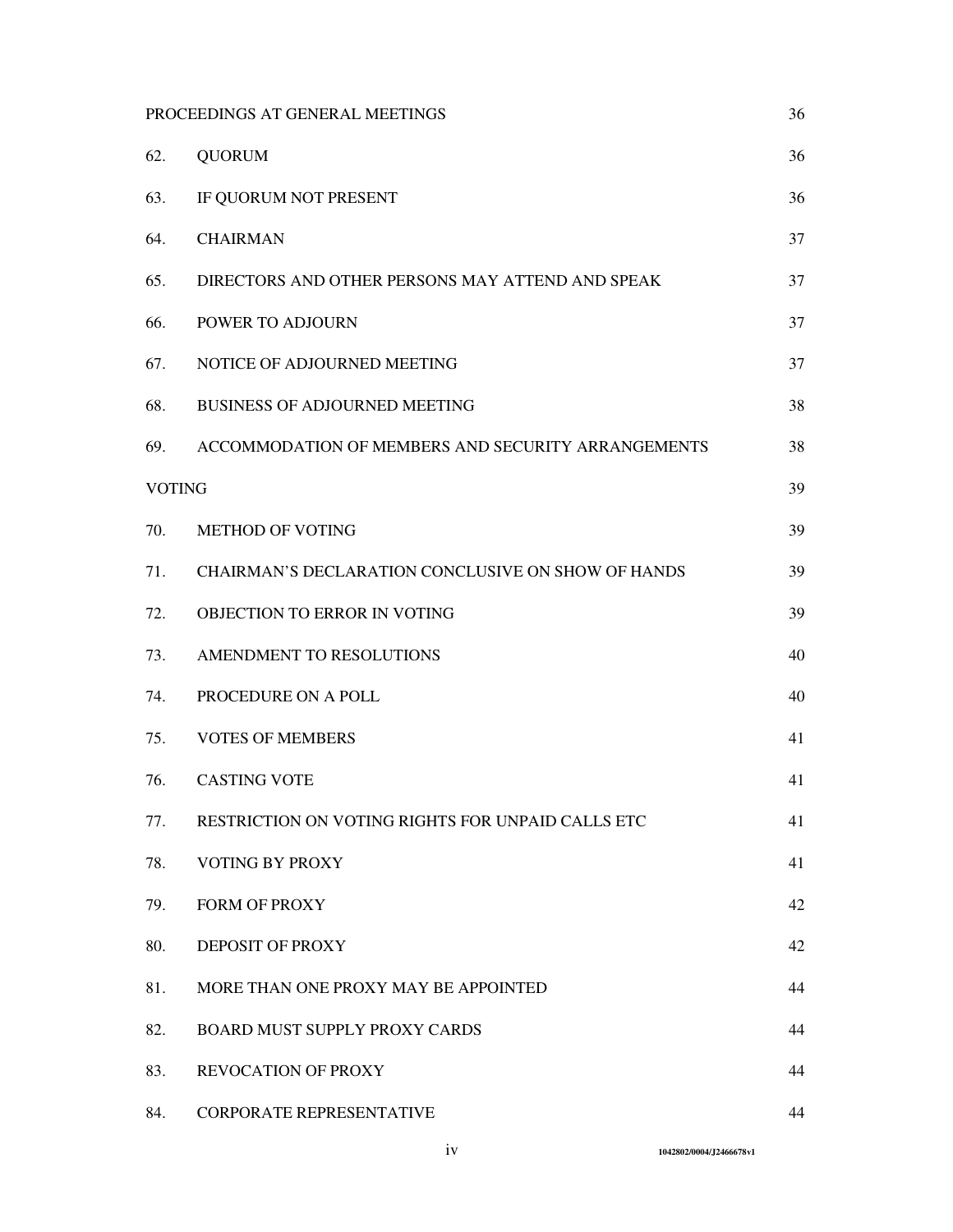| 85.              | <b>WRITTEN RESOLUTIONS</b>                       | 45 |
|------------------|--------------------------------------------------|----|
|                  | <b>UNTRACED MEMBERS</b>                          | 45 |
| 86.              | POWER OF SALE AND APPLICATION OF PROCEEDS        | 45 |
| 87.              | POWER TO STOP SENDING DOCUMENTS                  | 46 |
| <b>PRESIDENT</b> |                                                  | 47 |
| 88.              | APPOINTMENT OF PRESIDENT                         | 47 |
| 89.              | <b>DUTIES OF PRESIDENT</b>                       | 47 |
|                  | APPOINTMENT, RETIREMENT AND REMOVAL OF DIRECTORS | 47 |
| 90.              | NUMBER OF DIRECTORS                              | 47 |
| 91.              | POWER OF COMPANY TO APPOINT DIRECTORS            | 47 |
| 92.              | POWER OF BOARD TO APPOINT DIRECTORS              | 47 |
| 93.              | APPOINTMENT OF EXECUTIVE DIRECTORS               | 48 |
| 94.              | <b>ELIGIBILITY OF NEW DIRECTORS</b>              | 48 |
| 95.              | <b>SHARE QUALIFICATION</b>                       | 48 |
| 96.              | RESOLUTION FOR APPOINTMENT                       | 49 |
| 97.              | RETIREMENT BY ROTATION                           | 49 |
| 98.              | DIRECTORS SUBJECT TO RETIREMENT BY ROTATION      | 49 |
| 99.              | POSITION OF RETIRING DIRECTOR                    | 49 |
| 100.             | DEEMED RE-APPOINTMENT                            | 50 |
| 101.             | RETIREMENT ON ACCOUNT OF AGE                     | 50 |
| 102.             | REMOVAL BY ORDINARY RESOLUTION                   | 50 |
| 103.             | <b>VACATION OF OFFICE BY DIRECTOR</b>            | 50 |
| 104.             | <b>RESOLUTION AS TO VACANCY CONCLUSIVE</b>       | 51 |
|                  | <b>ALTERNATE DIRECTORS</b>                       | 51 |
| 105.             | <b>APPOINTMENTS</b>                              | 51 |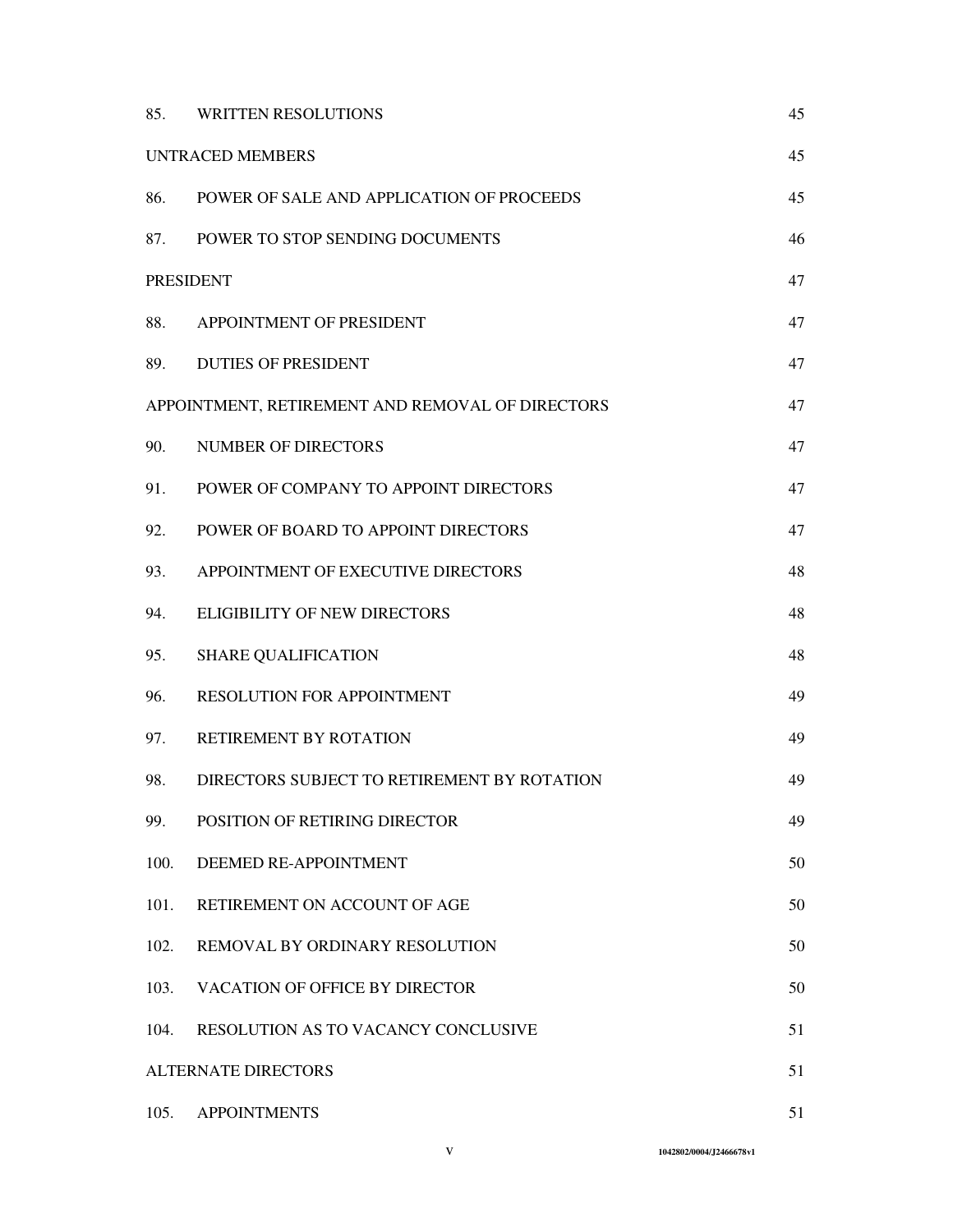| 106.                                           | PARTICIPATION IN BOARD MEETINGS                    | 51 |
|------------------------------------------------|----------------------------------------------------|----|
| 107.                                           | ALTERNATE DIRECTOR RESPONSIBLE FOR OWN ACTS        | 52 |
| 108.                                           | <b>INTERESTS OF ALTERNATE DIRECTOR</b>             | 52 |
|                                                | 109. REVOCATION OF APPOINTMENT                     | 52 |
| DIRECTORS' REMUNERATION, EXPENSES AND PENSIONS |                                                    | 53 |
| 110.                                           | <b>DIRECTORS' FEES</b>                             | 53 |
| 111.                                           | <b>EXPENSES</b>                                    | 53 |
| 112.                                           | ADDITIONAL REMUNERATION                            | 53 |
| 113.                                           | REMUNERATION OF EXECUTIVE DIRECTORS                | 53 |
| 114.                                           | PENSIONS AND OTHER BENEFITS                        | 53 |
| POWERS AND DUTIES OF THE BOARD                 |                                                    | 54 |
|                                                | 115. POWERS OF THE BOARD                           | 54 |
| 116.                                           | POWERS OF DIRECTORS BEING LESS THAN MINIMUM NUMBER | 54 |
| 117.                                           | POWERS OF EXECUTIVE DIRECTORS                      | 55 |
| 118.                                           | DELEGATION TO COMMITTEES AND INDIVIDUAL DIRECTORS  | 55 |
| 119.                                           | <b>LOCAL MANAGEMENT</b>                            | 56 |
| 120.                                           | POWER OF ATTORNEY                                  | 56 |
| 121.                                           | <b>ASSOCIATE DIRECTORS</b>                         | 56 |
| 122.                                           | <b>EXERCISE OF VOTING POWER</b>                    | 57 |
| 123.                                           | PROVISION FOR EMPLOYEES                            | 57 |
| 124.                                           | <b>OVERSEAS REGISTERS</b>                          | 57 |
| 125.                                           | <b>BORROWING POWERS</b>                            | 57 |
|                                                | PROCEEDINGS OF DIRECTORS AND COMMITTEES            | 57 |
| 126.                                           | <b>BOARD MEETINGS</b>                              | 57 |
| 127.                                           | NOTICE OF BOARD MEETINGS                           | 57 |

vi **1042802/0004/J2466678v1**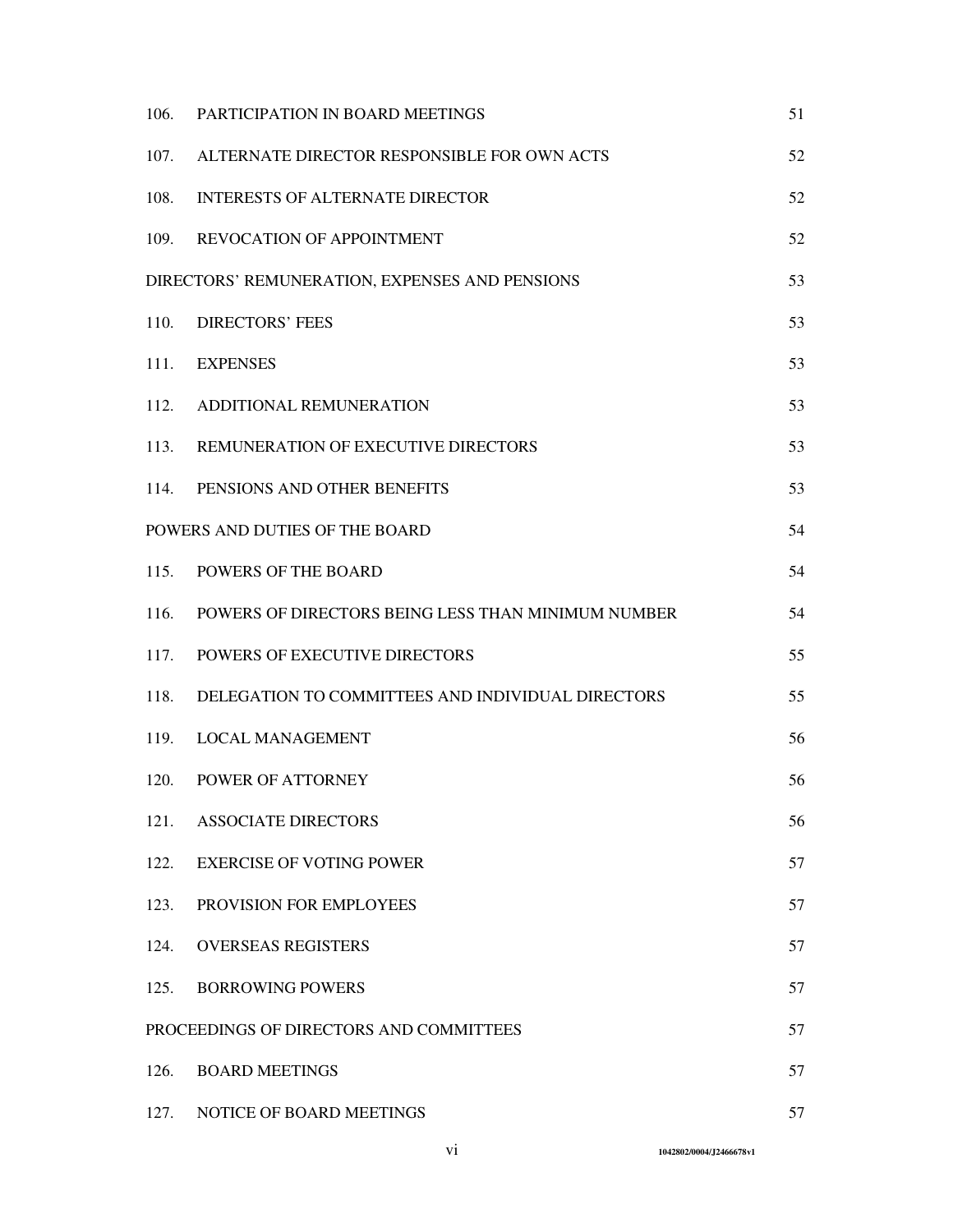| 128.                         | <b>QUORUM</b>                                           | 58 |
|------------------------------|---------------------------------------------------------|----|
| 129.                         | <b>CHAIRMAN OF BOARD</b>                                | 58 |
| 130.                         | <b>VOTING</b>                                           | 58 |
| 131.                         | PARTICIPATION BY TELEPHONE OR FACSIMILE                 | 58 |
| 132.                         | <b>RESOLUTION IN WRITING</b>                            | 59 |
| 133.                         | PROCEEDINGS OF COMMITTEES                               | 59 |
| 134.                         | MINUTES OF PROCEEDINGS AND STATUTORY BOOKS              | 60 |
|                              | 135. VALIDITY OF PROCEEDINGS                            | 60 |
|                              | <b>DIRECTORS' INTERESTS</b>                             | 60 |
| 136.                         | DIRECTOR MAY HAVE INTERESTS                             | 60 |
| 137.                         | DISCLOSURE OF INTERESTS TO BOARD                        | 61 |
| 138.                         | <b>INTERESTED DIRECTOR NOT TO VOTE</b>                  | 62 |
| 139.                         | DIRECTOR'S INTEREST IN OWN APPOINTMENT                  | 63 |
| 140.                         | CHAIRMAN'S RULING CONCLUSIVE ON DIRECTOR'S INTEREST     | 63 |
| 141.                         | DIRECTORS' RESOLUTION CONCLUSIVE ON CHAIRMAN'S INTEREST | 63 |
| 142.                         | <b>CONNECTED PERSONS</b>                                | 63 |
|                              | <b>AUTHENTICATION OF DOCUMENTS</b>                      | 63 |
|                              | 143. POWER TO AUTHENTICATE DOCUMENTS                    | 64 |
| <b>SEALS</b>                 |                                                         | 64 |
| 144.                         | <b>SAFE CUSTODY</b>                                     | 64 |
|                              | 145. APPLICATION OF SEALS                               | 64 |
| 146.                         | OFFICIAL SEAL FOR USE ABROAD                            | 65 |
|                              | THE SECRETARY                                           | 65 |
| 147.                         | THE SECRETARY                                           | 65 |
| DIVIDENDS AND OTHER PAYMENTS |                                                         | 65 |

vii **1042802/0004/J2466678v1**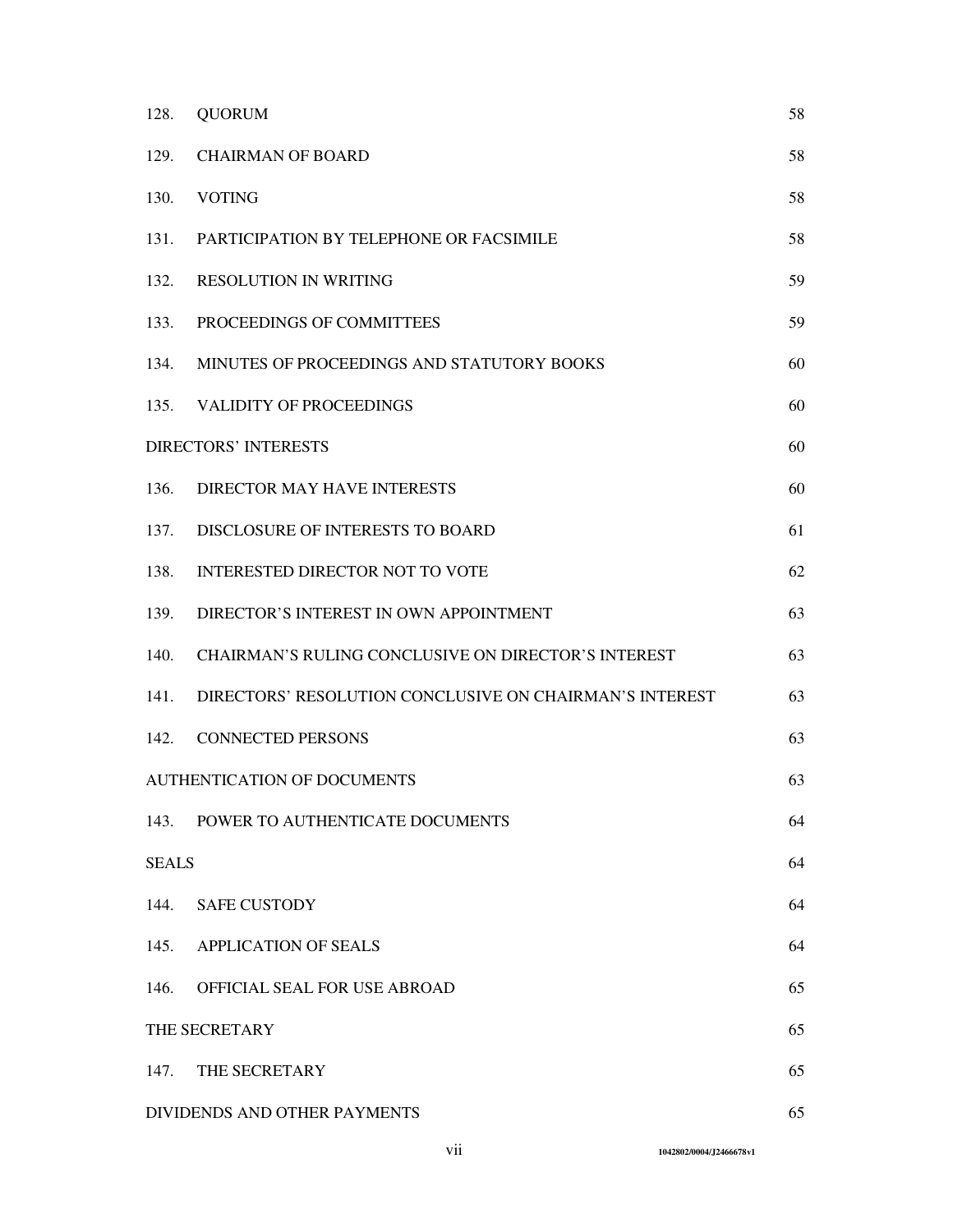| 148.            | DECLARATION OF DIVIDENDS                               | 65 |
|-----------------|--------------------------------------------------------|----|
| 149.            | <b>INTERIM DIVIDENDS</b>                               | 65 |
| 150.            | ENTITLEMENT TO DIVIDENDS AND WAIVER OF DIVIDENDS       | 65 |
| 151.            | CALLS OR DEBTS MAY BE DEDUCTED FROM DIVIDENDS          | 66 |
| 152.            | <b>DISTRIBUTION IN SPECIE</b>                          | 66 |
| 153.            | DIVIDENDS NOT TO BEAR INTEREST                         | 66 |
| 154.            | <b>METHOD OF PAYMENT</b>                               | 66 |
| 155.            | UNCASHED DIVIDENDS                                     | 67 |
| 156.            | UNCLAIMED AND RETENTION OF DIVIDENDS                   | 68 |
| 157.            | PAYMENT OF SCRIP DIVIDENDS                             | 68 |
| 158.            | <b>RESERVES</b>                                        | 70 |
| 159.            | <b>CAPITALISATION OF RESERVES</b>                      | 70 |
| 160.            | <b>RECORD DATES</b>                                    | 71 |
| <b>ACCOUNTS</b> |                                                        | 72 |
| 161.            | <b>ACCOUNTING RECORDS</b>                              | 72 |
| 162.            | <b>INSPECTION OF RECORDS</b>                           | 72 |
| 163.            | ACCOUNTS TO BE SENT TO MEMBERS                         | 72 |
| <b>NOTICES</b>  |                                                        | 72 |
| 164.            | NOTICES TO BE IN WRITING                               | 72 |
| 165.            | SERVICE OF NOTICE ON MEMBERS                           | 72 |
| 166.            | NOTICE IN CASE OF DEATH, BANKRUPTCY OR MENTAL DISORDER | 73 |
| 167.            | <b>EVIDENCE OF SERVICE</b>                             | 73 |
| 168.            | NOTICE BINDING ON TRANSFEREES                          | 74 |
| 169.            | NOTICE BY ADVERTISEMENT                                | 74 |
| 170.            | SUSPENSION OF POSTAL SERVICES                          | 74 |

viii **1042802/0004/J2466678v1**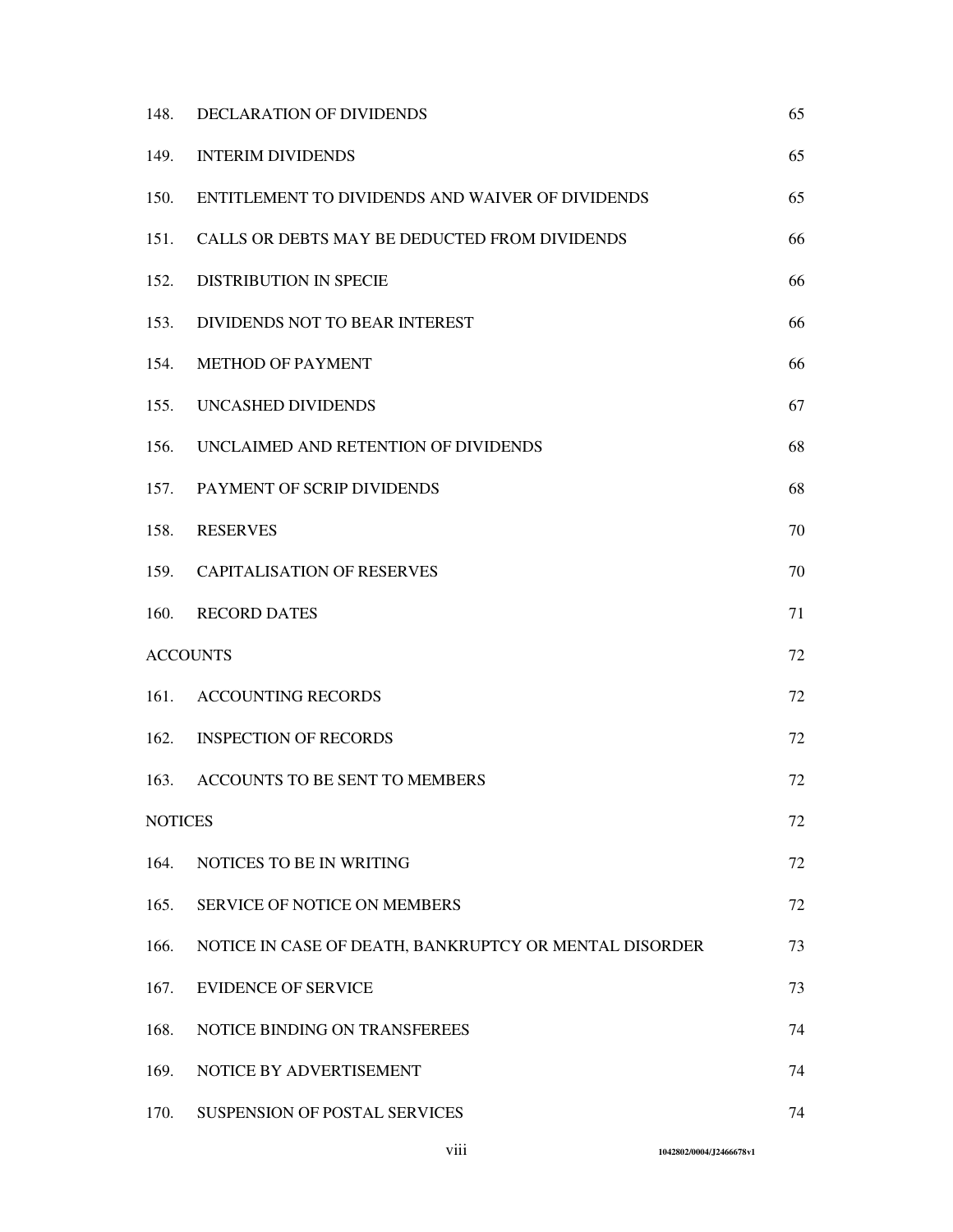| <b>WINDING UP</b> |                                         | 74 |
|-------------------|-----------------------------------------|----|
| 171.              | <b>DIVISION OF ASSETS</b>               | 74 |
|                   | <b>INDEMNITY</b>                        | 75 |
| 172.              | <b>RIGHT TO INDEMNITY</b>               | 75 |
| 173.              | <b>POWER TO INSURE</b>                  | 75 |
|                   | <b>WARRANTS TO SUBSCRIBE FOR SHARES</b> |    |
| 174.              | <b>WARRANTS</b>                         | 75 |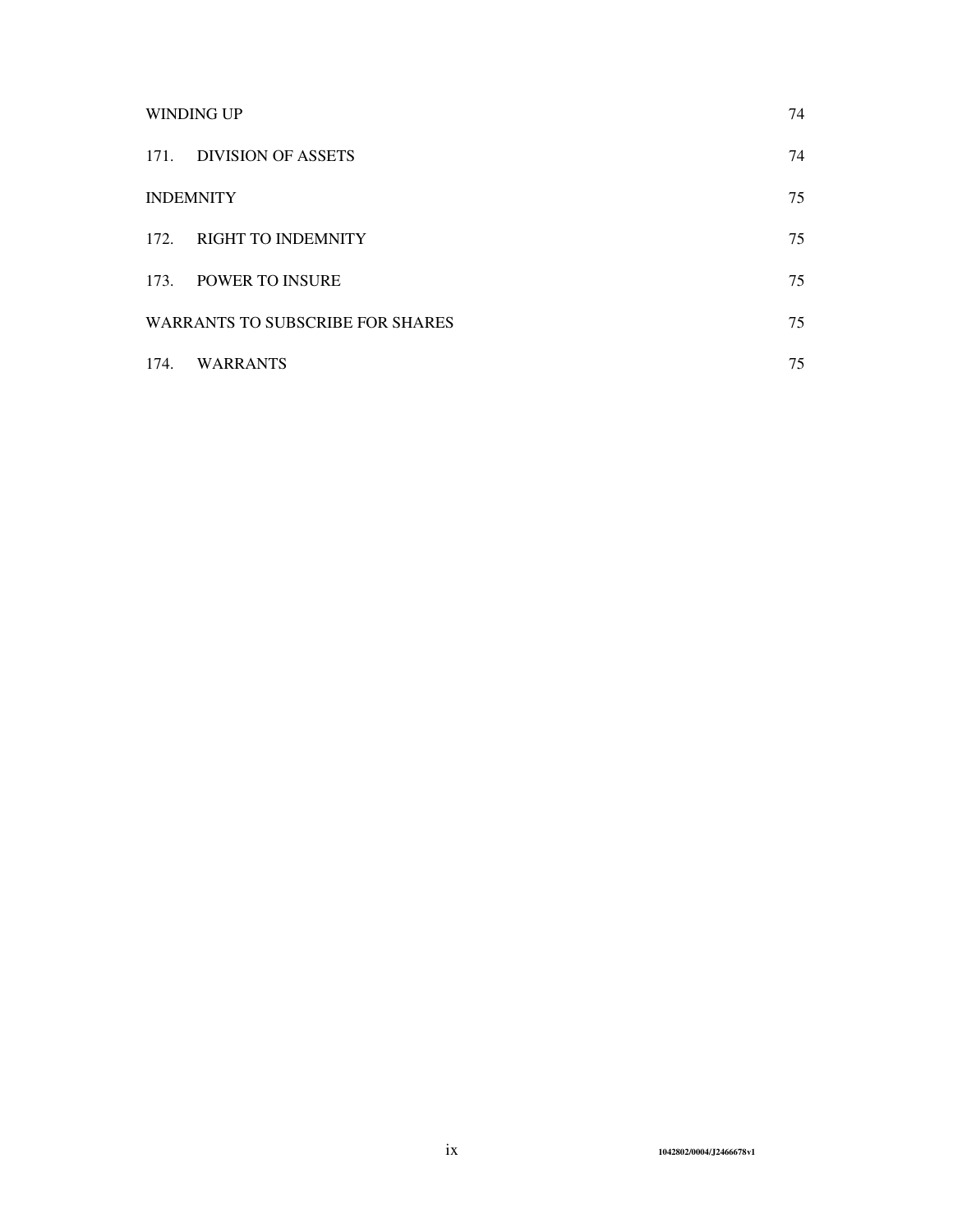#### **PRELIMINARY**

### 1. **STANDARD TABLE NOT TO APPLY**

No regulations constituting the Standard Table prescribed pursuant to the Law or otherwise contained or incorporated in any statute or instrument having statutory force shall apply to the Company and are hereby expressly excluded in their entirety. The following shall be the Articles of Association of the Company.

# 2. **INTERPRETATION**

2.1 In these Articles, unless the context otherwise requires, the following expressions have the following meanings:

"**AIM**" means the Alternative Investment Market, which is a market operated by the London Stock Exchange;

"**address**" in relation to a communication made by electronic means includes any number or address used for the purposes of that communication (including, without limitation, in the case of an Uncertificated Proxy Instruction (as defined in Article 80.3 (*Deposit of Proxy*)) an identification number of a participant in the Relevant System concerned);

"**these Articles**" means these Articles of Association as originally adopted or altered or varied from time to time (and "**Article**" means one of these Articles);

"**Auditors**" means the auditors for the time being of the Company or, in the case of joint auditors, any one of them;

"**Board**" means Directors for the time being of the Company or any duly constituted meeting of the Directors or (where relevant) a committee thereof;

"**certificated**" means, in relation to any share or other security of the Company, that it is not held or to be held in uncertificated form;

"**Chairman**" means the chairman (if any) of the Board or, where the context requires, the chairman of a general meeting of the Company;

"**clear days**" means (in relation to the period of a notice) that period, excluding the day when the notice is given or deemed to be given and the day for which it is given or on which it is to take effect;

"**Companies Act**" means the Companies Act 1985 as amended or replaced from time to time (including without limitation the provisions of the Companies Act 2006 which are in force from time to time);

1 **1042802/0004/J2466678v1**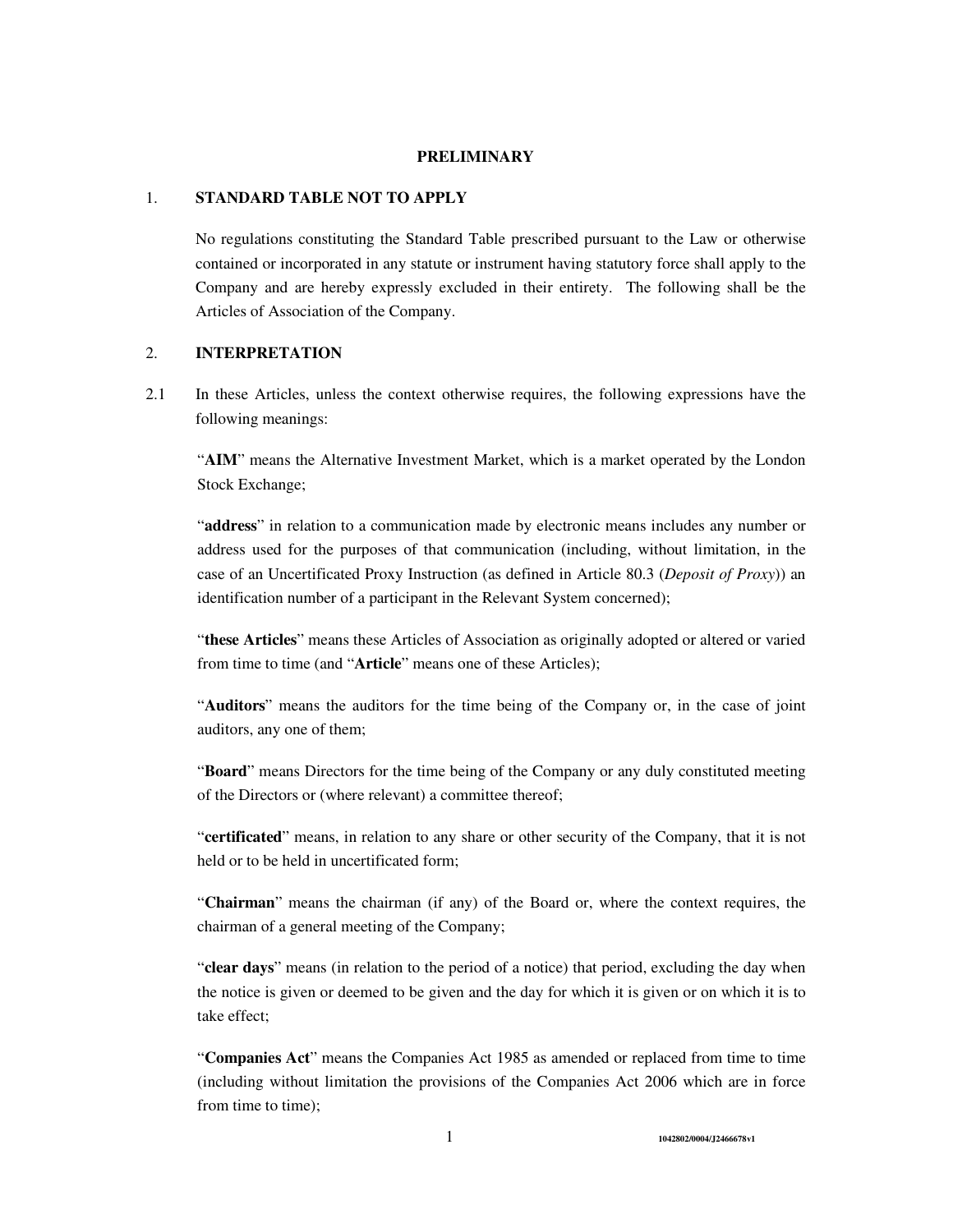"**Company**" means Gracechurch Street Capital Limited (to be renamed Marwyn Materials Limited pursuant to a special resolution dated 30 May 2008), being the company in respect of which these Articles have been adopted;

"**Depositary**" means a custodian or other person (or a nominee for such custodian or other person) appointed under contractual arrangements with the Company or other arrangements approved by the Board whereby such custodian or other person or nominee holds or is interested in shares of the Company or rights or interests in shares of the Company and issues securities or other documents of title or otherwise evidencing the entitlement of the holder thereof to or to receive such shares, rights or interests, provided and to the extent that such arrangements have been approved by the Board for the purpose of these Articles, and shall include, where approved by the Board, the trustees (acting in their capacity as such) of any employees' share scheme established by the Company or any other scheme or arrangement principally for the benefit of employees or those in the service of the Company and/or its subsidiaries or their respective businesses and the managers (acting in their capacity as such) of any investment or savings plan, which in each case the Board has approved;

"**Director**" means a director for the time being of the Company, and the "**Directors**" means all such directors or the Board (as the context permits);

"**electronic form**" means the same as in the Companies Act 2006;

"**electronic means**" means the same as in the Companies Act 2006;

"**execution**" includes any mode of execution (and "**executed**" shall be construed accordingly);

"**financial institution**" means any financial institution as that expression is defined in s185 of the Companies Act;

"**holder**" means (in relation to any share) the member whose name is entered in the Register as the holder or, where the context permits, the members whose names are entered in the Register as the joint holders, of that share;

"**Law**" means the Companies (Jersey) Law 1991 and, where the context requires, every other statute from time to time in force concerning companies and affecting the Company (including, without limitation, the Regulations);

"**London Stock Exchange**" means London Stock Exchange plc or other principal stock exchange in the United Kingdom for the time being;

"**member**" means a member of the Company or, where the context requires, a member of the Board or of any committee;

"**Office**" means the registered office for the time being of the Company;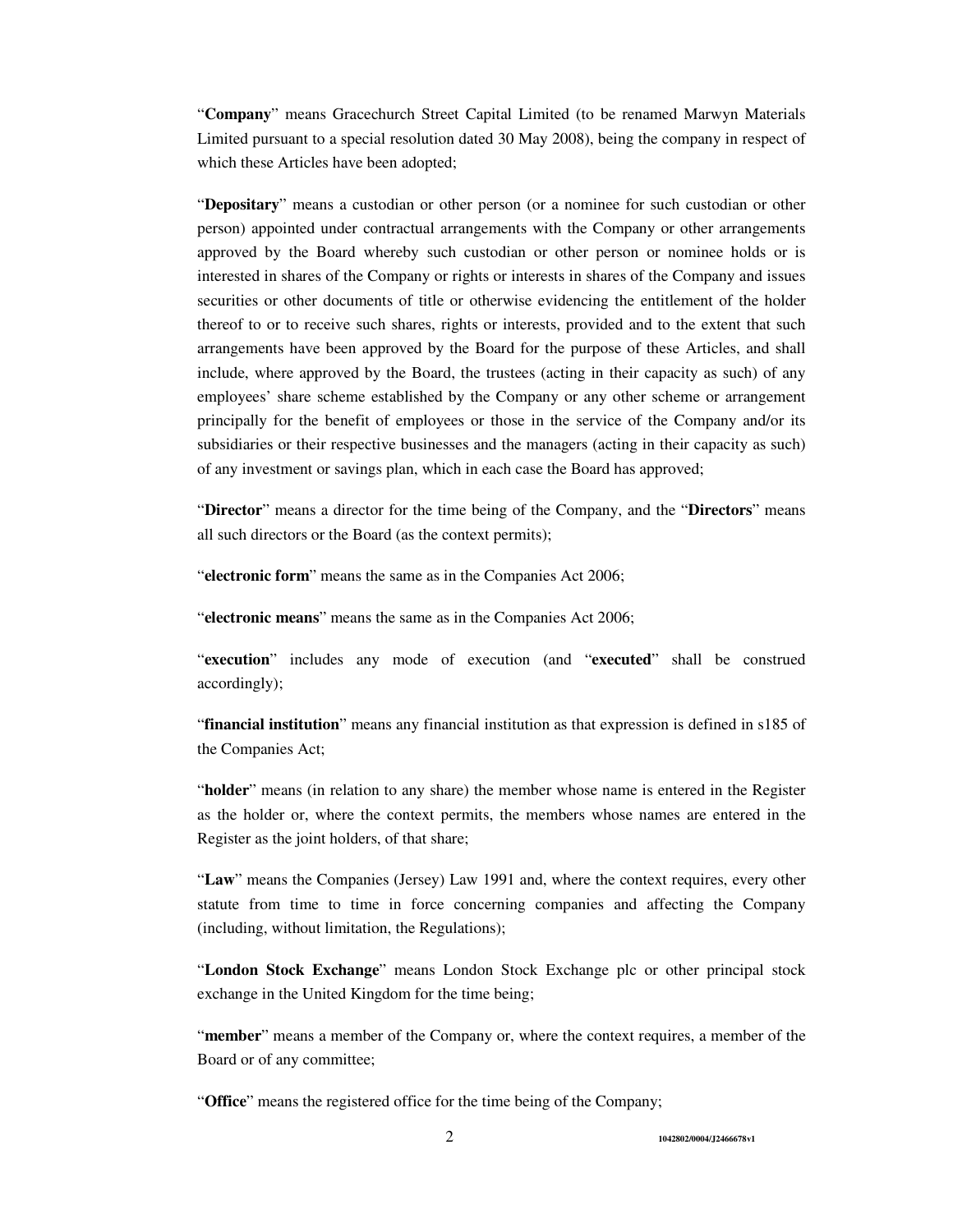"**paid up**" means paid up or credited as paid up;

"**recognised person**" means a nominee of a stock exchange as mentioned in Article 50 of the Law;

"**Register**" means, in relation to a certificated share or the holder of it, the register of members of the Company to be kept pursuant to Article 41 of the Law or, as the case may be, any overseas branch register kept pursuant to Article 49 of the Law and these Articles and, in relation to an uncertificated share or the holder of it, the register of members of the Company maintained by the operator of the Relevant System through which title to that share is evidenced and transferred and "registered" shall be construed accordingly;

"**Regulations**" means the Companies (Uncertificated Securities) (Jersey) Order 1999 including any modification thereof and rules made thereunder or any orders or regulations in substitution therefor made under Article 51A of the Law for the time being in force;

**"Relevant Systems"** means any computer-based system, and procedures, permitted by the Regulations and the rules of AIM and/or the London Stock Exchange (as appropriate), which enable title to units of a security to be evidenced and transferred without a written instrument and which facilitate supplementary and incidental matters;

**"Seal"** means the common seal of the Company or any official or securities seal that the Company may be permitted to have under the Law;

**"Secretary"** means the secretary for the time being of the Company or any other person appointed to perform any of the duties of the secretary of the Company including (subject to the provisions of the Law) a joint, temporary, assistant or deputy secretary;

**"share"** means a share of the Company;

**"Subsidiary"** means a subsidiary and/or subsidiary undertaking of the Company as each of the terms are defined in the Companies Act;

**"uncertificated"** means in relation to any share or other security of the Company that title to it is evidenced and transferred or to be evidenced and transferred by means of a Relevant System;

**"United Kingdom"** means Great Britain and Northern Ireland; and

- 2.2 Unless the context otherwise requires:
	- 2.2.1 words in the singular include the plural, and vice versa;
	- 2.2.2 words importing the masculine gender include the feminine gender;
	- 2.2.3 a reference to a person includes a body corporate and an unincorporated body of persons; and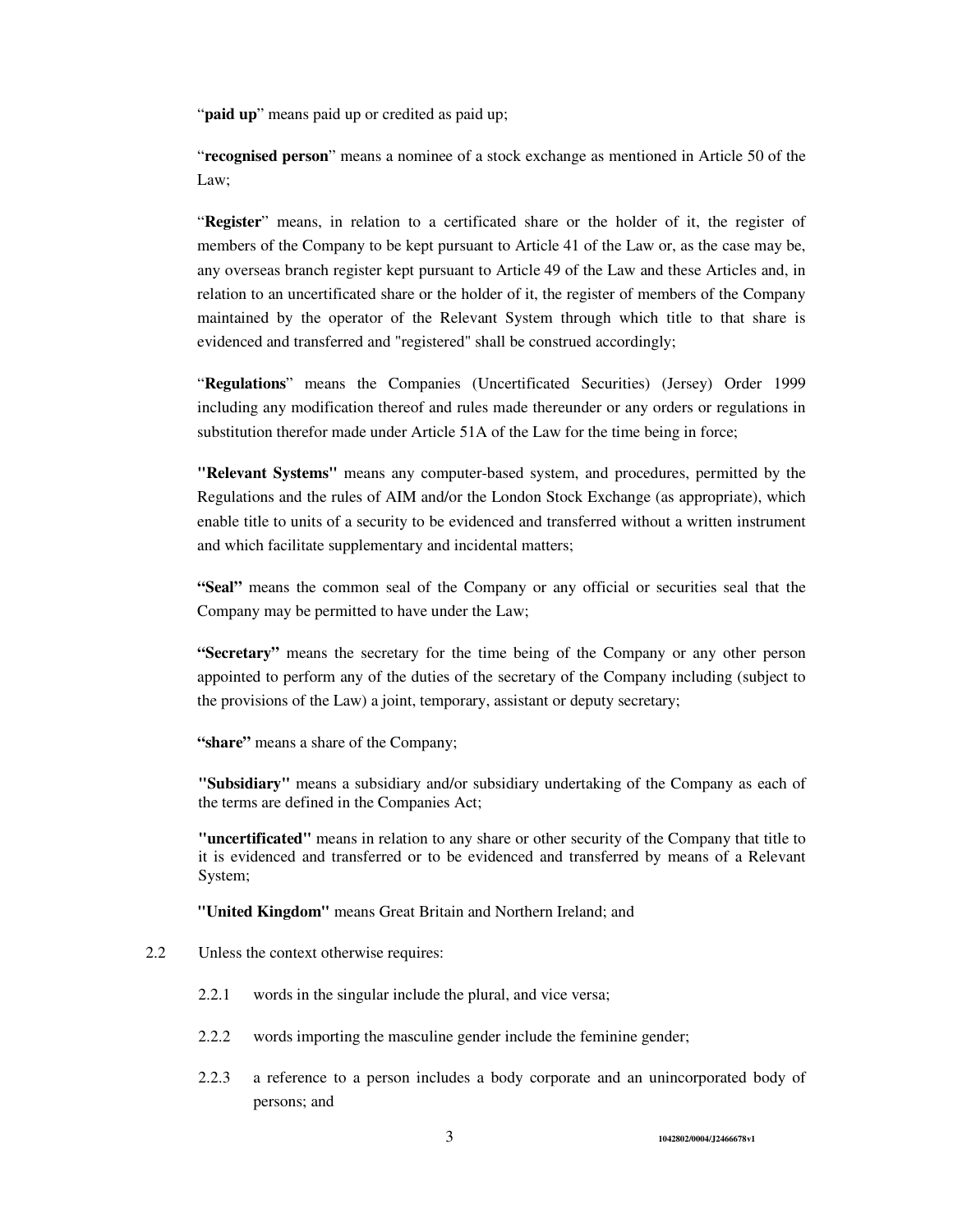- 2.2.4 in writing or written means and includes printing, typewriting, lithography, photography, email, facsimile and any other mode or modes of representing or reproducing words in a legible and non-transitory form.
- 2.3 A reference to any statute or provision of a statute shall include any orders, regulations or other subordinate legislation made under it and shall, unless the context otherwise requires, include any statutory modification or re-enactment of it for the time being in force.
- 2.4 Save as aforesaid, and unless the context otherwise requires, words or expressions contained in these Articles shall bear the same meaning as in the Law.
- 2.5 The headings are inserted for convenience only and shall not affect the construction of these Articles.

## 3. **FORM OF RESOLUTION**

- 3.1 Subject to the Law, where for any purpose an ordinary resolution of the Company is required, a special resolution shall also be effective.
- 3.2 A resolution in writing executed by or on behalf of each member who would have been entitled to vote upon it if it had been proposed at a general meeting at which he was present shall be as effectual as if it had been passed at a general meeting properly convened and held and may consist of several instruments in the like form each executed by or on behalf of one or more of the members.

### 4. **UNCERTIFICATED SHARES**

- 4.1 Notwithstanding anything in these Articles to the contrary, any shares in the Company may be issued, held, registered, converted to, transferred or otherwise dealt with in uncertificated form and converted from uncertificated form to certificated form in accordance with the Regulations and practices instituted by the operator of the Relevant System. Any provisions of these Articles shall not apply to any uncertificated shares to the extent that such provisions are inconsistent with:
	- 4.1.1 the holding of shares in uncertificated form;
	- 4.1.2 the transfer of title to shares by means of a Relevant System; or
	- 4.1.3 any provision of the Regulations.
- 4.2 Without prejudice to the generality and effectiveness of the foregoing:
	- 4.2.1 Articles 13, 14 and 40 and the second and third sentences of Article 42 shall not apply to uncertificated shares and the remainder of Article 42 shall apply in relation to such shares as if the reference therein to the date on which the transfer was lodged with the Company were a reference to the date on which the appropriate instruction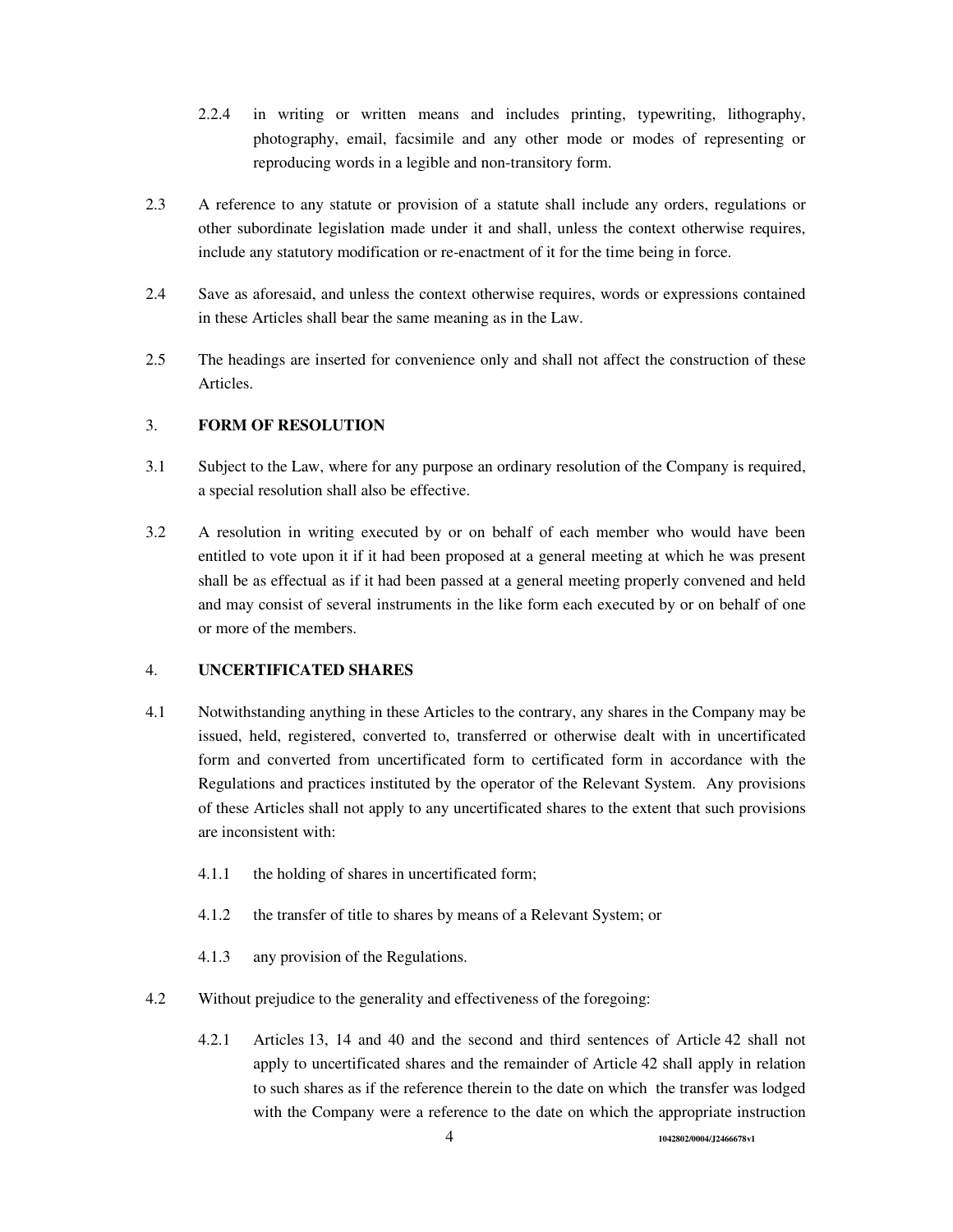was received by or on behalf of the Company in accordance with the facilities and requirements of the Relevant System;

- 4.2.2 without prejudice to Article 41 in relation to uncertificated shares, the Board may also refuse to register a transfer of uncertificated shares in such other circumstances as may be permitted or required by the Regulations and the Relevant System;
- 4.2.3 references in these Articles to a requirement on any person to execute or deliver an instrument of transfer or certificate or other document which shall not be appropriate in the case of uncertificated shares shall, in the case of uncertificated shares, be treated as references to a requirement to comply with any relevant requirements of the Relevant System and any relevant arrangements or regulations which the Board may make from time to time pursuant to Article 4.2.11 below;
- 4.2.4 for the purposes referred to in Article 47, a person entitled by transmission to a share in uncertificated form who elects to have some other person registered shall either:
	- (a) procure that instructions are given by means of the Relevant System to effect transfer of such uncertificated share to that person; or
	- (b) change the uncertificated share to certificated form and execute an instrument of transfer of that certificated share to that person;
- 4.2.5 the Company shall enter on the Register the number of shares which are held by each member in uncertificated form and in certificated form and shall maintain the Register in each case as is required by the Regulations and the Relevant System and, unless the Board otherwise determines, holdings of the same holder or joint holders in certificated form and uncertificated form shall be treated as separate holdings;
- 4.2.6 a class of share shall not be treated as two classes by virtue only of that class comprising both certificated shares and uncertificated shares or as a result of any provision of these Articles or the Regulations which applies only in respect of certificated shares or uncertificated shares;
- 4.2.7 references in Article 49 to instruments of transfer shall include, in relation to uncertificated shares, instructions and/or notifications made in accordance with the Relevant System relating to the transfer of such shares;
- 4.2.8 for the purposes referred to in Article 50.3, the Board may in respect of uncertificated shares authorise some person to transfer and/or require the holder to transfer the relevant shares in accordance with the facilities and requirements of the Relevant System;
- 4.2.9 for the purposes of Article 154.1, any payment in the case of uncertificated shares may be made by means of the Relevant System (subject always to the facilities and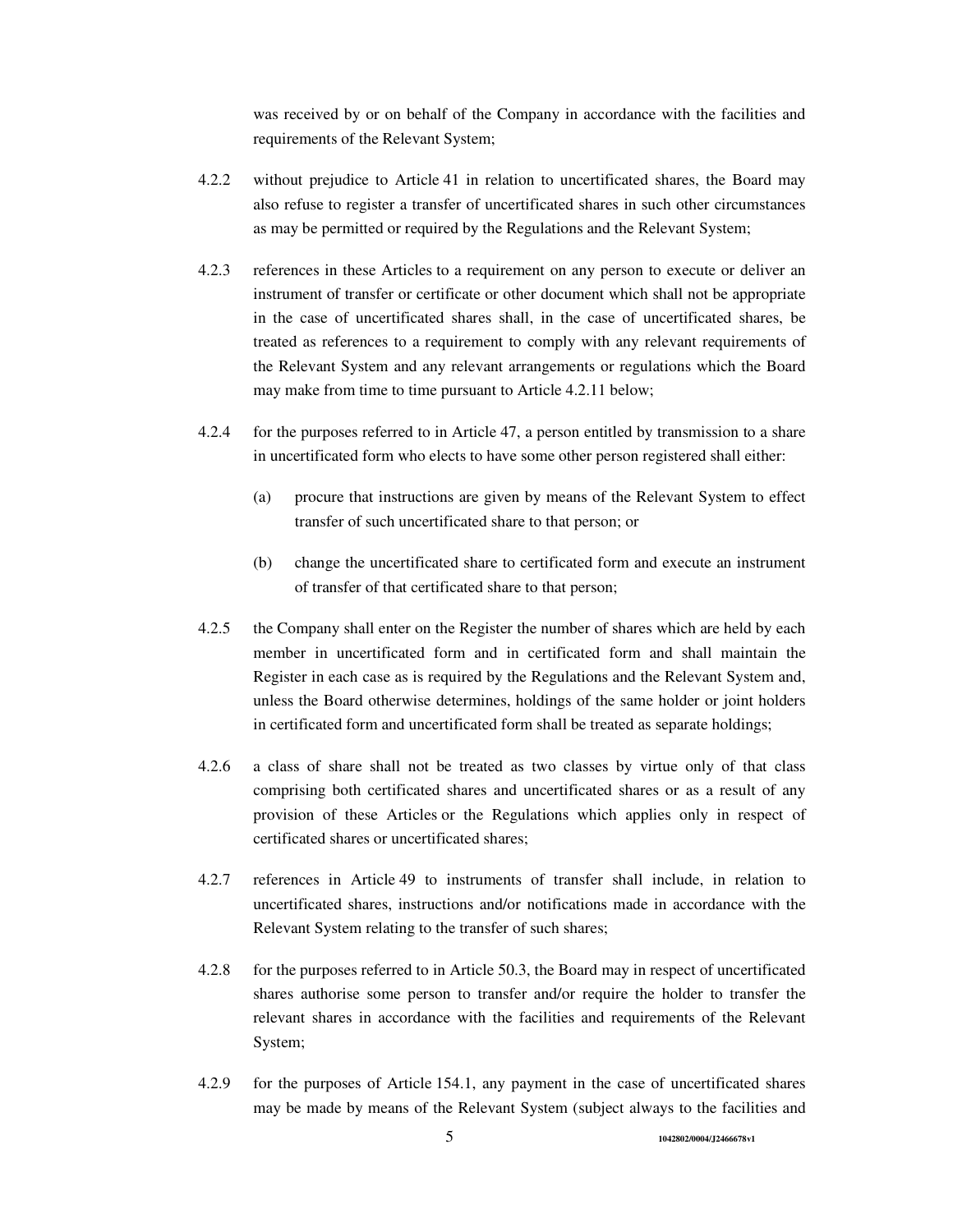requirements of the Relevant System) and without prejudice to the generality of the foregoing such payment may be made by the sending by the Company or any person on its behalf of an instruction to the operator of the Relevant System to credit the cash memorandum account of the holder or joint holders of such shares or, if permitted by the Company, of such person as the holder or joint holders may in writing direct and for the purposes of Article 154.2 the making of a payment in accordance with the facilities and requirements of the Relevant System concerned shall be a good discharge to the Company;

- 4.2.10 subject to the Law the Board may issue shares as certificated shares or as uncertificated shares in its absolute discretion and Articles 6, 157 and 159 shall be construed accordingly;
- 4.2.11 the Board may make such arrangements or regulations (if any) as it may from time to time in its absolute discretion think fit in relation to the evidencing and transfer of uncertificated shares and otherwise for the purpose of implementing and/or supplementing the provisions of this Article 4 and the Regulations and the facilities and requirements of the Relevant System and such arrangements and regulations (as the case may be) shall have the same effect as if set out in this Article 4;
- 4.2.12 the Board may utilise the Relevant System to the fullest extent available from time to time in the exercise of the Company's powers or functions under the Law or these Articles or otherwise in effecting any actions; and
- 4.2.13 the Board may resolve that a class of shares is to become a participating security and may at any time determine that a class of shares shall cease to be a participating security.
- 4.3 Where any class of shares in the capital of the Company is a participating security and the Company is entitled under any provisions of the Law or the rules made and practices instituted by the operator of any Relevant System or under these Articles to dispose of, forfeit, enforce a lien or sell or otherwise procure the sale of any shares which are held in uncertificated form, such entitlement (to the extent permitted by the Regulations and the rules made and practices instituted by the operator of the Relevant System) shall include the right to:
	- 4.3.1 request or require the deletion of any computer-based entries in the Relevant System relating to the holding of such shares in uncertificated form; and/or
	- 4.3.2 require any holder of any uncertificated shares which are the subject of any exercise by the Company of any such entitlement, by notice in writing to the holder concerned, to change his holding of such uncertificated shares into certificated form within such period as may be specified in the notice, prior to completion of any disposal, sale or transfer of such shares or direct the holder to take such steps, by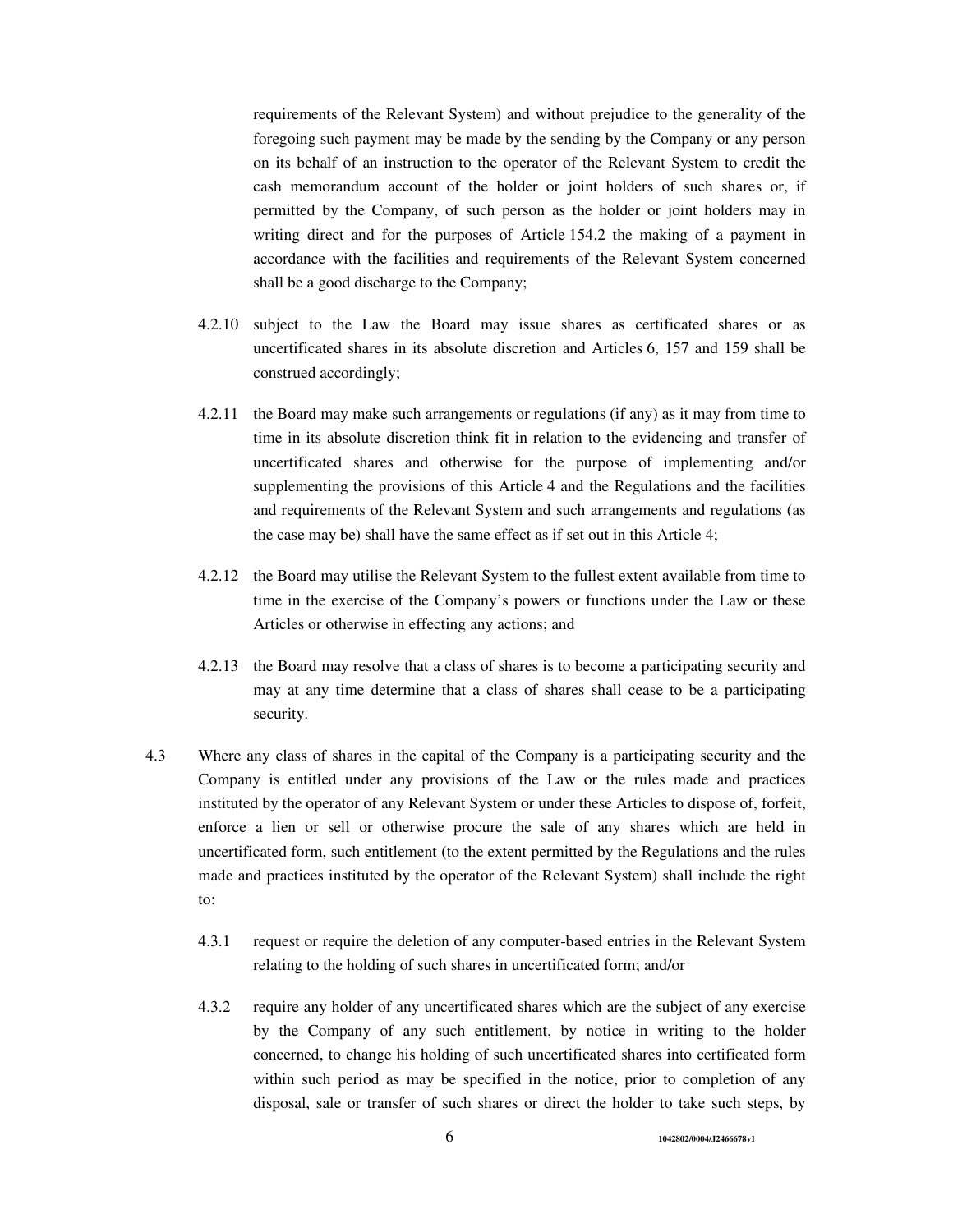instructions given by means of a Relevant System or otherwise, as may be necessary to sell or transfer such shares; and/or

- 4.3.3 appoint any person to take such other steps, by instruction given by means of a Relevant System or otherwise, in the name of the holder of such shares as may be required to effect a transfer of such shares and such steps shall be as effective as if they had been taken by the registered holder of the uncertificated shares concerned; and/or
- 4.3.4 transfer any uncertificated shares which are the subject of any exercise by the Company of any such entitlement by entering the name of the transferee in the Register in respect of that share as a transferred share; and/or
- 4.3.5 otherwise rectify or change the Register in respect of that share in such manner as may be appropriate; and
- 4.3.6 take such other action as may be necessary to enable those shares to be registered in the name of the person to whom the shares have been sold or disposed of or as directed by him.
- 4.4 For the purposes of this Article 4:
	- 4.4.1 words and expressions shall have the same respective meanings as in the Regulations;
	- 4.4.2 references herein to an uncertificated share or to a share (or to a holding of shares) being in uncertificated form are references to that share being an uncertificated unit of a security, and references to a certificated share or to a share being in certificated form are references to that share being a unit of a security which is not an uncertificated unit; and
	- 4.4.3 "cash memorandum account" means an account so designated by the operator of the Relevant System.

## **SHARES**

# 5. **AUTHORISED SHARES**

The number of shares which the Company is authorised to issue is as set out in the Memorandum of Association of the Company from time to time.

#### 6. **ALLOTMENT**

#### **General Power**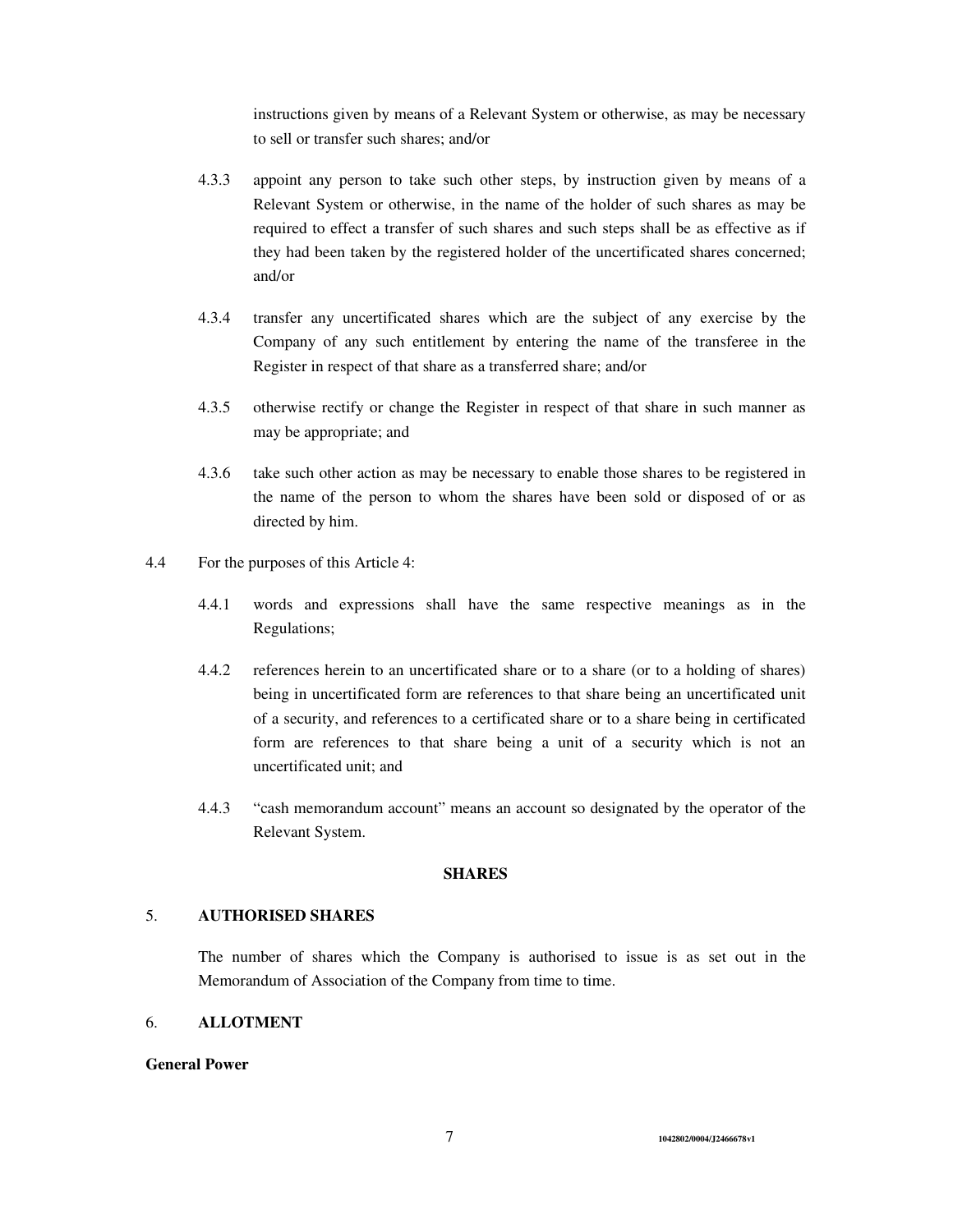6.1 Subject to the remaining provisions of this Article 6, unissued shares at the date of adoption of these Articles and any shares hereafter created shall be at the disposal of the Board, which may allot (with or without conferring rights of renunciation), grant options over, offer or otherwise deal with or dispose of them or rights to subscribe for or convert any security into shares to such persons (including the Directors themselves), at such times and generally on such terms and conditions as the Board may decide, provided that no share shall be issued at a discount.

### **Authority of Company required for certain allotments**

- 6.2 (1) The Directors shall not exercise any power of the Company to allot relevant securities, unless they are, in accordance with this Article 6.2, authorised to do so by the Company in general meeting.
	- (2) For the purposes of this Article 6.2, "relevant securities" means:
		- (a) shares in the Company other than shares shown in the memorandum to have been taken by the subscribers to it or shares allotted in pursuance of an employees' share scheme (which expression shall, for these purposes, have the same meaning as in Companies Act), and
		- (b) any right to subscribe for, or to convert any security into, shares in the Company (other than shares so allotted);

and a reference to the allotment of relevant securities includes the grant of such a right but (subject to Article 6.2(6) below), not the allotment of shares pursuant to such a right.

- (3) Authority under this Article 6.2 may be given for a particular exercise of the power or for its exercise generally, and may be unconditional or subject to conditions.
- (4) The authority must state the maximum amount of relevant securities that may be allotted under it and the date on which it will expire, which must be not more than 5 years from the date on which the resolution is passed by virtue of which the authority is given, but such an authority may be previously revoked or varied by the Company in general meeting.
- (5) The authority may be renewed or further renewed by the Company in general meeting for a further period not exceeding 5 years; but the resolution must state (or restate) the amount of relevant securities which may be allotted under the authority or, as the case may be, the amount remaining to be allotted under it, and must specify the date on which the renewed authority will expire.
- (6) In relation to authority under this Article 6.2 for the grant of such rights as are mentioned in Article  $6.2(2)(b)$ , the reference in Article  $6.2(4)$  (as also the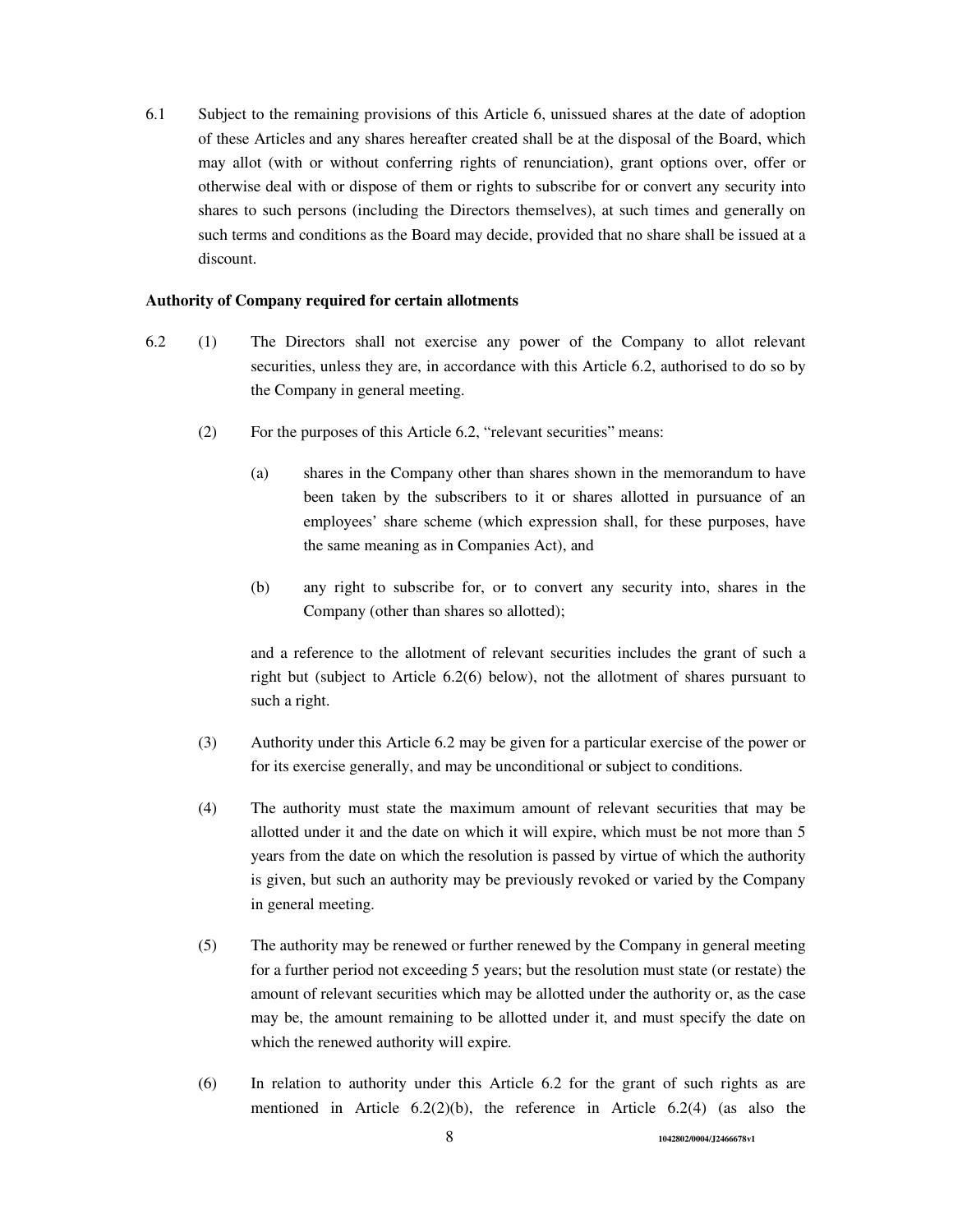corresponding reference in Article 6.2(5)) to the maximum amount of relevant securities that may be allotted under the authority is to the maximum amount of shares which may be allotted pursuant to the rights.

- (7) The Directors may allot relevant securities, notwithstanding that authority under this Article 6.2 has expired, if they are allotted in pursuance of an offer or agreement made by the Company before the authority expired and the authority allowed it to make an offer or agreement which would or might require relevant securities to be allotted after the authority expired.
- (8) Nothing in this Article 6.2 affects the validity of any allotment.

### **Offers to shareholders to be on pre-emptive basis**

- 6.3 (1) Subject to the provisions of this Article 6.3 and the following provisions of this Article 6, if the Company proposes to allot equity securities (defined in Article 6.6) then the Company:
	- (a) shall not allot any of them on any terms to a person unless it has made an offer to each person who holds relevant shares or relevant employee shares to allot to him on the same or more favourable terms a proportion of those securities which is as nearly as practicable equal to the proportion in number held by him of the aggregate of relevant shares and relevant employee shares, and
	- (b) shall not allot any of those securities to a person unless the period during which any such offer may be accepted has expired or the Company has received notice of the acceptance or refusal of every offer so made.
	- (2) Article 6.3(3) below applies to any provision of the Company's memorandum of association or these Articles which requires the Company, when proposing to allot equity securities consisting of relevant shares of any particular class, not to allot those securities on any terms unless it has complied with the condition that it makes such an offer as is described in Article 6.3(1) to each person who holds relevant shares or relevant employee shares of that class.
	- (3) If in accordance with a provision to which this Article 6.3(3) applies:
		- (a) the Company makes an offer to allot securities to such a holder, and
		- (b) he or anyone in whose favour he has renounced his right to their allotment accepts the offer,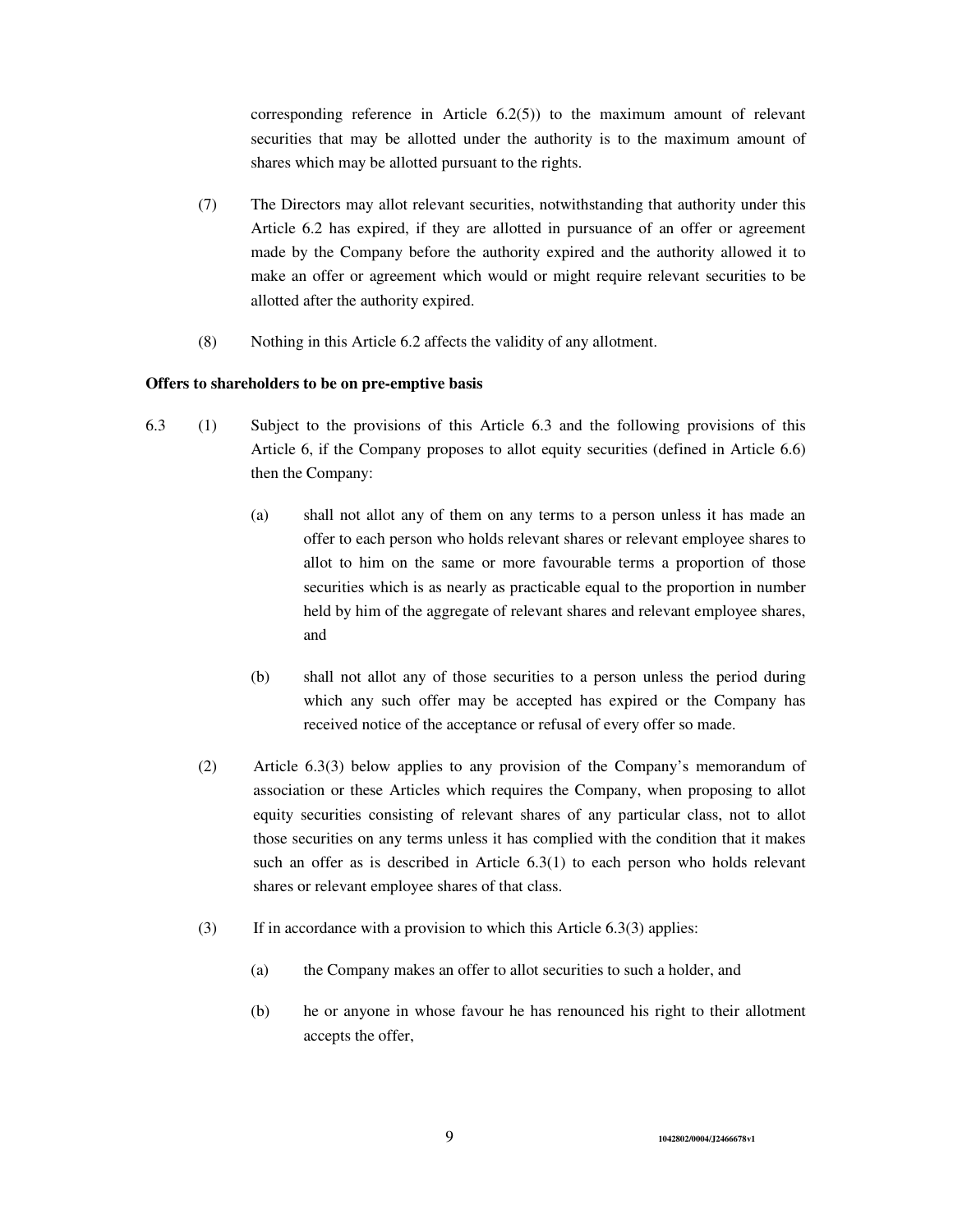Article 6.3(1) does not apply to the allotment of those securities, and the Company may allot them accordingly; but this is without prejudice to the application of Article 6.3(1) in any other case.

- (4) Article 6.3(1) does not apply to a particular allotment of equity securities if these are, or are to be, wholly or partly paid up otherwise than in cash; and securities which a company has offered to allot to a holder of relevant shares or relevant employee shares may be allotted to him, or anyone in whose favour he has renounced his right to their allotment, without contravening Article 6.3(1)(b).
- (5) Article 6.3(1) does not apply to the allotment of securities which would, apart from a renunciation or assignment of the right to their allotment, be held under an employees' share scheme.

#### **Communication of pre-emption offers to shareholders**

- 6.4 (1) This Article has effect as to the manner in which offers required by Article 6.3(1), or by a provision to which Article 6.3(3) applies, are to be made to holders of the Company's shares.
	- (2) Subject to the following paragraphs of this Article 6.4, an offer shall be in writing and shall be made to a holder of shares either personally or by sending it by post (that is to say, prepaying and posting a letter containing the offer) to him or to his registered address or, if he has no registered address in the United Kingdom, to the address in the United Kingdom supplied by him to the Company for the giving of notice to him.

 If sent by post, the offer is deemed to be made at the time at which the letter would be delivered in the ordinary course of post.

- (3) Where shares are held by two or more persons jointly, the offer may be made to the joint holder first named in the Register in respect of the shares.
- (4) In the case of a holder's death or bankruptcy, the offer may be made:
	- (a) by sending it by post in a prepaid letter addressed to the persons claiming to be entitled to the shares in consequence of the death or bankruptcy by name, or by the title of representatives of the deceased, or trustee of the bankrupt, or by any like description, at the address in the United Kingdom supplied for the purpose by those so claiming, or
	- (b) (until such an address has been so supplied) by giving the notice in any manner in which it might have been given if the death or bankruptcy had not occurred.
- (5) If the holder: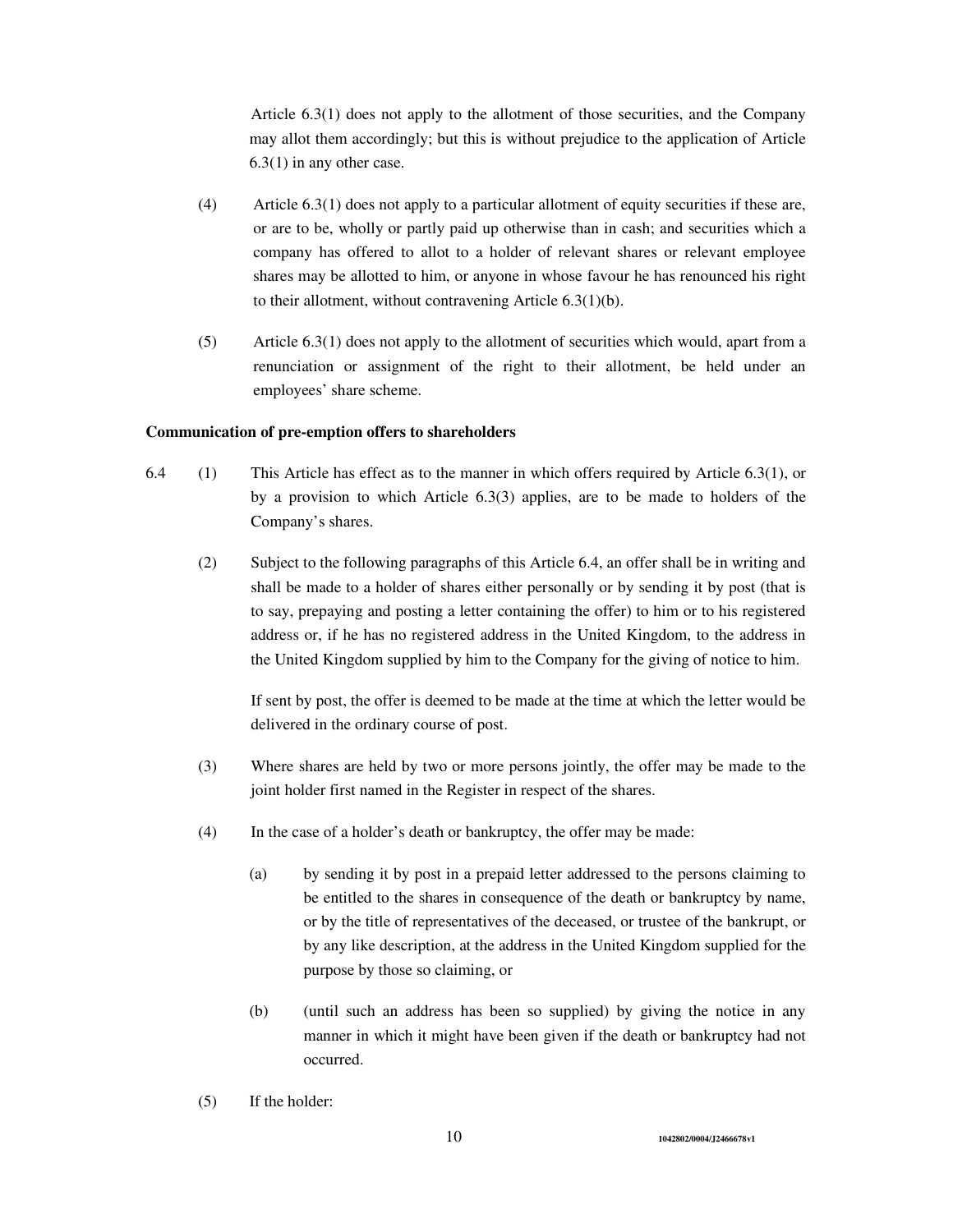- (a) has no registered address in the United Kingdom and has not given to the Company an address in the United Kingdom for the service of notices on him, or
- (b) is the holder of a share warrant,

 the offer may be made by causing it, or a notice specifying where a copy of it can be obtained or inspected, to be published in the London Gazette.

- (6) The offer must state a period of not less than 21 days during which it may be accepted; and the offer shall not be withdrawn before the end of that period.
- (7) This Article 6.4 does not invalidate a provision to which Article 6.3(3) applies by reason that that provision requires or authorises an offer under it to be made in contravention of any of paragraphs (1) to (6) of this Article 6.4; but, to the extent that the provision requires or authorises such an offer to be so made, it is of no effect.

#### **Savings for other restrictions as to offers**

- 6.5 (1) Articles 6.3 and 6.4 are without prejudice to any enactment by virtue of which the Company is prohibited (whether generally or in specified circumstances) from offering or allotting equity securities to any person.
	- (2) Where the Company cannot by virtue of such an enactment offer or allot equity securities to a holder of relevant shares or relevant employee shares, Articles 6.3 and 6.4 have effect as if the shares held by that holder were not relevant shares or relevant employee shares.

## **Definitions for Articles 6.3 to 6.7 (inclusive)**

- 6.6 (1) The following provisions of this Article 6.6 apply for the interpretation of Articles 6.3 to 6.7 (inclusive).
	- (2) "Equity security" means a relevant share in the Company (other than a share shown in the memorandum to have been taken by a subscriber to the memorandum or a bonus share), or a right to subscribe for, or to convert securities into, relevant shares in the Company.
	- (3) A reference to the allotment of equity securities or of equity securities consisting of relevant shares of a particular class includes the grant of a right to subscribe for, or to convert any securities into, relevant shares in the company or (as the case may be) relevant shares of a particular class; but such a reference does not include the allotment of any relevant shares pursuant to such a right.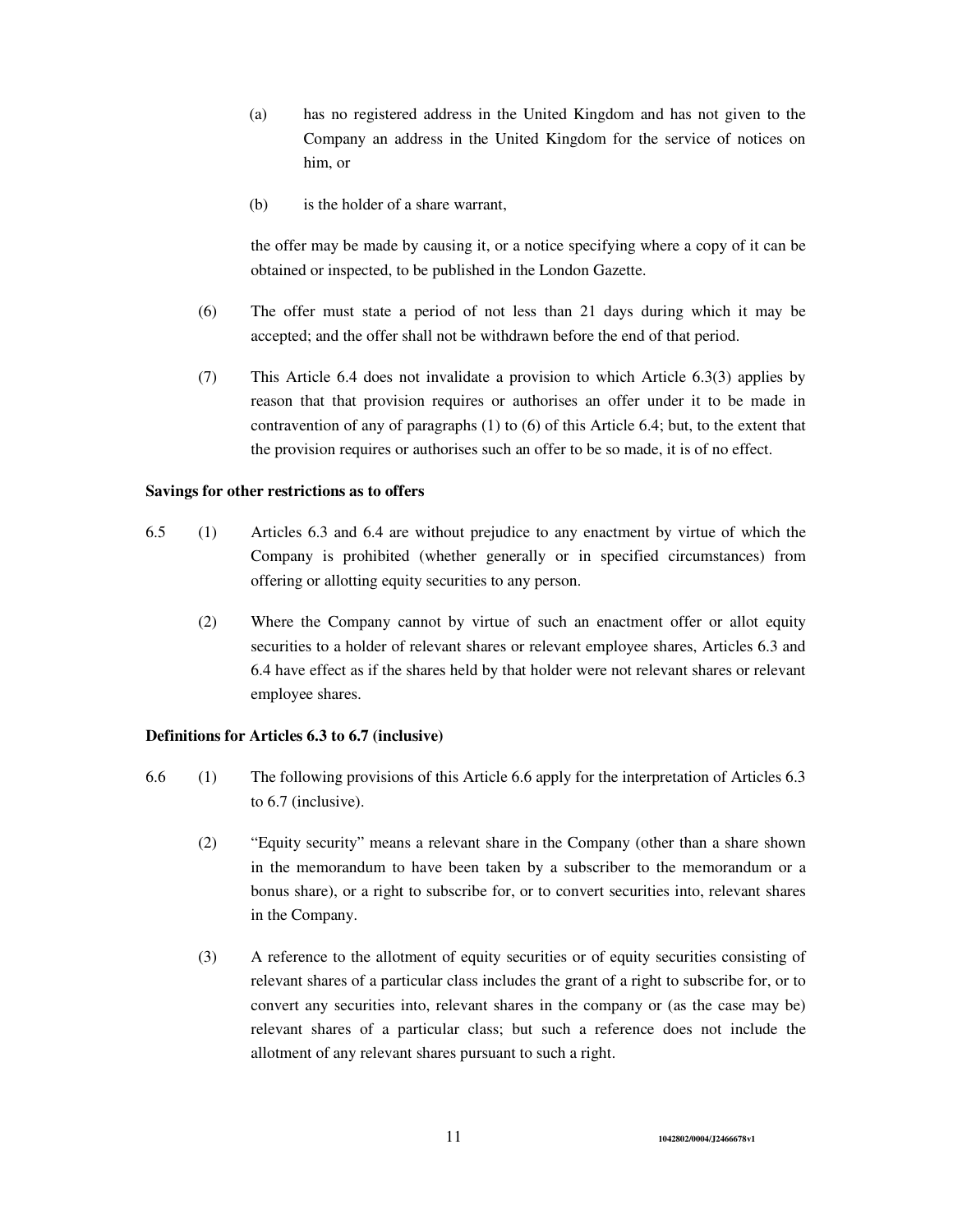- (4) "Relevant employee shares", in relation to a company, means shares of the company which would be relevant in it but for the fact that they are held by a person who acquired them in pursuance of an employees' share scheme (which expression shall, for the purposes of this Article 6.6, have the same meaning as in Companies Act).
- (5) "Relevant shares" means shares in the Company other than:
	- (a) shares which as respects dividends and capital carry a right to participate only up to a specified amount in a distribution, and
	- (b) shares which are held by a person who acquired them in pursuance of an employees' share scheme or, in the case of shares which have not been allotted, are to be allotted in pursuance of such a scheme.
- (6) A reference to a class of shares is to shares to which the same rights are attached as to voting and as to participation, both as respects dividends and as respects capital, in a distribution.
- (7) In relation to an offer to allot securities required by Article 6.3(1) or by any provision to which Article 6.3 (3) applies, a reference in Articles 6.3 to 6.6 (inclusive) (however expressed) to the holder of shares of any description is to whoever was at the close of business on a date, to be specified in the offer and to fall in the period of 28 days immediately before the date of the offer, the holder of shares of that description.

#### **Disapplication of pre-emption rights**

- 6.7 (1) Where the Directors are generally authorised for purposes of Article 6.2, they may be given power by a special resolution of the Company to allot equity securities pursuant to that authority as if:
	- (a) Article 6.3(1) did not apply to the allotment, or
	- (b) Article 6.3(1) applied to the allotment with such modifications as the Board may determine;

and where the Directors make an allotment under this Article 6.7(1), Articles 6.3 to 6.6 (inclusive) have effect accordingly.

- (2) Where the Directors are authorised for purposes of Article 6.2 (whether generally or otherwise), the Company may by special resolution resolve either:
	- (a) that Article  $6.3(1)$  shall not apply to a specified allotment of equity securities to be made pursuant to that authority, or
	- (b) that Article 6.3(1) shall apply to the allotment with such modifications as may be specified in the resolution;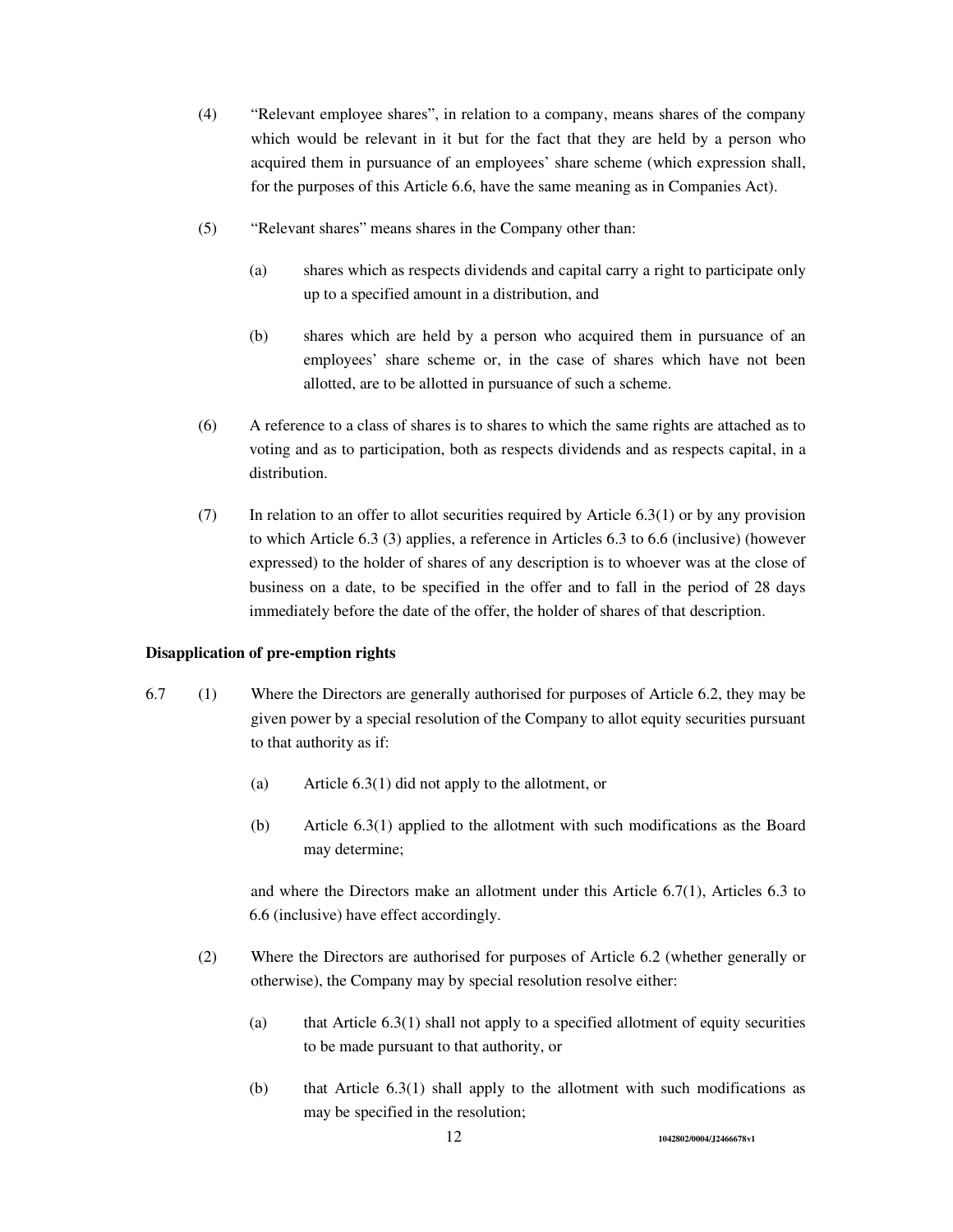and where such a resolution is passed, Articles 6.3 to 6.6 (inclusive) have effect accordingly.

- (3) The power conferred by Article 6.7(1) or a special resolution under Article 6.7(2) ceases to have effect when the authority to which it relates is revoked or would (if not renewed) expire; but if the authority is renewed, the power or (as the case may be) the resolution may also be renewed, for a period not longer than that for which the authority is renewed, by a special resolution of the Company.
- (4) Notwithstanding that any such power or resolution has expired, the Directors may allot equity securities in pursuance of an offer or agreement previously made by the Company, if the power or resolution enabled the Company to make an offer or agreement which would or might require equity securities to be allotted after it expired.
- (5) A special resolution under Article 6.7(2), or a special resolution to renew such a resolution, shall not be proposed unless it is recommended by the Directors and there has been circulated, with the notice of the meeting at which the resolution is proposed, to the members entitled to have that notice a written statement by the Directors setting out:
	- (a) their reasons for making the recommendation,
	- (b) the amount to be paid to the Company in respect of the equity securities to be allotted, and
	- (c) the Directors' justification of that amount.

### 7. **REDEEMABLE SHARES**

Subject to the provisions of the Law and to any special rights for the time being attached to any existing shares, the Company may from time to time:

- 7.1.1 issue; or
- 7.1.2 by ordinary resolution in general meeting, convert any existing non-redeemable shares (whether issued or not) into

shares which are to be redeemed or are liable to be redeemed at the option of the Company or at the option of the Holder thereof and on such terms and in such manner as these Articles may provide.

# 8. **POWER TO ATTACH RIGHTS**

Subject to the provisions of the Law and to any special rights for the time being attached to any existing shares, any shares may be allotted or issued with or have attached to them such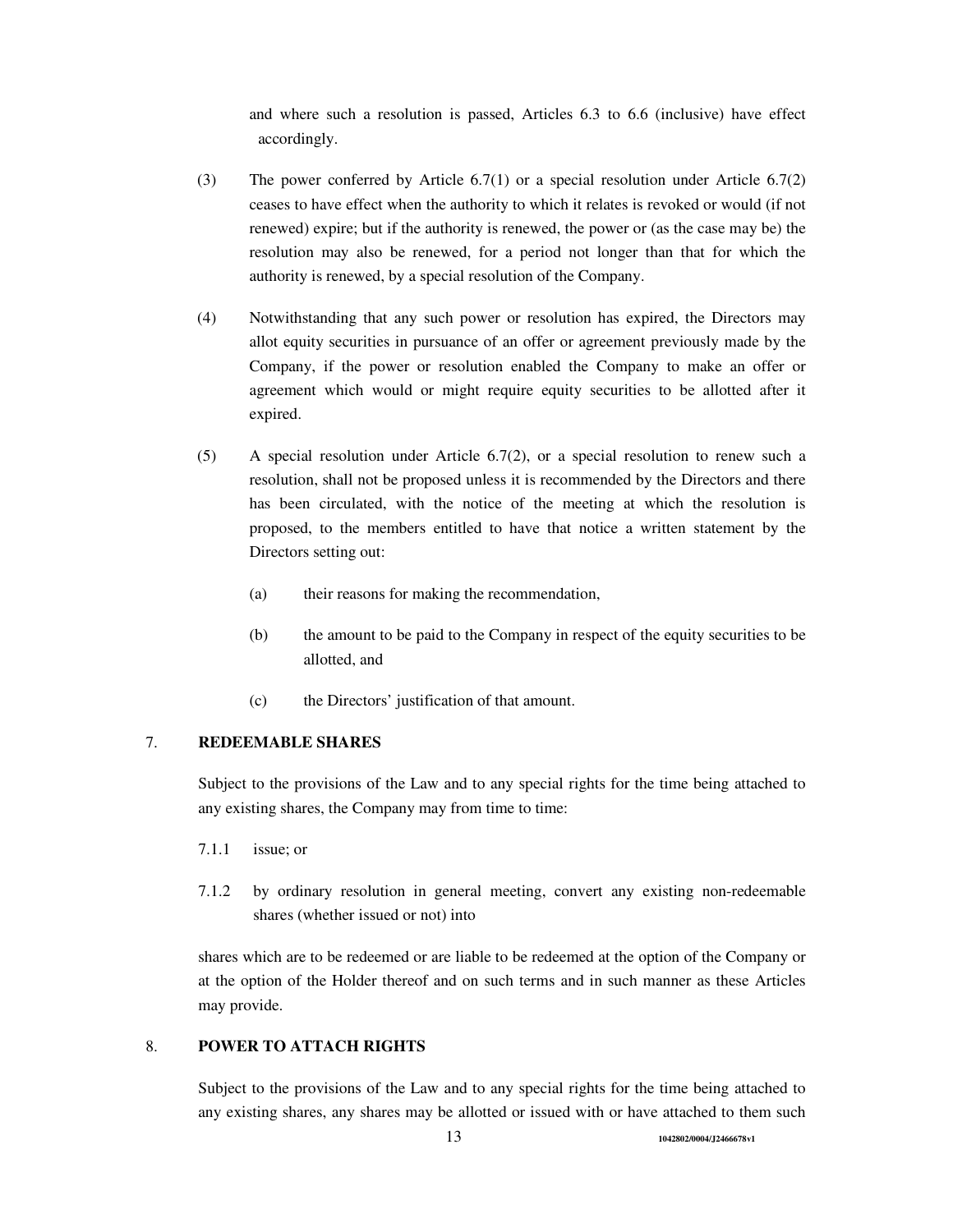preferred, deferred or other special rights or restrictions, whether in regard to dividend, voting, transfer, return of capital or otherwise, as the Company may from time to time by ordinary resolution determine or, if no such resolution has been passed or so far as the resolution does not make specific provision, as the Board may determine.

## 9. **SHARE WARRANTS TO BEARER**

- 9.1 The Company may, with respect to any shares, issue a warrant (a "share warrant") stating that the bearer of the warrant is entitled to subscribe for the shares specified in it and may provide (by coupons or otherwise) for the payment of future dividends on the shares the right to subscribe for included in a share warrant.
- 9.2 The powers referred to in Article 9.1 may be exercised by the Board, which may determine and vary the conditions on which share warrants shall be issued, and in particular on which:
	- 9.2.1 a new share warrant or coupon will be issued in the place of one damaged, defaced, worn out or lost (provided that no new share warrant shall be issued to replace one that has been lost unless the Board is satisfied beyond reasonable doubt that the original has been destroyed);
	- 9.2.2 the bearer of a share warrant shall be entitled to receive notice of and to attend, vote and demand a poll at general meetings;
	- 9.2.3 dividends will be paid; and
	- 9.2.4 a share warrant may be surrendered and the name of the holder entered in the Register in respect of the shares specified in it.
- 9.3 Subject to such conditions and to these Articles, the bearer of a share warrant shall be deemed to be a member for all purposes. The bearer of a share warrant shall be subject to the conditions for the time being in force and applicable thereto, whether made before or after the issue of such share warrant.

#### 10. **COMMISSION AND BROKERAGE**

The Company may in connection with the issue of any shares exercise all powers of paying commission and brokerage conferred or permitted by the Law. Subject to the provisions of the Law, any such commission or brokerage may be satisfied by the payment of cash, the allotment of fully or partly paid shares, the grant of an option to call for an allotment of shares or any combination of such methods.

# 11. **TRUSTS NOT TO BE RECOGNISED**

Except as otherwise expressly provided by these Articles, as required by law or as ordered by a court of competent jurisdiction, the Company shall not recognise any person as holding any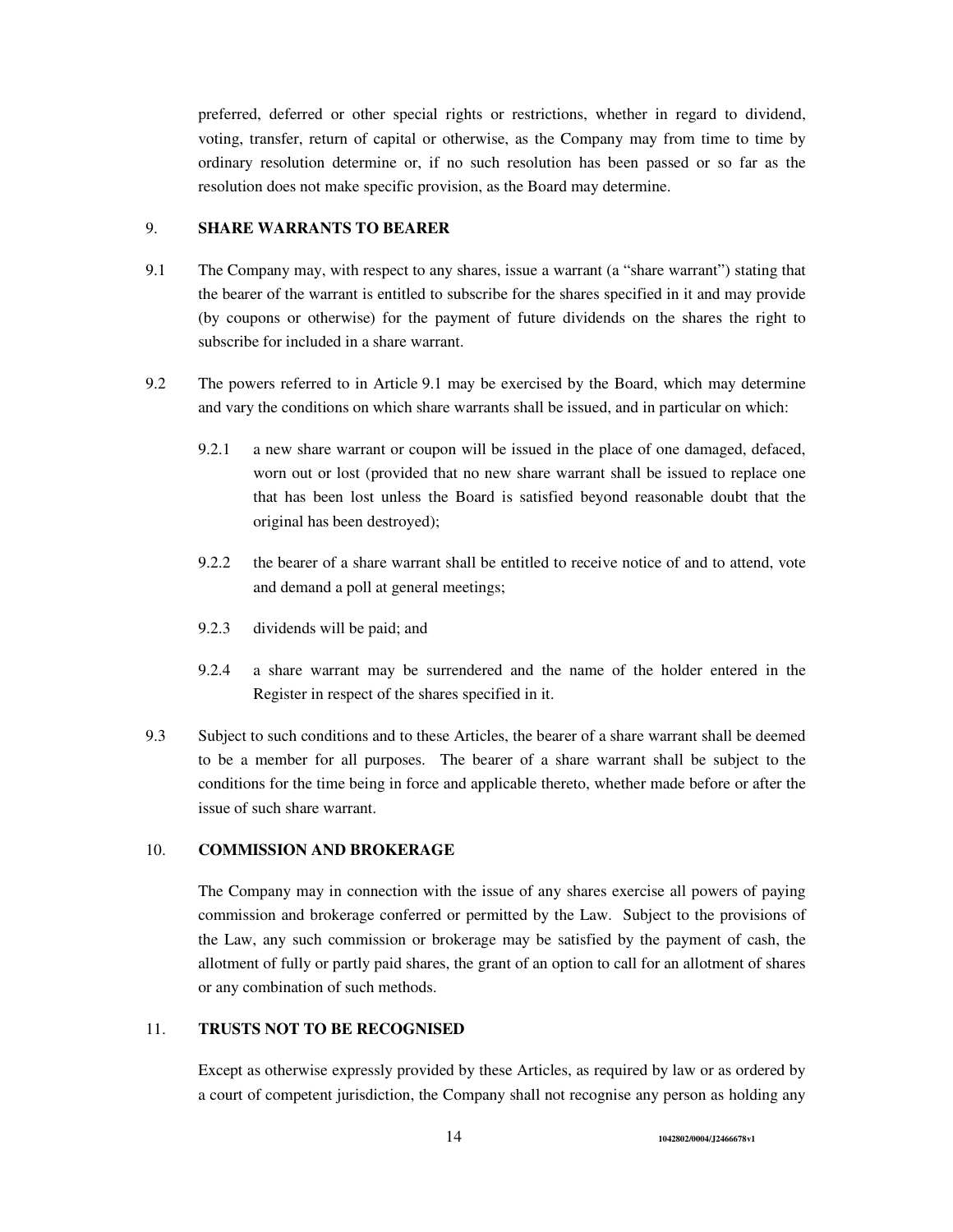share on any trust, and (except as aforesaid) the Company shall not be bound by or recognise (even if having notice of it) any equitable, contingent, future, partial or other claim to or interest in any share except an absolute right of the holder to the whole of the share.

# 12. **STATED CAPITAL ACCOUNTS**

- 12.1 The Company shall maintain a stated capital account in accordance with the Law for each class of issued share. A stated capital account may be expressed in any currency.
- 12.2 Subject to the requirements of the Law, and except as provided in Article 12.3, there shall be transferred to the stated capital account for each class of share:
	- 12.2.1 the amount of cash received by the Company for the issue of shares of that class;
	- 12.2.2 the value, as determined by the Directors, of the "cause" received by the Company, otherwise than in cash, for the issue of shares of that class;
	- 12.2.3 every amount which the Company, by special resolution, resolves to transfer to such account from a profit and loss account or from any capital or revenue reserve; and
	- 12.2.4 every other amount which is from time to time required by the Law to be transferred to a stated capital account.
- 12.3 Where the Law permits the Company to refrain from transferring any amount to a stated capital account, that amount need not be so transferred; but the Directors may if they think fit nevertheless cause all or any part of such amount to be transferred to the relevant stated capital account.
- 12.4 Where, for the purposes of Article 12.2.2, the Directors are to determine the value of any "cause" received by the Company they may rely on such indicator or indicators of value as appear to them to be reasonable and practicable in the circumstances.

### **SHARE CERTIFICATES**

## 13. **RIGHT TO CERTIFICATES**

13.1 On becoming the holder of any share, every person (except a recognised person in respect of whom the Company is not by law required to complete and have ready for delivery a certificate) shall be entitled, without charge, to have issued within two months after allotment or lodgement of a transfer (unless the terms of issue of the shares provide otherwise) one certificate for all the shares of each class registered in his name. Such certificate shall specify the number, class, and distinguishing numbers (if any) of the shares in respect of which it is issued and the amount or respective amounts paid up thereon and shall be issued as provided in Article 145.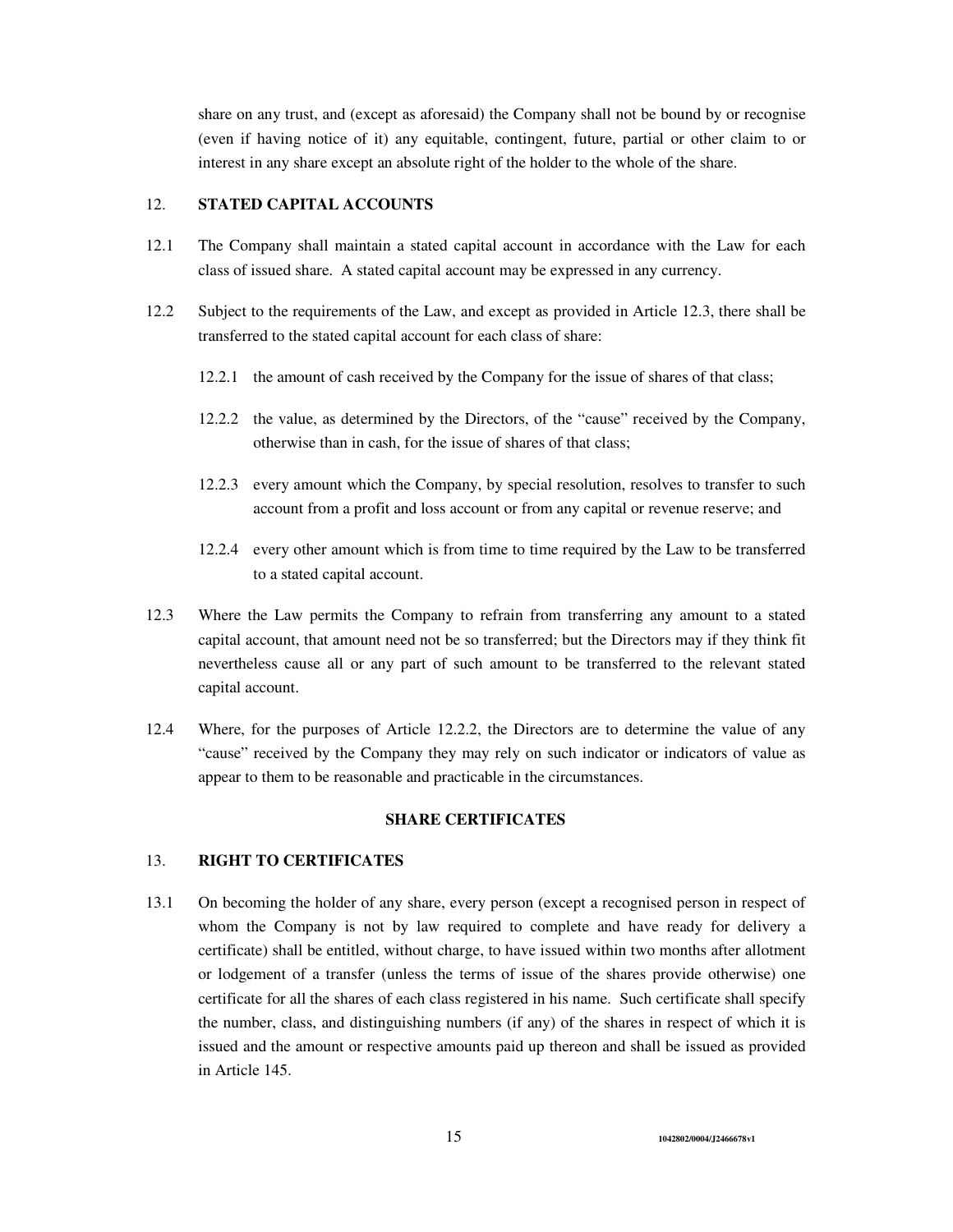- 13.2 The issued shares of a particular class which are fully paid up and carry the same rights in all respects shall not bear a distinguishing number. All other shares shall bear a distinguishing number.
- 13.3 The Company shall not be bound to issue more than one certificate in respect of shares held jointly by two or more persons. Delivery of a certificate to the person first named on the register shall be sufficient delivery to all joint holders.
- 13.4 Where a member (other than a recognised person) has transferred part only of the shares comprised in a certificate, he shall be entitled without charge to a certificate for the balance of such shares.
- 13.5 No certificate shall be issued representing shares of more than one class or in respect of shares held by a recognised person.

# 14. **REPLACEMENT CERTIFICATES**

- 14.1 Any two or more certificates representing shares of any one class held by any member may at his request be cancelled and a single new certificate for such shares issued in lieu without charge on surrender of the original certificates for cancellation.
- 14.2 If any member shall surrender for cancellation a share certificate representing shares held by him and request the Company to issue in lieu two or more share certificates representing such shares in such proportions as he may specify, the Board may, if it thinks fit, comply with such request.
- 14.3 Share certificates may be renewed or replaced on such terms as to provision of evidence and indemnity (with or without security) and to payment of any exceptional out of pocket expenses, including those incurred by the Company in investigating such evidence and preparing such indemnity and security, as the Board may decide, and on surrender of the original certificate (where it is defaced, damaged or worn out), but without any further charge.
- 14.4 In the case of shares held jointly by several persons, any such request as is mentioned in this Article 14 may be made by any one of the joint holders.

# **LIEN ON SHARES**

### 15. **LIEN ON SHARES NOT FULLY PAID**

The Company shall have a first and paramount lien on each of its shares which is not fully paid, for all amounts payable to the Company (whether presently or not) in respect of that share and to the extent and in the circumstances permitted by the Law. The Company's lien (if any) on a share shall further extend to all dividends and interest payable on such share. The Board may waive any lien which has arisen and may resolve that any share shall for some limited period be exempt wholly or partially from the provisions of this Article.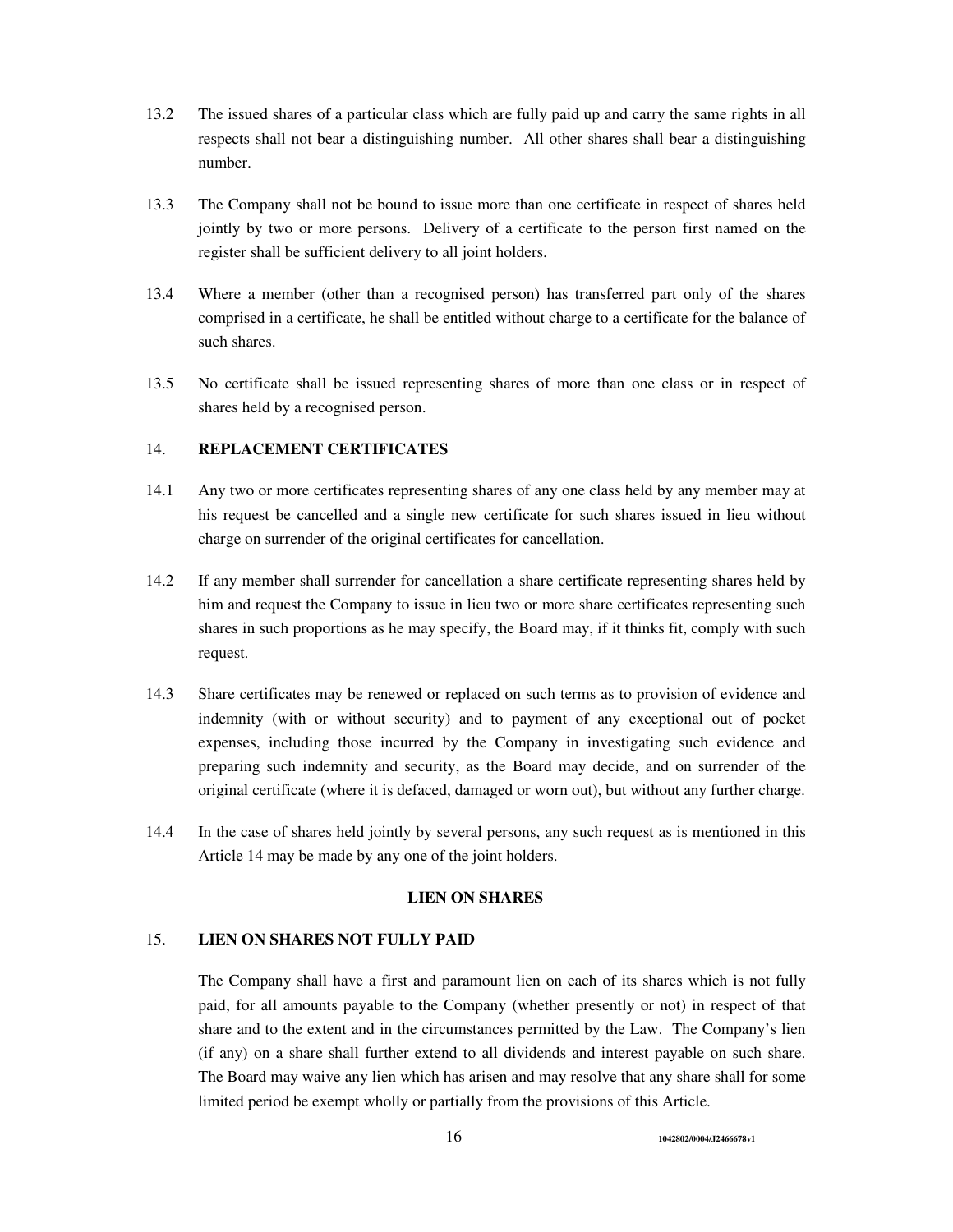## 16. **ENFORCEMENT OF LIEN BY SALE**

The Board may sell all or any of the shares subject to any lien at such time or times and in such manner as it may determine. However, no sale shall be made until such time as the moneys in respect of which such lien exists or some part thereof are or is presently payable or the liability or engagement in respect of which such lien exists is liable to be presently fulfilled or discharged, and until a demand and notice in writing stating the amount due or specifying the liability or engagement and demanding payment or fulfilment or discharge thereof and giving notice of intention to sell in default shall have been served on the holder or the persons (if any) entitled by transmission to the shares, and default in payment, fulfilment or discharge shall have been made by him or them for 14 clear days after service of such notice. For giving effect to any such sale, the Board may authorise some person to execute an instrument of transfer of the shares sold in the name and on behalf of the holder or the persons entitled by transmission in favour of the purchaser or as the purchaser may direct. The purchaser shall not be bound to see to the application of the purchase money, and the title of the transferee to the shares shall not be affected by any irregularity in or invalidity of the proceedings in reference to the sale.

### 17. **APPLICATION OF PROCEEDS OF SALE**

The net proceeds of any sale of shares subject to any lien, after payment of the costs, shall be applied in or towards satisfaction of so much of the amount due to the Company or of the liability or engagement (as the case may be) as is presently payable or is liable to be presently fulfilled or discharged. The balance (if any) shall (on surrender to the Company for cancellation of the certificate for the shares sold, and subject to a like lien for any moneys not presently payable or any liability or engagement not liable to be presently fulfilled or discharged as existed on the shares before the sale) be paid to the holder or the person (if any) entitled by transmission to the shares so sold (without interest).

## **CALLS ON SHARES**

#### 18. **CALLS**

Subject to the terms of allotment of shares, the Board may from time to time make calls on the members in respect of any moneys unpaid on the shares, of any class, held by them respectively and not payable on a date fixed by or in accordance with the terms of issue. Each member shall (subject to receiving at least 14 clear days' notice specifying when and where payment is to be made and whether or not by instalments) be liable to pay the amount of every call so made on him as required by the notice. A call shall be deemed to have been made at the time when the resolution of the Board authorising such call was passed or (as the case may require) any person to whom power has been delegated pursuant to these Articles serves notice of exercise of such power. A call may be required to be paid by instalments and may, before receipt by the Company of any sum due thereunder, be either revoked or postponed in whole or part as regards all or any such members as the Board may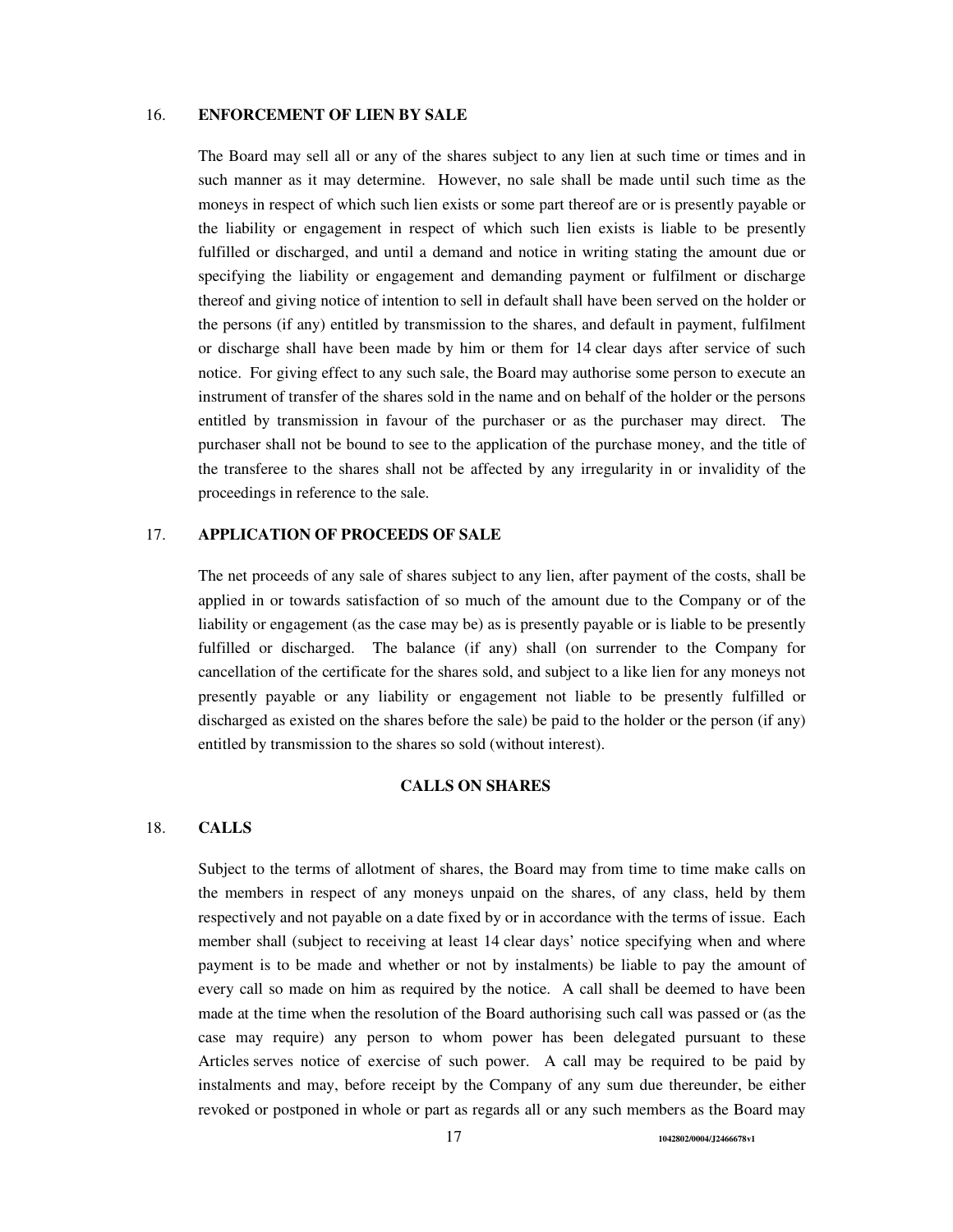determine. A person on whom a call is made shall remain liable notwithstanding the subsequent transfer of the shares in respect of which the call was made.

# 19. **LIABILITY OF JOINT HOLDERS**

The joint holders of a share shall be jointly and severally liable for the payment of all calls in respect thereof.

### 20. **INTEREST ON CALLS**

If the whole of the sum payable in respect of any call is not paid on or before the day appointed for payment, the person from whom it is due and payable shall pay all costs, charges and expenses that the Company may have incurred by reason of such non-payment, together with interest on the unpaid amount from the day appointed for payment thereof to the time of actual payment at the rate fixed by the terms of the allotment of the share or in the notice of the call or, if no rate is so fixed, at such rate, not exceeding 15 per cent per annum (compounded on a 6 monthly basis), as the Board shall determine. The Board may waive payment of such costs, charges, expenses or interest in whole or in part.

# 21. **RIGHTS OF MEMBER WHEN CALL UNPAID**

Unless the Board otherwise determines, no member shall be entitled to receive any dividend or to be present and vote at a general meeting or at any separate general meeting of the holders of any class of shares either in person or (save as proxy for another member) by proxy, or be reckoned in a quorum, or to exercise any other right or privilege as a member in respect of a share held by him unless and until he shall have paid all calls for the time being due and payable by him in respect of that share, whether alone or jointly with any other person, together with interest and expenses (if any) to the Company.

### 22. **SUMS DUE ON ALLOTMENT TREATED AS CALLS**

Any sum payable in respect of a share on allotment or at any fixed date, including (without limitation) as an instalment of a call, shall for all purposes of these Articles be deemed to be a call duly made. If it is not paid, the provisions of these Articles shall apply as if such amount had become due and payable by virtue of a call.

#### 23. **POWER TO DIFFERENTIATE**

The Board may make arrangements on the allotment or issue of shares for a difference as between the allottees or holders of such shares in the amount and time of payment of calls.

# 24. **PAYMENT IN ADVANCE OF CALLS**

The Board may, if it thinks fit, receive from any member willing to advance the same all or any part of the moneys uncalled and unpaid on the shares held by him. Such payment in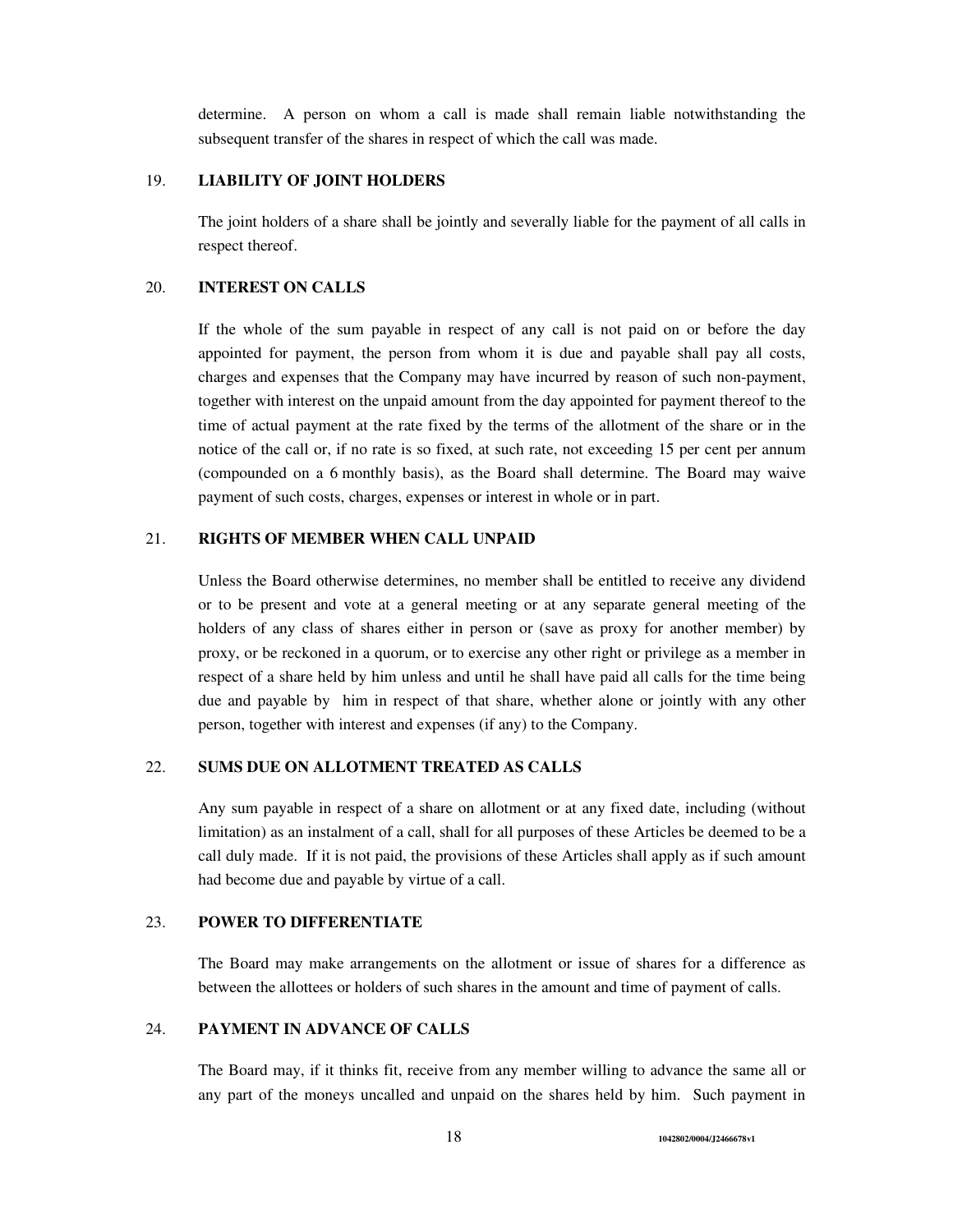advance of calls shall extinguish pro tanto the liability on the shares on which it is made. The Company may pay interest on the money paid in advance, or so much of it as exceeds the amount for the time being called up on the shares in respect of which such advance has been made, at such rate as the Board may decide. The Board may at any time repay the amount so advanced on giving to such member not less than three months' notice in writing of its intention in that behalf, unless before the expiration of such notice the amount so advanced shall have been called up on the shares in respect of which it was advanced.

### 25. **DELEGATION OF POWER TO MAKE CALLS**

If any uncalled capital of the Company is included in or charged by any security interest, the Board may delegate on such terms as it thinks fit to the person in whose favour such security interest is executed, or to any other person in trust for him, the power to make calls on the members in respect of such uncalled capital, to sue in the name of the Company or otherwise for the recovery of moneys becoming due in respect of calls so made and to give valid receipts for such moneys. The power so delegated shall subsist during the continuance of the security interest, notwithstanding any change of Directors, and shall be assignable if expressed so to be.

#### **FORFEITURE OF SHARES**

### 26. **NOTICE IF CALL NOT PAID**

If any member fails to pay the whole of any call or any instalment of any call on or before the day appointed for payment, the Board may at any time serve a notice in writing on such member or on any person entitled to the shares by transmission, requiring payment, on a date not less than 14 clear days from the date of the notice, of the amount unpaid and any interest which may have accrued thereon and any costs, charges and expenses incurred by the Company by reason of such non-payment. The notice shall name the place where the payment is to be made and state that, if the notice is not complied with, the shares in respect of which such call was made will be liable to be forfeited.

#### 27. **FORFEITURE FOR NON-COMPLIANCE**

If the notice referred to in Article 26 is not complied with, any share in respect of which it was given may, at any time before the payment required by the notice has been made, be forfeited by a resolution of the Board to that effect. Such forfeiture shall include all dividends declared or other moneys payable in respect of the forfeited shares and not paid before the forfeiture.

#### 28. **NOTICE AFTER FORFEITURE**

When any share has been forfeited, notice of the forfeiture shall be served on the person who was before forfeiture the holder of the share or the person entitled to such share by transmission (as the case may be). An entry of such notice having been given and of the

19 **1042802/0004/J2466678v1**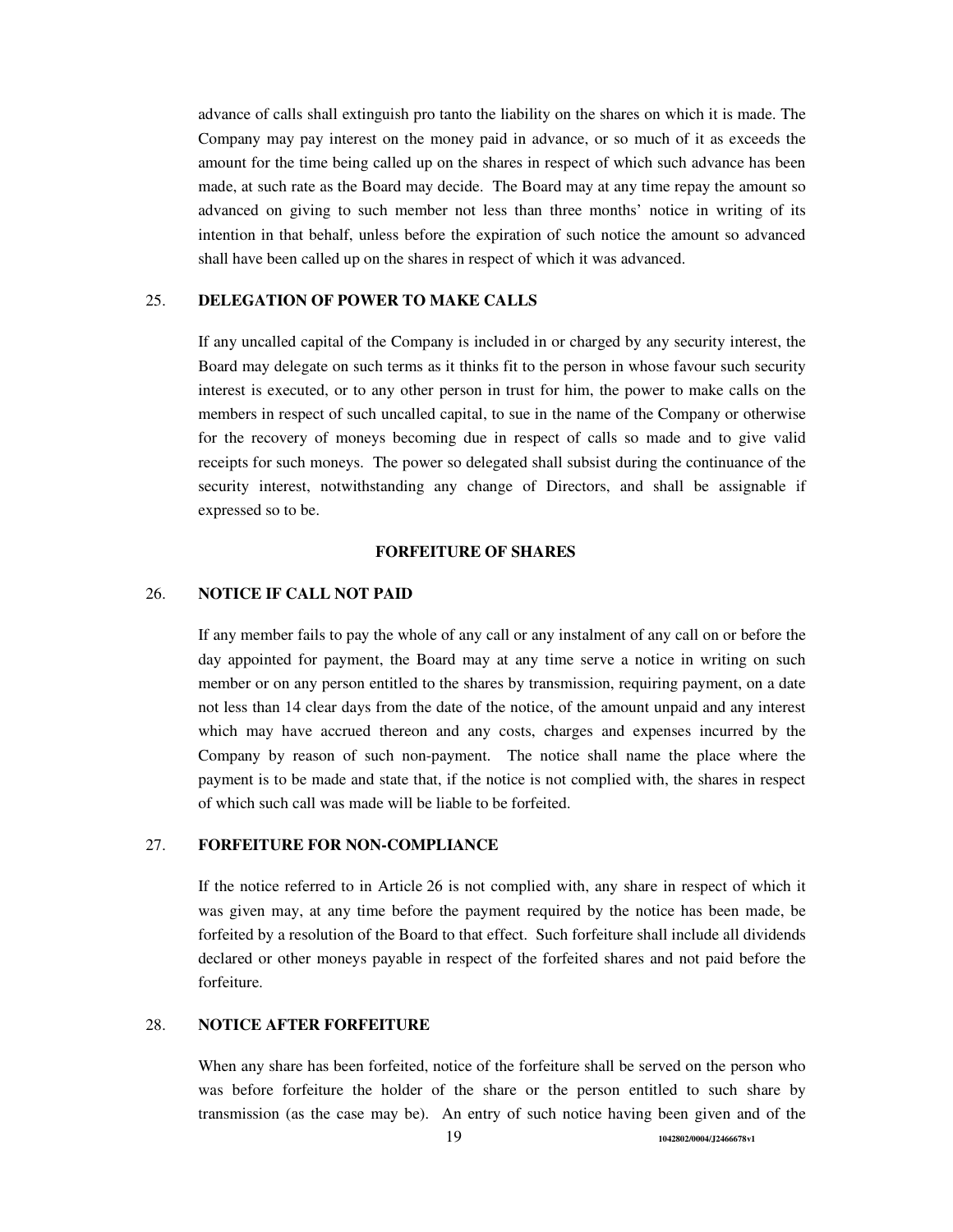forfeiture with the date thereof shall forthwith be made in the Register in respect of such share. However, no forfeiture shall be invalidated by any omission to give such notice or to make such entry as aforesaid.

# 29. **FORFEITURE MAY BE ANNULLED**

The Board may, at any time before any share so forfeited has been cancelled or sold, re-allotted or otherwise disposed of, annul the forfeiture, on the terms that payment shall be made of all calls and interest due thereon and all expenses incurred in respect of the share and on such further terms (if any) as the Board shall see fit.

## 30. **SURRENDER**

The Board may accept a surrender of any share liable to be forfeited. In such case references in these Articles to forfeiture shall include surrender.

#### 31. **DISPOSAL OF FORFEITED SHARES**

Every share which shall be forfeited shall thereupon become the property of the Company. Subject to the provisions of the Law, any such share may be sold, re-allotted or otherwise disposed of, either to the person who was before forfeiture the holder thereof or entitled thereto or to any other person, on such terms and in such manner as the Board shall determine. The Board may, for the purposes of the disposal, authorise some person to transfer the share in question and may enter the name of the transferee in respect of the transferred share in the Register notwithstanding the absence of any share certificate being lodged in respect thereof and may issue a new certificate to the transferee. An instrument of transfer executed by that person shall be as effective as if it had been executed by the holder of, or the person entitled by transmission to, the share. The Company may receive the consideration (if any) given for the share on its disposal. Any share not disposed of in accordance with this Article within a period of three years from the date of forfeiture or surrender shall, at the expiry of that period, be cancelled.

# 32. **EFFECT OF FORFEITURE**

A shareholder whose shares have been forfeited shall cease to be a member in respect of the shares forfeited and shall surrender to the Company for cancellation the certificate for such shares. He shall nevertheless be liable to pay to the Company all calls made and not paid on such shares at the time of forfeiture, and interest thereon from the date of the forfeiture to the date of payment, in the same manner in all respects as if the shares had not been forfeited, and to satisfy all (if any) claims, demands and liabilities which the Company might have enforced in respect of the shares at the time of forfeiture, without any reduction or allowance for the value of the shares at the time of forfeiture or for any consideration received on their disposal.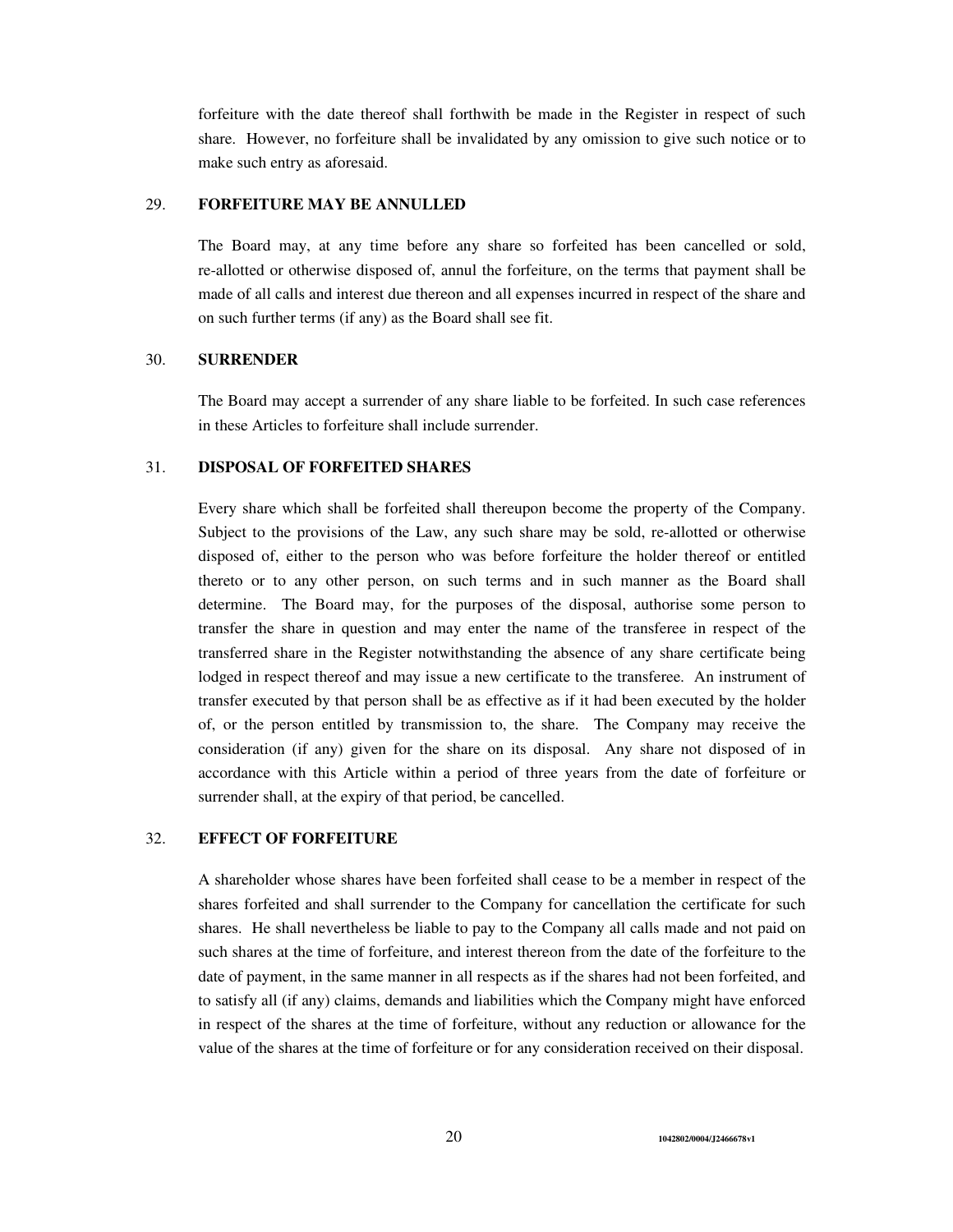## 33. **EXTINCTION OF CLAIMS**

The forfeiture of a share shall involve the extinction at the time of forfeiture of all interest in and all claims and demands against the Company in respect of the share and all other rights and liabilities incidental to the share as between the holder whose share is forfeited and the Company, except only such of those rights and liabilities as are by these Articles expressly saved, or as are by the Law given or imposed in the case of past members.

# 34. **EVIDENCE OF FORFEITURE**

34.1 A declaration under oath by a Director or the Secretary that a share has been forfeited in pursuance of these Articles, and stating the date on which it was forfeited, shall, as against all persons claiming to be entitled to the share adversely to the forfeiture thereof, be conclusive evidence of the facts therein stated. The declaration, together with the receipt of the Company for the consideration (if any) given for the share on the sale or disposition thereof and a certificate for the share under the Seal delivered to the person to whom the same is sold or disposed of, shall (subject if necessary to the execution of an instrument of transfer) constitute a good title to the share. Subject to the execution of any necessary transfer, such person shall be registered as the holder of the share and shall be discharged from all calls made prior to such sale or disposition and shall not be bound to see to the application of the purchase money or other consideration (if any), nor shall his title to the share be affected by any act, omission or irregularity relating to or connected with the proceedings in reference to the forfeiture or disposal of the share. Such person shall not (except by express agreement with the Company) become entitled to any dividend which might have accrued on the share before the completion of the sale or disposition thereof.

## **INTERESTS IN SHARES**

#### 35. **DISCLOSURE OF INTERESTS**

- 35.1 Where a member either to his knowledge acquires an interest in shares or ceases to be interested in shares (whether or not retaining an interest in any other shares) or becomes aware that he has acquired an interest in shares or that he has ceased to be interested in shares in which he was previously interested then, in the circumstances set out in this Article 35, he is under an obligation to make notification to the Company with respect to his interests (if any) in shares.
- 35.2 In this Article 35, a reference to a "share" or "shares" means shares carrying a right to vote in all circumstances at general meetings of the Company. For the avoidance of doubt:
	- 35.2.1 where the Company's shares are divided into different classes of shares, references in this Article 35 to a percentage of the aggregate number of the Company's issued shares is to a percentage of the aggregate number of the Company's issued shares comprised in each of the classes taken separately; and

21 **1042802/0004/J2466678v1**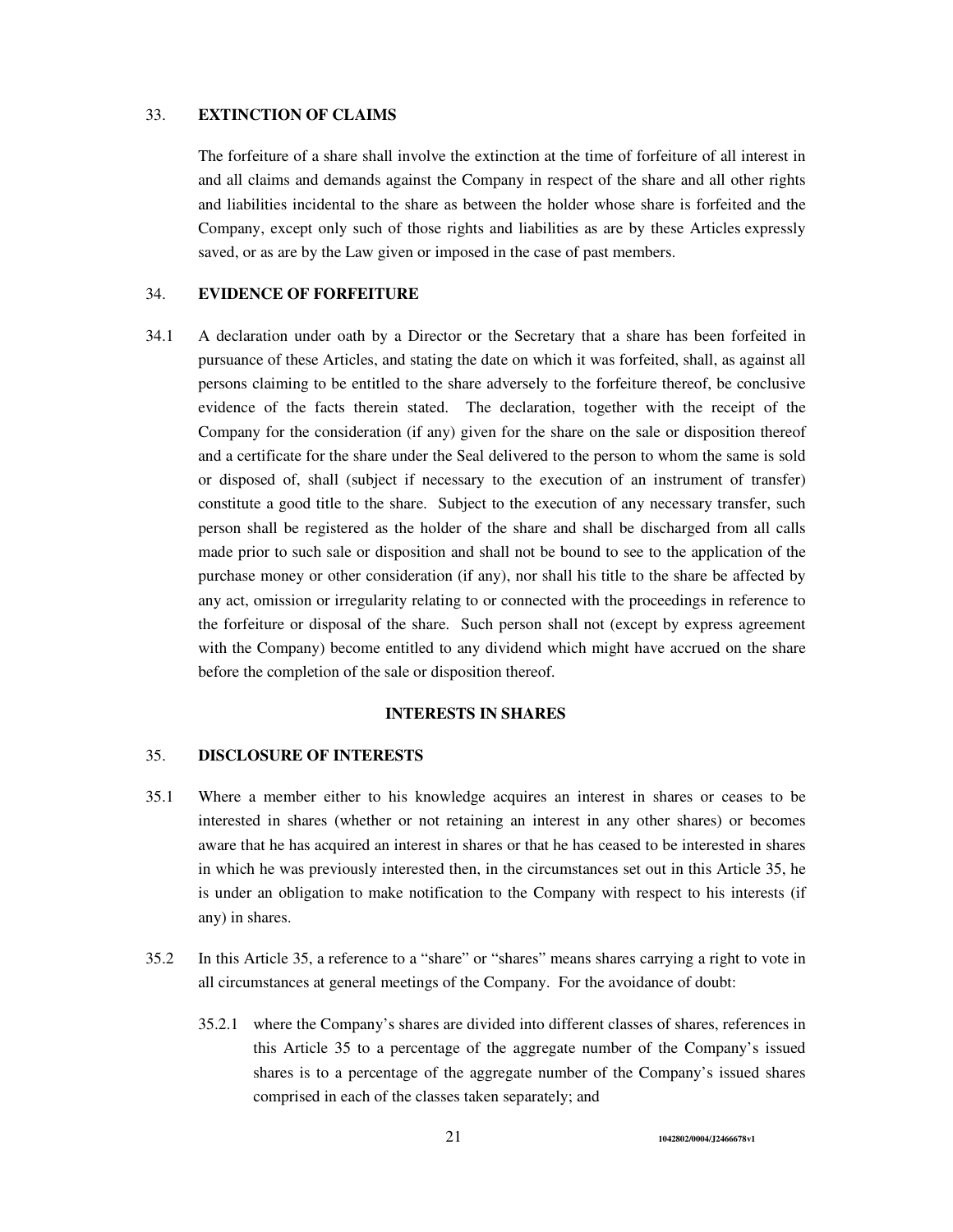- 35.2.2 the temporary suspension of voting rights in respect of shares of any class does not affect the application of this Article in relation to interests in those shares or any other shares of such class.
- 35.3 For the purposes of this Article 35, a member is under an obligation to notify his interest in shares either at the time the relevant change occurs or, if later, when he first becomes aware that he has acquired or disposed of an interest in shares and references in this Article 35 as to when he is obliged to notify the Company of a change in his interests in shares shall be construed accordingly.
- 35.4 A member shall be obliged to notify the Company whenever:
	- 35.4.1 having not been interested in shares which together represent 3% or more of the aggregate number of the issued shares, he becomes interested in shares which together represent 3% or more of the aggregate number of the issued shares;
	- 35.4.2 having been interested in shares which together represent 3% or more of the aggregate number of the issued shares, he becomes no longer interested in shares which together represent 3% or more of the aggregate number of the issued shares;
	- 35.4.3 at any time during the period when he is interested in shares which together represent 3% or more of the aggregate number of the issued shares, the percentage of the issued shares in respect of which such member is interested changes (either upwards or downwards), rounding down in the case of percentages other than whole percentages with the intent that members will not be required as a result of this Article 35.4.3 to notify changes in their interests other than changes between one whole percentage of the aggregate number of the issued shares and another.
- 35.5 The Board may resolve from time to time that certain types of interests which the Board in its sole discretion considers to be non-material for the purposes of this Article 35 shall not constitute an interest in shares for the purposes of this Article 35.
- 35.6 Where notification is required by the foregoing provisions of this Article 35, such notification must be provided to the Company in writing and must be made within 2 days following the day on which the obligation to disclose arises. The notification must specify the nature of the acquisition, disposal or transaction giving rise to the obligation to provide notice under Article 35.1 including the price, amount and class of the securities concerned; specify the nature and extent of his interest in the acquisition, disposal or transaction giving rise to the obligation to provide notice under Article 35.1; specify the date on which the acquisition, disposal or transaction giving rise to the obligation to notify the Company arose; and where the notification concerns a financial product whose value in whole or in part is determined directly or indirectly by reference to the price of shares (including a contract for difference or a fixed odds bet), the detailed nature of the exposure. A notification (other than one stating that a person no longer has a notifiable interest) shall also include the identity of each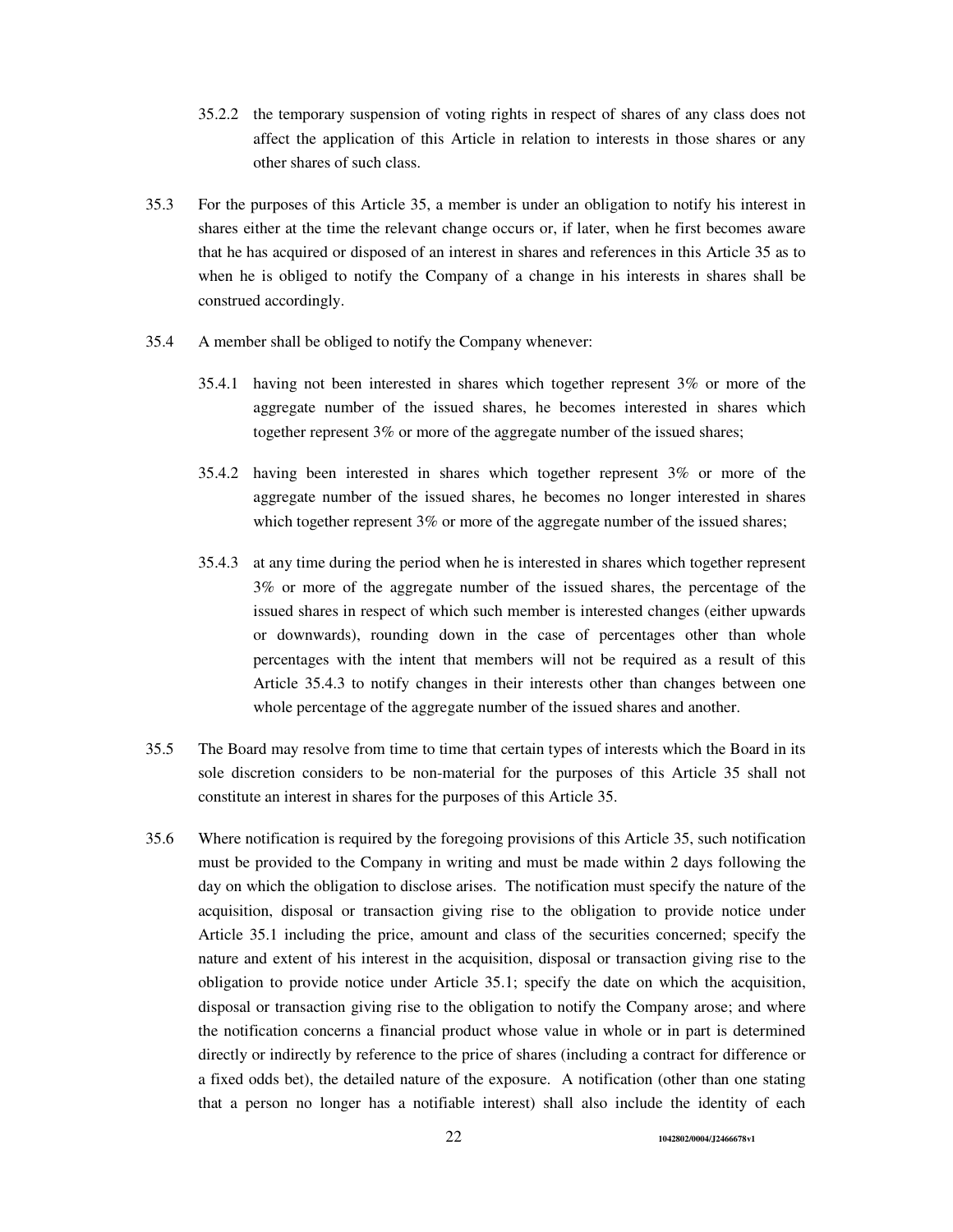registered holder of shares to which the notification relates and the number of shares held by them (so far as such information is known to the person making the notification).

- 35.7 For the purposes of this Article 35, "**interest**" shall mean, in relation to the Shares, any interest of any kind whatsoever (whether held in a Shareholder's own name or jointly) in any shares comprised therein (disregarding any restraints or restrictions to which the exercise of any right attached to the interest in the shares is, or may be, subject) and, without limiting the aforementioned meaning of "interest", a person shall be taken to have an interest in a share if:
	- 35.7.1 he enters into a contract for its purchase by him (whether for cash or other consideration); or
	- 35.7.2 he holds the share in uncertificated form or held by a Depositary or other similar instrument; or
	- 35.7.3 not being the registered holder, he is entitled to exercise any right conferred by the holding of the share or is entitled to control the exercise or non-exercise of any such right; or
	- 35.7.4 he is a beneficiary of a trust where the property held on trust includes an interest in the share save always that such trust property shall be disregarded where the interest is a discretionary interest or an interest in reversion or remainder or an interest of a bare trustee; or
	- 35.7.5 otherwise than by virtue of having an interest under a trust, he has a right to call for delivery of the share to himself or to his order or he has a right to acquire an interest in the share or is under an obligation to take an interest in the share; or he has the right to subscribe for the share, and regardless of whether in any case the contractual right or obligation is absolute or conditional, evidenced in writing or not and it shall be immaterial that a share in which a person has an interest is unidentifiable; or
	- 35.7.6 a company (which shall mean for the purposes of this Article 35 any body corporate in any jurisdiction) is interested and:
		- (a) that company or its directors are accustomed to act in accordance with his directions or instructions; or
		- (b) he is entitled to exercise or control the exercise of more than 20% of its equity or voting rights in general meetings of that company,

## provided that:

35.7.7 where a person is entitled to exercise or control the exercise of more than 20% of the equity or voting rights in general meetings of a company and that company is entitled to exercise or control the exercise of any of the voting rights at general meetings of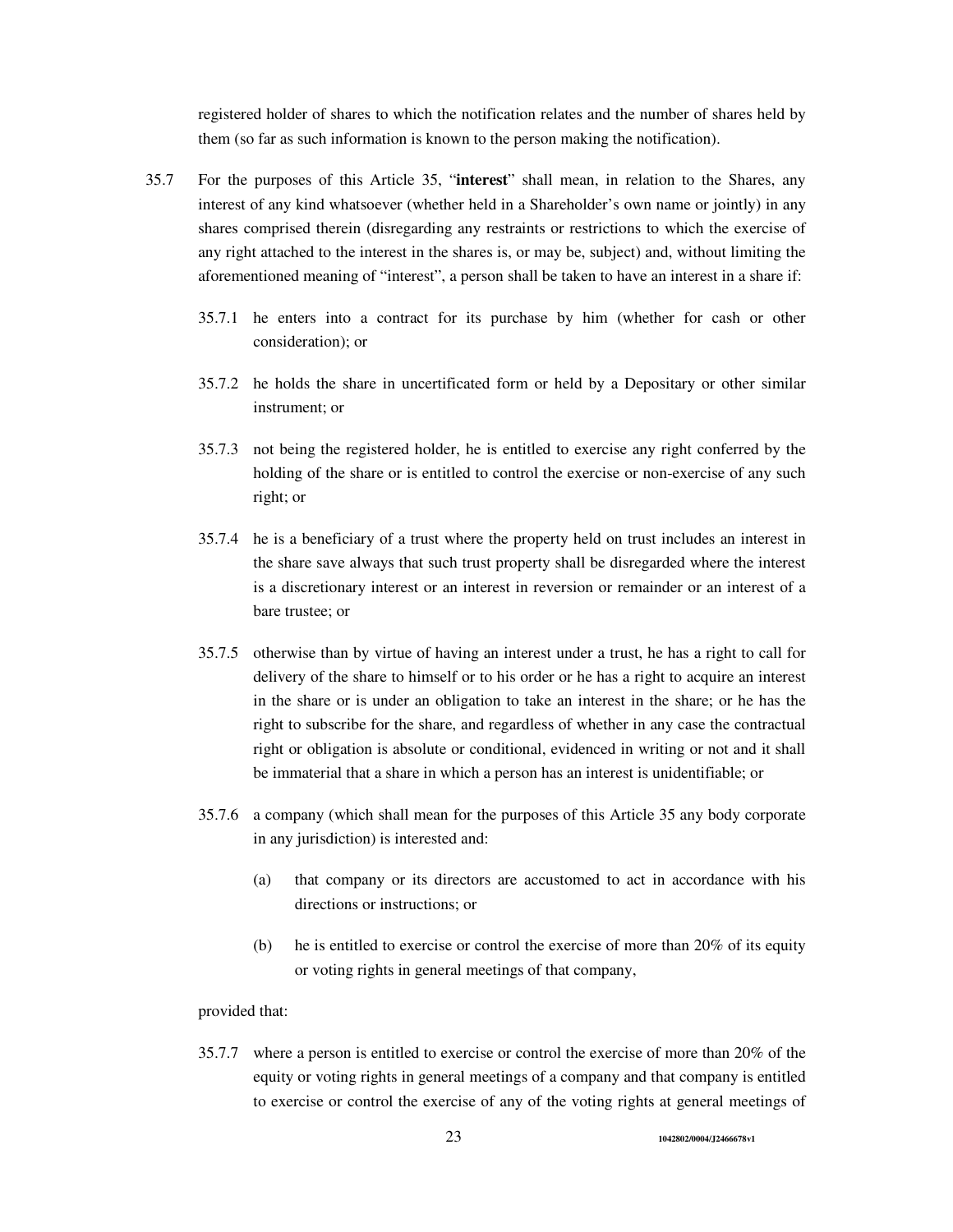another company (the **"effective voting power"**) then, for the purposes of Article 35.7.6(b), the effective voting power is taken as exercisable by that person; and

- 35.7.8 for the purposes of Articles 35.7.6 and 35.7.7, a person is entitled to exercise or control the exercise of voting power if he has a right (whether subject to conditions or not) the exercise of which would make him so entitled or he is under an obligation (whether or not so subject) the fulfilment of which would make him so entitled.
- 35.8 Any:
	- 35.8.1 interest acquired in connection with stabilisation activities undertaken in connection with Admission (including any interest relating to the granting of any over-allotment option) shall be disregarded for the purpose of determining if a Member or any other person has a notifiable interest; and
	- 35.8.2 person interested in shares only because they have an interest in or otherwise can influence or control voting rights of shares in a professional trustee company or firm shall not be deemed to be interested in shares for the purposes of this Article 35.
- 35.9 For the purposes of this Article 35, a member is taken to have an interest in any share in respect of which any of the following persons is the holder (or one of the holders) of such share:
	- 35.9.1 a Concert Party,
	- 35.9.2 an Associated Entity, or
	- 35.9.3 a Related Person ,

of such member (together a "Connected Person"). For the avoidance of doubt, the provisions of this Article 35.9 do not relieve a Connected Person of any obligation it may be under to disclose its interests in shares pursuant to the foregoing provisions of this Article 35. For the purposes of this Article 35.9: (i) a "Concert Party" in relation to a member means any other person or persons with whom that member, pursuant to an agreement or understanding (whether formal or informal), actively co-operates, through the acquisition by any of them of shares or otherwise, to obtain or consolidate control of or influence over the Company; (ii) an "Associated Entity" in relation to a member which is a body corporate, partnership or other entity (whether of independent legal status or otherwise) means any body corporate, partnership or entity (whether of independent legal status or otherwise) which is controlled by or which controls or which is under common control with such member and includes all directors and officers of any such member or any such body corporate, partnership or entity and any other person who is able to direct, control or influence such member or any such body corporate, partnership or entity; and (iii) a "Related Person" means, in relation to a member who is an individual, his or her spouse, children, step children, parents, grandparents,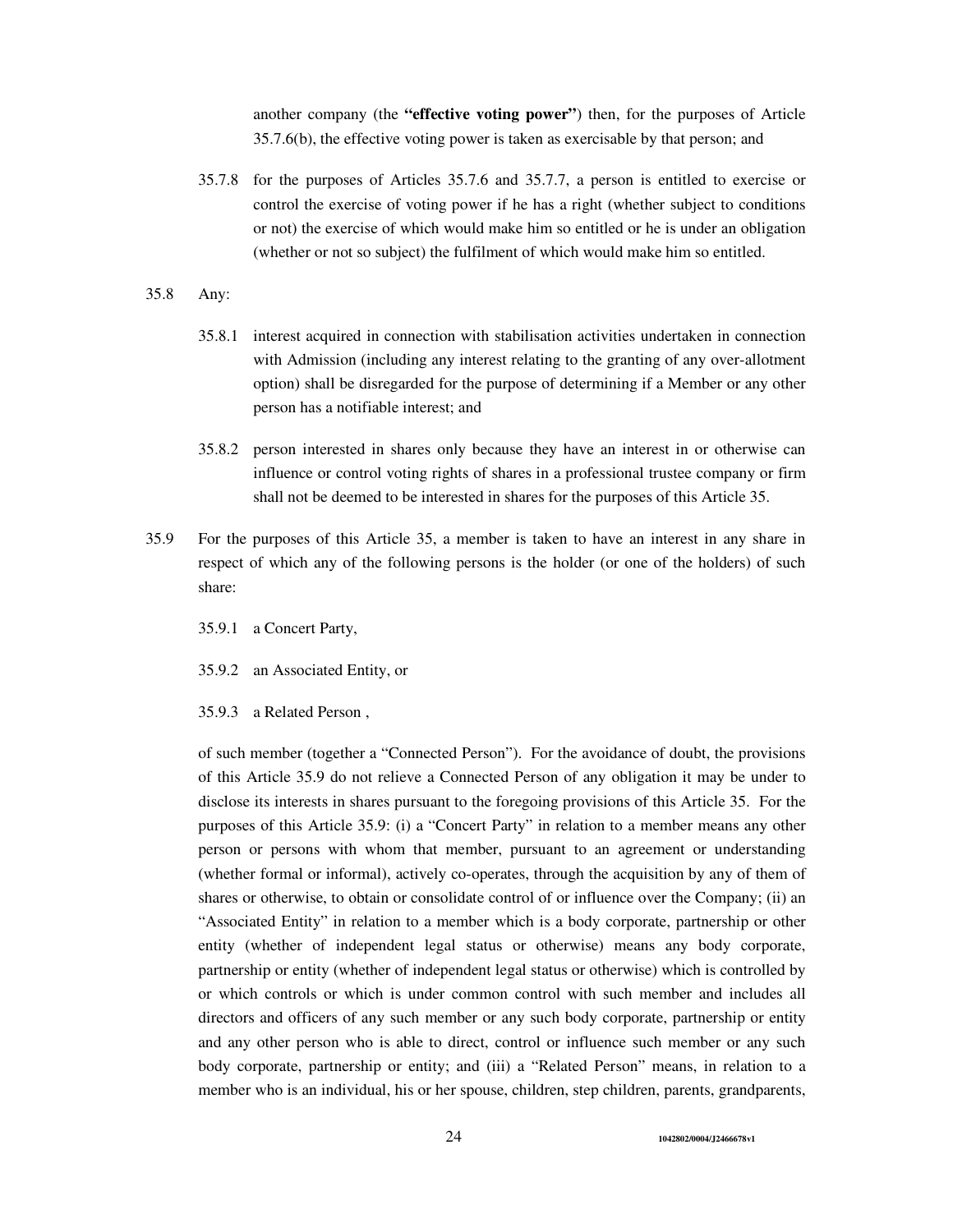brothers, sisters and trusts of which that individual or any other Related Person is a beneficiary.

# 36. **COMPANY INVESTIGATIONS**

- 36.1 The Directors shall have the power by notice in writing to require any member to disclose to the Company the identity of any person other than the member (an "**interested party**") who has any interest in the shares held by the member and the nature of such interest. Without limitation to the foregoing, a member by virtue of such notice will be required to disclose the identity or identities of all persons or entities for whom or on whose behalf the relevant shares are ultimately held or the persons or entities which hold the ultimate beneficial interest or have a beneficial interest in the shares or which ultimately influence or control the holding of the shares. References to the ultimate holding or to persons or entities on whose behalf the relevant shares are ultimately held require disclosure of the person or persons or entities which ultimately control, benefit or have an interest in the shares such that the Directors may reasonably determine the identity of the person or persons or entities which have an indirect interest in the relevant shares and the nature of that interest and a member will not comply with the provisions of this Article by virtue of disclosing the legal entities or persons through whom the relevant shares are held without also disclosing the actual identity of the relevant person or persons or entities for whom the relevant shares are ultimately held.
- 36.2 Any such notice shall require any information in response to such notice to be given in writing within five days of the date of such notice, or within such longer period as the Directors may determine.

### 37. **REQUISITION**

- 37.1 The Directors may be required to exercise their powers under Article 36 on the requisition of members of the Company holding at the date of deposit of the requisition not less than onetenth in number of shares of the Company carrying at that date the right to vote at general meetings of the Company.
- 37.2 The requisition must:
	- 37.2.1 state that the requisitionists are requiring the Company to exercise its powers under Article 36;
	- 37.2.2 specify the manner in which they require those powers to be exercised; and
	- 37.2.3 give reasonable grounds for requiring the Company to exercise those powers in the manner specified,

and must be signed by the requisitionists and deposited at the Office.

25 **1042802/0004/J2466678v1**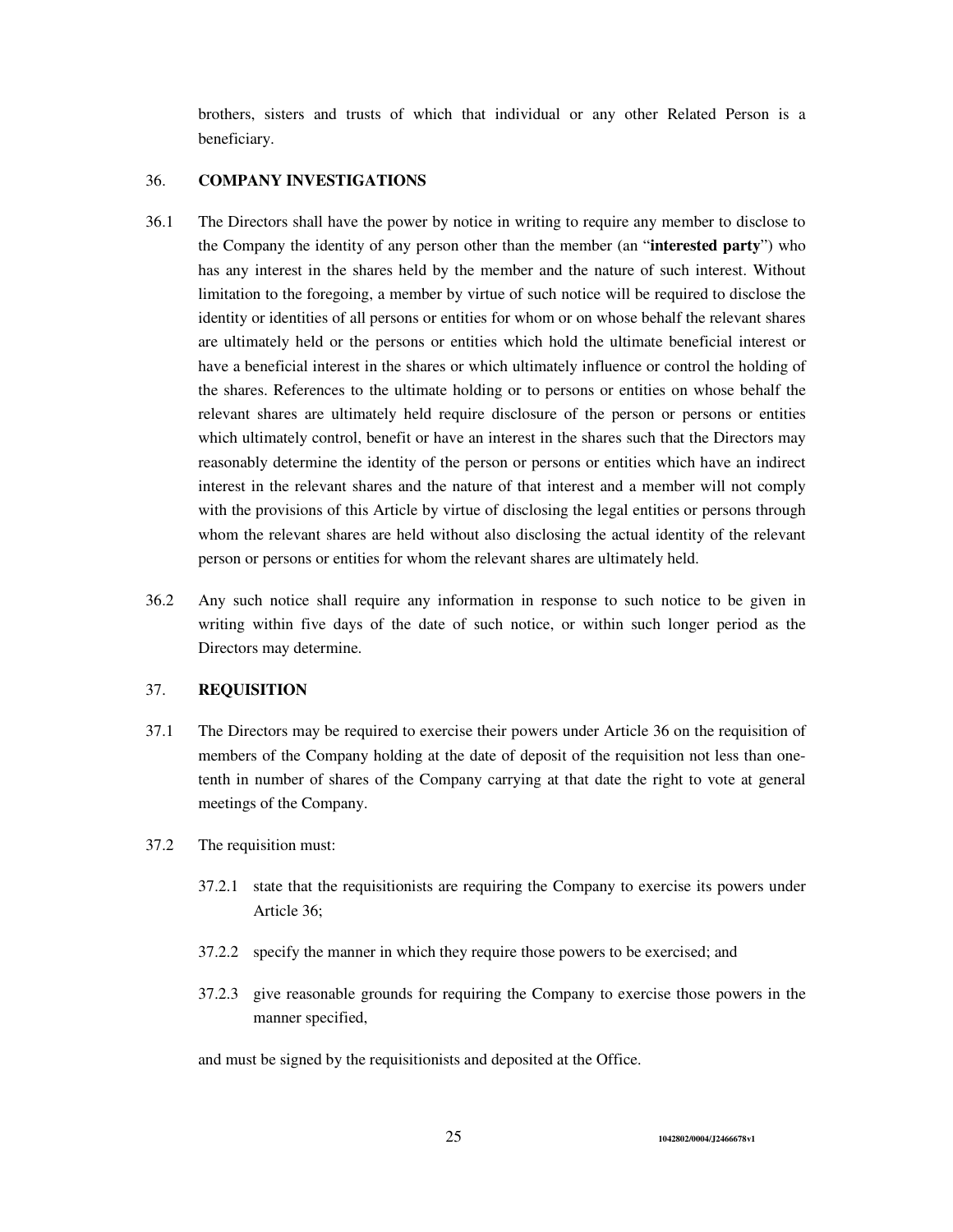- 37.3 The requisition may consist of several documents in like form each signed by one or more requisitionists.
- 37.4 On the deposit of a requisition complying with this Article 37, the Directors shall exercise their powers under Article 36 in the manner specified in the requisition.

## 38. **DEFAULT**

- 38.1 If any member has been duly served with a notice given by the Directors in accordance with Article 36 and is in default after the prescribed period in supplying to the Company the information thereby required, then the following sanctions shall apply unless the Board otherwise determines:
	- 38.1.1 the member shall not be entitled in respect of the default shares to be present or to vote (either in person or by representative or proxy) at any general meeting or at any separate meeting of the holders of any class of shares or on any poll or to exercise any other right conferred by membership in relation to any such meeting or poll; and
	- 38.1.2 where the default shares represent at least 0.25 per cent in number of the issued shares of their class:
		- (a) any dividend or other money payable in respect of the shares shall be withheld by the Company, which shall not have any obligation to pay interest on it, and the member shall not be entitled to elect, pursuant to Article 157, to receive shares instead of that dividend; and
		- (b) no transfer, other than an excepted transfer, of any shares held by the member shall be registered.
- 38.2 Where the sanctions under Article 38.1 apply in relation to any shares, they shall cease to have effect (and any dividends withheld under Article 38.1.2 shall become payable):
	- 38.2.1 if the shares are transferred by means of an excepted transfer but only in respect of the shares transferred; or
	- 38.2.2 at the end of the period of seven days (or such shorter period as the Board may determine) following receipt by the Company of the information required by the notice mentioned in that Article 36 and the Board being fully satisfied that such information is full and complete.
- 38.3 Where default shares are held by a Depositary, the provisions of this Article 38 shall be treated as applying only to the default shares and not to any other shares held by the Depositary.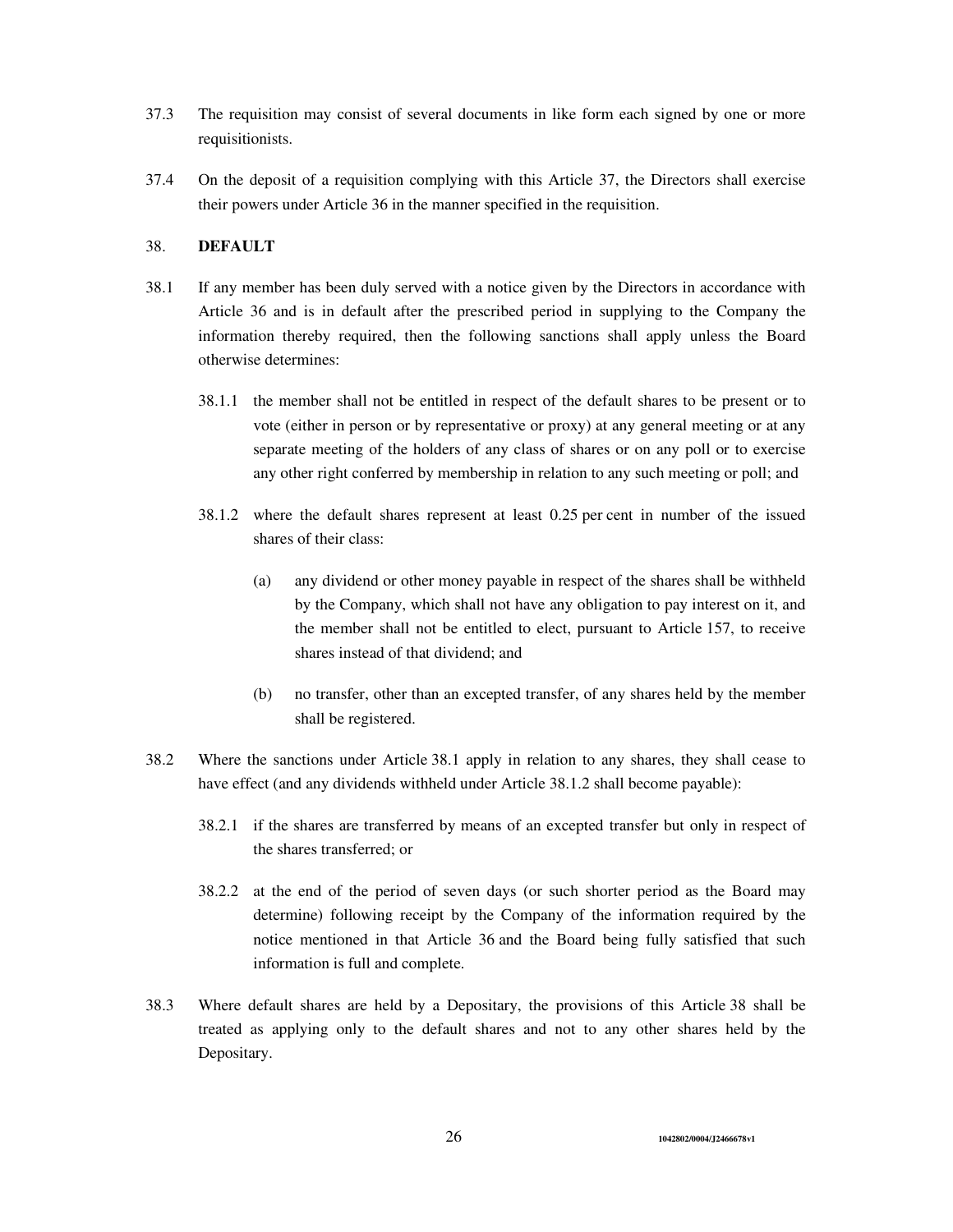- 38.4 Where the member on which a notice under Article 36 is served is a Depositary acting in its capacity as such, the obligations of the Depositary as a member of the Company shall be limited to disclosing to the Company such information relating to any person appearing to be interested in the shares held by it as has been recorded by it pursuant to the arrangements entered into by the Company or approved by the Board pursuant to which it was appointed as a Depositary.
- 38.5 For the purposes of this Article 38:
	- 38.5.1 reference to a person having failed to give the Company the information required by a notice, or being in default as regards supplying such information, includes reference:
		- (a) to his having failed or refused to give all or any part of it; and
		- (b) to his having given information which he knows to be false in a material particular or having recklessly given information which is false in a material particular;
	- 38.5.2 "**prescribed period**" means the period in which, pursuant to Article 36.2, the relevant information is required by the Board to be given in response to a notice given under Article 36;
	- 38.5.3 "**excepted transfer**" means, in relation to any shares held by a member:
		- (a) a transfer by way of or pursuant to acceptance of a takeover offer for the Company (within the meaning of Article 116 of the Law); or
		- (b) a transfer in consequence of a sale made through a recognised investment exchange (as defined in section 285 of the Financial Services and Markets Act 2000 of the United Kingdom) or any other stock exchange outside the United Kingdom on which the Company's shares are normally traded; or
		- (c) a transfer which is shown to the satisfaction of the Board to be made in consequence of a sale of the whole of the beneficial interest in the shares to a person who is unconnected with the member and with any other person appearing to be interested in the shares.

For these purposes, a person shall be treated as being connected with a member of that person is:

(i) a spouse, child (under the age of 18) or step child (under the age of 18) of the member; or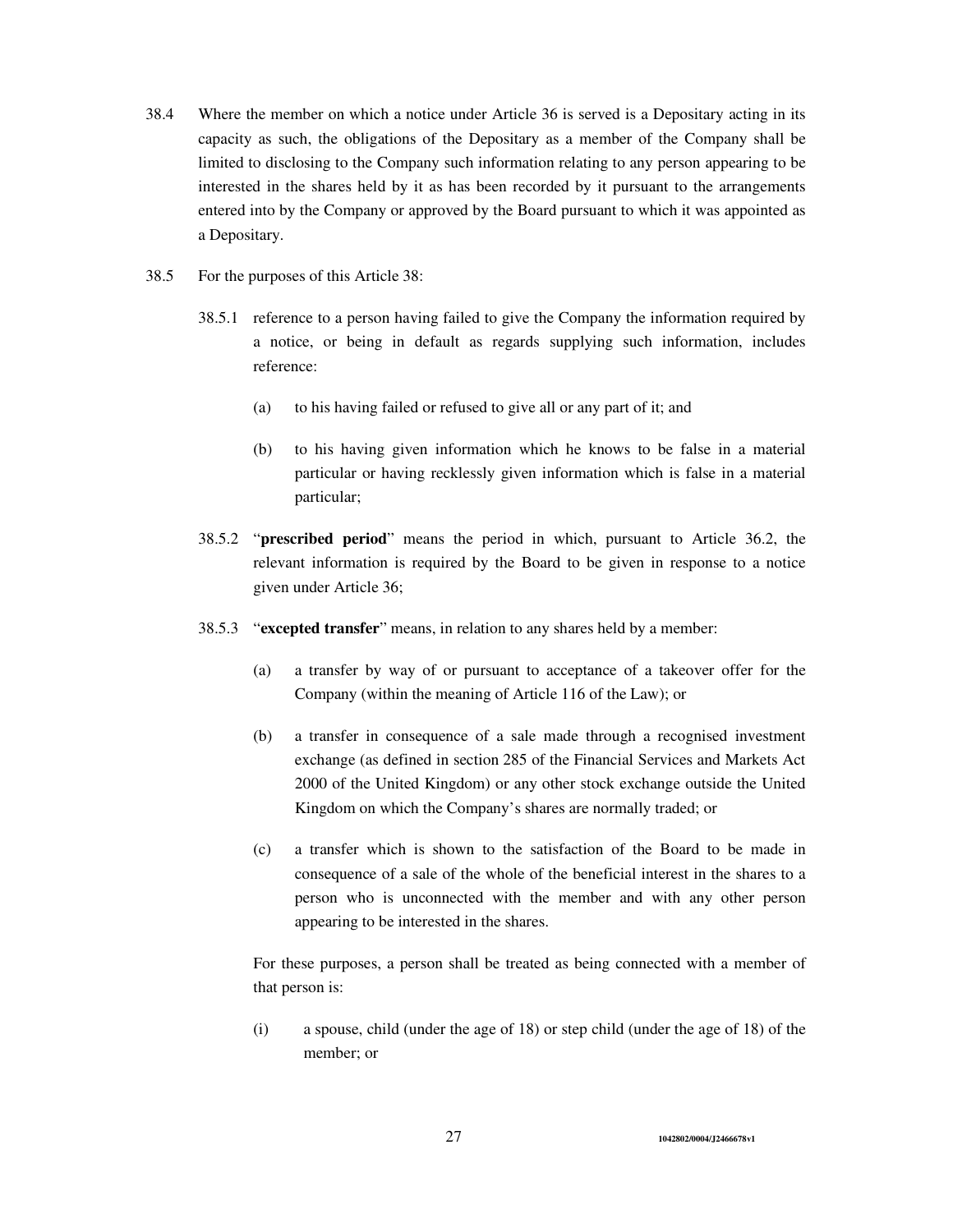- (ii) an associated body corporate which is a company in which the member alone, or with connected persons, is directly or indirectly beneficially interested in 20% or more of the nominal value of the equity share capital or is entitled (alone or with connected person) to exercise or control the exercise of more than 20% of the voting power at general meetings; or
- (iii) a trustee (acting in that capacity) of any trust, the beneficiaries of which include the member or persons falling within paragraphs (i) or (ii) above excluding trustees of an employees' share scheme or pension scheme; or
- (iv) a partner (acting in that capacity) of the member or persons connected with such member as referred to in paragraphs (i), (ii) and (iii) above.

### 39. **REGISTER OF INTERESTS**

The Company shall maintain a register of interested parties and whenever the Company receives information from a person in consequence of the fulfilment of an obligation imposed by Articles 35 or 36, the Company shall inscribe in the register, against that person's name, that information and the date of inscription.

### **TRANSFER OF SHARES**

#### 40. **FORM OF TRANSFER**

Subject to such of the restrictions of these Articles as may be applicable, each member may transfer all or any of his shares by instrument of transfer in writing in any usual form or in any form approved by the Board. Such instrument shall be executed by or on behalf of the transferor and (in the case of a transfer of a share which is not fully paid up) by or on behalf of the transferee. The transferor shall be deemed to remain the holder of such share until the name of the transferee is entered in the Register in respect of it.

### 41. **RIGHT TO REFUSE REGISTRATION**

- 41.1 The Board may, in its absolute discretion and without giving any reason, refuse to register any transfer of a share (or renunciation of a renounceable letter of allotment) unless:
	- 41.1.1 it is in respect of a share which is fully paid up;
	- 41.1.2 it is in respect of a share upon which the Company has no lien;
	- 41.1.3 it is in respect of only one class of share;
	- 41.1.4 it is in favour of a single transferee or not more than four joint transferees;
	- 41.1.5 it is duly stamped (if so required); and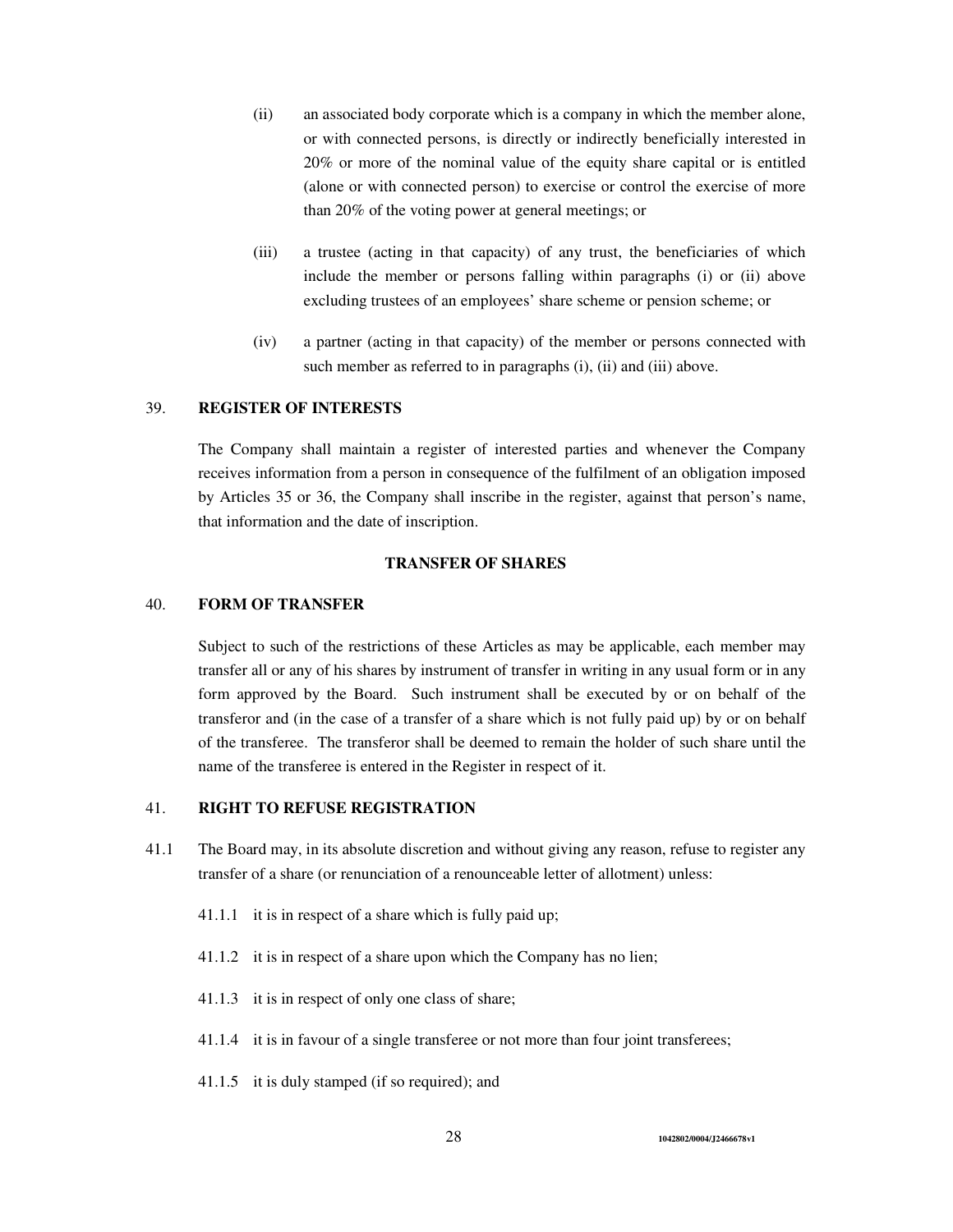41.1.6 it is delivered for registration to the Office or such other place as the Board may from time to time determine, accompanied (except in the case of a transfer by a recognised person where a certificate has not been issued or in the case of a renunciation) by the certificate for the shares to which it relates and such other evidence as the Board may reasonably require to prove the title of the transferor or person renouncing and the due execution of the transfer or renunciation by him or, if the transfer or renunciation is executed by some other person on his behalf, the authority of that person to do so;

provided that the Board shall not refuse to register any transfer or renunciation of partly paid shares which are traded on the London Stock Exchange on the grounds that they are partly paid shares in circumstances where such refusal would prevent dealings in such shares from taking place on an open and proper basis.

41.2 Transfers of shares will not be registered in the circumstances referred to in Article 38.

### 42. **NOTICE OF REFUSAL**

If the Board refuses to register a transfer of a share it shall, within two months after the date on which the transfer was lodged with the Company, send notice of the refusal to the transferee. Any instrument of transfer which the Board refuses to register shall (except in the case of suspected or actual fraud) be returned to the person depositing it. All instruments of transfer which are registered may be retained by the Company.

# 43. **CLOSING OF REGISTER**

The registration of transfers of shares or of any class of shares may be suspended (to the extent the same is consistent with the Law) at such times and for such periods (not exceeding 30 days in any year) as the Board may from time to time determine.

### 44. **FEES ON REGISTRATION**

No fee shall be charged for registration of a transfer or on the registration of any probate, letters of administration, certificate of death or marriage, power of attorney, notice or other instrument relating to or affecting the title to any shares.

# 45. **OTHER POWERS IN RELATION TO TRANSFERS**

Nothing in these Articles shall preclude the Board:

- 45.1.1 from recognising a renunciation of the allotment of any share by the allottee in favour of some other person; or
- 45.1.2 if empowered by these Articles to authorise any person to execute an instrument of transfer of a share, from authorising any person to transfer that share in accordance with any procedures implemented pursuant to Article 16.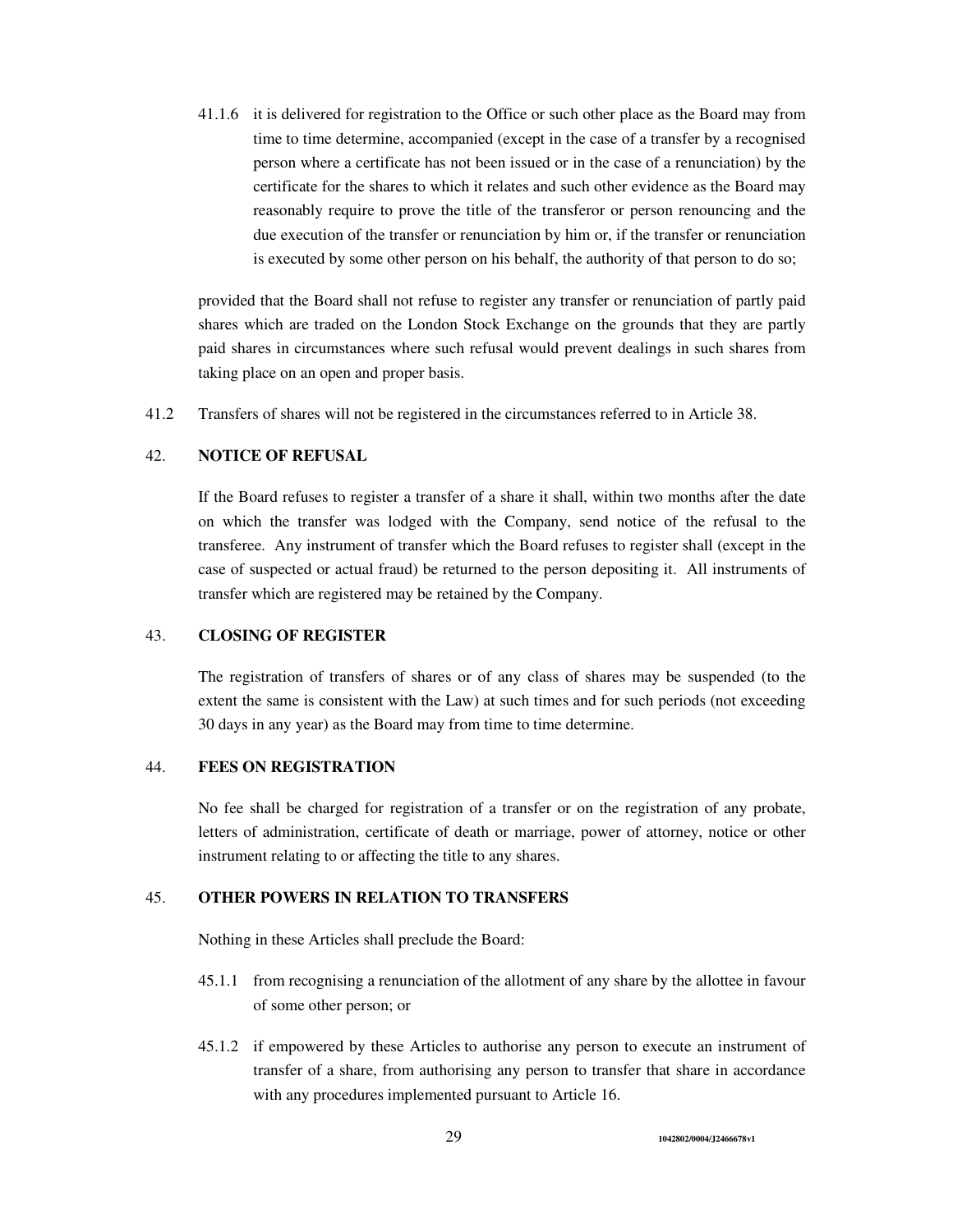### **TRANSMISSION OF SHARES**

### 46. **ON DEATH**

If a member dies, the survivors or survivor, where he was a joint holder, and his executors or administrators, where he was a sole or the only survivor of joint holders, shall be the only persons recognised by the Company as having any title to his shares. Nothing in these Articles shall release the estate of a deceased member from any liability in respect of any share which has been solely or jointly held by him.

## 47. **ELECTION OF PERSON ENTITLED BY TRANSMISSION**

Any person becoming entitled to a share in consequence of the death or bankruptcy of any member, or of any other event giving rise to a transmission of such entitlement by operation of law, may, on such evidence as to his title being produced as the Board may require, elect either to become registered as a member or to have some person nominated by him registered as a member. If he elects to become registered himself, he shall give notice to the Company to that effect. If he elects to have some other person registered, he shall execute an instrument of transfer of such share to that person. All the provisions of these Articles relating to the transfer of shares shall apply to the notice or instrument of transfer (as the case may be) as if it were an instrument of transfer executed by the member and his death, bankruptcy or other event as aforesaid had not occurred. Where the entitlement of a person to a share in consequence of the death or bankruptcy of a member or of any other event giving rise to its transmission by operation of law is proved to the satisfaction of the Board, the Board shall within two months after proof cause the entitlement of that person to be noted in the Register.

### 48. **RIGHTS ON TRANSMISSION AND SERVICE OF DOCUMENT**

- 48.1 Where a person becomes entitled to a share in consequence of the death or bankruptcy of any member, or of any other event giving rise to a transmission of such entitlement by operation of law, the rights of the holder in relation to such share shall cease. However, the person so entitled may give a good discharge for any dividends and other moneys payable in respect of it and shall have the same rights to which he would be entitled if he were the holder of the share, except that he shall not, before he is registered as the holder of the share, be entitled in respect of it to receive notice of, or to attend or vote at, any meeting of the Company or at any separate meeting of the holders of any class of shares of the Company. The Board may at any time give notice requiring any such person to elect either to be registered himself or to transfer the share. If the notice is not complied with within 60 days, the Board may thereafter withhold payment of all dividends and other moneys payable in respect of such share until the requirements of the notice have been complied with.
- 48.2 A person entitled to a share in consequence of the death or bankruptcy of a member upon supplying to the Company such evidence as the Directors may reasonably require to show his title to the share, and upon supplying also an address within the United Kingdom for the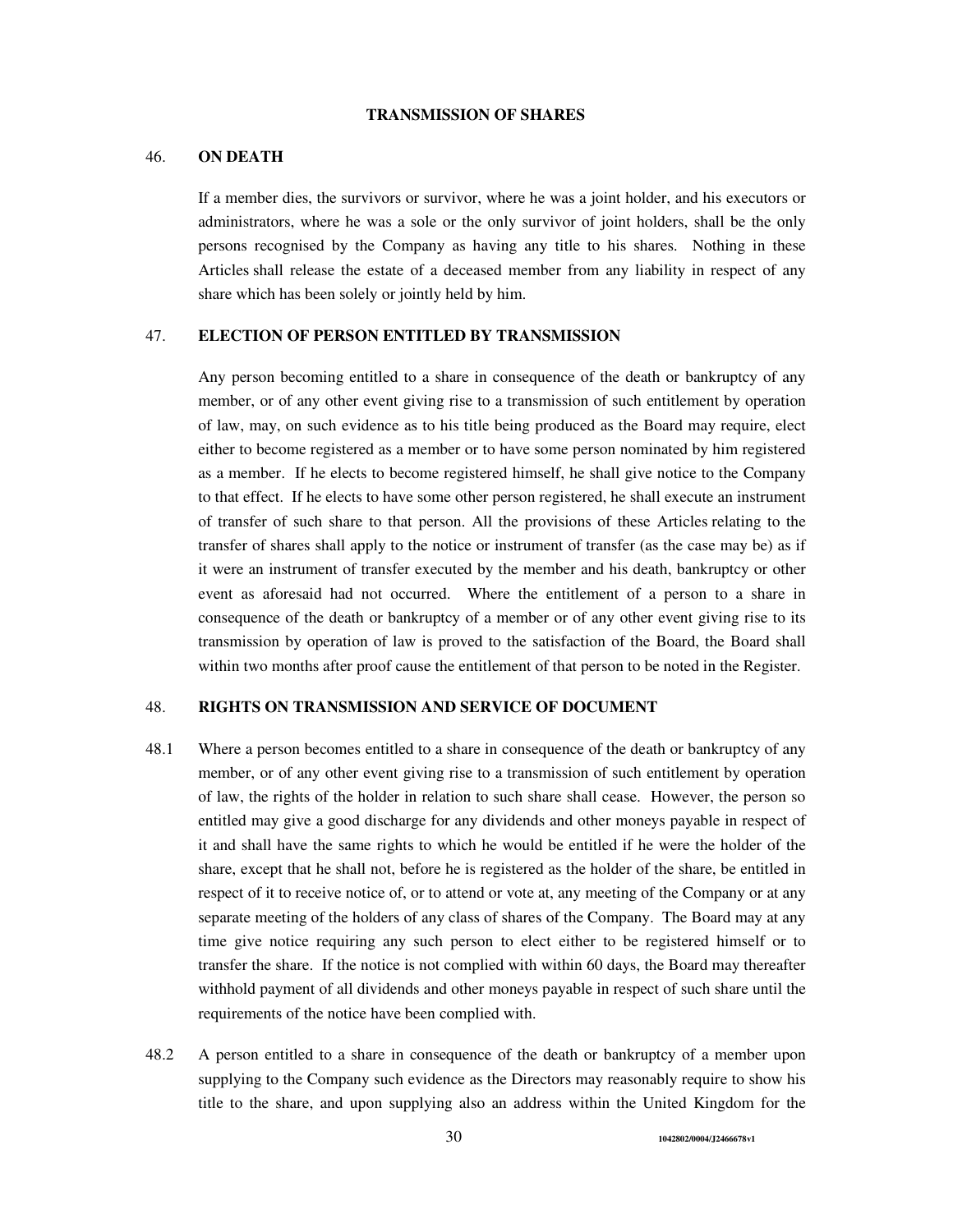sending or supply of documents, notices or information (or, in relation to any document, notice or information which that person agrees (generally or specifically) to receive and which the Company intends to send or supply using electronic means, an address for that purpose), shall be entitled to have sent or supplied to him at such address any document, notice or information to which the member (but for his death or bankruptcy) would have been entitled, and that sending or supply shall for all purposes be deemed a sufficient sending or supply of that document, notice or information on all persons interested (whether jointly with or as claiming through or under him) in the share. Except as already provided, any document, information or notice sent by post to, left at or sent or supplied using electronic means to the address of any member in pursuance of these Articles shall, even if the member is then dead or bankrupt, and whether or not the Company has notice of his death or bankruptcy, be deemed to have been duly sent or supplied in respect of any share registered in the name of such member as sole or first-named joint holder.

## **DESTRUCTION OF DOCUMENTS**

## 49. **DESTRUCTION OF DOCUMENTS**

- 49.1 The Company may destroy:
	- 49.1.1 any instrument of transfer, after six years from the date on which it is registered;
	- 49.1.2 any dividend mandate or any variation or cancellation thereof or any notification of change of name or address, after two years from the date on which it is recorded;
	- 49.1.3 any share certificate, after one year from the date on which it is cancelled; and
	- 49.1.4 any other document on the basis of which any entry in the Register is made, after six years from the date on which an entry was first made in the Register in respect of it,

provided that the Company may destroy any such type of document at a date earlier than that authorised by this Article if a copy of such document is retained on microfilm or by other similar means which such copy is retained until the expiration of the period applicable to the destruction of the original of such document and in respect of which the Directors shall take adequate precautions for guarding against falsification and for facilitating its production.

49.2 It shall be conclusively presumed in favour of the Company that every entry in the Register purporting to have been made on the basis of a document so destroyed was duly and properly made, that every instrument of transfer so destroyed was duly registered, that every share certificate so destroyed was duly cancelled, that every other document so destroyed had been properly dealt with in accordance with its terms and was valid and effective in accordance with the particulars in the records of the Company, provided that: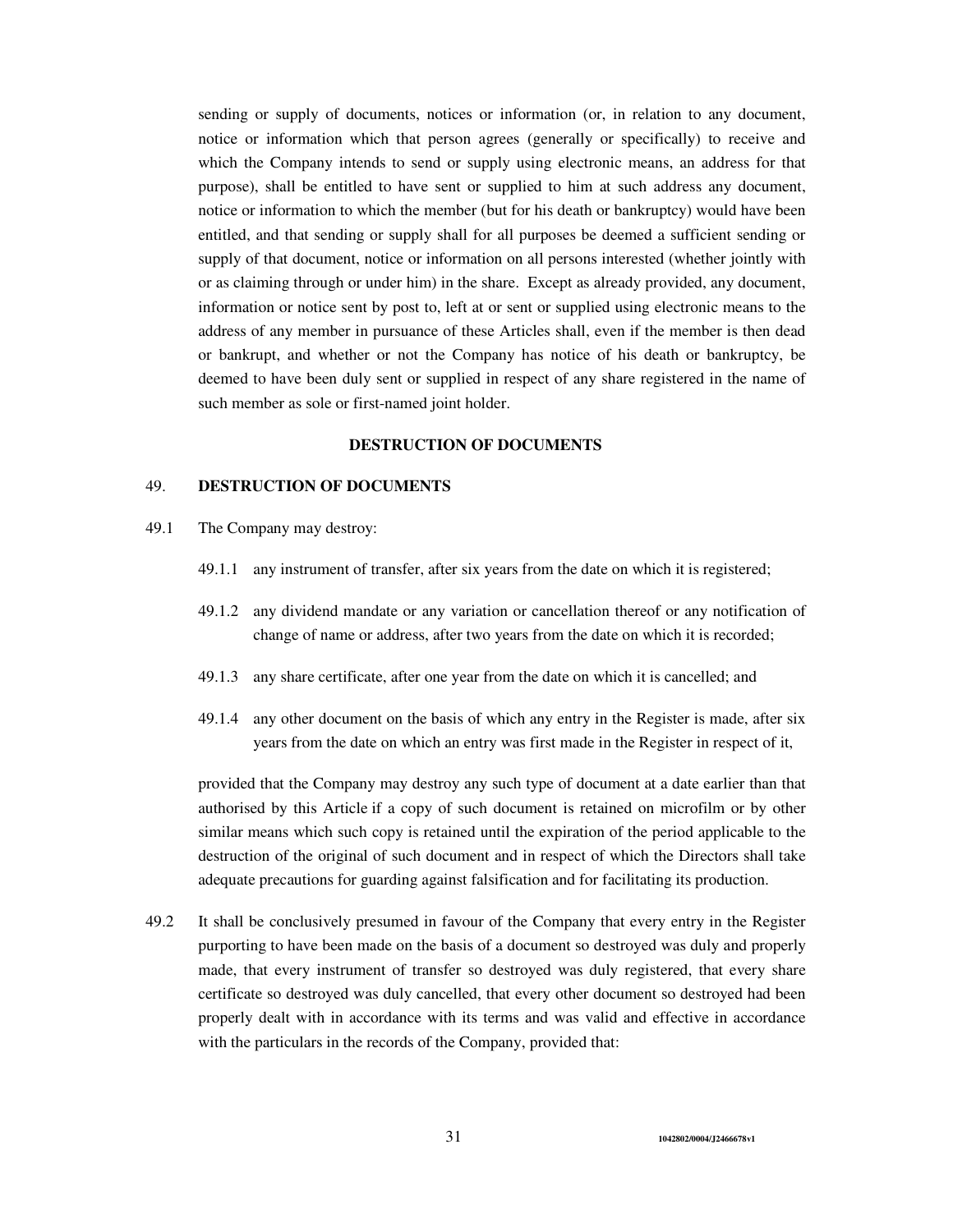- 49.2.1 this Article 49 shall apply only to the destruction of a document in good faith and without notice of any claim (regardless of the parties to it) to which the document might be relevant;
- 49.2.2 nothing in this Article 49 shall be construed as imposing on the Company any liability in respect of the destruction of any such document otherwise than as provided for in this Article 49 which would not attach to the Company in the absence of this Article 49; and
- 49.2.3 references in this Article 49 to the destruction of any document include references to the disposal of it in any manner.

# **ALTERATION OF SHARE CAPITAL**

### 50. **INCREASE, CONSOLIDATION, CANCELLATION AND SUB-DIVISION**

- 50.1 The Company may, by altering its memorandum:
	- 50.1.1 increase or reduce the number of shares that it is authorized to issue
	- 50.1.2 consolidate all or any of its shares (whether issued or not) into fewer shares; or

50.1.3 divide all or any of its shares (whether issued or not) into more shares.

- 50.2 Whenever as the result of any consolidation or division of shares any difficulty arises, the Board may settle it as it thinks fit, and in particular (but without prejudice to the generality of the foregoing) where the number of shares held by any holder is not an exact multiple of the number of shares to be consolidated into a single share and as a result of such consolidation such holder would become entitled to a fraction of a consolidated share:
	- 50.2.1 the Board may determine which of the shares of such holder are to be treated as giving rise to such fractional entitlement and may decide that any of those shares shall be consolidated with any of the shares of any other holder or holders which are similarly determined by it to be treated as giving rise to a fractional entitlement for such other holder or holders, into a single consolidated share and the Board may, on behalf of all such holders, sell such consolidated share for the best price reasonably obtained to any person (including the Company) and distribute the net proceeds of sale after deduction of the expenses of sale in due proportion among those holders (except that any amount otherwise due to a holder, being less than £3 or such other sum as the Board may from time to time determine, may be retained for the benefit of the Company); or
	- 50.2.2 provided that the necessary unissued shares are available, the Board may issue to such holder credited as fully paid by way of capitalisation the minimum number of shares required to round up his holding to an exact multiple of the number of shares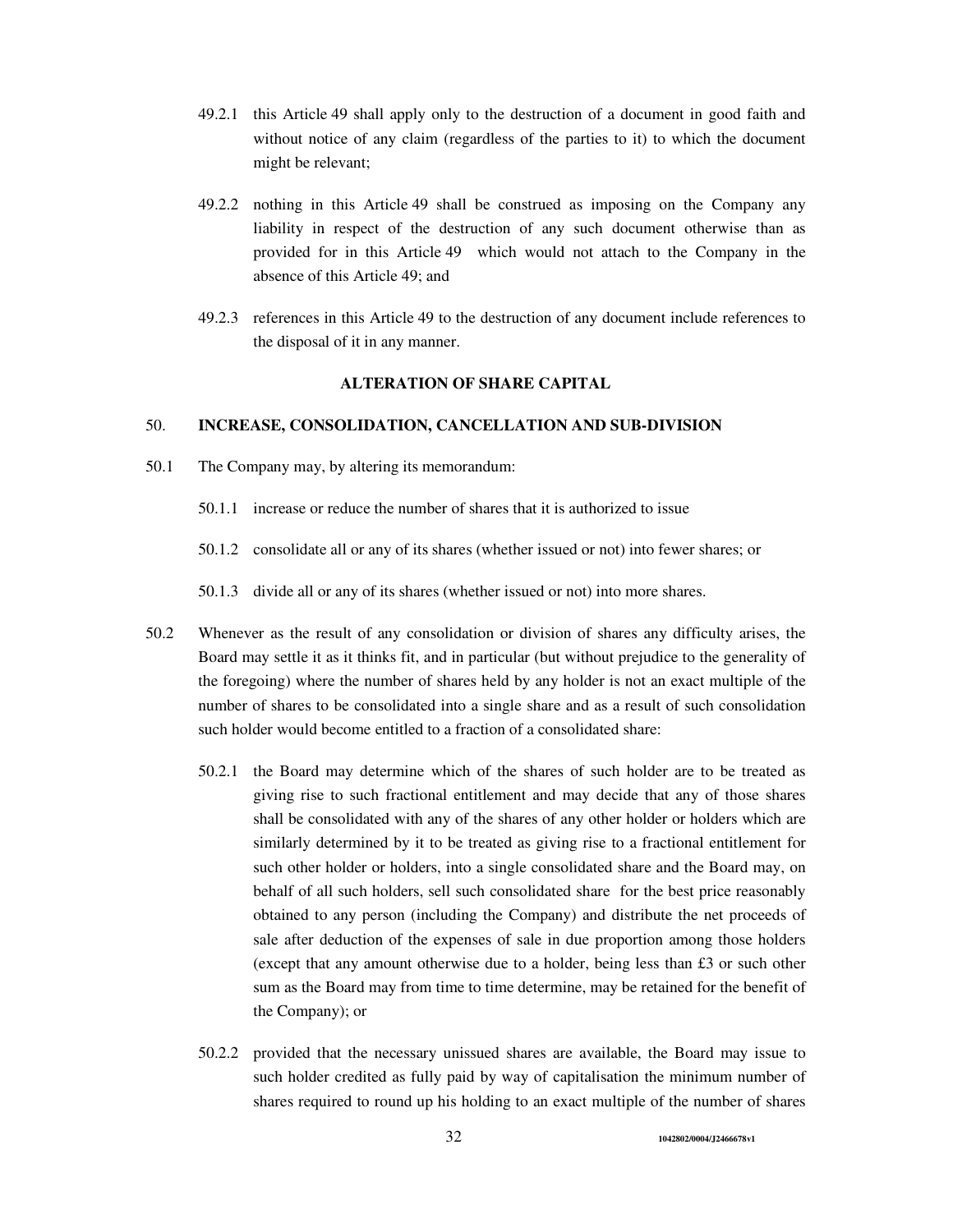to be consolidated into a single share (such issue being deemed to have been effected prior to consolidation); and the amount required to pay up such shares shall be appropriated at the Board's discretion from any of the sums standing to the credit of any of the Company's capital accounts or to the credit of profit and loss account and capitalised by applying the same in paying up the share. In relation to such a capitalisation the Board may exercise all the powers conferred on it by Article 159 without an ordinary resolution of the Company.

50.3 For the purposes of any sale of consolidated shares pursuant to Article 50.2, the Board may authorise some person to execute an instrument of transfer of the shares to, or in accordance with, the directions of the purchaser, and the transferee shall not be bound to see to the application of the purchase money, nor shall his title to the shares be affected by any irregularity in or invalidity of the proceedings in reference to the sale.

# 51. **REDUCTION OF CAPITAL**

Subject to the provisions of the Law and to any rights for the time being attached to any shares, the Company may by special resolution reduce its capital accounts in any way.

### 52. **PURCHASE OF OWN SHARES**

Subject to the provisions of the Law and to any rights for the time being attached to any shares, the Company may purchase any of its own shares of any class (including any redeemable shares). Any shares to be so purchased may be selected in any manner whatsoever.

#### **VARIATION OF CLASS RIGHTS**

### 53. **SANCTION TO VARIATION**

If at any time the share capital of the Company is divided into shares of different classes, any of the rights for the time being attached to any share or class of shares in the Company (and notwithstanding that the Company may be or be about to be in liquidation) may be varied or abrogated in such manner (if any) as may be provided by such rights or, in the absence of any such provision, either with the consent in writing of the holders of not less than two-thirds in number of the issued shares of the class or with the sanction of a special resolution passed at a separate general meeting of the holders of shares of the class duly convened and held as hereinafter provided (but not otherwise).

## 54. **CLASS MEETINGS**

All the provisions in these Articles as to general meetings shall *mutatis mutandis* apply to every meeting of the holders of any class of shares. The Board may convene a meeting of the holders of any class of shares whenever it thinks fit and whether or not the business to be transacted involves a variation or abrogation of class rights. The quorum at every such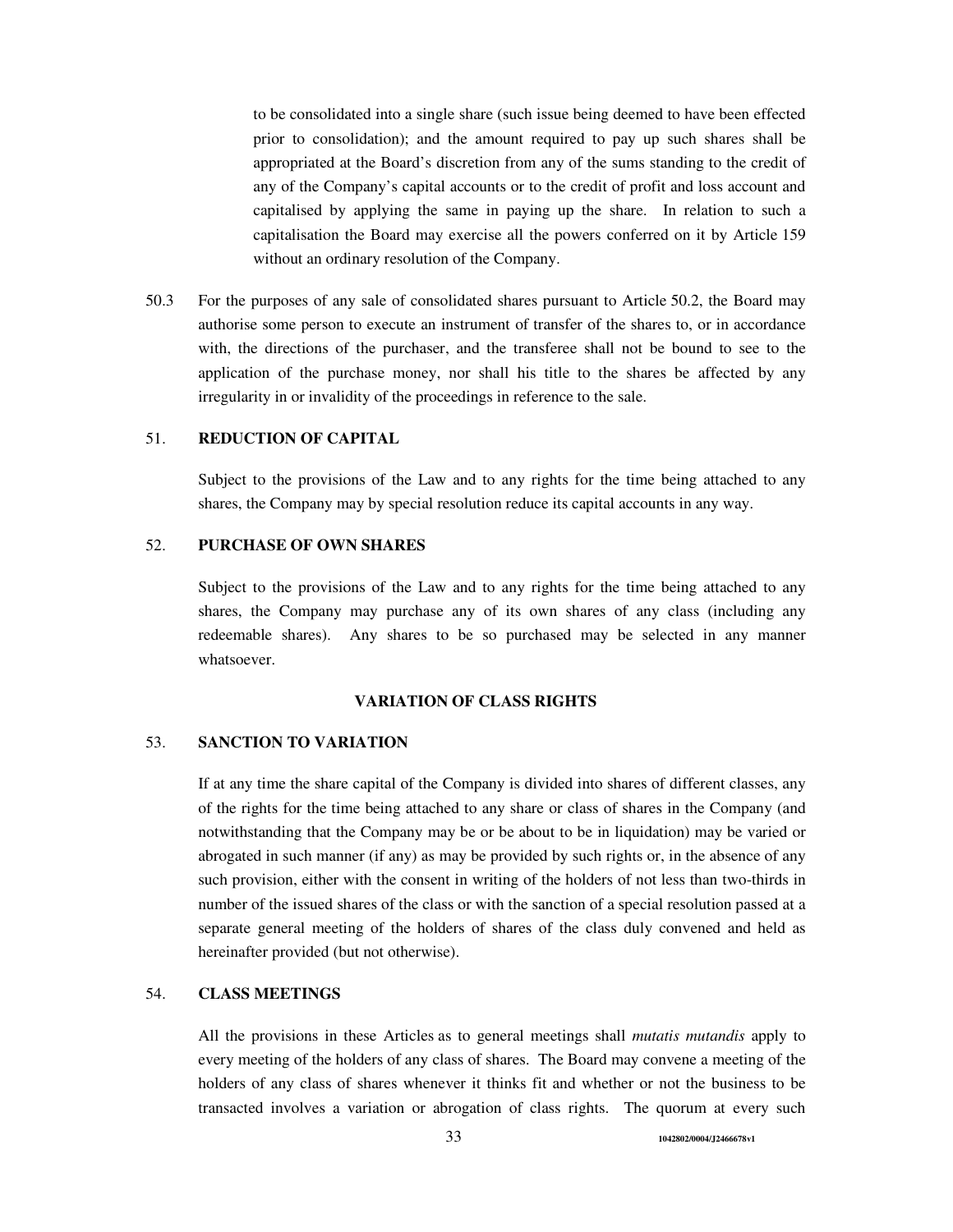meeting shall be not less than two persons holding or representing by proxy at least one-third of the number of issued shares of the class. Every holder of shares of the class, present in person or by proxy, may demand a poll. Each such holder shall on a poll be entitled to one vote for every share of the class held by him. If at any adjourned meeting of such holders such quorum as aforesaid is not present, not less than one person holding shares of the class who is present in person or by proxy shall be a quorum.

### 55. **DEEMED VARIATION**

Subject to the terms of issue of or rights attached to any shares, the rights or privileges attached to any class of shares shall be deemed not to be varied or abrogated by the creation or issue of any new shares ranking *pari passu* in all respects (save as to the date from which such new shares shall rank for dividend) with or subsequent to those already issued or by the reduction of the capital paid up on such shares or by the purchase or redemption by the Company of its own shares in accordance with the provisions of the Law and these Articles.

### **GENERAL MEETINGS**

### 56. **ANNUAL GENERAL MEETINGS**

Subject to the provisions of the Law, annual general meetings shall be held at such time and place as the Board may determine.

## 57. **EXTRAORDINARY GENERAL MEETINGS**

All general meetings, other than annual general meetings, shall be called extraordinary general meetings.

## 58. **CONVENING OF EXTRAORDINARY GENERAL MEETING**

The Board may convene an extraordinary general meeting whenever it thinks fit. An extraordinary general meeting shall also be convened on such requisition, or in default may be convened by such requisitionists, as provided by the Law. At any meeting convened on such requisition or by such requisitionists no business shall be transacted except that stated by the requisition or proposed by the Board. If at any time there are not in Jersey sufficient Directors capable of acting to form a quorum the Directors in Jersey capable of acting, or if there are no Directors capable and willing so to act, any two members of the Company (provided that such members are not present in the United Kingdom at the relevant time), may convene an Extraordinary General Meeting in the same manner as nearly as possible as that in which meetings may be convened by the Directors.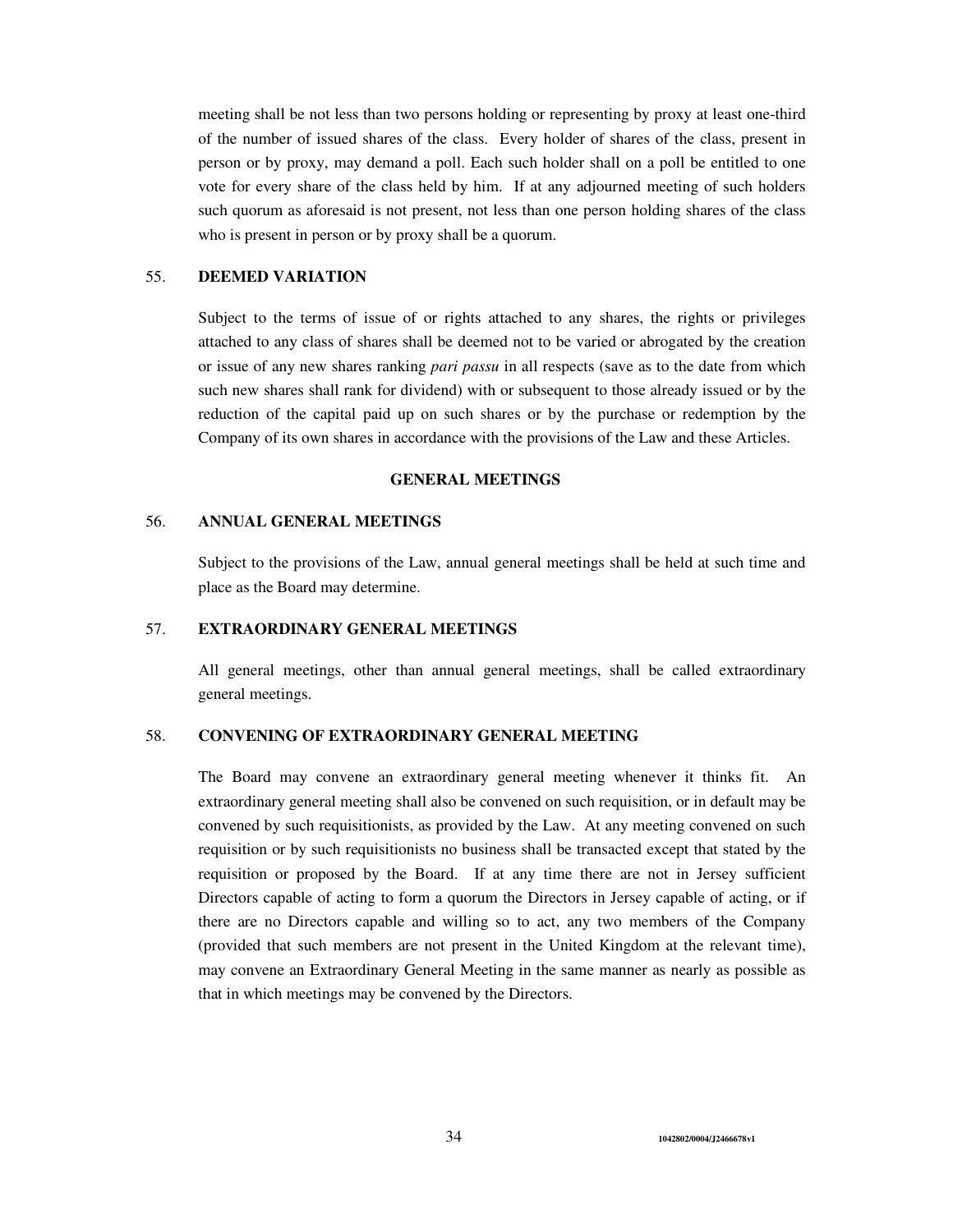### 59. **NOTICE OF GENERAL MEETINGS**

- 59.1 At least fourteen clear days' notice shall be given of every annual general meeting and of every extraordinary general meeting, including without limitation, every general meeting called for the passing of a special resolution.
- 59.2 Subject to the provisions of the Law, and notwithstanding that it is convened by shorter notice than that specified in this Article 59, a general meeting shall be deemed to have been duly convened if it is so agreed:
	- 59.2.1 in the case of an annual general meeting, by all the members entitled to attend and vote at the meeting; and
	- 59.2.2 in the case of any other meeting, by a majority in number of the members having a right to attend and vote at the meeting, being a majority together holding not less than 95 per cent of the total voting rights of the members who have that right.
- 59.3 The notice shall specify:
	- 59.3.1 whether the meeting is an annual general meeting or an extraordinary general meeting;
	- 59.3.2 the place, the day and the time of the meeting;
- 59.4 in the case of special business, the general nature of that business;
	- 59.4.1 if the meeting is convened to consider a special resolution, the intention to propose the resolution as such; and
	- 59.4.2 with reasonable prominence, that a member entitled to attend and vote is entitled to appoint one or more proxies to attend and, on a poll, vote instead of him and that a proxy need not also be a member.
- 59.5 The notice shall be given to the members (other than any who, under the provisions of these Articles or of any restrictions imposed on any shares, are not entitled to receive notice from the Company), all persons entitled to a share in consequence of death or bankruptcy of a member, to the Directors and to the Auditors. No other person shall be entitled to receive notices of general meetings.

# 60. **OMISSION TO SEND NOTICE**

The accidental omission to send a notice of meeting or, in cases where it is intended that it be sent out with the notice, an instrument of proxy to, or the non-receipt of either by, any person entitled to receive the same shall not invalidate the proceedings at that meeting.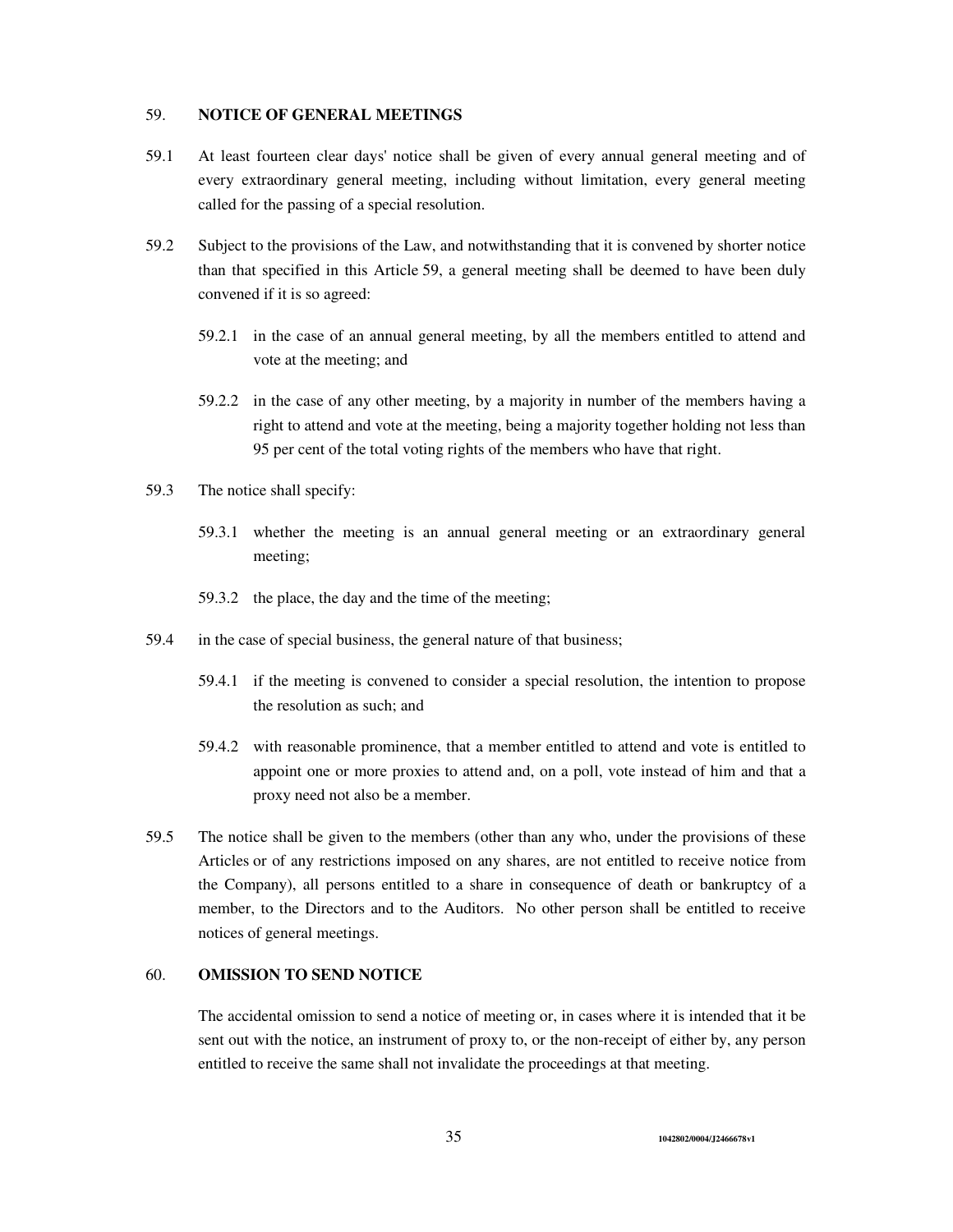### 61. **SPECIAL BUSINESS**

- 61.1 All business that is transacted at a general meeting shall be deemed special, except the following transactions at an annual general meeting:
	- 61.1.1 the declaration of dividends;
	- 61.1.2 the receipt and consideration of the annual accounts and the reports of the Directors and the Auditors and any other document required to be annexed to the annual accounts;
	- 61.1.3 the election or re-election of Directors;
	- 61.1.4 the re-appointment of the Auditors retiring (unless they were last appointed otherwise than by the Company in general meeting) and the fixing of the remuneration of the Auditors or the determination of the manner in which such remuneration is to be fixed.

### **PROCEEDINGS AT GENERAL MEETINGS**

### 62. **QUORUM**

No business shall be transacted at any general meeting unless a quorum is present when the meeting proceeds to business but the absence of a quorum shall not preclude the appointment of a Chairman which shall not be treated as part of the business of the meeting. Two persons entitled to attend and to vote on the business to be transacted, each being a member or a proxy for a member or a duly authorised representative of a corporation which is a member, shall be a quorum.

### 63. **IF QUORUM NOT PRESENT**

If within fifteen minutes (or such longer interval as the Chairman in his absolute discretion thinks fit) from the time appointed for the holding of a general meeting a quorum is not present, or if during a meeting such a quorum ceases to be present, the meeting, if convened on the requisition of members, shall be dissolved. In any other case, the meeting shall stand adjourned to the same day in the next week at the same time and place, or to later on the same day or to such other day and at such time and place as the Chairman (or, in default, the Board) may determine. If at such adjourned meeting a quorum is not present within thirty minutes from the time appointed for holding the meeting, one person entitled to vote on the business to be transacted, being a member or a proxy for a member or a duly authorised representative of a corporation which is a member, shall be a quorum.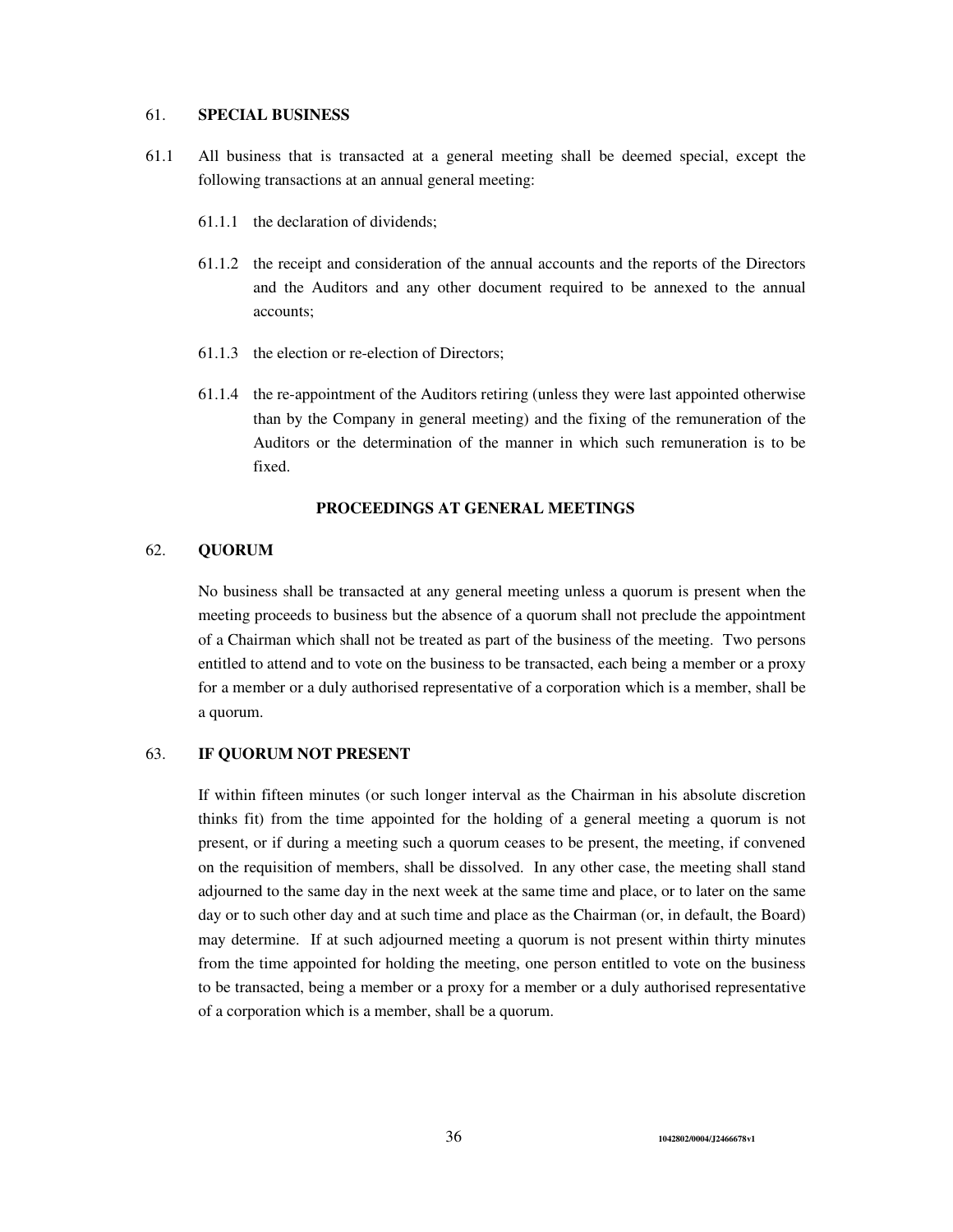#### 64. **CHAIRMAN**

The Chairman of the Board shall preside at every general meeting of the Company. If there be no such Chairman or if at any meeting he shall not be present within five minutes after the time appointed for holding the meeting, or shall be unwilling to act as Chairman, the Deputy Chairman (if any) of the Board shall if present and willing to act preside at such meeting. If no Chairman or Deputy Chairman shall be so present and willing to act, the Directors present shall choose one of their number to act or, if there be only one Director present, he shall be Chairman if willing to act. If there be no Director present and willing to act, the members present and entitled to vote shall choose one of their number to be Chairman of the meeting.

### 65. **DIRECTORS AND OTHER PERSONS MAY ATTEND AND SPEAK**

A Director (and any other person invited by the Chairman to do so) shall, notwithstanding that he is not a member, be entitled to attend and speak at any general meeting and at any separate meeting of the holders of any class of shares of the Company whom the Chairman considers to be equipped by knowledge or experience of the Company's business to assist in the deliberations of the meeting. In addition, the Chairman may invite any person who has been nominated by a member of the Company (provided that the Chairman is satisfied that at such time as the Chairman may determine, the member holds any shares in the Company as such person's nominee) to attend and, if the Chairman considers it appropriate, to speak at general meetings of the Company.

# 66. **POWER TO ADJOURN**

The Chairman may, with the consent of a meeting at which a quorum is present, and shall, if so directed by the meeting, adjourn any meeting from time to time (or indefinitely) and from place to place as the meeting shall determine. However, without prejudice to any other power which he may have under these Articles or customary law, the Chairman may, without the need for the consent of the meeting, interrupt or adjourn any meeting from time to time and from place to place or for an indefinite period if he is of the opinion that it has become necessary to do so in order to secure the proper and orderly conduct of the meeting or to give all persons entitled to do so a reasonable opportunity of attending, speaking and voting at the meeting or to ensure that the business of the meeting is properly disposed of or the number of persons wishing to attend cannot be conveniently accommodated in the place(s) for the meeting.

### 67. **NOTICE OF ADJOURNED MEETING**

Where a meeting is adjourned indefinitely, the Board shall fix the time and place for the adjourned meeting. Whenever a meeting is adjourned for 14 days or more or indefinitely, seven clear days' notice at the least, specifying the place, the day and time of the adjourned meeting and the general nature of the business to be transacted, shall be given in the same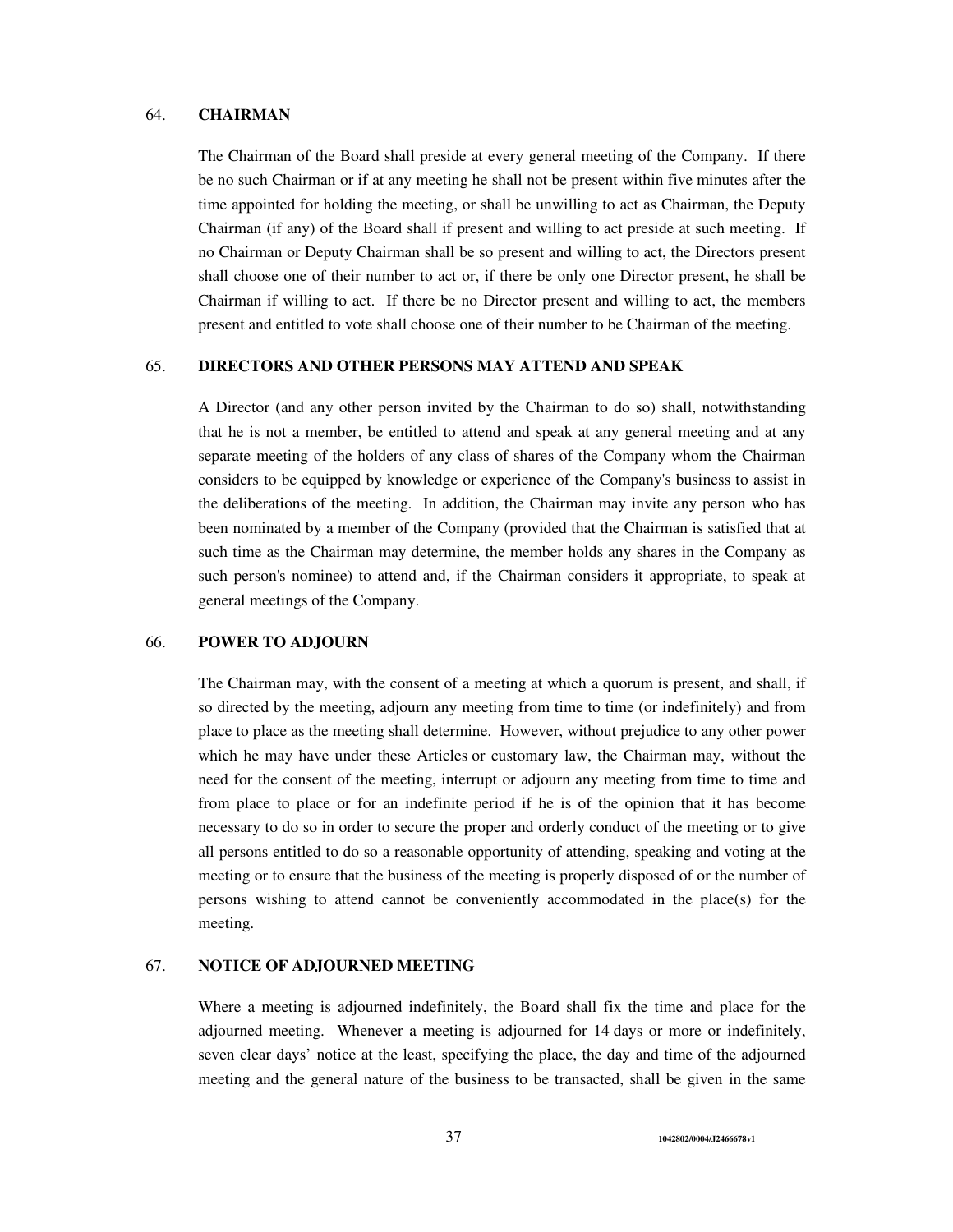manner as in the case of an original meeting. Save as aforesaid, no member shall be entitled to any notice of an adjournment or of the business to be transacted at any adjourned meeting.

If a meeting is adjourned to more than one place, not less than seven days' notice of the adjourned meeting shall be given despite any other provision of these Articles.

#### 68. **BUSINESS OF ADJOURNED MEETING**

No business shall be transacted at any adjourned meeting other than the business which might properly have been transacted at the meeting from which the adjournment took place.

## 69. **ACCOMMODATION OF MEMBERS AND SECURITY ARRANGEMENTS**

- 69.1 The Board may, for the purpose of controlling the level of attendance and ensuring the safety of those attending at any place specified for the holding of a general meeting, from time to time make such arrangements as the Board shall in its absolute discretion consider to be appropriate and may from time to time vary any such arrangements or make new arrangements in place therefor. The entitlement of any member or proxy to attend a general meeting at such place shall be subject to any such arrangements as may be for the time being approved by the Board. In the case of any meeting to which such arrangements apply the Board may, when specifying the place of the meeting:
	- 69.1.1 direct that the meeting shall be held at a place specified in the notice at which the Chairman of the meeting shall preside ("**the Principal Place**"); and
	- 69.1.2 make arrangements for simultaneous attendance and participation at other places by members otherwise entitled to attend the general meeting but excluded therefrom under the provisions of this Article or who wish to attend at any of such other places, provided that persons attending at the Principal Place and at any of such other places shall be able to see, and hear and be seen and heard by, persons attending at the Principal Place and at such other places, by any means.

Such arrangements for simultaneous attendance may include arrangements for controlling the level of attendance in any manner aforesaid at any of such other places, provided that they shall operate so that any such excluded members as aforesaid are able to attend at one of such other places. For the purposes of all other provisions of these Articles any such meeting shall be treated as being held and taking place at the Principal Place.

69.2 The Board may direct that any person wishing to attend any meeting should provide such evidence of identity and submit to such searches or other security arrangements or restrictions as the Board shall consider appropriate in the circumstances and shall be entitled in its absolute discretion to refuse entry to any meeting to any person who fails to provide such evidence of identity or to submit to such searches or to otherwise comply with such security arrangements or restrictions. The Board shall be entitled in their absolute discretion to eject from that meeting any person who causes the proceedings to become disorderly.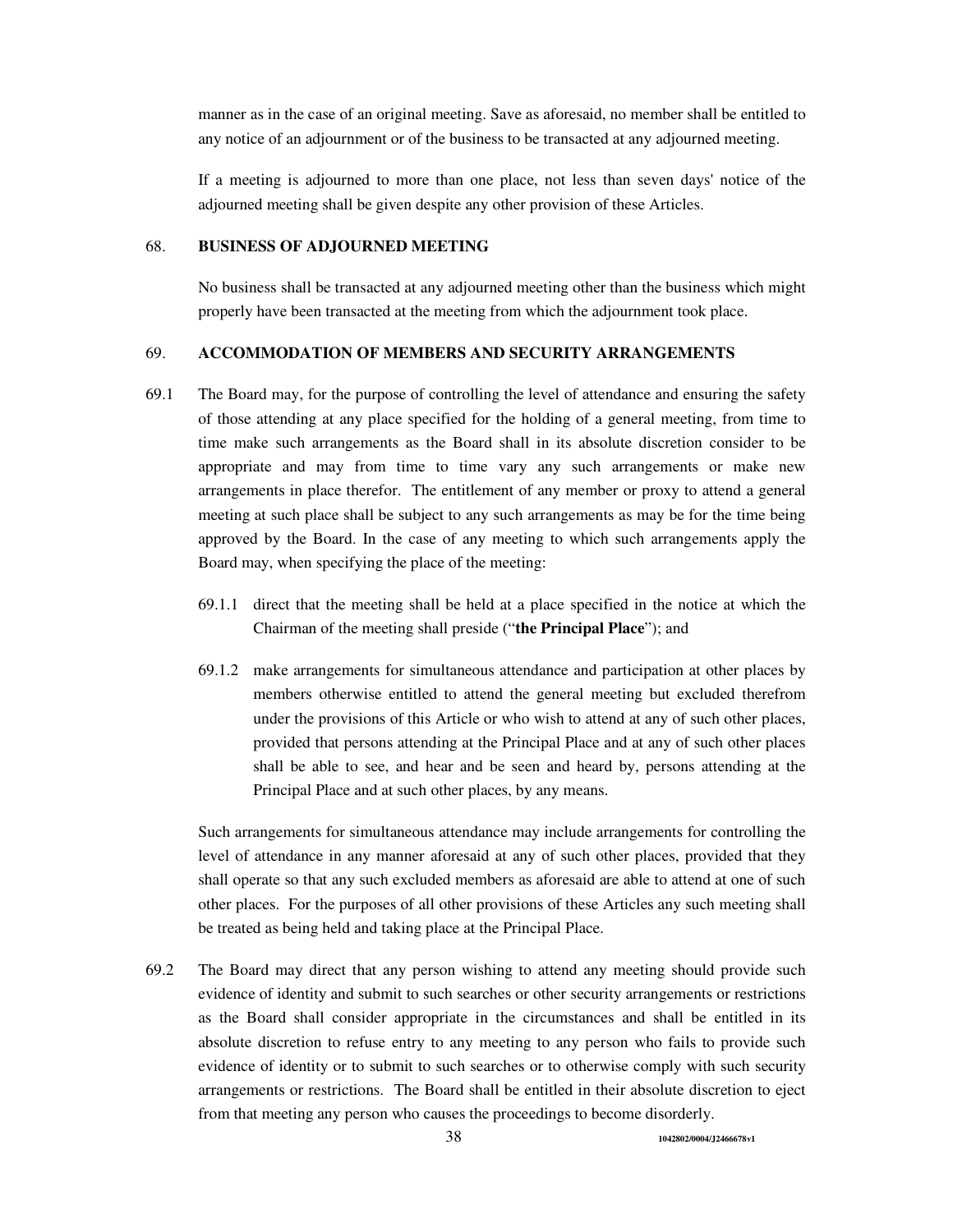### **VOTING**

#### 70. **METHOD OF VOTING**

- 70.1 At any general meeting a resolution put to a vote of the meeting shall be decided on a show of hands, unless (before or on the declaration of the result of the show of hands) a poll is duly demanded. Subject to the provisions of the Law, a poll may be demanded by:
	- 70.1.1 the Chairman of the meeting; or
	- 70.1.2 by at least five members present in person or by proxy and entitled to vote on the resolution; or
	- 70.1.3 a member or members present in person or by proxy representing not less than one-tenth of the total voting rights of all the members having the right to vote on the resolution; or
	- 70.1.4 in writing by a member or members present in person or by proxy or being a duly authorised representative of a corporation holding shares in the Company conferring a right to vote at the meeting, being shares on which an aggregate sum has been paidup equal to not less than one-tenth of the total sum paid up on all the shares conferring that right.
- 70.2 At general meetings, resolutions shall be put to the vote by the Chairman and there shall be no requirement for the resolution to be proposed or seconded by any person.
- 70.3 On a poll, votes may be given either personally or by proxy or (in the case of a corporate member) by a duly authorised representative and a person entitled to more than one vote need not use all his votes or cast all the votes he uses in the same way.

### 71. **CHAIRMAN'S DECLARATION CONCLUSIVE ON SHOW OF HANDS**

Unless a poll is duly demanded and the demand is not withdrawn, a declaration by the Chairman of the meeting that a resolution has on a show of hands been carried, or carried unanimously or by a particular majority, or lost, or not carried by a particular majority, and an entry to that effect in the book containing the minutes of proceedings of the Company, shall be conclusive evidence thereof, without proof of the number or proportion of the votes recorded in favour of or against such resolution.

### 72. **OBJECTION TO ERROR IN VOTING**

No objection shall be raised to the qualification of any voter or to the counting of, or failure to count, any vote, except at the meeting or adjourned meeting at which the vote objected to is given or tendered or at which the error occurs. Any objection or error shall be referred to the Chairman of the meeting and shall only vitiate the decision of the meeting on any resolution if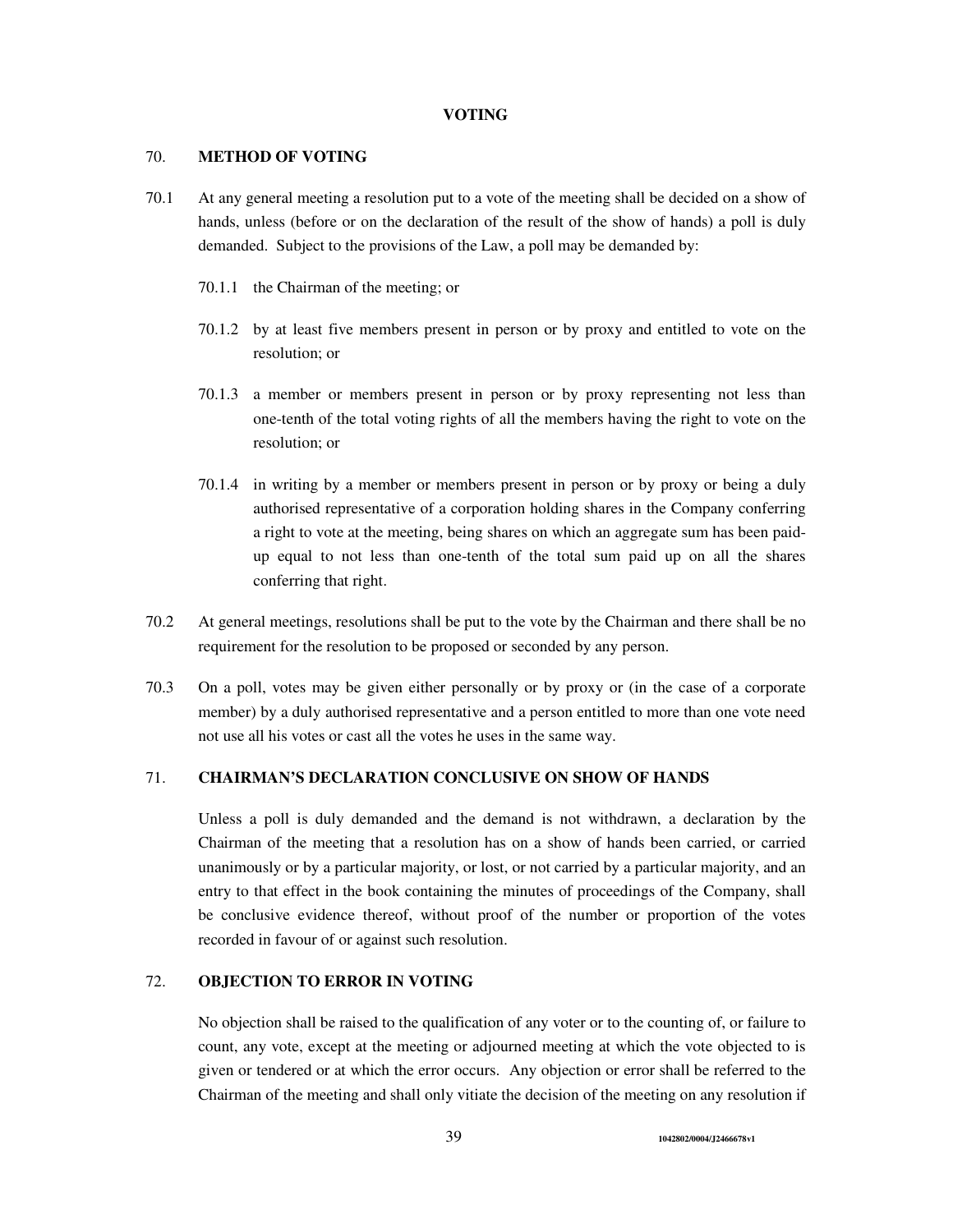the Chairman decides that the same is of sufficient magnitude to vitiate the resolution or may otherwise have affected the decision of the meeting. The decision of the Chairman on such matters shall be final and conclusive.

## 73. **AMENDMENT TO RESOLUTIONS**

- 73.1 If an amendment shall be proposed to any resolution under consideration but shall in good faith be ruled out of order by the Chairman of the meeting, any error in such ruling shall not invalidate the proceedings on the substantive resolution.
- 73.2 In the case of a resolution duly proposed as a special resolution, no amendment thereto (other than an amendment to correct a patent error) may in any event be considered or voted on and in the case of a resolution duly proposed as an ordinary resolution no amendment thereto (other than an amendment to correct a patent error) may be considered or voted on unless either at least 48 hours prior to the time appointed for holding the meeting or adjourned meeting at which such ordinary resolution is to be proposed notice in writing of the terms of the amendment and intention to move the same has been lodged at the Office or the Chairman of the meeting in his absolute discretion decides that it may be considered or voted on.

### 74. **PROCEDURE ON A POLL**

- 74.1 Any poll duly demanded on the election of a Chairman of a meeting or on any question of adjournment shall be taken forthwith. A poll duly demanded on any other matter shall be taken in such manner (including the use of ballot or voting papers or tickets) and at such time and place, not being more than 30 days from the date of the meeting or adjourned meeting at which the poll was demanded, as the Chairman shall direct. The Chairman may appoint scrutineers who need not be members. No notice need be given of a poll not taken immediately if the time and place at which it is to be taken are announced at the meeting at which it is demanded. In any other case at least seven clear days' notice shall be given specifying the time and place at which the poll is to be taken. The result of the poll shall be deemed to be the resolution of the meeting at which the poll was demanded.
- 74.2 The demand for a poll (other than on the election of a Chairman or any question of adjournment) shall not prevent the continuance of the meeting for the transaction of any business other than the question on which a poll has been demanded. If a poll is demanded before the declaration of the result on a show of hands and the demand is duly withdrawn, the meeting shall continue as if the demand had not been made.
- 74.3 The demand for a poll may, before the poll is taken, be withdrawn, but only with the consent of the Chairman. A demand so withdrawn shall validate the result of a show of hands declared before the demand was made.
- 74.4 On a poll votes may be given in person or by proxy. A member entitled to more than one vote need not, if he votes, use all his votes or cast all the votes he uses in the same way.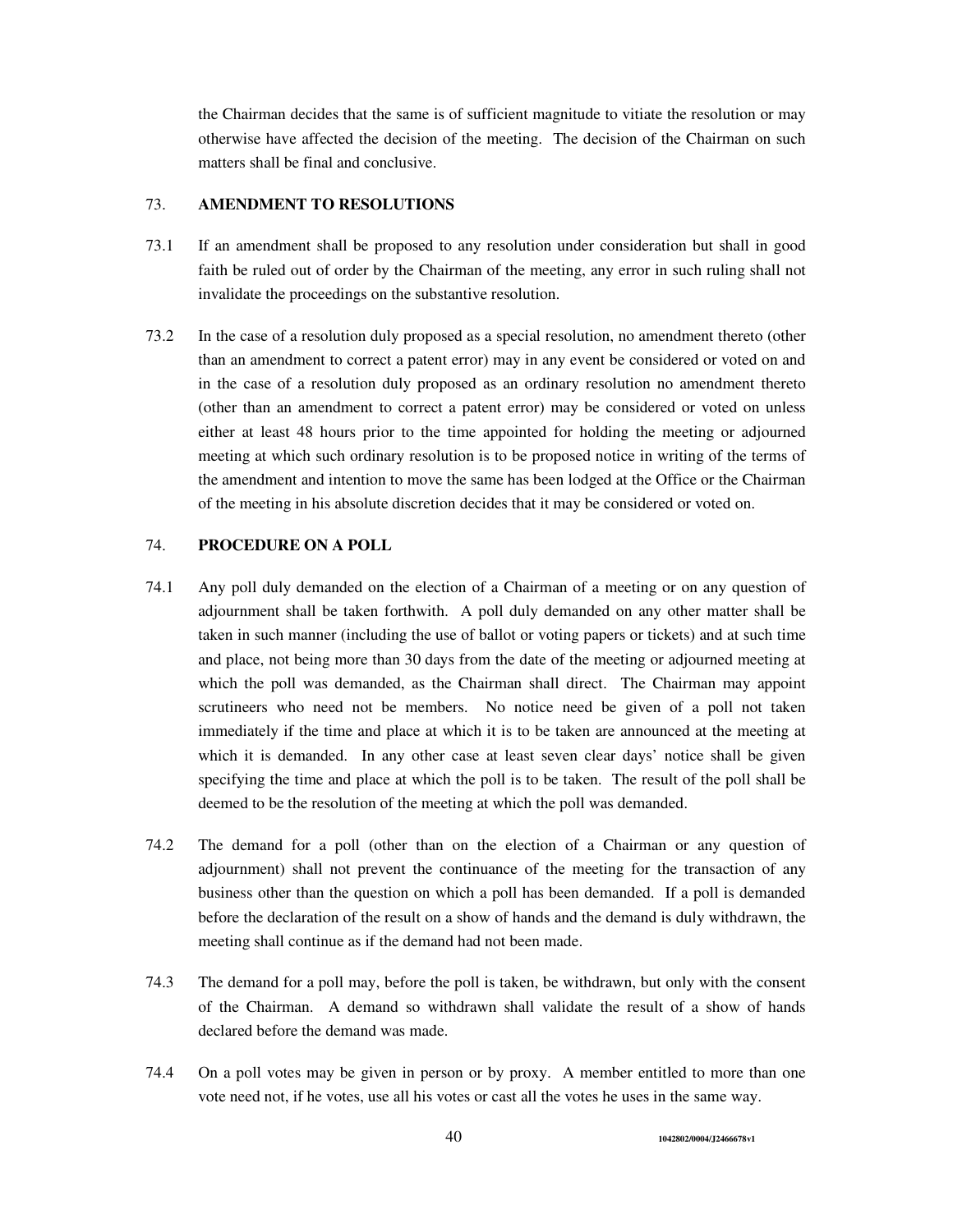### 75. **VOTES OF MEMBERS**

- 75.1 Subject to the provisions of the Law, to any special terms as to voting on which any shares may have been issued or may for the time being be held and to any suspension or abrogation of voting rights pursuant to these Articles, at any general meeting every member who is present in person shall on a show of hands have one vote and every member present in person or by proxy shall on a poll have one vote for each share of which he is the holder.
- 75.2 If two or more persons are joint holders of a share, then in voting on any question the vote of the senior who tenders a vote, whether in person or by proxy, shall be accepted to the exclusion of the votes of the other joint holders. For this purpose seniority shall be determined by the order in which the names of the holders stand in the Register.
- 75.3 Where in the United Kingdom or elsewhere a receiver or other person (by whatever name called) has been appointed by any court claiming jurisdiction in that behalf to exercise powers with respect to the property or affairs of any member on the ground (however formulated) of mental disorder, the Board may in its absolute discretion, on or subject to production of such evidence of the appointment as the Board may require, permit such receiver or other person to vote in person or, on a poll, by proxy on behalf of such member at any general meeting. Evidence to the satisfaction of the Board of the authority of the person claiming to exercise the right to vote shall be deposited at the Office, or at such other place as is specified in accordance with these Articles for the deposit of instruments of proxy, not less than 48 hours before the time appointed for holding the meeting or adjourned meeting at which the right to vote is to be exercised, and in default the right to vote shall not be exercisable.

### 76. **CASTING VOTE**

In the case of an equality of votes, whether on a show of hands or on a poll, the Chairman of the meeting at which the show of hands takes place or at which the poll was demanded shall be entitled to a second or casting vote in addition to any other vote that he may have.

# 77. **RESTRICTION ON VOTING RIGHTS FOR UNPAID CALLS ETC**

No member shall, unless the Board otherwise determines, be entitled to vote at a general meeting or at any separate meeting of the holders of any class of shares, either in person or by proxy, or to exercise any other right or privilege as a member in respect of a share held by him unless and until all calls or other sums presently due and payable by him in respect of that share whether alone or jointly with any other person together with interest and expenses (if any) have been paid to the Company.

### 78. **VOTING BY PROXY**

Any person (whether a member of the Company or not) may be appointed to act as a proxy. Deposit of an instrument of proxy shall not preclude a member from attending and voting in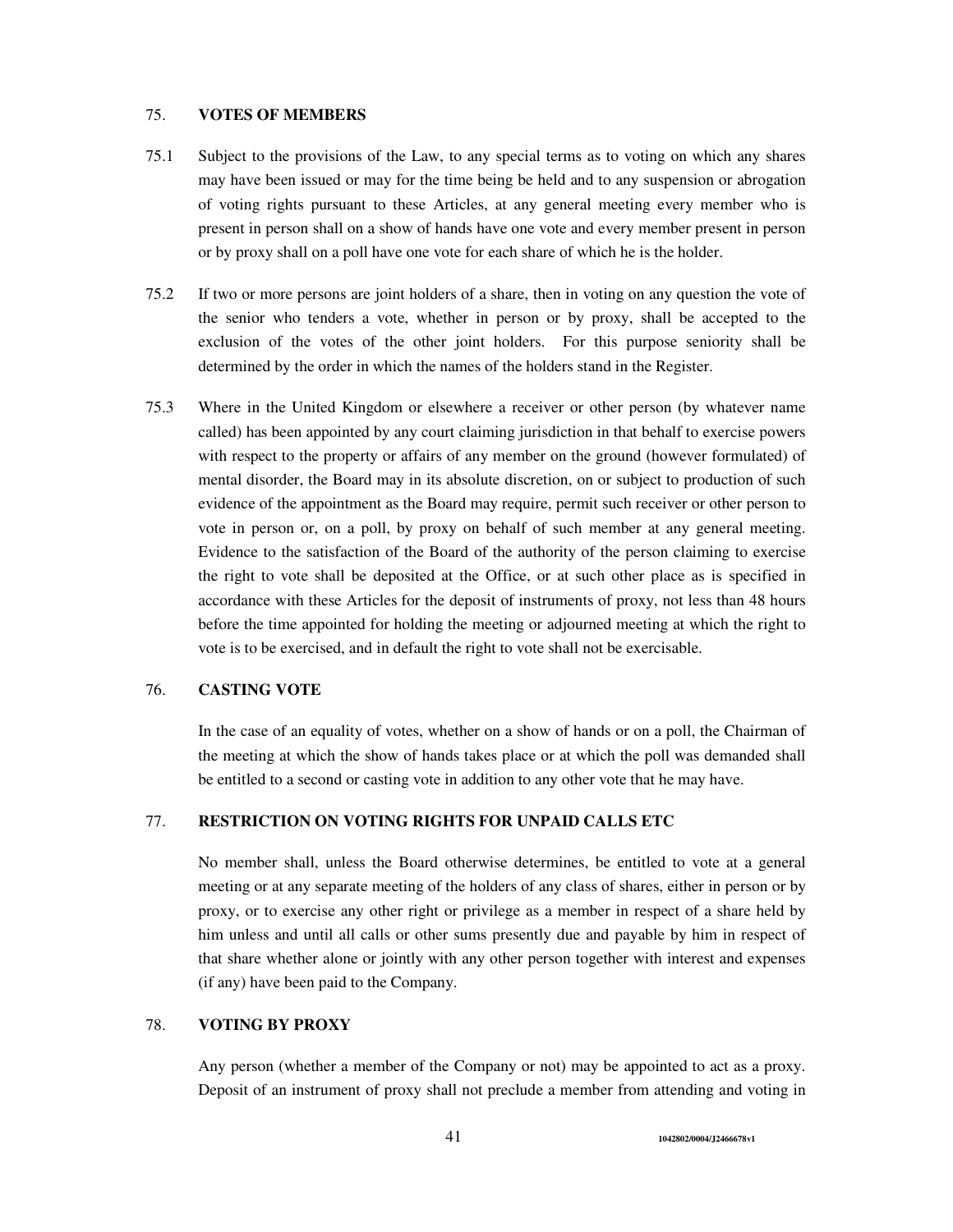person at the meeting in respect of which the proxy is appointed or at any adjournment thereof.

# 79. **FORM OF PROXY**

- 79.1 An instrument appointing a proxy shall:
	- 79.1.1 be in writing in any common form or in such other form as the Board may approve, under the hand of the appointor or of his attorney duly authorised in writing or, if the appointor is a corporation, under its common seal or under the hand of some officer or attorney or other person duly authorised in that behalf;
	- 79.1.2 be deemed (subject to any contrary direction contained in the same) to confer authority to demand or join in demanding a poll and to vote on any resolution or amendment of a resolution put to the meeting for which it is given, as the proxy thinks fit, but shall not confer any further right to speak at the meeting, except with the permission of the Chairman (or as otherwise determined by the Board where the relevant shares are held by a Depositary);
	- 79.1.3 unless the contrary is stated therein, be valid as well for any adjournment of the meeting as for the meeting to which it relates; and
	- 79.1.4 where it is stated to apply to more than one meeting, be valid for all such meetings as well as for any adjournment of any such meetings.
- 79.2 The signature of an appointment of proxy need not be witnessed. Where an appointment of proxy is signed on behalf of a corporation by an officer or on behalf of any appointor by an attorney, the Directors may, but shall not be bound to, require evidence of the authority of any such officer or attorney.

### 80. **DEPOSIT OF PROXY**

- 80.1 The instrument appointing a proxy and the power of attorney or other authority (if any) under which it is signed, or a copy of such authority certified notarially or in some other way approved by the Board, shall:
	- 80.1.1 be deposited at the Office or at such other place or places within the United Kingdom as is specified in the notice convening the meeting or in any notice of any adjourned meeting or in any instrument of proxy sent out by the Company in relation to the meeting not less than 48 hours before the time of the holding of the meeting or adjourned meeting at which the person named in the instrument proposes to vote; or
	- 80.1.2 in the case of an appointment sent by electronic means, be received at any address specified or deemed to be specified by the Company for the purpose of receiving a proxy by electronic means not less than 48 hours before the time for holding the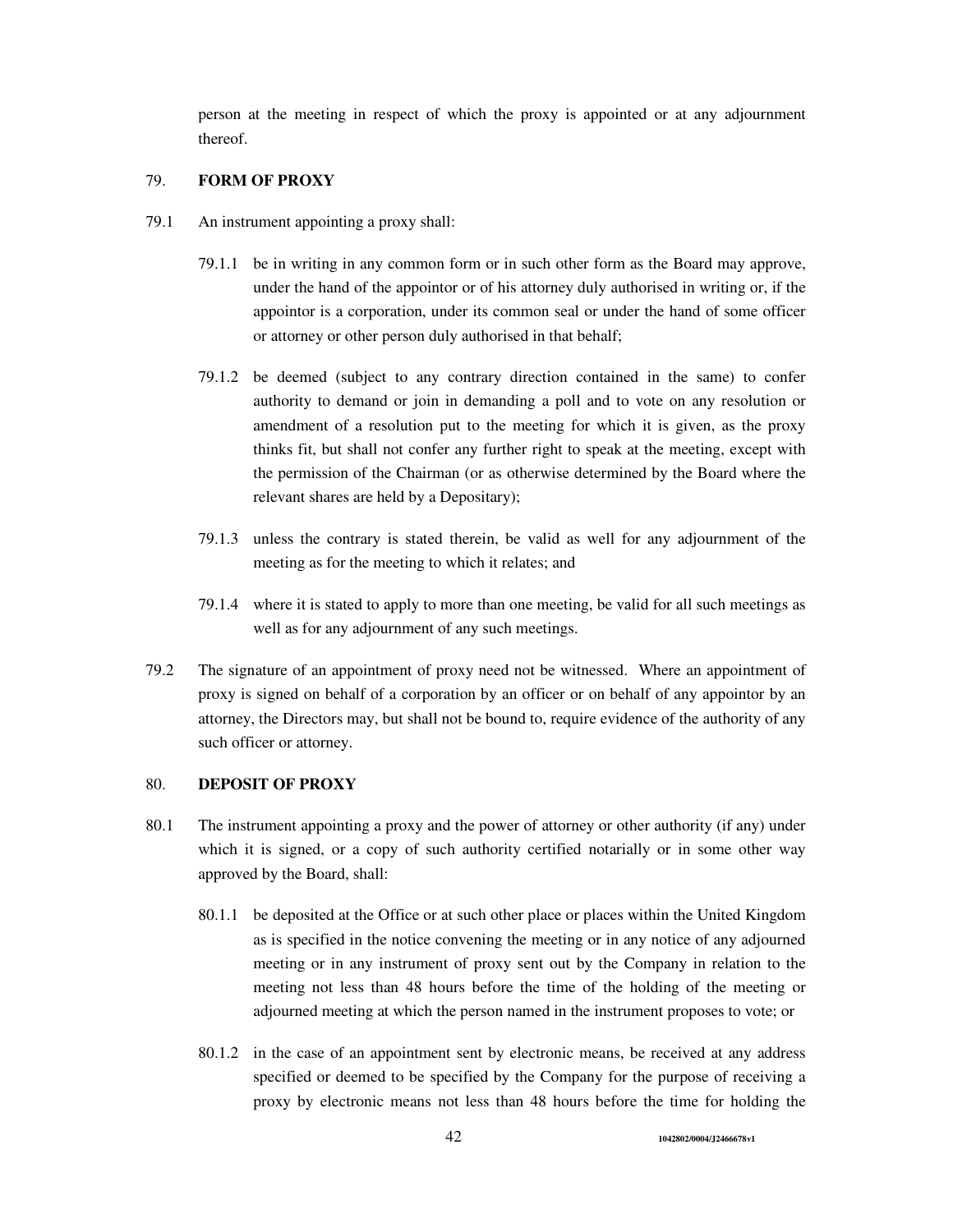meeting or adjourned meeting at which the person named in the appointment proposes to vote;

- 80.1.3 in the case of a poll taken more than 48 hours after it is demanded, be deposited as aforesaid after the poll has been demanded and not less than 24 hours before the time appointed for the taking of the poll; or
- 80.1.4 where the poll is not taken forthwith but is taken not more than 48 hours after it was demanded, be delivered at the meeting at which the poll was demanded to the Chairman of the meeting or to any Director,

and an instrument of proxy not deposited or delivered in a manner so permitted shall be invalid. No instrument appointing a proxy shall be valid after the expiry of 12 months from the date named in it as the date of its execution, except at an adjourned meeting or on a poll demanded at a meeting or an adjourned meeting in cases where the meeting was originally held within 12 months from such date.

- 80.2 Without limiting any other provision of these Articles, in relation to an uncertificated share the Directors may from time to time:
	- 80.2.1 permit appointments of a proxy to be made by means of an Uncertificated Proxy Instruction;
	- 80.2.2 where a proxy has been appointed by means of an Uncertificated Proxy Instruction, permit the revocation of the appointment by means of an Uncertificated Proxy Instruction;
	- 80.2.3 prescribe the method for determining the time at which any such Uncertificated Proxy Instruction is to be treated as received by the Company (or a participant in the Relevant System concerned on its behalf); and
	- 80.2.4 treat any such Uncertificated Proxy Instruction which purports to be or is expressed to be sent on behalf of a holder of a share as sufficient evidence of the authority of the person sending that instruction to send it on behalf of that holder.
- 80.3 For the purposes of Article 80.2, **"Uncertificated Proxy Instruction"** means a communication in the form of:
	- 80.3.1 an instruction which is properly authenticated as determined by the Regulations;
	- 80.3.2 any other instruction or notification; or
	- 80.3.3 any supplemented or amended instruction or notification,

in each case sent by means of the Relevant System concerned and received by such participant in that system acting on behalf of the Company (and in such form and on such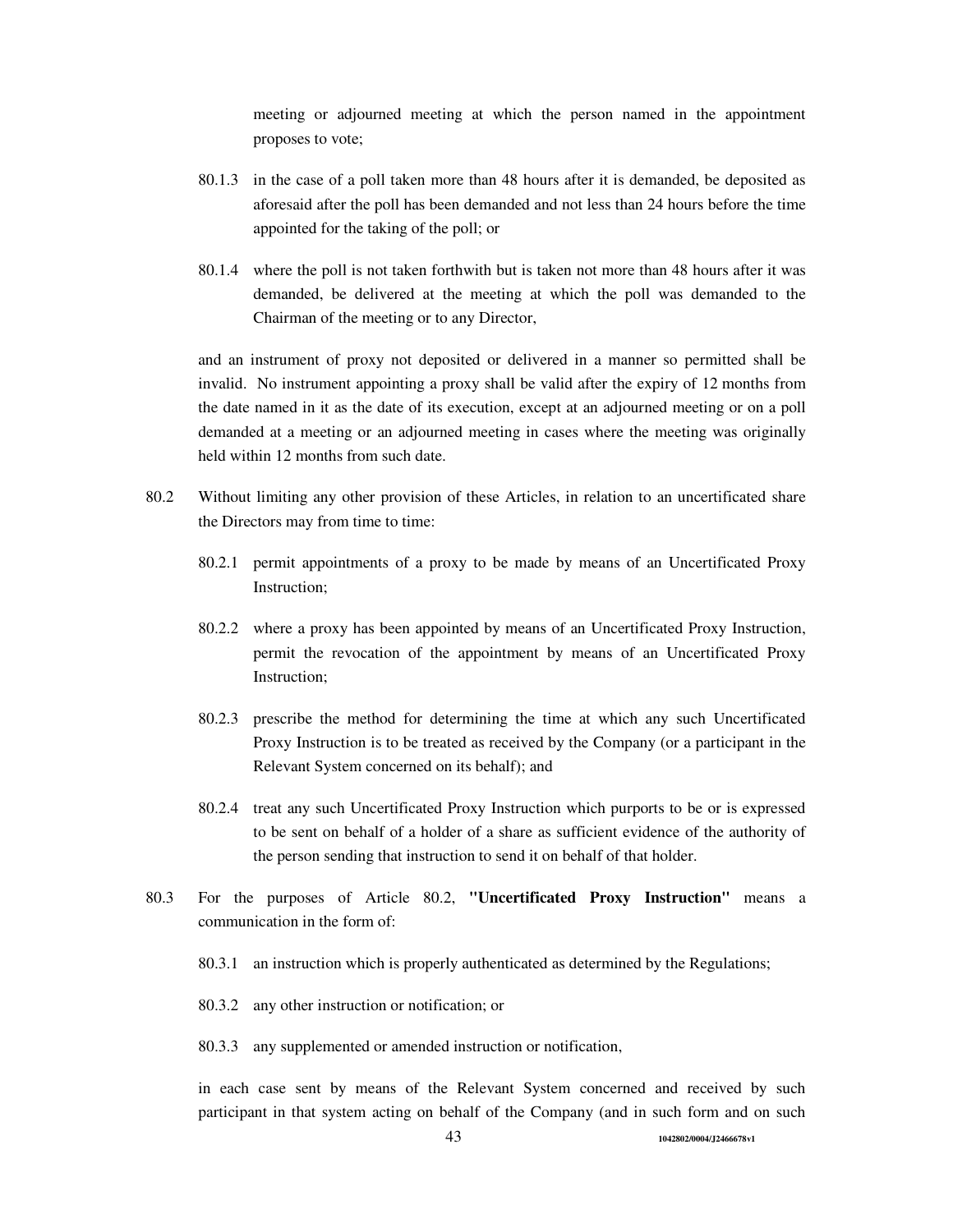terms and conditions) as the Directors may determine subject to the facilities and requirements of that system.

## 81. **MORE THAN ONE PROXY MAY BE APPOINTED**

81.1 A member may appoint more than one proxy to attend on the same occasion. When two or more valid but differing instruments of proxy are delivered in respect of the same share for use at the same meeting and in respect of the same matter, the one which is last validly delivered (regardless of its date or of the date of its execution) shall be treated as replacing and revoking the other or others as regards that share. If the Company is unable to determine which instrument was last validly delivered, none of them shall be treated as valid in respect of that share.

### 82. **BOARD MUST SUPPLY PROXY CARDS**

The Board must at the expense of the Company send, by post or otherwise, instruments of proxy (reply-paid or otherwise) to members for use at any general meeting or at any separate meeting of the holders of any class of shares, either in blank or nominating in the alternative any one or more of the Directors or any other persons. Such proxy forms shall provide for two-way voting on all resolutions to be proposed at that meeting other than resolutions relating to the procedure of the meeting. The accidental omission to send an appointment of proxy or the non-receipt of such appointment by any member entitled to attend and vote at a meeting shall not invalidate the proceedings at that meeting.

## 83. **REVOCATION OF PROXY**

A vote given or poll demanded in accordance with the terms of an instrument of proxy shall be valid notwithstanding the death or mental disorder of the principal or the revocation of the instrument of proxy, or of the authority under which the instrument of proxy was executed, or the transfer of the share in respect of which the instrument of proxy is given, unless notice in writing of such death, mental disorder, revocation or transfer shall have been received by the Company at the Office, or at such other place as has been appointed for the deposit of instruments of proxy, at least 48 hours before the commencement of the meeting or adjourned meeting or the taking of the poll at which the instrument of proxy is used.

# 84. **CORPORATE REPRESENTATIVE**

A corporation (whether or not a company within the meaning of the Law or Companies Act) which is a member may, by resolution of its directors or other governing body, authorise such person (or if, but only if, such corporation is a Depositary voting in its capacity as such, persons) as it thinks fit to act as its representative (or, as the case may be, representatives) at any meeting of the Company or at any separate meeting of the holders of any class of shares. Any person so authorised shall be entitled to exercise the same powers on behalf of the corporation (in respect of that part of the corporation's holdings to which the authority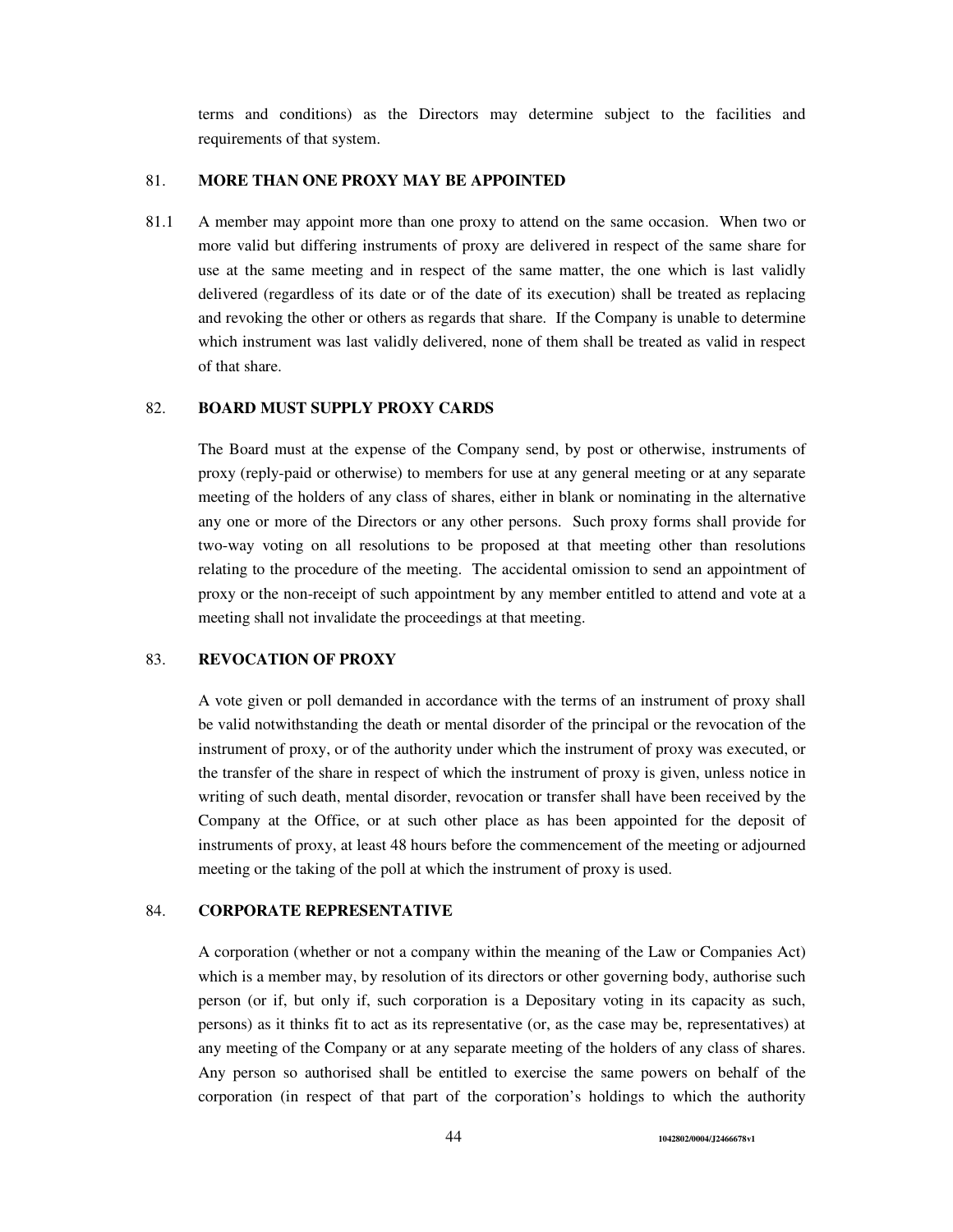relates) as the corporation could exercise if it were an individual member. The corporation shall for the purposes of these Articles be deemed to be present in person at any such meeting if a person so authorised is present at it; and all references to attendance and voting in person shall be construed accordingly. A Director, the Secretary or some person authorised for the purpose by the Secretary may require the representative to produce a certified copy of the resolution so authorising him or such other evidence of his authority reasonably satisfactory to them before permitting him to exercise his powers.

### 85. **WRITTEN RESOLUTIONS**

Anything that may, in accordance with the provisions of the Law, be done by resolution in writing signed by or on behalf of each member is authorised by these Articles without restriction. Any such resolution may consist of several documents in the like form signed by one or more members or their attorneys and signature in the case of a body corporate which is a member shall be sufficient if made by a director thereof or its duly appointed attorney.

### **UNTRACED MEMBERS**

### 86. **POWER OF SALE AND APPLICATION OF PROCEEDS**

- 86.1 The Company shall be entitled to sell at the best price reasonably obtainable any share of a member, or any share to which a person is entitled by transmission, if and provided that:
	- 86.1.1 during the period of 12 years prior to the date of the publication of the advertisements referred to in Article 86.1.2 (or, if published on different dates, the earlier or earliest thereof) no cheque, order or warrant in respect of such share sent by the Company through the post in a pre-paid envelope addressed to the member or to the person entitled by transmission to the share, at his address on the Register or other last known address given by the member or person to which cheques, orders or warrants in respect of such share are to be sent has been cashed and the Company has received no communications in respect of such share from such member or person, provided that during such period of 12 years the Company has paid at least three cash dividends (whether interim or final) and no such dividend has been claimed by the person entitled to it;
	- 86.1.2 on or after expiry of the said period of 12 years the Company has given notice of its intention to sell such share by advertisements in two newspapers of which one shall be a national newspaper published in the United Kingdom and the other shall be a newspaper circulating in the area of the address on the Register or other last known address of the member or the person entitled by transmission to the share or the address for the service of notices notified under Article 165.3;
	- 86.1.3 the said advertisements, if not published on the same day, shall have been published within 30 days of each other;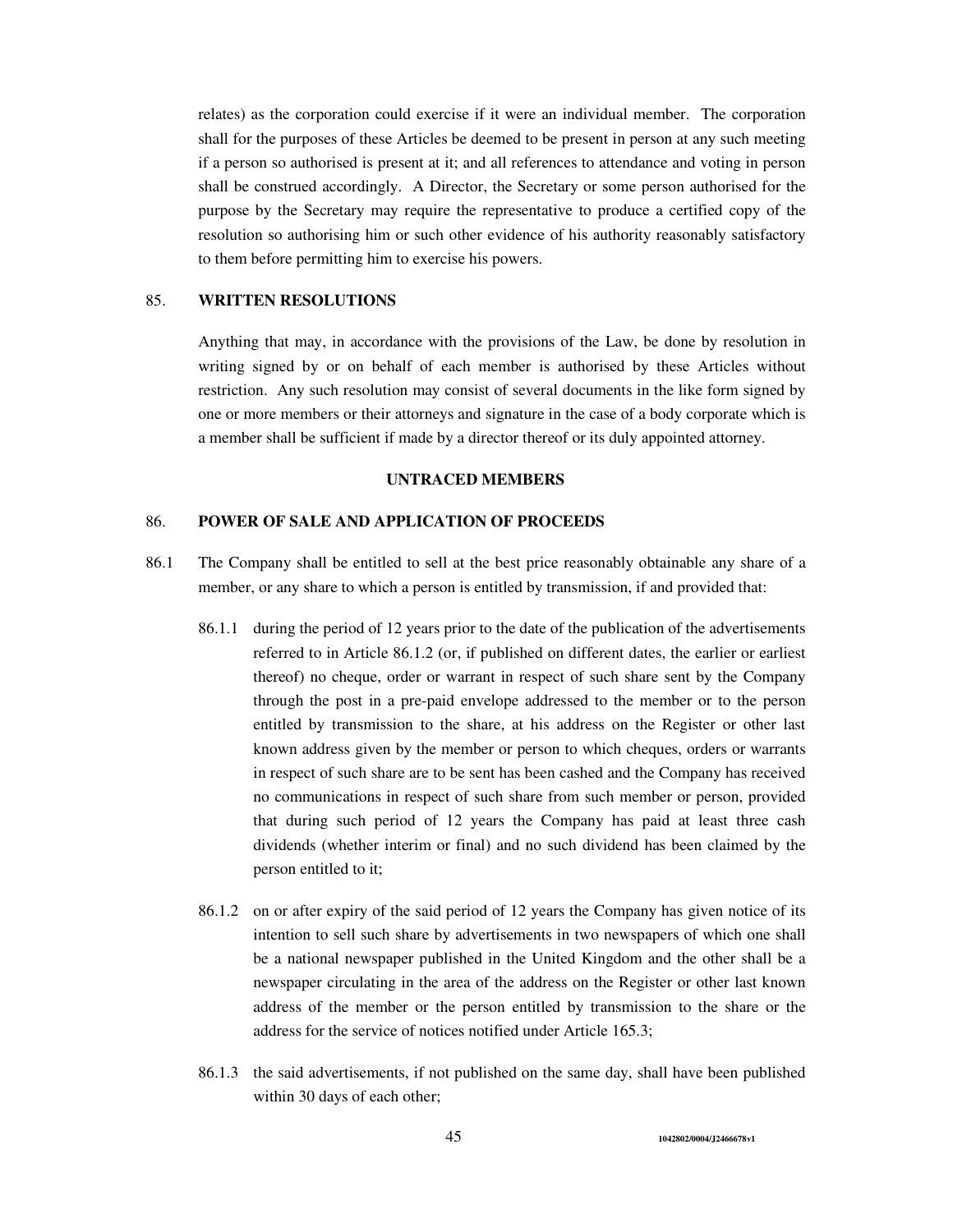- 86.1.4 during the further period of three months following the date of publication of the said advertisements (or, if published on different dates, the later or latest thereof) and prior to the exercise of the power of sale the Company has not received any communication in respect of such share from the member or person entitled by transmission; and
- 86.1.5 the Company has given notice to the London Stock Exchange of its intention to make such sale, if shares of the class concerned are listed or dealt in on that exchange.
- 86.2 To give effect to any sale of shares pursuant to this Article the Board may authorise some person to transfer the shares in question and may enter the name of the transferee in respect of the transferred shares in the Register notwithstanding the absence of any share certificate being lodged in respect thereof and may issue a new certificate to the transferee. An instrument of transfer executed by that person shall be as effective as if it had been executed by the holder of, or the person entitled by transmission to, the shares. The purchaser shall not be bound to see to the application of the purchase moneys, nor shall his title to the shares be affected by any irregularity or invalidity in the proceedings relating to the sale.
- 86.3 If during the period of 12 years referred to in Article 86.1, or during any period ending on the date when all the requirements of Articles 86.1.1 to 86.1.5 (inclusive) have been satisfied, any additional shares have been issued in respect of those held at the beginning of, or previously so issued during, any such period and all the requirements of Articles 86.1.1 to 86.1.5 have been satisfied in regard to such additional shares, the Company shall also be entitled to sell the additional shares.
- 86.4 The Company shall account to the member or other person entitled to such share for the net proceeds of such sale by carrying all moneys in respect thereof to a separate account. The Company shall be deemed to be a debtor to, and not a trustee for, such member or other person in respect of such moneys. Moneys carried to such separate account may either be employed in the business of the Company or invested in such investments as the Board may from time to time think fit. No interest shall be payable to such member or other person in respect of such moneys and the Company shall not be required to account for any money earned on them.

#### 87. **POWER TO STOP SENDING DOCUMENTS**

If three separate documents, notices or information have been sent on consecutive occasions through the post to any member at any address specified in Article 165, whether the documents, notices or information are duplicates of ones originally sent using electronic means that failed to be transmitted electronically or ones that were originally sent by post, and have been returned undelivered, such member shall not after that be entitled to receive documents, notices or other information from the Company until he shall have communicated with the Company and supplied in writing to the Office a new address as specified in Article 165 or, in so far as the Company intends to send or supply any document, notice or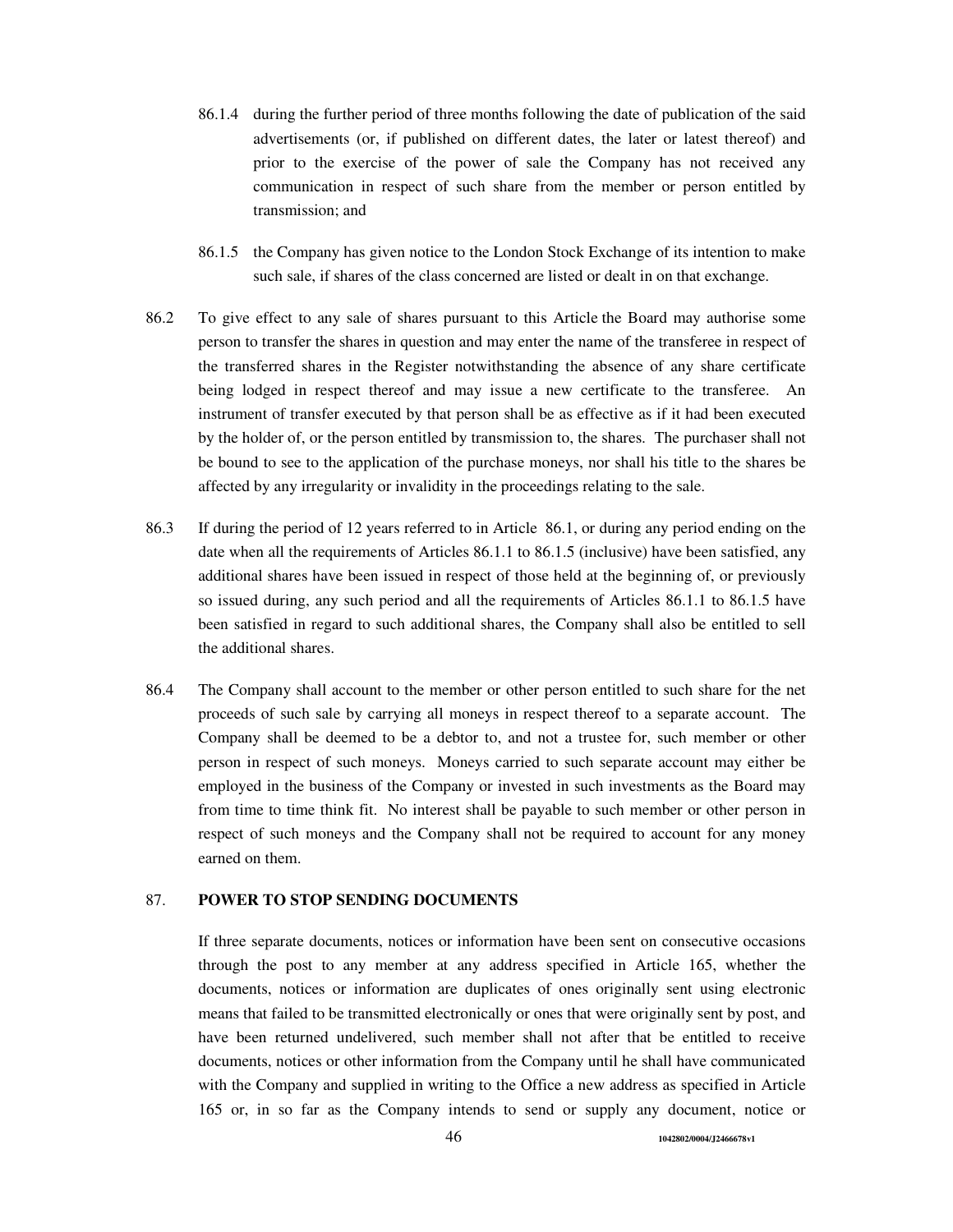information using electronic means and the member has agreed (generally or specifically) to the sending or supply of that document, notice or information by electronic means, an address for that purpose.

## **PRESIDENT**

#### 88. **APPOINTMENT OF PRESIDENT**

The Board may appoint any person who is or has been a Director and who in the opinion of the Board has rendered outstanding services to the Company to be President and may determine the period for which he is to hold office. Any such appointment may be made on such terms as to remuneration and otherwise as the Board may think fit and may be terminated by the Board.

### 89. **DUTIES OF PRESIDENT**

It shall be the duty of the President to advise the Board on such matters as he or it may deem to be of interest to the Company. The President shall not by virtue of his office as such have any powers or duties in relation to the management of the business of the Company and shall not by virtue of his office as such be a Director.

#### **APPOINTMENT, RETIREMENT AND REMOVAL OF DIRECTORS**

#### 90. **NUMBER OF DIRECTORS**

Unless and until otherwise determined by the Company by ordinary resolution, the number of Directors (other than any alternate Directors) shall be not less than two but there shall be no maximum.

## 91. **POWER OF COMPANY TO APPOINT DIRECTORS**

Subject to the provisions of these Articles, the Company may by ordinary resolution appoint a natural person who is willing to act to be a Director, either to fill a vacancy or as an addition to the existing Board, but the total number of Directors shall not exceed any maximum number fixed in accordance with these Articles.

### 92. **POWER OF BOARD TO APPOINT DIRECTORS**

Without prejudice to the power of the Company to appoint any natural person to be a Director pursuant to these Articles, the Board shall have power at any time to appoint any natural person who is willing to act as a Director, either to fill a vacancy or as an addition to the existing Board, but the total number of Directors shall not exceed any maximum number fixed in accordance with these Articles. Any Director so appointed shall retire at the annual general meeting of the Company next following such appointment and shall not be taken into account in determining the number of Directors who are to retire by rotation at such meeting.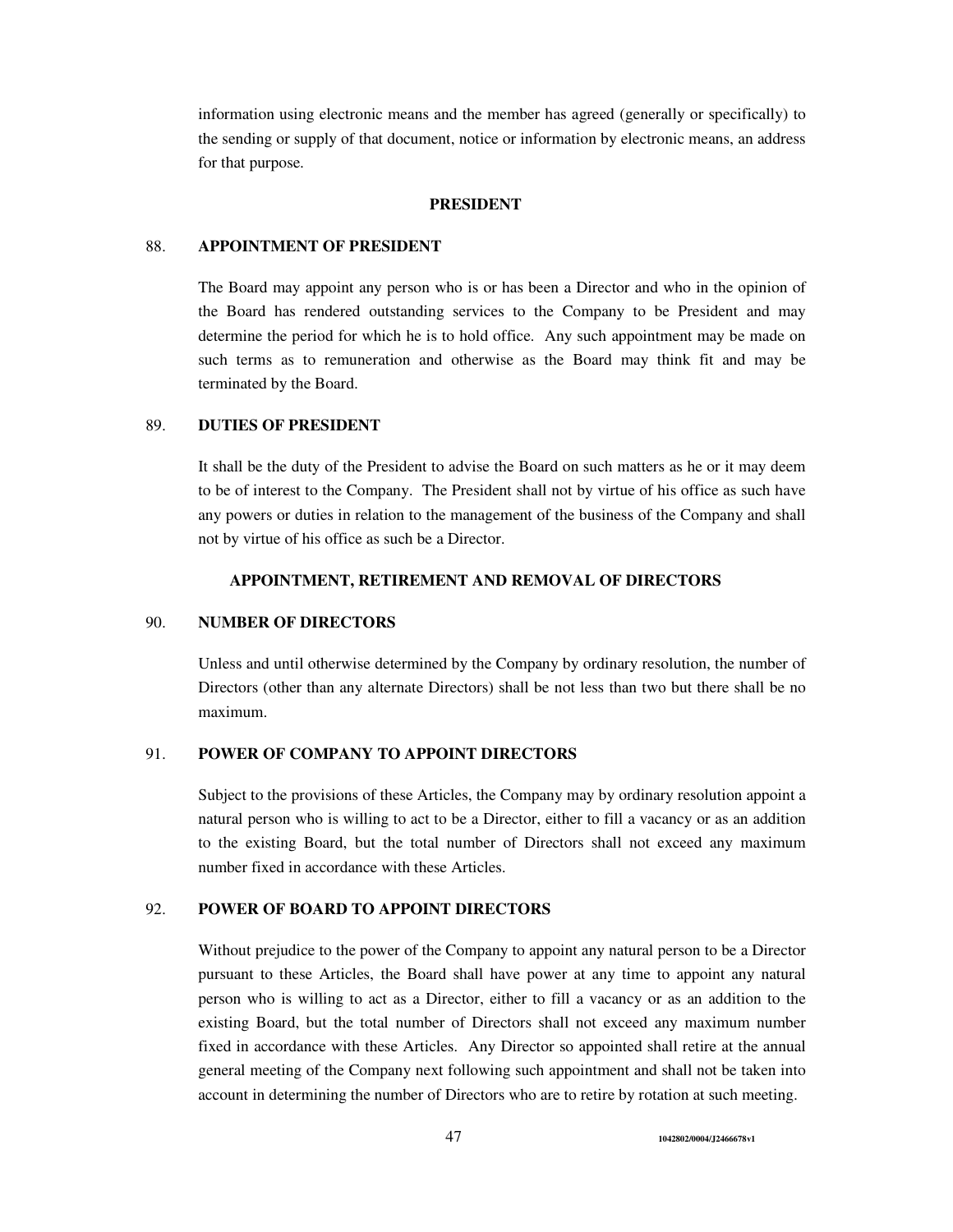### 93. **APPOINTMENT OF EXECUTIVE DIRECTORS**

- 93.1 Subject to the provisions of the Law, the Board may from time to time appoint one or more of its body to hold any employment or executive office (including that of Chief Executive or Managing Director) for such term (subject to the provisions of the Law) and subject to such other conditions as the Board thinks fit in accordance with Article 117. The Board may revoke or terminate any such appointment without prejudice to any claim for damages for breach of contract between the Director and the Company.
- 93.2 The Directors may from time to time permit any person appointed to be a Director to continue in any executive office or employment held by him before he was so appointed.
- 93.3 Any executive office or employment held by a Director shall automatically determine if the appointee ceases to be a Director but without prejudice to any rights or claims which he may have against the Company by reason of such determination.
- 93.4 The appointment of any Director to any other executive office or position of employment with the Company shall not automatically determine if he ceases for any cause to be a Director unless his contract of appointment to such office or employment expressly states otherwise (in which event such determination shall be without prejudice to any rights or claims which he may have against the Company by reason of such determination).

### 94. **ELIGIBILITY OF NEW DIRECTORS**

No person, other than a Director retiring (by rotation or otherwise), shall be appointed or re-appointed a Director at any general meeting unless:

- 94.1.1 he is recommended by the Board; or
- 94.1.2 not less than seven nor more than 42 clear days before the date appointed for the meeting, notice duly executed by a member (other than the person to be proposed) qualified to vote at the meeting has been given to the Company of the intention to propose that person for appointment or re-appointment, stating the particulars which would, if he were so appointed or re-appointed, be required to be included in the Company's register of directors, together with notice executed by that person of his willingness to be appointed or re-appointed, is lodged at the Office.

### 95. **SHARE QUALIFICATION**

A Director shall not be required to hold any shares of the Company but shall be entitled to receive notice of and to attend and speak at any general meeting of the Company or at any separate meeting of the holders of any class of shares of the Company.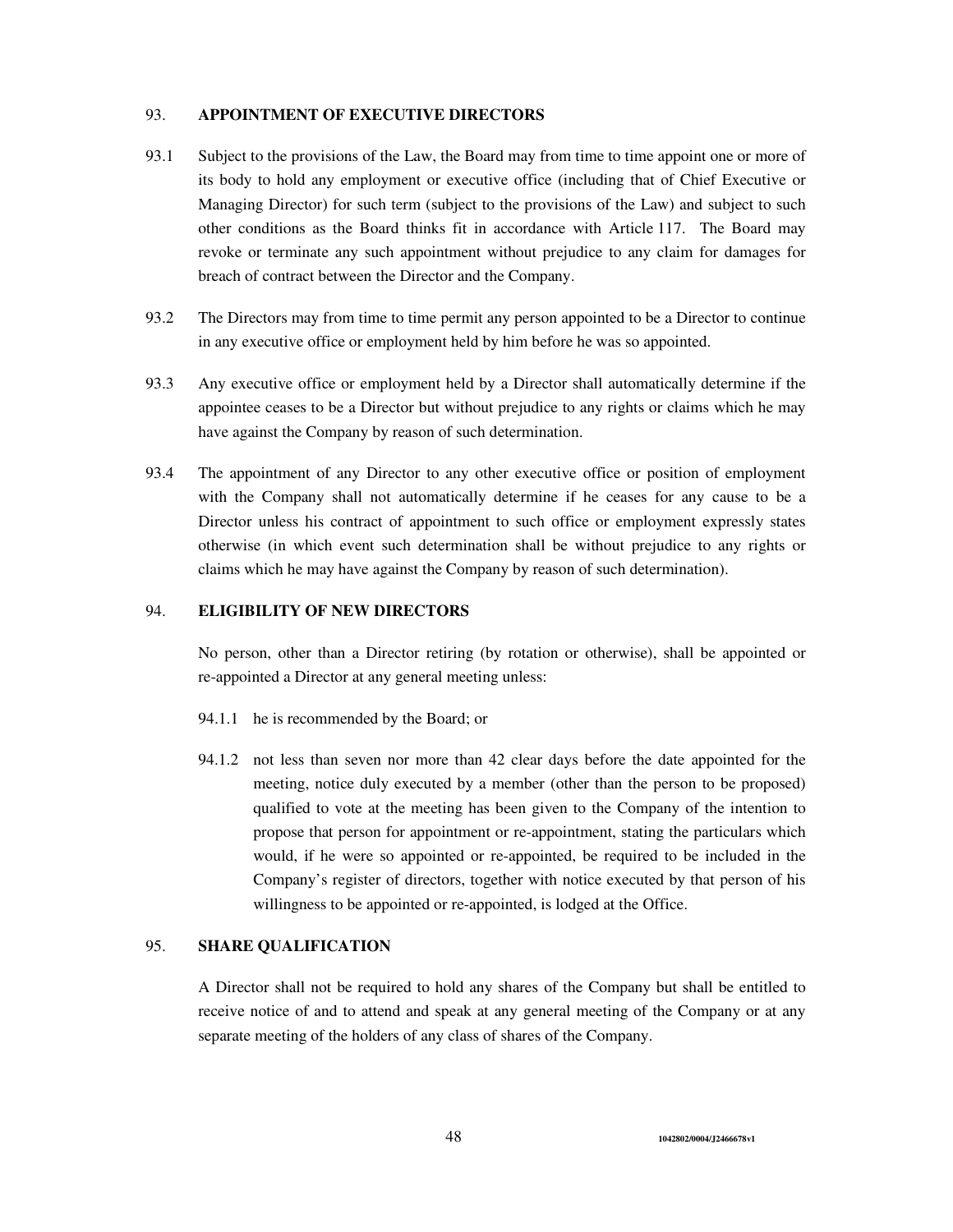### 96. **RESOLUTION FOR APPOINTMENT**

A resolution for the appointment of two or more persons as Directors by a single resolution shall be void unless an ordinary resolution that it shall be so proposed has first been agreed to by the meeting without any vote being given against it.

# 97. **RETIREMENT BY ROTATION**

- 97.1 Subject to Article 97.2, at each annual general meeting of the Company one-third of the Directors who are subject to retirement by rotation or, if their number is not three or a multiple of three, the number nearest to but not exceeding one-third shall retire from office. If there are fewer than three Directors who are subject to retirement by rotation, one Director shall retire from office.
- 97.2 In addition to any Director required to retire by rotation under Article 97.1, there shall also be required to retire by rotation any Director who at an annual general meeting of the Company shall have then been a Director at each of the preceding two annual general meetings of the Company and who was not required to retire by rotation at either such annual general meeting and who has not otherwise ceased to be a Director (either by resignation, retirement, removal or otherwise) and been re-appointed by general meeting of the Company at or since either such annual general meeting.

### 98. **DIRECTORS SUBJECT TO RETIREMENT BY ROTATION**

Subject to the provisions of the Law and of these Articles, the Directors to retire by rotation at each annual general meeting shall be, so far as necessary to obtain the number required, first, any Director who wishes to retire and not offer himself for re-election and secondly, those Directors who have been longest in office since their last appointment or re-appointment. As between two or more Directors who have been in office an equal length of time, the Director to retire shall, in default of agreement between them, be determined by lot. The Directors to retire on each occasion (both as to number and identity) shall be determined by the composition of the Board at the start of business on the date of the notice convening the annual general meeting notwithstanding any change in the number or identity of the Directors after that time but before the close of the meeting.

## 99. **POSITION OF RETIRING DIRECTOR**

A Director who retires at an annual general meeting (whether by rotation or otherwise) may, if willing to act, be re-appointed. If he is not re-appointed or deemed to have been re-appointed, he shall retain office until the meeting appoints someone in his place or, if it does not do so, until the end of the meeting.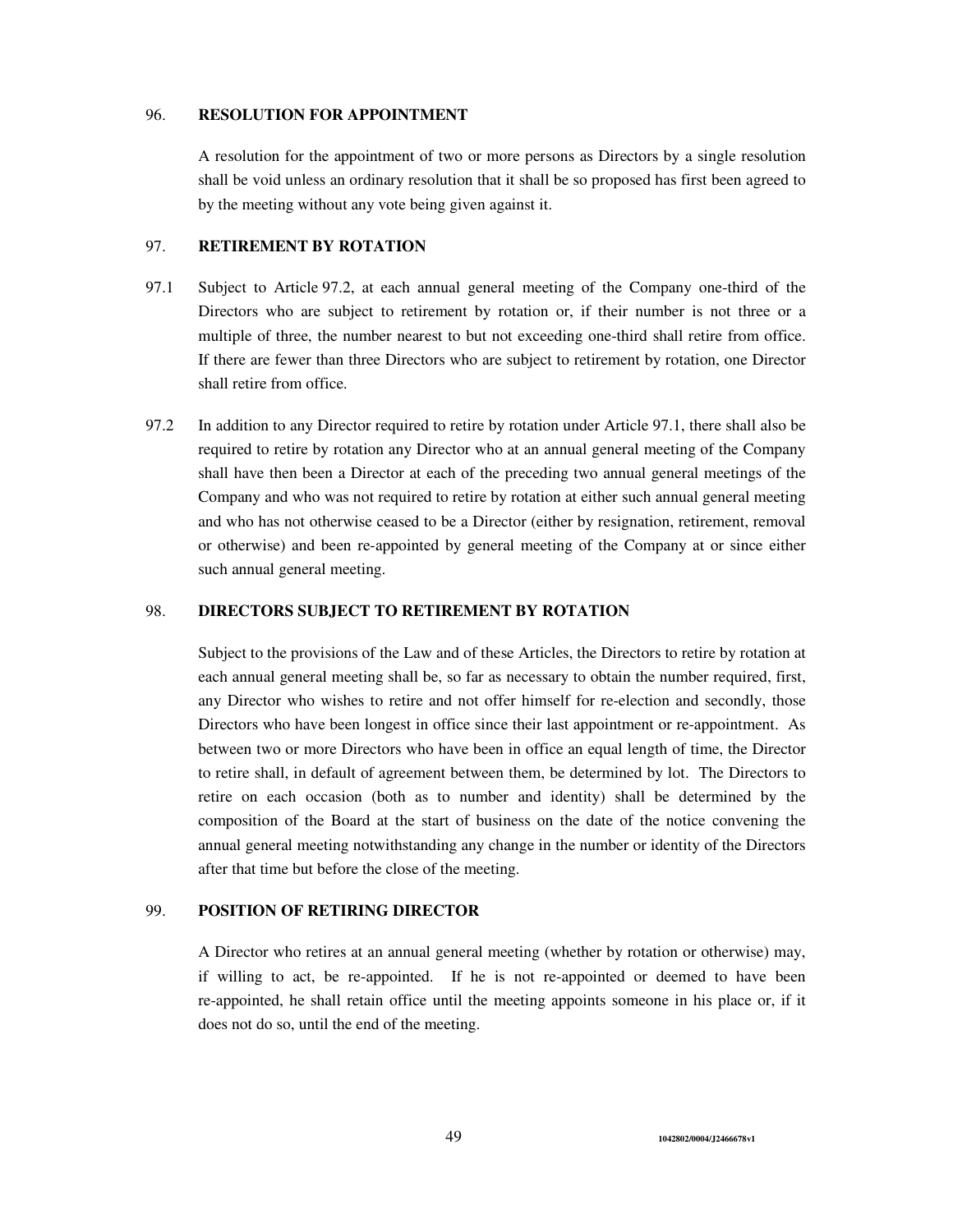### 100. **DEEMED RE-APPOINTMENT**

At any general meeting at which a Director retires by rotation the Company may fill the vacancy and, if it does not do so, the retiring Director shall, if willing, be deemed to have been re-appointed unless it is expressly resolved not to fill the vacancy or a resolution for the re-appointment of the Director is put to the meeting and lost.

## 101. **RETIREMENT ON ACCOUNT OF AGE**

A person shall be eligible to act as a Director notwithstanding that he has attained the age of 70.

# 102. **REMOVAL BY ORDINARY RESOLUTION**

The Company may by ordinary resolution remove any Director before the expiration of his period of office, but without prejudice to any claim for damages which he may have for breach of any contract of service between him and the Company, and may (subject to these Articles) by ordinary resolution appoint another person who is willing to act to be a Director in his place. Any person so appointed shall be treated, for the purposes of determining the time at which he or any other Director is to retire, as if he had become a Director on the day on which the person in whose place he is appointed was last appointed or re-appointed a Director.

### 103. **VACATION OF OFFICE BY DIRECTOR**

Without prejudice to the provisions for retirement (by rotation or otherwise) contained in these Articles, the office of a Director shall be vacated if:

- 103.1.1 he resigns by notice in writing delivered to the Secretary at the Office or tendered at a Board meeting;
- 103.1.2 he ceases to be a Director by virtue of any provision of the Law, is removed from office pursuant to these Articles or becomes prohibited by law from being a Director;
- 103.1.3 he becomes bankrupt (whether in the United Kingdom, Jersey or elsewhere), has an interim receiving order made against him, makes any arrangement or compounds with his creditors generally or applies to the court for an interim order under section 253 of the Insolvency Act 1986 of the United Kingdom in connection with a voluntary arrangement under that Companies Act;
- 103.1.4 an order is made by any court of competent jurisdiction on the ground (howsoever formulated) of mental disorder for his detention or for the appointment of a guardian or receiver or other person to exercise powers with respect to his affairs or he is admitted to hospital in pursuance of an application for admission for treatment under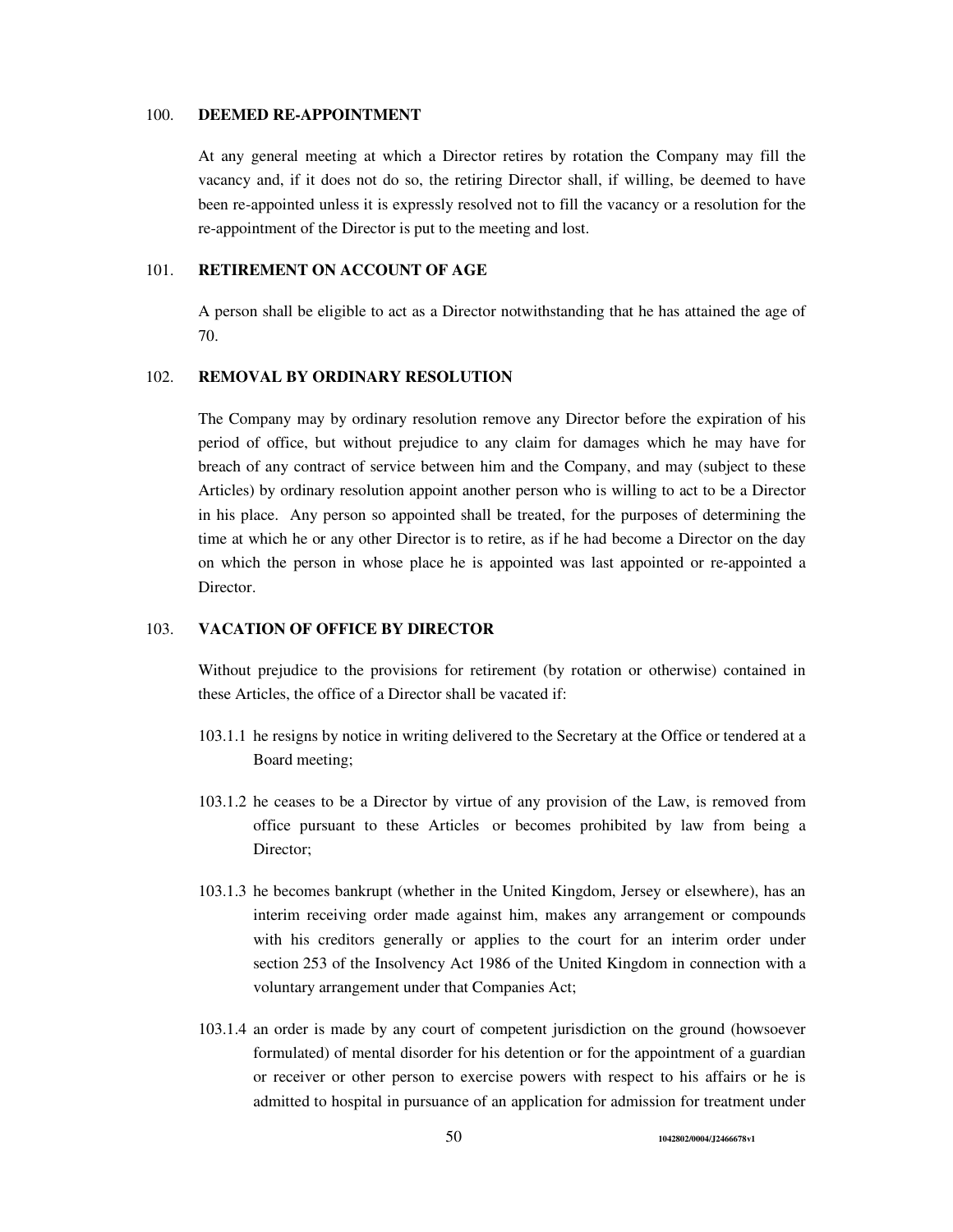the Mental Health Act 1983 or any analogous legislation in any other territory and the Board resolves that his office be vacated;

- 103.1.5 both he and his alternate Director appointed pursuant to the provisions of these Articles (if any) are absent, without the permission of the Board, from Board meetings for six consecutive months and the Board resolves that his office be vacated; or
- 103.1.6 in the case of a Director who holds any employment or executive office within the Company or any Subsidiary his employment with the Company and/or Subsidiary shall be determined and the Directors shall resolve that he has by reason of such determination vacated office; or
- 103.1.7 he is requested to resign by notice in writing addressed to him at his address as shown in the register of Directors and signed by all of the other Directors (without prejudice to any claim for damages which he may have for breach of any contract between him and the Company) and, for this purpose, a set of like notices each signed by one or more of the Directors shall be as effective as a single notice signed by the requisite number of Directors.

### 104. **RESOLUTION AS TO VACANCY CONCLUSIVE**

A resolution of the Board declaring a Director to have vacated office under the terms of Article 103 shall be conclusive as to the fact and grounds of vacation stated in the resolution.

### **ALTERNATE DIRECTORS**

### 105. **APPOINTMENTS**

- 105.1 Each Director (other than an alternate Director) may, by notice in writing delivered to the Secretary at the Office, or in any other manner approved by the Board, appoint any other Director or any person approved for that purpose by the Board and willing to act, to be his alternate.
- 105.2 No appointment of an alternate Director who is not already a Director shall be effective until he has delivered to the Office written consent to act as a Director.
- 105.3 An alternate Director need not hold a share qualification and shall not be counted in reckoning any maximum or minimum number of Directors allowed by these Articles.

### 106. **PARTICIPATION IN BOARD MEETINGS**

Every alternate Director shall (subject to his giving to the Company an address at which notices may be served on him) be entitled to receive notice of all meetings of the Board and all committees of the Board of which his appointor is a member and, in the absence from such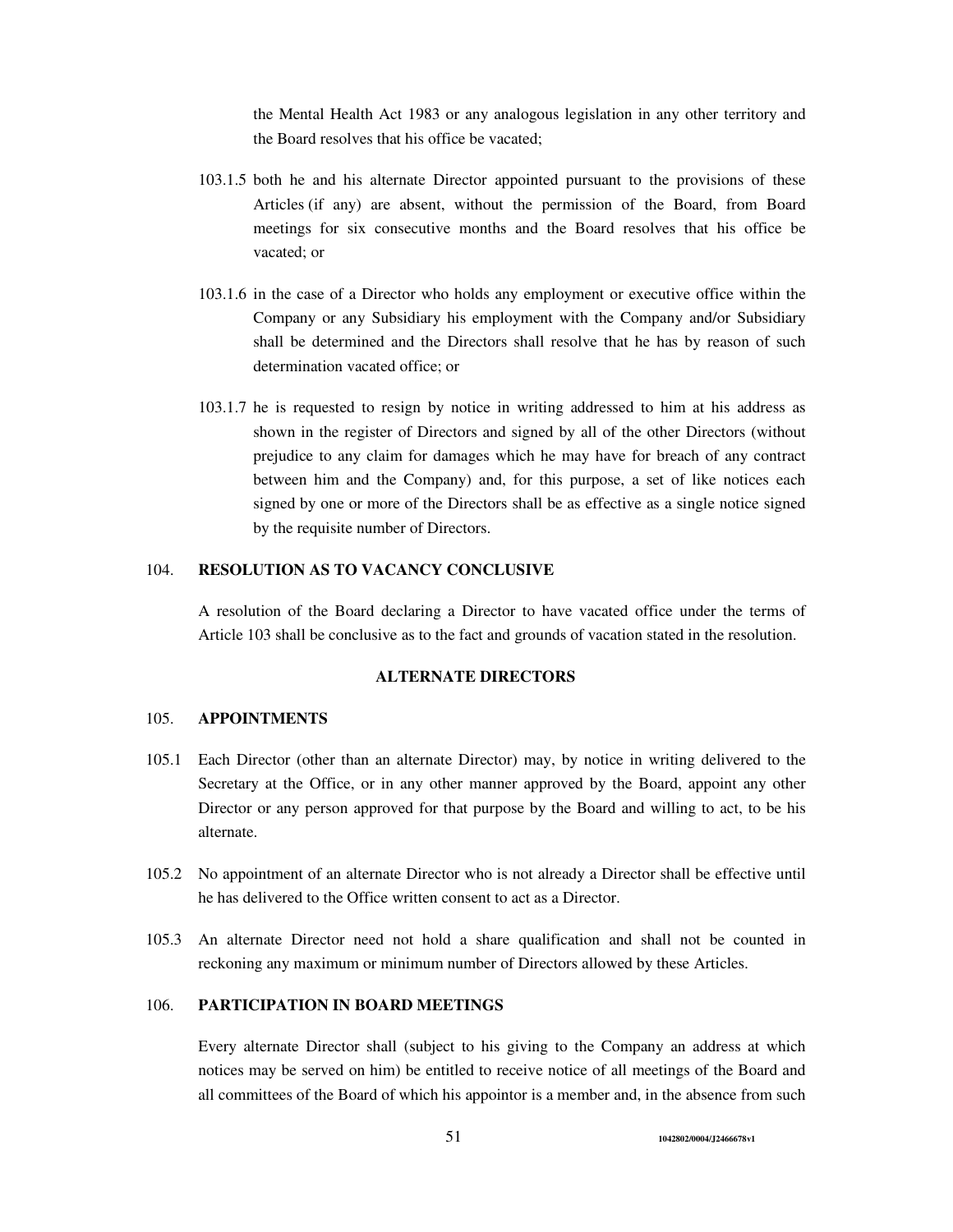meetings of his appointor, to attend and vote at such meetings and to exercise all the powers, rights, duties and authorities of his appointor. A Director acting as alternate Director shall have a separate vote at Board meetings for each Director for whom he acts as alternate Director, but he shall count as only one for the purpose of determining whether a quorum is present.

### 107. **ALTERNATE DIRECTOR RESPONSIBLE FOR OWN ACTS**

Every person acting as an alternate Director shall be an officer of the Company, shall alone be responsible to the Company for his own acts and defaults and shall not be deemed to be the agent of the Director appointing him.

# 108. **INTERESTS OF ALTERNATE DIRECTOR**

An interest of his appointor shall be treated as an interest of the alternate Director without prejudice to any interest which the alternate Director has otherwise. An alternate Director shall be entitled to contract and be interested in and benefit from contracts or arrangements with the Company and to be repaid expenses and to be indemnified to the same extent *mutatis mutandis* as if he were a Director. However, he shall not be entitled to receive from the Company any fees for his services as alternate, except only such part (if any) of the fee payable to his appointor as such appointor may by notice in writing to the Company direct. Subject to this Article, the Company shall pay to an alternate Director such expenses as might properly have been paid to him if he had been a Director.

## 109. **REVOCATION OF APPOINTMENT**

An alternate Director shall cease to be an alternate Director:

- 109.1.1 if his appointor revokes his appointment;
- 109.1.2 if his appointor ceases for any reason to be a Director, provided that if any Director retires but is re-appointed or deemed to be re-appointed at the same meeting, any valid appointment of an alternate Director which was in force immediately before his retirement shall remain in force; or
- 109.1.3 if by a written statement signed by him sent or supplied to the Office he shall resign such appointment; or
- 109.1.4 if any event happens in relation to him which, if he were a Director otherwise appointed, would cause him to vacate office.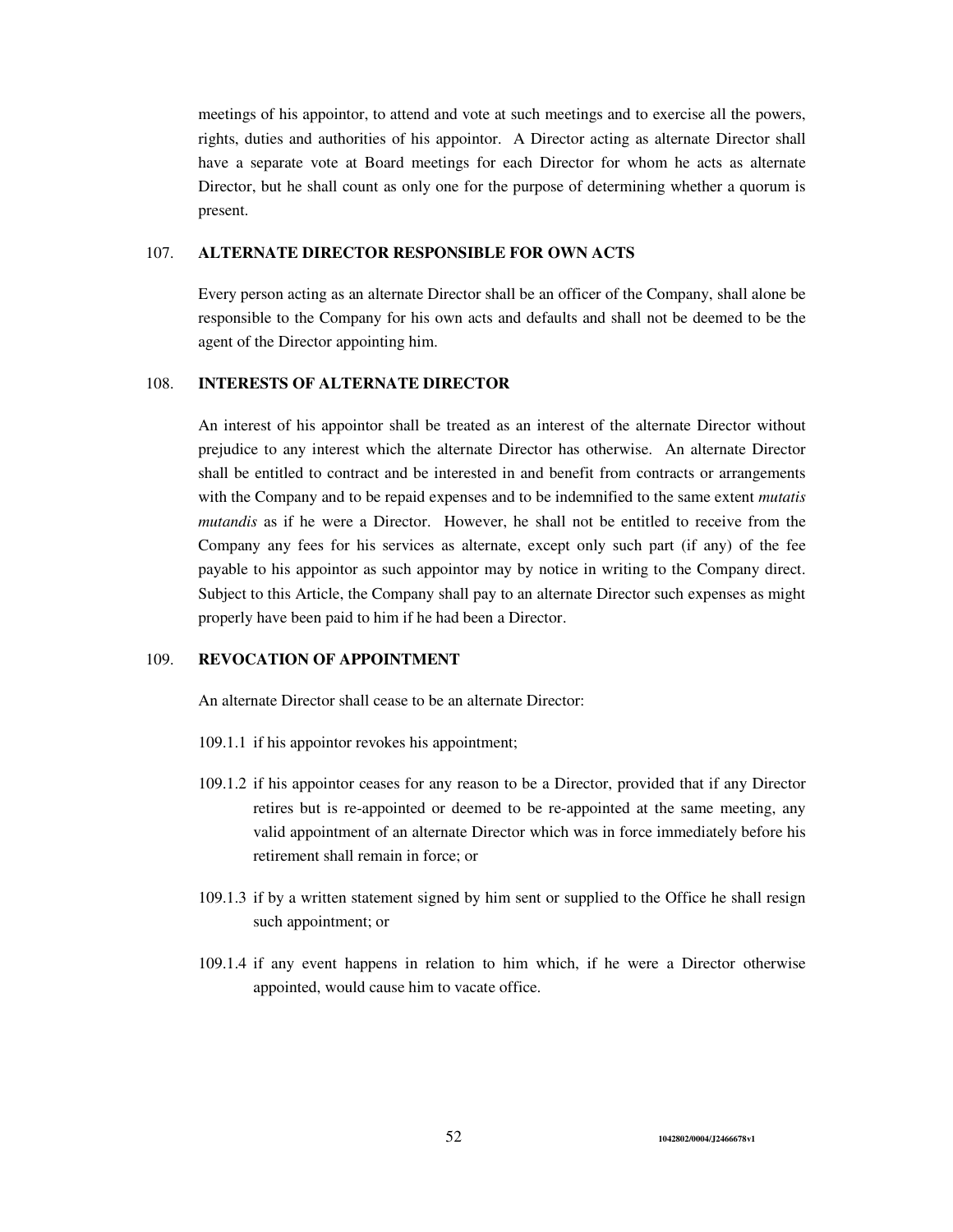#### **DIRECTORS' REMUNERATION, EXPENSES AND PENSIONS**

#### 110. **DIRECTORS' FEES**

The Directors (other than alternate Directors) shall be entitled to receive by way of fees for their services as Directors such sum as the Board may from time to time determine. Such sum (unless otherwise directed by the resolution of the Company by which it is voted) shall be divided among the Directors in such proportions and in such manner as the Board may determine or, in default of such determination, equally (except that in such event any Director holding office for less than the whole of the relevant period in respect of which the fees are paid shall only rank in such division in proportion to the time during such period for which he holds office). Any fees payable pursuant to this Article shall be distinct from any salary, remuneration or other amounts payable to a Director pursuant to any other provisions of these Articles and shall accrue from day to day.

### 111. **EXPENSES**

Each Director shall be entitled to be repaid all reasonable travelling, hotel and other expenses properly incurred by him in or about the performance of his duties as Director, including any expenses incurred in attending meetings of the Board or any committee of the Board or general meetings or separate meetings of the holders of any class of shares or of debentures of the Company.

## 112. **ADDITIONAL REMUNERATION**

If by arrangement with the Board any Director shall perform or render any special duties or services outside his ordinary duties as a Director and not in his capacity as a holder of employment or executive office, he may be paid such reasonable additional remuneration (whether by way of salary, commission, participation in profits or otherwise) as the Board may from time to time determine.

## 113. **REMUNERATION OF EXECUTIVE DIRECTORS**

The salary or remuneration of any Director appointed to hold any employment or executive office in accordance with the provisions of these Articles may be either a fixed sum of money, or may altogether or in part be governed by business done or profits made or otherwise determined by the Board, and may be in addition to or in lieu of any fee payable to him for his services as Director pursuant to these Articles.

### 114. **PENSIONS AND OTHER BENEFITS**

The Board may exercise all the powers of the Company to provide pensions or other retirement or superannuation benefits and to provide death or disability benefits or other allowances or gratuities (whether by insurance or otherwise) for, or to institute and maintain any institution, association, society, club, trust, other establishment or profit-sharing, share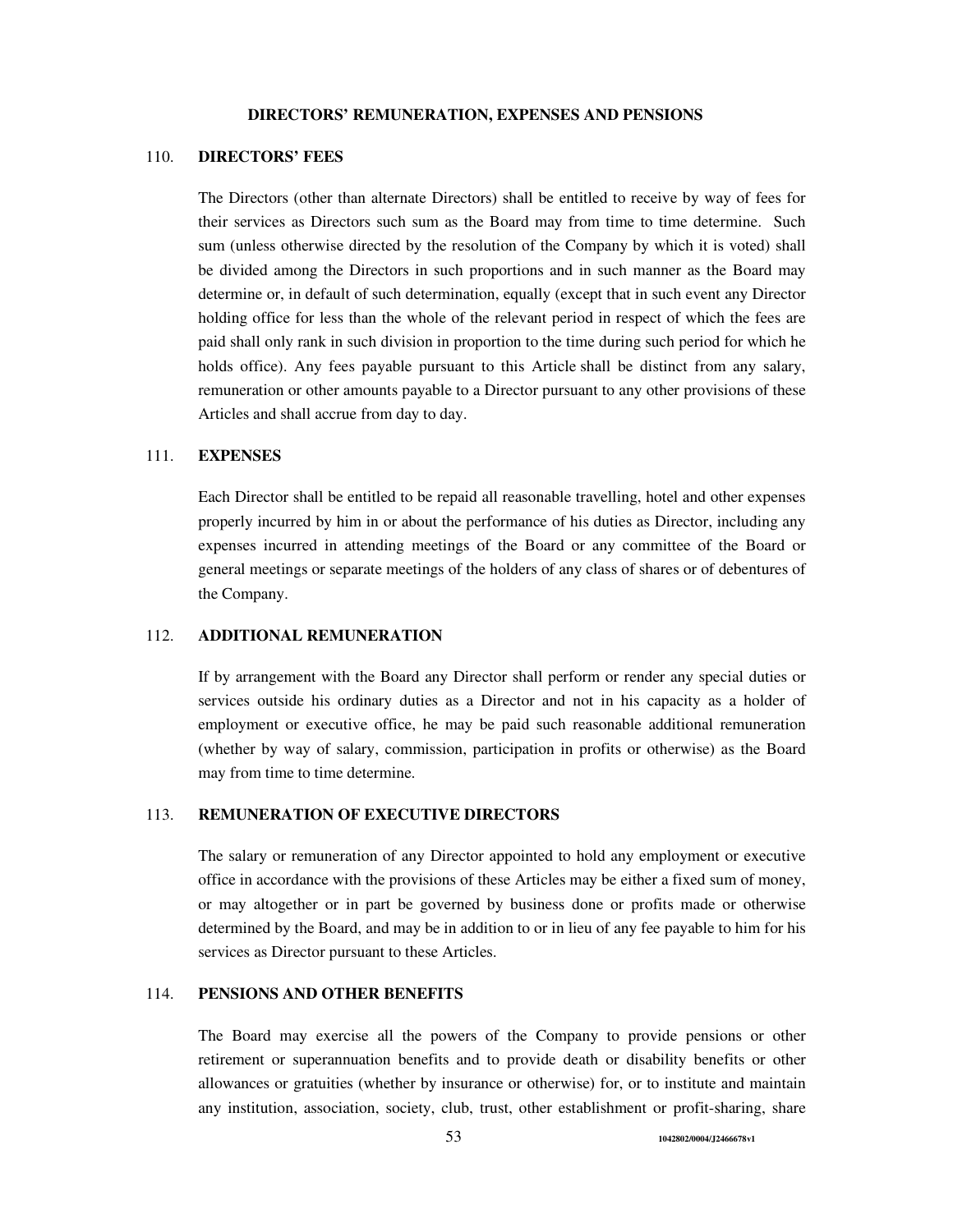incentive, share purchase or employees' share scheme calculated to advance the interests of the Company or to benefit, any person who is or has at any time been a Director or employee of the Company or any body corporate which is a holding body or a subsidiary undertaking of or allied to or associated with the Company or any such holding body or subsidiary undertaking or any predecessor in business of the Company or of any such holding body or subsidiary undertaking, and for any member of his family (including a spouse or former spouse) and any person who is or was dependent on him. For such purpose the Board may establish, maintain, subscribe and contribute to any scheme, institution, association, club, trust or fund and pay premiums and, subject to the provisions of the Law, lend money or make payments to, guarantee or give an indemnity in respect of, or give any financial or other assistance in connection with any of the aforesaid matters. The Board may procure any of such matters to be done by the Company either alone or in conjunction with any other person. Any Director or former Director shall be entitled to receive and retain for his own benefit any pension or other benefit provided under this Article and shall not be obliged to account for it to the Company.

#### **POWERS AND DUTIES OF THE BOARD**

### 115. **POWERS OF THE BOARD**

Subject to the provisions of the Law, the Memorandum of Association of the Company and these Articles and to any directions given by special resolution of the Company, the business of the Company shall be managed by the Board, which may exercise all the powers of the Company, whether relating to the management of the business or not. No alteration of the Memorandum of Association or of these Articles and no such direction given by the Company shall invalidate any prior act of the Board which would have been valid if such alteration had not been made or such direction had not been given. Provisions contained elsewhere in these Articles as to any specific power of the Board shall not be deemed to limit the general powers given by this Article.

#### 116. **POWERS OF DIRECTORS BEING LESS THAN MINIMUM NUMBER**

If the number of Directors is less than the minimum for the time being prescribed by these Articles, the remaining Director or Directors shall act only for the purposes of appointing an additional Director or Directors to make up such minimum or of convening a general meeting of the Company for the purpose of making such appointment. If there are no Director or Directors able or willing to act, any two members may summon a general meeting for the purpose of appointing Directors. Subject to the provisions of these Articles, any additional Director so appointed shall hold office only until the dissolution of the annual general meeting of the Company next following such appointment unless he is re-elected during such meeting.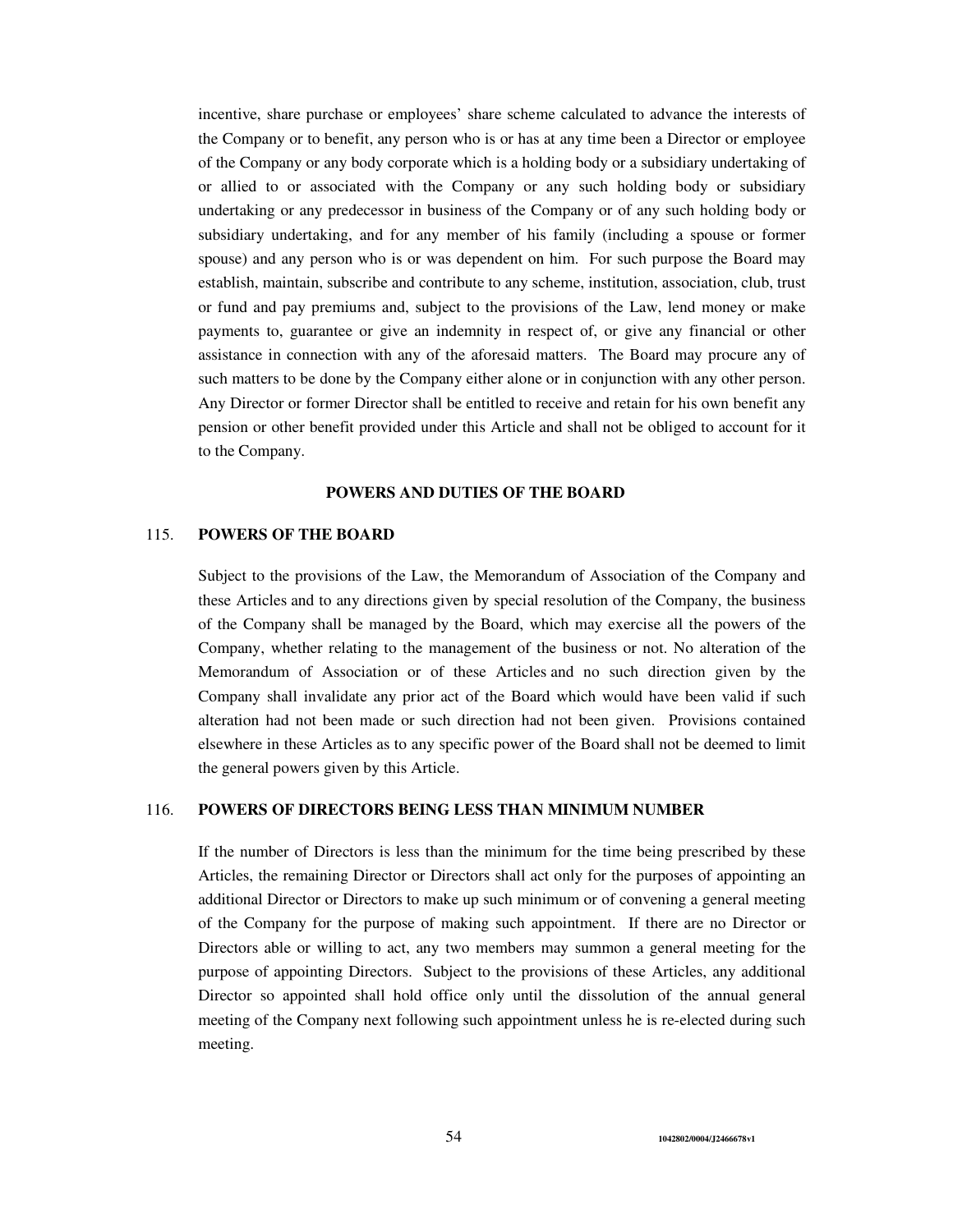### 117. **POWERS OF EXECUTIVE DIRECTORS**

The Board may from time to time:

117.1.1 delegate or entrust to and confer on any Director holding executive office (including a Chief Executive or Managing Director) such of its powers, authorities and discretions (with power to sub-delegate) for such time, on such terms and subject to such conditions as it thinks fit; and

117.1.2 revoke, withdraw, alter or vary all or any of such powers.

### 118. **DELEGATION TO COMMITTEES AND INDIVIDUAL DIRECTORS**

- 118.1 The Board may delegate any of its powers, authorities and discretions (with power to sub-delegate) for such time on such terms and subject to such conditions as it thinks fit to any committee consisting of one or more Directors and (if thought fit) one or more other persons, provided that:
	- 118.1.1 a majority of the members of a committee shall be Directors ; and
	- 118.1.2 no resolution of a committee shall be effective unless a majority of those present when it is passed are Directors or alternate Directors.
- 118.2 The Board may confer such powers either collaterally with, or to the exclusion of and in substitution for, all or any of the powers of the Board in that respect and may from time to time revoke, withdraw, alter or vary any of such powers and discharge any such committee in whole or in part. Insofar as any power, authority or discretion is so delegated, any reference in these Articles to the exercise by the Board of such power, authority or discretion shall be construed as if it were a reference to the exercise of such power, authority or discretion by such committee.
- 118.3 Any committee or sub-committee so formed shall in the exercise of the powers so delegated and in the conduct of its meetings and proceedings conform to any regulations which may from time to time be imposed on it by the Directors.
- 118.4 Subject to this, the meetings and proceedings of any such committee or sub-committee consisting of two or more members shall be governed *mutatis mutandis* by the provisions of these Articles regulating the meetings and proceedings of the Directors.
- 118.5 The Directors may entrust to and confer upon any Director any of the powers exercisable by them as Directors upon such terms and conditions and with such restrictions as they think fit and either collaterally with or to the exclusion of their own powers and may from time to time revoke withdraw alter or vary all or any of such powers but no person dealing in good faith and without notice of the revocation or variation shall be affected by it.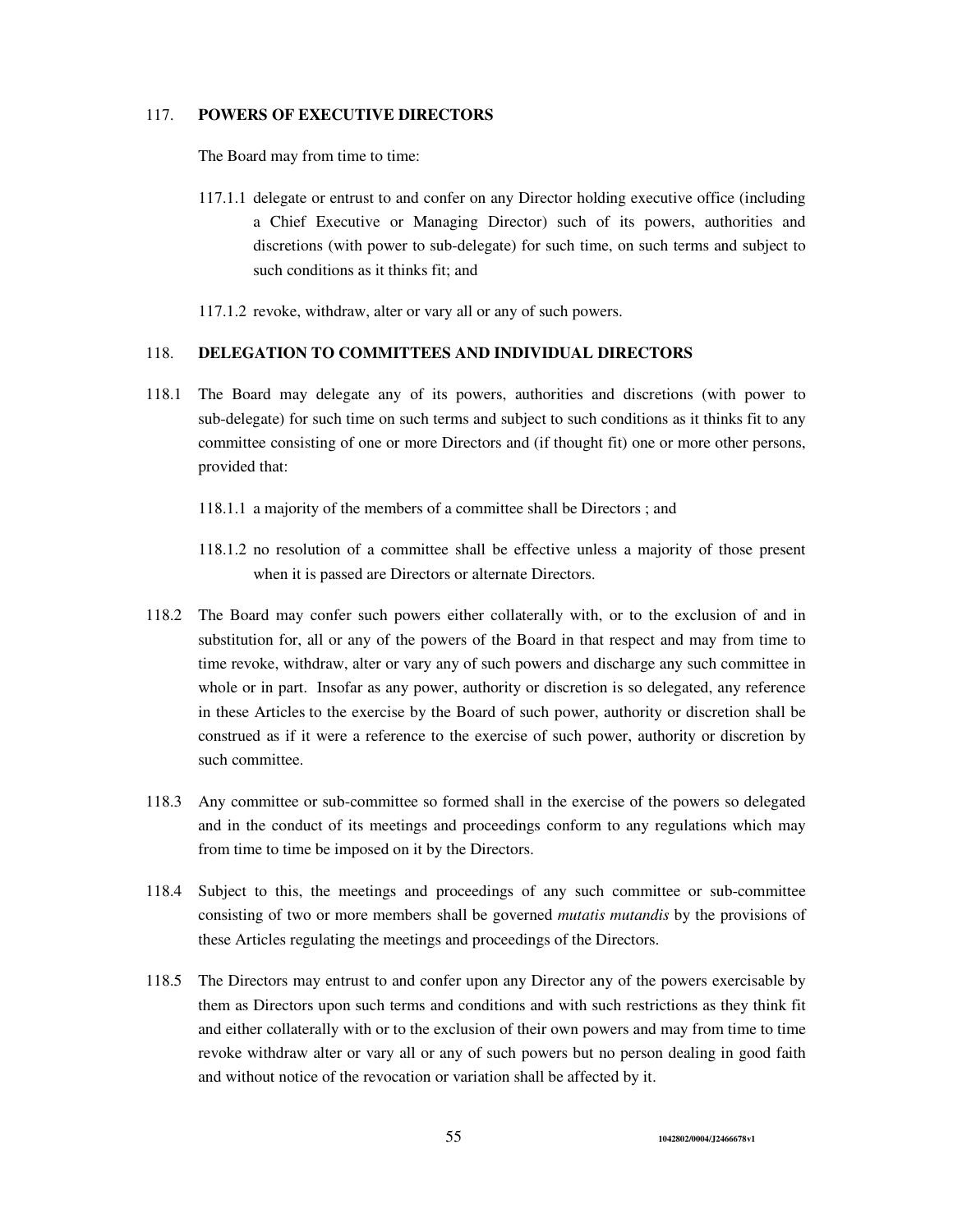118.6 The Directors may exercise the voting power conferred by the shares in any company held or owned by the Company in such manner in all respects as they think fit (including the exercise thereof in favour of any resolution appointing any of them Directors of such company, or voting or providing for the payment of remuneration to the Directors of such company).

### 119. **LOCAL MANAGEMENT**

The Board may establish any local or divisional boards or agencies for managing any of the affairs of the Company in any specified locality, other than the United Kingdom, and may appoint any persons to be members of such local or divisional board, or any managers or agents, and may fix their remuneration. The Board may delegate to any local or divisional board, manager or agent so appointed any of its powers, authorities and discretions (with power to sub-delegate) and may authorise the members for the time being of any such local or divisional board, or any of them, to fill any vacancies and to act notwithstanding vacancies; and any such appointment or delegation may be made for such time, on such terms and subject to such conditions as the Board may think fit. The Board may confer such powers either collaterally with, or to the exclusion of and in substitution for, all or any of the powers of the Board in that respect and may from time to time revoke, withdraw, alter or vary all or any of such powers. Subject to any terms and conditions expressly imposed by the Board, the proceedings of any local or divisional board or agency with two or more members shall be governed by such of these Articles as regulate the proceedings of the Board, so far as they are capable of applying.

#### 120. **POWER OF ATTORNEY**

The Board may, by power of attorney or otherwise, appoint any person or persons to be the agent of the Company and may delegate to any such person or persons any of its powers, authorities and discretions (with power to sub-delegate), in each case for such purposes and for such time, on such terms (including as to remuneration) and subject to such conditions as it thinks fit. The Board may confer such powers either collaterally with, or to the exclusion of and in substitution for, all or any of the powers of the Board in that respect and may from time to time revoke, withdraw, alter or vary any of such powers.

### 121. **ASSOCIATE DIRECTORS**

The Board may appoint any person (not being a Director) to any office or employment having a designation or title including the word "director" or attach to any existing office or employment with the Company such designation or title and may terminate any such appointment or the use of such designation or title. The inclusion of the word "director" in the designation or title of any such office or employment shall not imply that such person is, or is deemed to be, or is empowered in any respect to act as, a Director for any of the purposes of the Law or these Articles.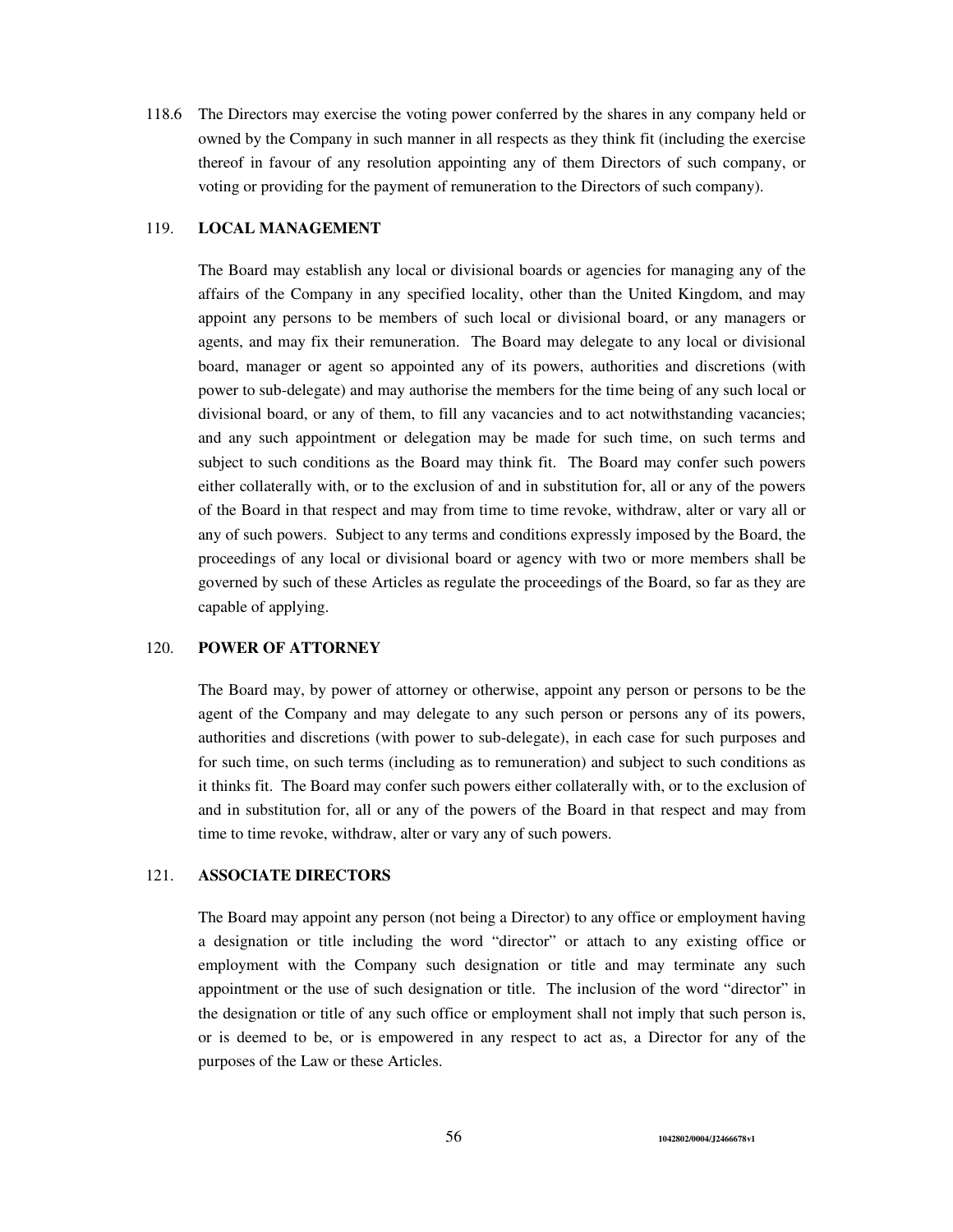### 122. **EXERCISE OF VOTING POWER**

The Board may exercise or cause to be exercised the voting power conferred by the shares in any other body corporate held or owned by the Company, or any power of appointment to be exercised by the Company, in such manner in all respects as it thinks fit (including the exercise of the voting power or power of appointment in favour of the appointment of any Director as a director or other officer or employee of such body corporate or in favour of the payment of remuneration to the directors, officers or employees of such body corporate).

# 123. **PROVISION FOR EMPLOYEES**

The Board may make provision for the benefit of persons employed or formerly employed by the Company or any of its subsidiary undertakings (or any member of his family or any person who is dependent on him) in connection with the cessation or the transfer to any person of the whole or part of the undertaking of the Company or that subsidiary undertaking.

### 124. **OVERSEAS REGISTERS**

Subject to the provisions of the Law, the Board may exercise the powers conferred on the Company with regard to the keeping of an overseas branch, local or other register and may make and vary such regulations as it thinks fit respecting the keeping of any such register.

#### 125. **BORROWING POWERS**

Subject as provided in this Article 125, the Board may exercise all the powers of the Company to borrow money and to mortgage or charge all or any part of the undertaking, property and assets (present and future) and uncalled capital of the Company and, subject to the provisions of the Law, to create and issue debenture and other loan stock and debentures and other securities, whether outright or as collateral security for any debt, liability or obligation of the Company or of any third party.

### **PROCEEDINGS OF DIRECTORS AND COMMITTEES**

#### 126. **BOARD MEETINGS**

Subject to the provisions of these Articles, the Board may meet for the despatch of business, adjourn and otherwise regulate its proceedings as it thinks fit. All meetings of the Board and of any committee thereof shall be held outside the United Kingdom. Any decision reached or resolution passed by the Board or any committee thereof at any meeting held in the United Kingdom shall be invalid and of no effect.

## 127. **NOTICE OF BOARD MEETINGS**

One Director may, and the Secretary at the request of a Director shall, summon a Board meeting at any time on reasonable notice. Notice of a Board meeting shall be deemed to be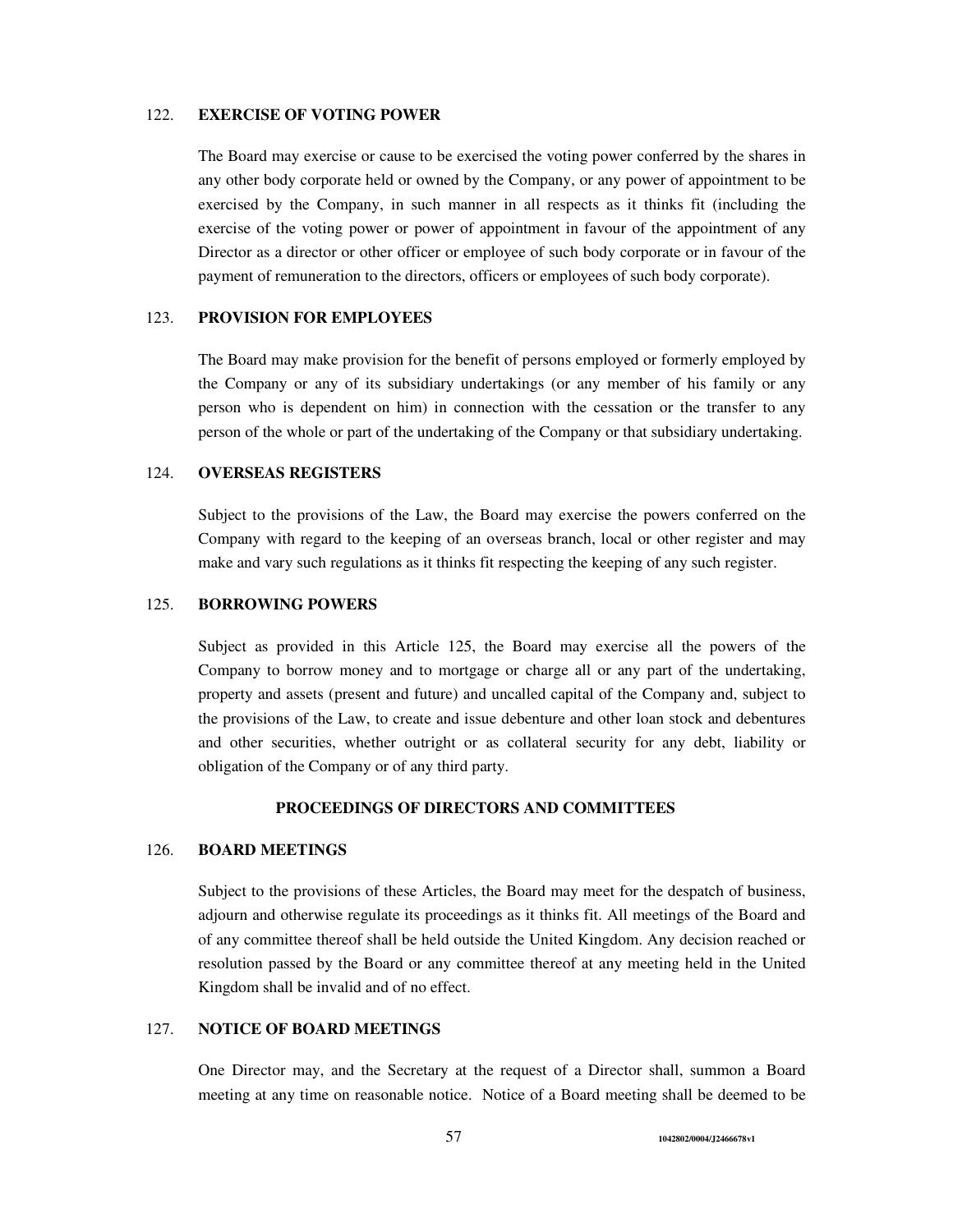properly given to a Director if it is given to him personally or by word of mouth or sent in writing to him at his last known address or any other address given by him to the Company for that purpose. A Director may waive the requirement that notice be given to him of any Board meeting, either prospectively or retrospectively.

## 128. **QUORUM**

The quorum necessary for the transaction of business may be determined by the Board and until otherwise determined shall be two persons, each being a Director or an alternate Director. A duly convened meeting of the Board at which a quorum is present shall be competent to exercise all or any of the authorities, powers, and discretions for the time being vested in or exercisable by the Board. Any Director or alternate thereof present (whether by telephone or otherwise) at a meeting of the Board or any committee thereof who is at that time located in the United Kingdom shall not be counted for the purposes of determining whether a quorum is present at a meeting of the Board.

## 129. **CHAIRMAN OF BOARD**

129.1 The Board may appoint one or more of its body Chairman or Joint Chairman and one or more of its body Deputy Chairman of its meetings and may determine the period for which he is or they are to hold office and may at any time remove him or them from office. If no such Chairman or Deputy Chairman is elected, or if at any meeting neither a Chairman nor a Deputy Chairman is present within five minutes of the time appointed for holding the same, the Directors present shall choose one of their number to be Chairman of such meeting. In the event of two or more Joint Chairmen or, in the absence of a Chairman, two or more Deputy Chairmen being present, the Joint Chairman or Deputy Chairman to act as Chairman of the meeting shall be decided by those Directors present. Any Chairman or Deputy Chairman may also hold executive office under the Company.

### 130. **VOTING**

Questions arising at any meeting shall be determined by a majority of votes. In the case of an equality of votes the Chairman of that meeting shall have a second or casting vote. Notwithstanding the foregoing, any Director or alternate present (whether by telephone or otherwise) at a meeting of the Board or any committee thereof who is at that time located in the United Kingdom shall not be entitled to a vote and, if such Director or alternate (as the case may be) is also the Chairman of that meeting, shall also not be entitled to a casting vote.

## 131. **PARTICIPATION BY TELEPHONE OR FACSIMILE**

131.1 Any Director or his alternate may validly participate in a meeting of the Board or a committee thereof through the medium of conference telephone or any other form of communications equipment, provided that all persons participating in the meeting are able to hear and speak to each other throughout such meeting, or by a series of telephone calls from the Chairman of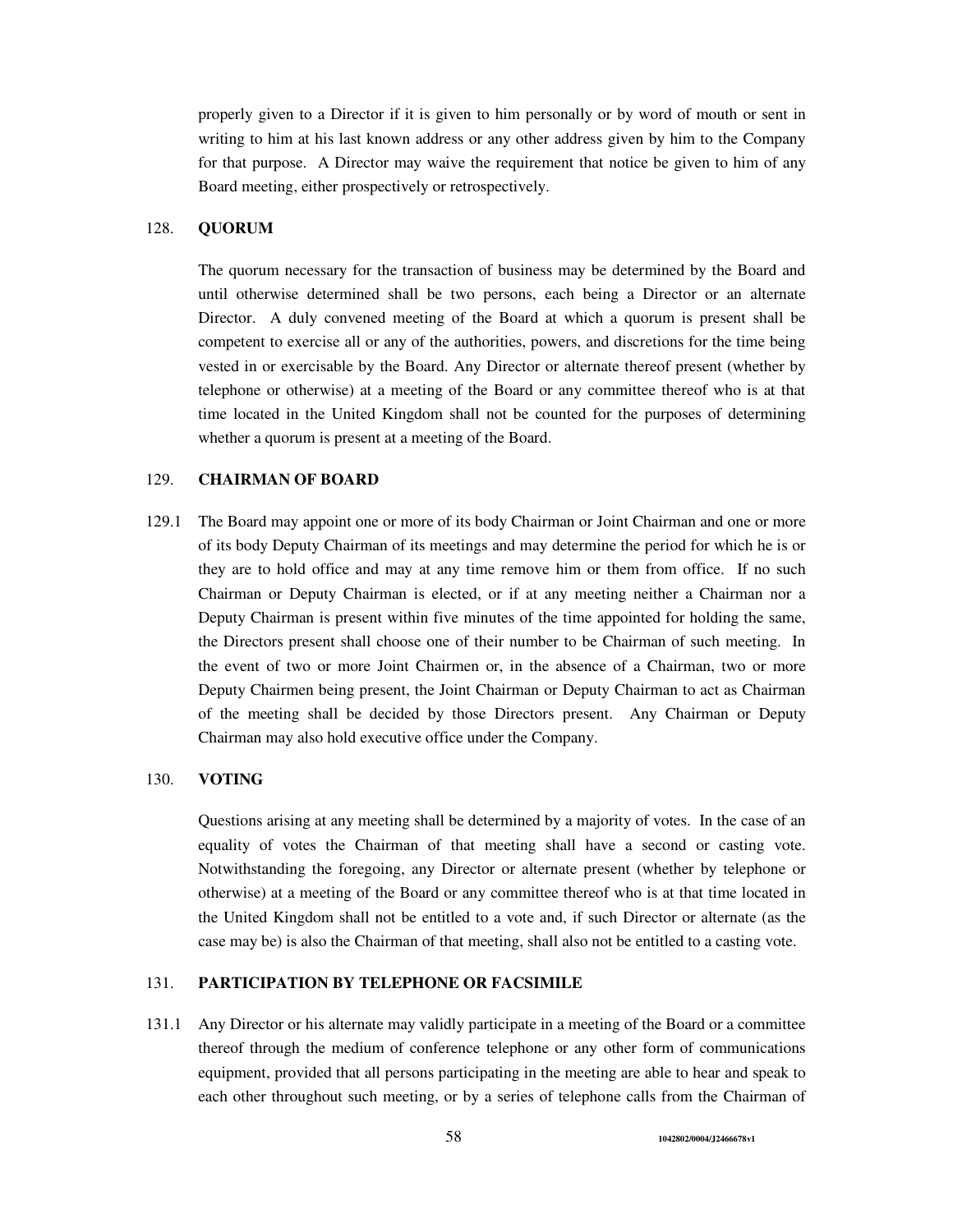the meeting or by exchange of facsimile transmissions addressed to the Chairman of the meeting. If any Director or his alternate participating in such a meeting is at that time located in the United Kingdom, such Director or alternate (as the case may be) shall not be entitled to vote.

- 131.2 A person so participating by being present or being in telephone communication with or by exchanging facsimile transmissions with those in the meeting or with the Chairman of the meeting shall be deemed to be present in person at the meeting and, subject to Articles 126, 128, 130 and 131.1, shall be counted in a quorum and be entitled to vote. Such a meeting shall be deemed to take place where the largest group of those participating is assembled or, if there is no group which is larger than any other group, where the Chairman of the meeting then is.
- 131.3 A resolution passed at any meeting held in the above manner, and signed by the Chairman of the meeting, shall be as valid and effectual as if it had been passed at a meeting of the Board (or committee, as the case may be) duly convened and held.

# 132. **RESOLUTION IN WRITING**

A resolution in writing executed by all the Directors for the time being entitled to receive notice of a Board meeting and not being less than a quorum, or by all the members of a committee of the Board for the time entitled to receive notice of such committee meeting and not being less than a quorum of that committee, shall be as valid and effective for all purposes as a resolution duly passed at a meeting of the Board (or committee, as the case may be). Such a resolution:

- 132.1.1 may consist of several documents in the same form each executed by one or more of the Directors or members of the relevant committee, including executions evidenced by means of facsimile transmission;
- 132.1.2 need not be signed by an alternate Director if it is signed by the Director who appointed him;
- 132.1.3 if signed by an alternate Director, need not also be signed by his appointor;
- 132.1.4 to be effective, need not be signed by a Director who is prohibited by these Articles from voting thereon, or by his alternate.
- 132.1.5 To be effective, must in the case of each person signing the same be signed by such person at a time when they are located outside the United Kingdom.

## 133. **PROCEEDINGS OF COMMITTEES**

All committees of the Board shall, in the exercise of the powers delegated to them and in the transaction of business, conform with any mode of proceedings and regulations which the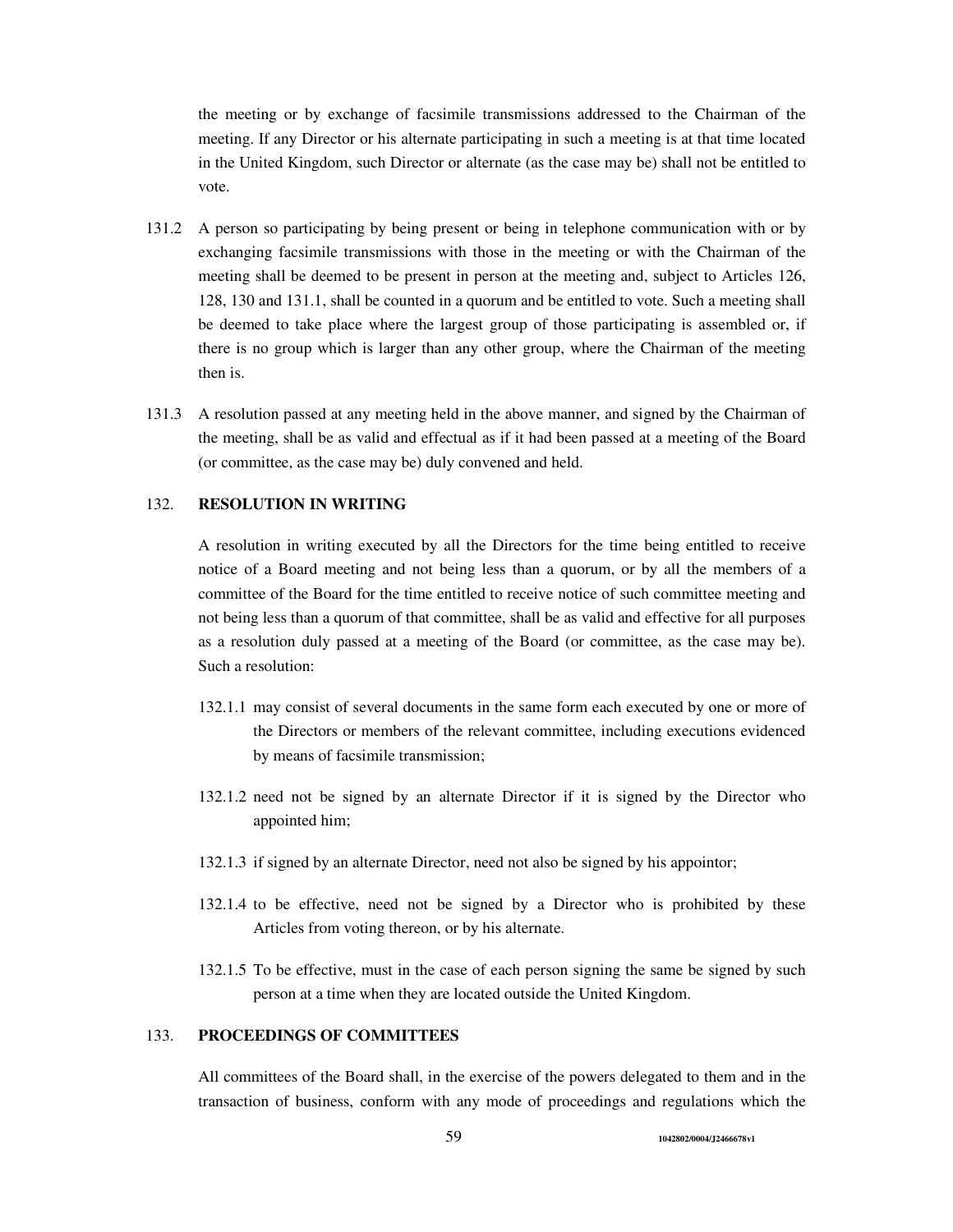Board may prescribe and subject thereto shall be governed by such of these Articles as regulate the proceedings of the Board as are capable of applying.

# 134. **MINUTES OF PROCEEDINGS AND STATUTORY BOOKS**

- 134.1 The Board shall cause minutes to be made in books kept for the purpose of recording:
	- 134.1.1 all appointments of officers and committees made by the Board and of any such officer's salary or remuneration; and
	- 134.1.2 the names of Directors present at every meeting of the Board, of a committee of the Board, of the Company or of the holders of any class of shares or debentures of the Company, and all orders, resolutions and proceedings of such meetings.
- 134.2 Any such minutes, if purporting to be signed by the Chairman of the meeting at which the proceedings were held or by the Chairman of the next succeeding meeting or the Secretary, shall be prima facie evidence of the matters stated in such minutes without any further proof.
- 134.3 Any register, index, minute book, book of account or other book required by these Articles or the Law to be kept by or on behalf of the Company may, subject to the Law, be kept either by making entries in bound books or by recording them in any other manner. In any case in which bound books are not used, the Directors shall take adequate precautions for guarding against falsification and for facilitating its discovery.

#### 135. **VALIDITY OF PROCEEDINGS**

Without prejudice to the requirements of Articles 126, 128, 130 and 131.1, all acts done by a meeting of the Board, or of a committee of the Board, or by any person acting as a Director, alternate Director or member of a committee shall, notwithstanding that it is afterwards discovered that there was some defect in the appointment of any person or persons acting as aforesaid, or that they or any of them were or was disqualified from holding office or not entitled to vote, or had in any way vacated their or his office, be as valid as if every such person had been duly appointed, and was duly qualified and had continued to be a Director, alternate Director or member of a committee and entitled to vote.

## **DIRECTORS' INTERESTS**

#### 136. **DIRECTOR MAY HAVE INTERESTS**

Subject to the provisions of the Law and provided that Article 137 is complied with, a Director, notwithstanding his office:

136.1.1 may enter into or otherwise be interested in any contract, arrangement, transaction or proposal with the Company or in which the Company is otherwise interested, either

60 **1042802/0004/J2466678v1**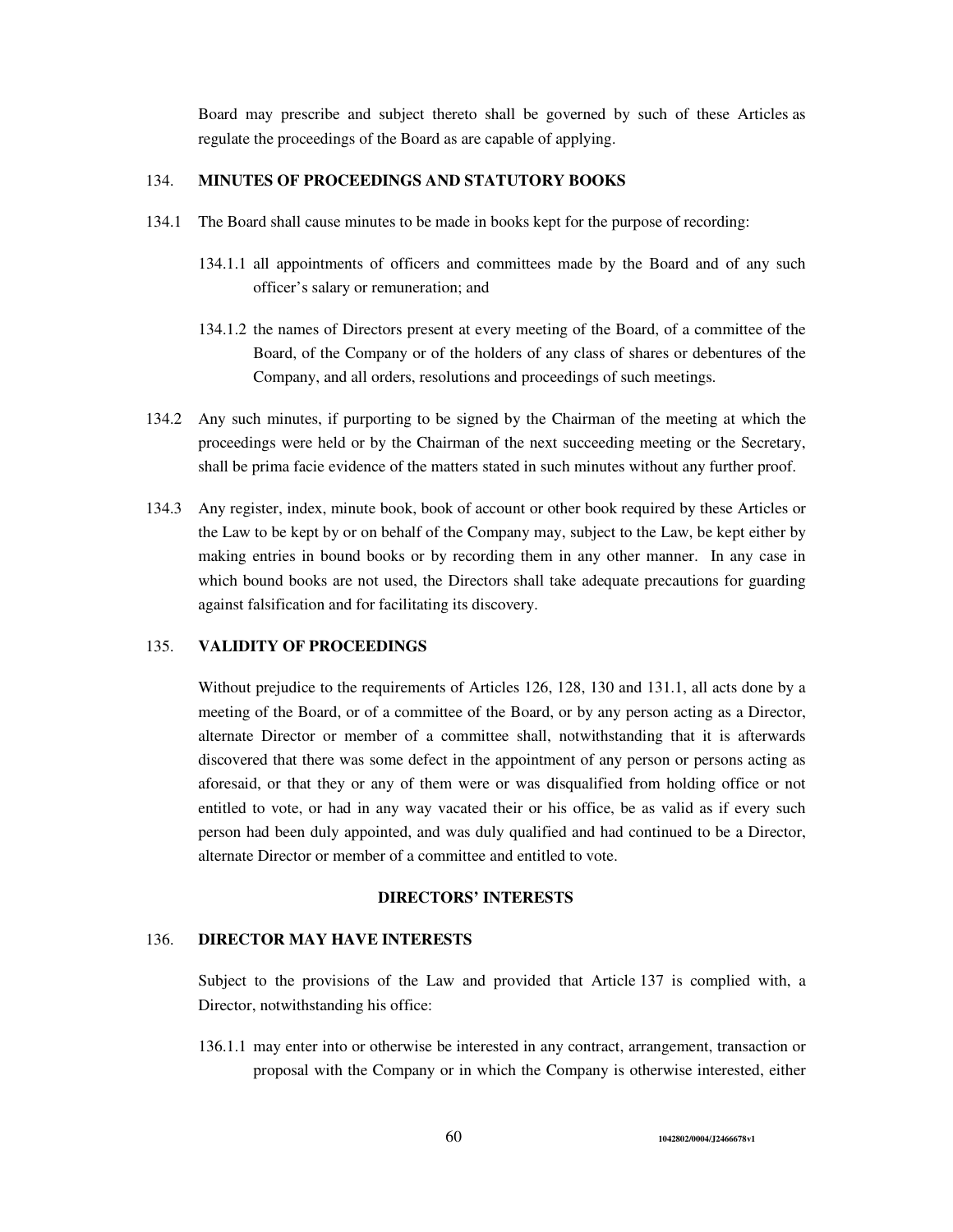in regard to his tenure of any office or place of profit or as vendor, purchaser or otherwise;

- 136.1.2 may hold any other office or place of profit under the Company (except that of Auditor or of auditor of a subsidiary of the Company) in conjunction with the office of Director and may act by himself or through his firm in a professional capacity for the Company, and in any such case on such terms as to remuneration and otherwise as the Board may arrange, either in addition to or in lieu of any remuneration provided for by any other Article;
- 136.1.3 may be a director or other officer of, or employed by, or a party to any transaction or arrangement with or otherwise interested in, any body corporate promoted by the Company or in which the Company is otherwise interested or as regards which the Company has any powers of appointment; and
- 136.1.4 shall not be liable to account to the Company for any profit, remuneration or other benefit realised by any such office, employment, contract, arrangement, transaction or proposal,

and no such contract, arrangement, transaction or proposal shall be avoided on the grounds of any such interest or benefit.

### 137. **DISCLOSURE OF INTERESTS TO BOARD**

- 137.1 A Director who, to his knowledge, is in any way (directly or indirectly) interested in any contract, arrangement, transaction or proposal with the Company shall declare the nature of his interest at the meeting of the Board at which the question of entering into the contract, arrangement, transaction or proposal is first considered, if he knows his interest then exists or, in any other case, at the first meeting of the Board after he knows that he is or has become so interested.
- 137.2 For the purposes of this Article:
	- 137.2.1 a general notice given to the Board by a Director that he is to be regarded as having an interest (of the nature and extent specified in the notice) in any contract, transaction, arrangement or proposal in which a specified person or class of persons is interested shall be deemed to be a sufficient disclosure under this Article in relation to such contract, transaction, arrangement or proposal; and
	- 137.2.2 an interest of which a Director has no knowledge and of which it is unreasonable to expect him to have knowledge shall not be treated as an interest of his.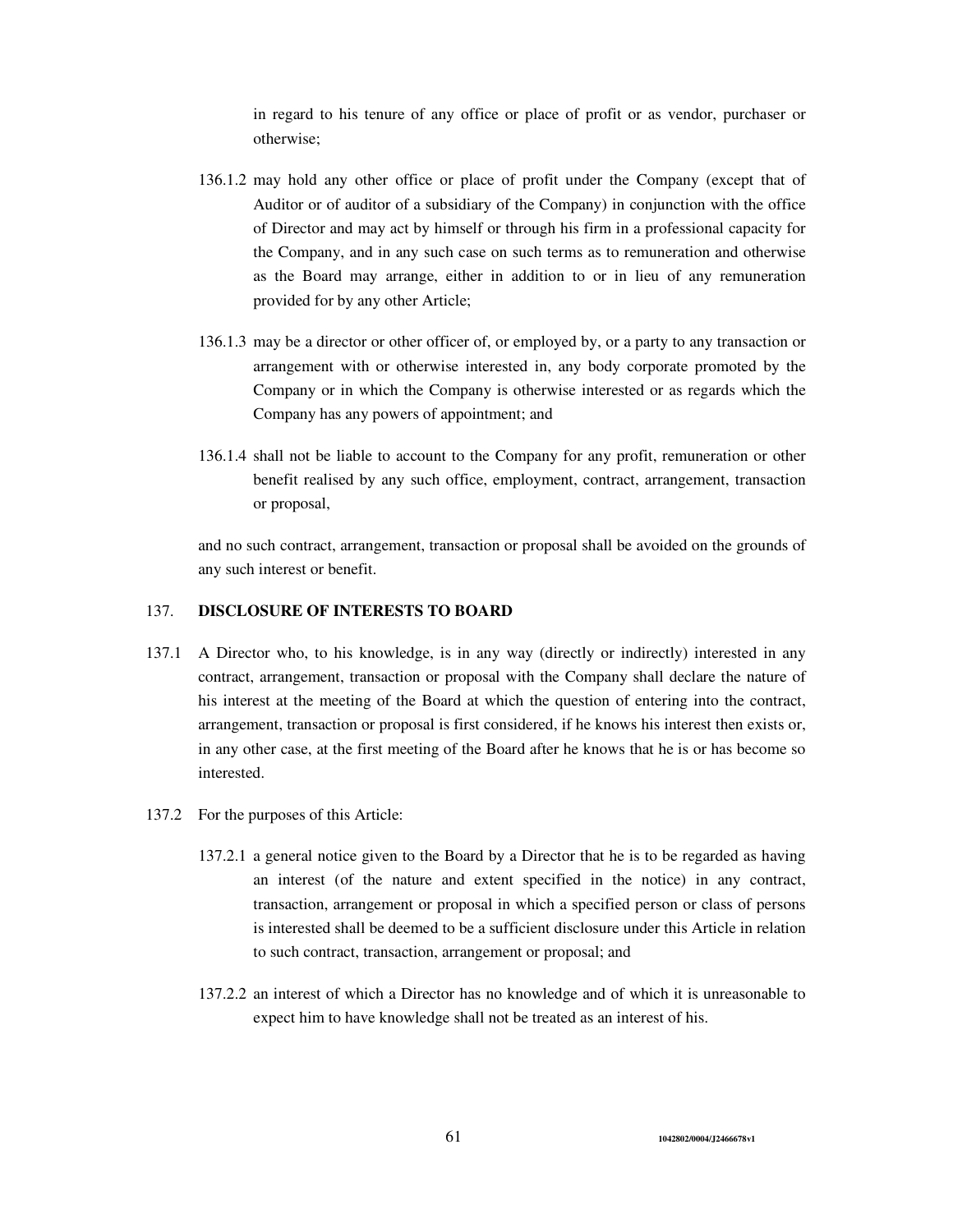### 138. **INTERESTED DIRECTOR NOT TO VOTE**

Save as provided in this Article, a Director shall not vote on (but shall still be counted in the quorum in relation to) any resolution of the Board or of a committee of the Board concerning any contract, arrangement, transaction or any other proposal whatsoever to which the Company is or is to be a party and in which he has an interest which (together with any interest of any person connected with him within the meaning of section 252 Companies Act 2006) is to his knowledge a material interest otherwise than by virtue of his interests in shares or debentures or other securities of or otherwise in or through the Company, unless the resolution concerns any of the following matters:

- 138.1.1 the giving of any guarantee, security or indemnity in respect of money lent or obligations incurred by him or any other person at the request of or for the benefit of the Company or any of its subsidiary undertakings;
- 138.1.2 the giving of any guarantee, security or indemnity in respect of a debt or obligation of the Company or any of its subsidiary undertakings for which he himself has assumed responsibility in whole or in part under a guarantee or indemnity or by the giving of security;
- 138.1.3 any proposal concerning an offer of shares or debentures or other securities of or by the Company or any of its subsidiary undertakings in which offer he is or may be entitled to participate as a holder of securities or in the underwriting or subunderwriting of which he is to participate;
- 138.1.4 any proposal concerning any other body corporate in which he (together with persons connected with him within the meaning of section 252 Companies Act 2006) does not to his knowledge have an interest in one per cent or more of the issued equity share capital of any class of such body corporate or of the voting rights available to members of such body corporate;
- 138.1.5 any proposal under which he may benefit concerning the granting of indemnities to Directors or other officers of the Company pursuant to Article 172 (*Right to Indemnify*);
- 138.1.6 any proposal under which he may benefit concerning the provision to Directors of funds to meet expenditure incurred or to be incurred by them in defending proceedings or otherwise enabling any such person to avoid incurring that expenditure;
- 138.1.7 any proposal relating to an arrangement for the benefit of the employees of the Company or any of its subsidiary undertakings which does not award him any privilege or benefit not generally awarded to the employees to whom such arrangement relates; or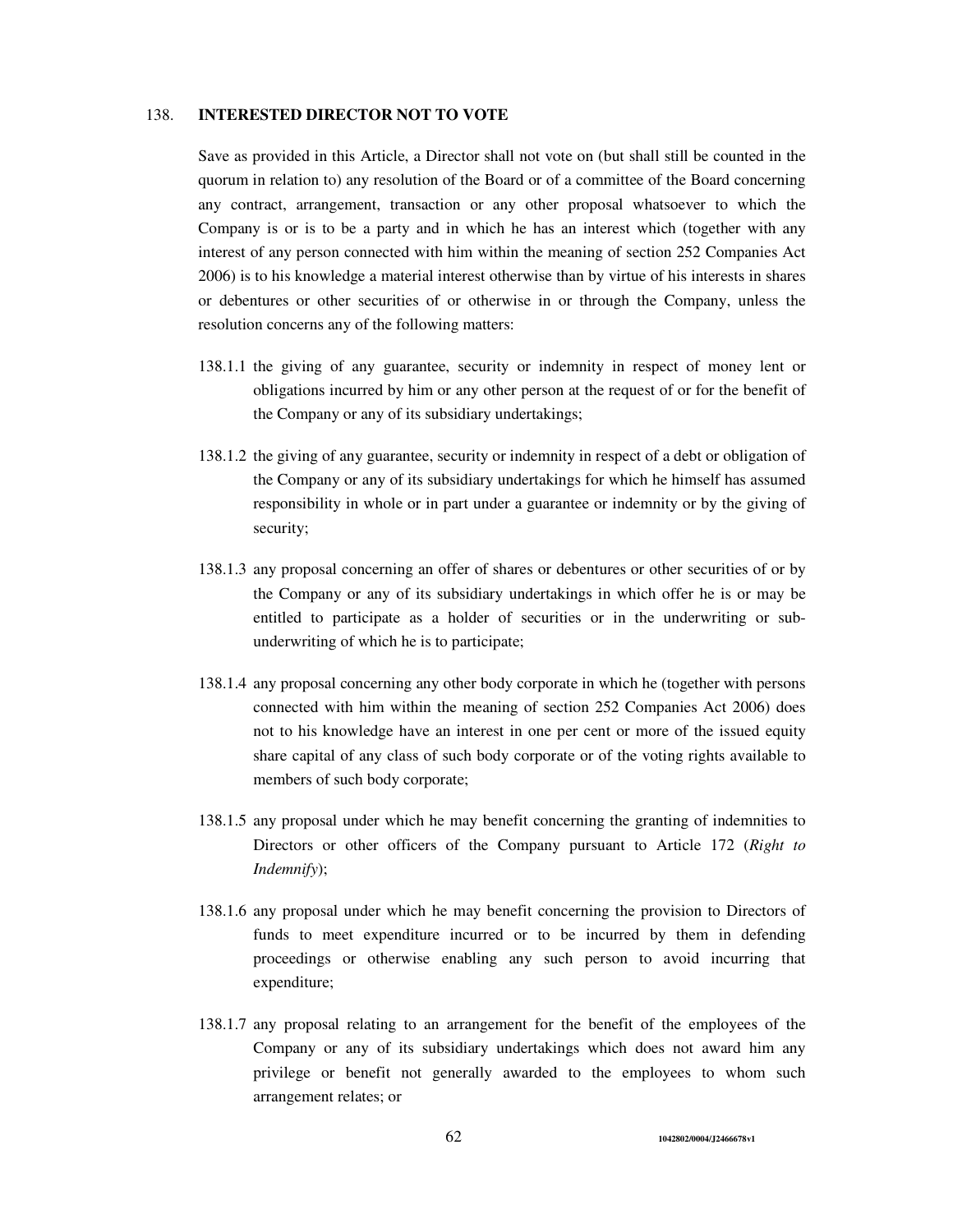138.1.8 any proposal concerning insurance which the Company proposes to maintain or purchase for the benefit of Directors or for the benefit of persons who include Directors.

# 139. **DIRECTOR'S INTEREST IN OWN APPOINTMENT**

A Director shall not vote (but shall still be counted in the quorum) on any resolution of the Board or committee of the Board concerning his own appointment (including fixing or varying the terms of his appointment or its termination) as the holder of any office or place of profit with the Company or any body corporate in which the Company is interested. Where proposals are under consideration concerning the appointment (including fixing or varying the terms of appointment or its termination) of two or more Directors to offices or places of profit with the Company or any body corporate in which the Company is interested, such proposals may be divided and a separate resolution considered in relation to each Director. In such case each of the Directors concerned (if not otherwise debarred from voting under these Articles) shall be entitled to vote in respect of each resolution except that concerning his own appointment and for the avoidance of doubt shall be still be counted in the quorum for any resolution concerning his own appointment.

### 140. **CHAIRMAN'S RULING CONCLUSIVE ON DIRECTOR'S INTEREST**

If any question arises at any meeting as to the materiality of a Director's interest (other than the Chairman's interest) or as to the entitlement of any Director (other than the Chairman) to vote, and such question is not resolved by his voluntarily agreeing to abstain from voting, such question shall be referred to the Chairman of the meeting. The Chairman's ruling in relation to the Director concerned shall be final and conclusive.

### 141. **DIRECTORS' RESOLUTION CONCLUSIVE ON CHAIRMAN'S INTEREST**

If any question arises at any meeting as to the materiality of the Chairman's interest or as to the entitlement of the Chairman to vote, and such question is not resolved by his voluntarily agreeing to abstain from voting, such question shall be decided by resolution of the Directors or committee members present at the meeting (excluding the Chairman), whose majority vote shall be final and conclusive.

## 142. **CONNECTED PERSONS**

For the purposes of Articles 136 to 141 (inclusive) (which shall apply equally to alternate Directors) an interest of a person who is connected (which word shall have the meaning given to it by section 252 Companies Act 2006) with a Director shall be treated as an interest of the Director.

## **AUTHENTICATION OF DOCUMENTS**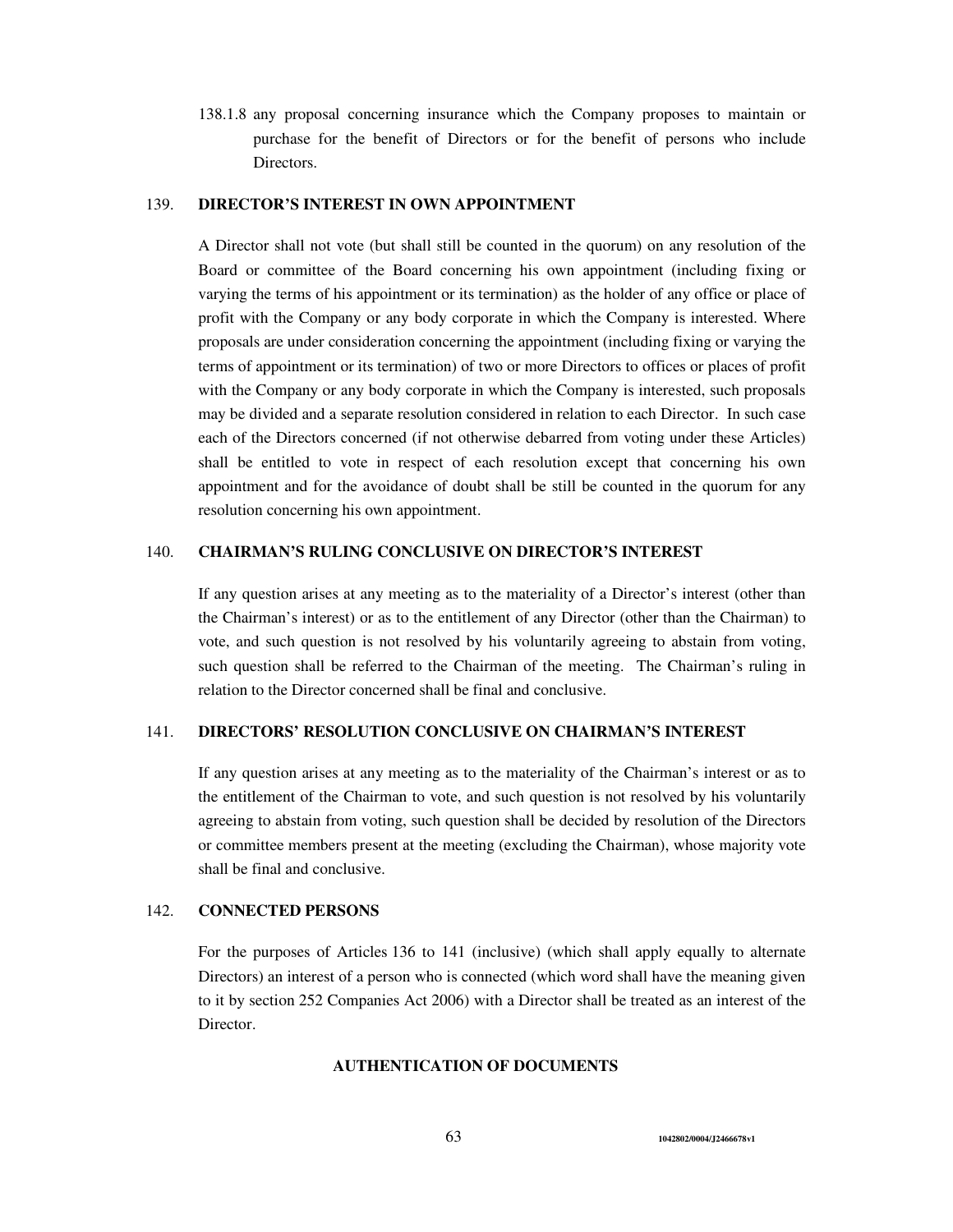## 143. **POWER TO AUTHENTICATE DOCUMENTS**

Any Director, the Secretary or any person appointed by the Board for the purpose shall have power to authenticate any documents affecting the constitution of the Company and any resolution passed by the Company or the Board or any committee, and any books, records, documents and accounts relating to the business of the Company, and to certify copies thereof or extracts therefrom as true copies or extracts; and where any books, records, documents or accounts are elsewhere than at the Office the local manager or other officer of the Company having their custody shall be deemed to be a person appointed by the Board for this purpose. A document purporting to be a copy of a resolution, or an extract from the minutes of a meeting, of the Company or of the Board or any committee which is so certified shall be conclusive evidence in favour of all persons dealing with the Company that such resolution has been duly passed or, as the case may be, that any minute so extracted is a true and accurate record of proceedings at a duly constituted meeting.

# **SEALS**

### 144. **SAFE CUSTODY**

The Board shall provide for the safe custody of the Seal and of any other seal of the Company.

#### 145. **APPLICATION OF SEALS**

- 145.1 The Seal shall be used only by the authority of a resolution of the Board or of a committee of the Board so authorised. The Board may determine whether any instrument to which the Seal is affixed shall be signed and, if it is to be signed, who shall sign it and by what means. The Board may also determine, either generally or in a particular case, that a signature may be dispensed with or affixed by mechanical or other means. Unless otherwise so determined:
	- 145.1.1 share certificates and, subject to the provisions of any instrument constituting the same, certificates issued under the Seal in respect of any debentures or other securities need not be signed and any signature may be affixed to or printed on any such certificate by any means approved by the Board; and
	- 145.1.2 every other instrument to which the Seal is affixed shall be signed by one Director and by the Secretary or by two Directors.
- 145.2 Every certificate or share warrant shall be issued either under the Seal (which may be affixed to it or printed on it by mechanical or other means) or in such other manner as the Board, having regard to the terms of issue, Companies Act and the regulations of the London Stock Exchange, may authorise; all references in these Articles to the Seal shall be construed accordingly.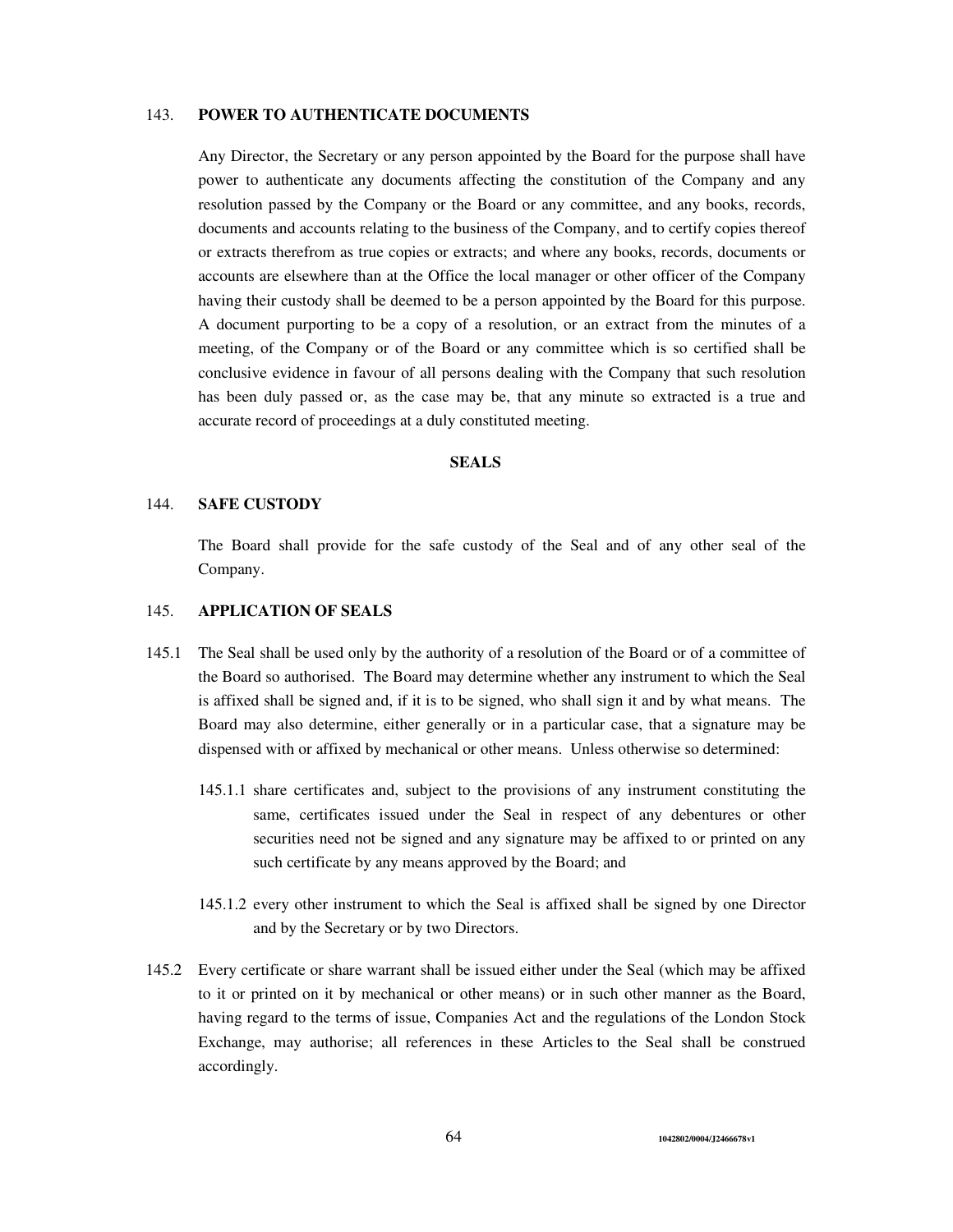## 146. **OFFICIAL SEAL FOR USE ABROAD**

Subject to the provisions of the Law, the Company may have an official seal for use in any place abroad.

## **THE SECRETARY**

### 147. **THE SECRETARY**

- 147.1 Subject to the provisions of the Law, the Board shall appoint a Secretary or Joint Secretaries and shall have power to appoint one or more persons to be an Assistant or Deputy Secretary at such remuneration and on such terms and conditions as it thinks fit and any such person so appointed may be removed by the Board.
- 147.2 Any provision of the Law or of these Articles requiring or authorising a thing to be done by or to a Director and the Secretary shall not be satisfied by its being done by or to the same person acting both as Director and as, or in place of, the Secretary.

## **DIVIDENDS AND OTHER PAYMENTS**

#### 148. **DECLARATION OF DIVIDENDS**

Subject to the provisions of the Law and of these Articles, the Company may by ordinary resolution declare dividends to be paid to members according to their respective rights and interests. However, no dividend shall exceed the amount recommended by the Board.

#### 149. **INTERIM DIVIDENDS**

Subject to the provisions of the Law, the Board may declare and pay such interim dividends (including any dividend payable at a fixed rate) as they may determine. If at any time the share capital of the Company is divided into different classes, the Board may pay such interim dividends on shares which rank after shares conferring preferential rights with regard to dividend as well as on shares conferring preferential rights, unless at the time of payment any preferential dividend is in arrear. Provided that the Board acts in good faith, it shall not incur any liability to the holders of shares conferring preferential rights for any loss that they may suffer by the lawful payment of any interim dividend on any shares ranking after those with preferential rights.

#### 150. **ENTITLEMENT TO DIVIDENDS AND WAIVER OF DIVIDENDS**

150.1 Except as otherwise provided by the rights attached to shares, all dividends shall be declared and paid according to the amounts paid up (otherwise than in advance of calls) on the shares on which the dividend is paid. Subject as aforesaid, all dividends shall be apportioned and paid proportionately to the amounts paid up on the shares during any portion or portions of the period in respect of which the dividend is paid, but if any share is issued on terms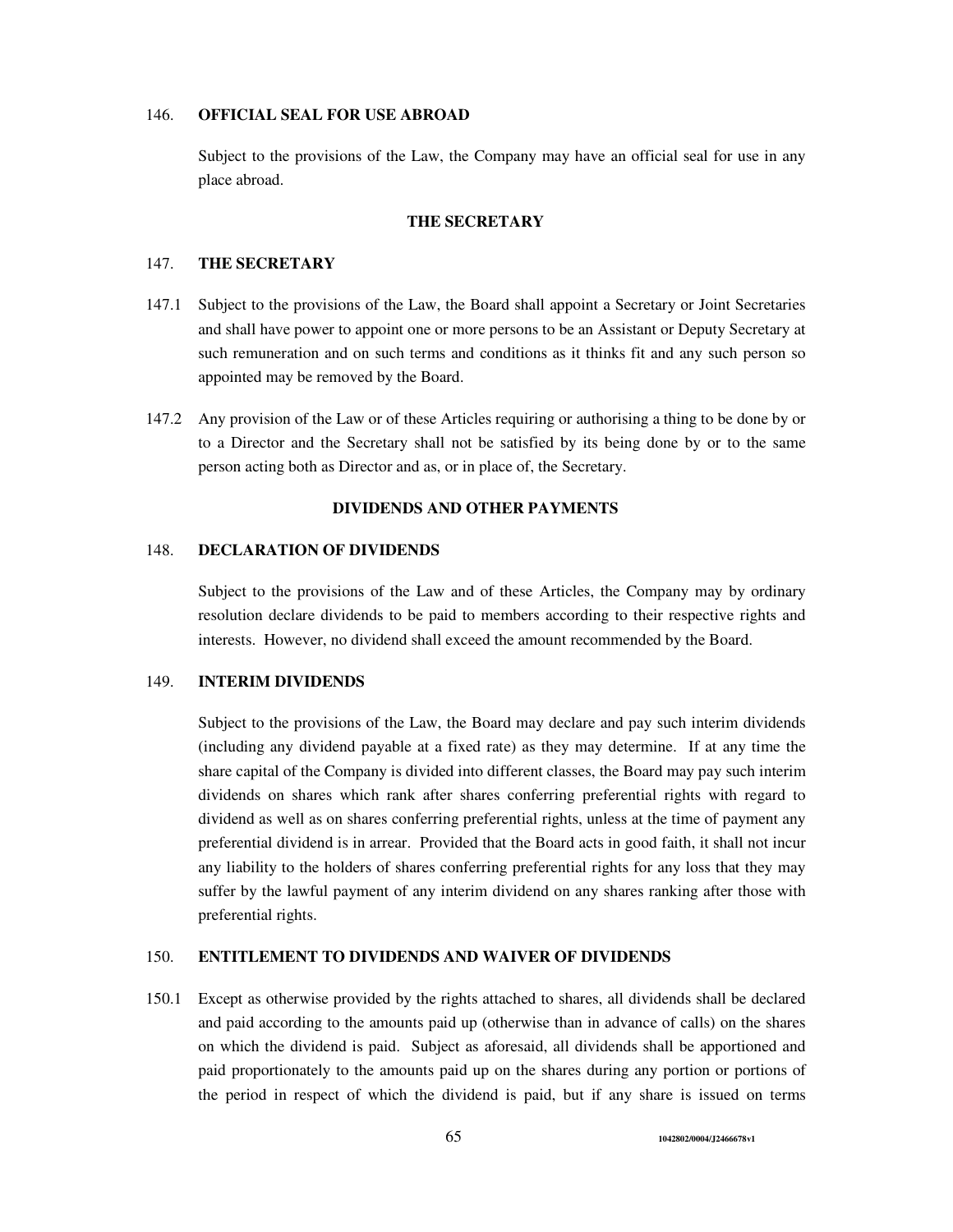providing that it shall rank for dividend as from a particular date, it shall rank for dividend accordingly.

150.2 The waiver, in whole or in part, of any dividend on any share by any document (whether or not under seal) shall be effective only if such document is signed by the holder (or the person entitled to the share in consequence of the death or bankruptcy of the holder) and delivered to the Company and to the extent that the same is accepted as such or acted upon by the Company.

# 151. **CALLS OR DEBTS MAY BE DEDUCTED FROM DIVIDENDS**

The Board may deduct from any dividend or other money payable to any person on or in respect of a share all such sums as may be due from him to the Company on account of calls or otherwise in relation to the shares of the Company.

#### 152. **DISTRIBUTION IN SPECIE**

The Board may, with the authority of an ordinary resolution of the Company, direct that payment of any dividend declared may be satisfied wholly or partly by the distribution of assets, and in particular of paid up shares or debentures of any other body corporate, or in any one or more of such ways. Where any difficulty arises in regard to such distribution, the Board may settle it as it thinks fit. In particular, the Board may:

- 152.1.1 issue fractional certificates (or ignore fractions);
- 152.1.2 fix the value for distribution of such assets or any part thereof and determine that cash payments may be made to any members on the footing of the value so fixed, in order to adjust the rights of members;
- 152.1.3 vest any such assets in trustees on trust for the persons entitled to the dividend; and
- 152.1.4 may determine that cash shall be paid to any overseas holder upon the footing of the value so fixed.

#### 153. **DIVIDENDS NOT TO BEAR INTEREST**

Unless otherwise provided by the rights attached to the share, no dividend or other moneys payable by the Company or in respect of a share shall bear interest as against the Company.

# 154. **METHOD OF PAYMENT**

154.1 The Company may pay any dividend, interest or other sum payable in respect of a share in cash or by direct debit, bank transfer, cheque, dividend warrant, or money order or by any other method (including by electronic media) as the Board may consider appropriate and may send the same by post or other delivery service (or by such other means offered by the Company as the member or persons entitled to it may agree in writing) to the registered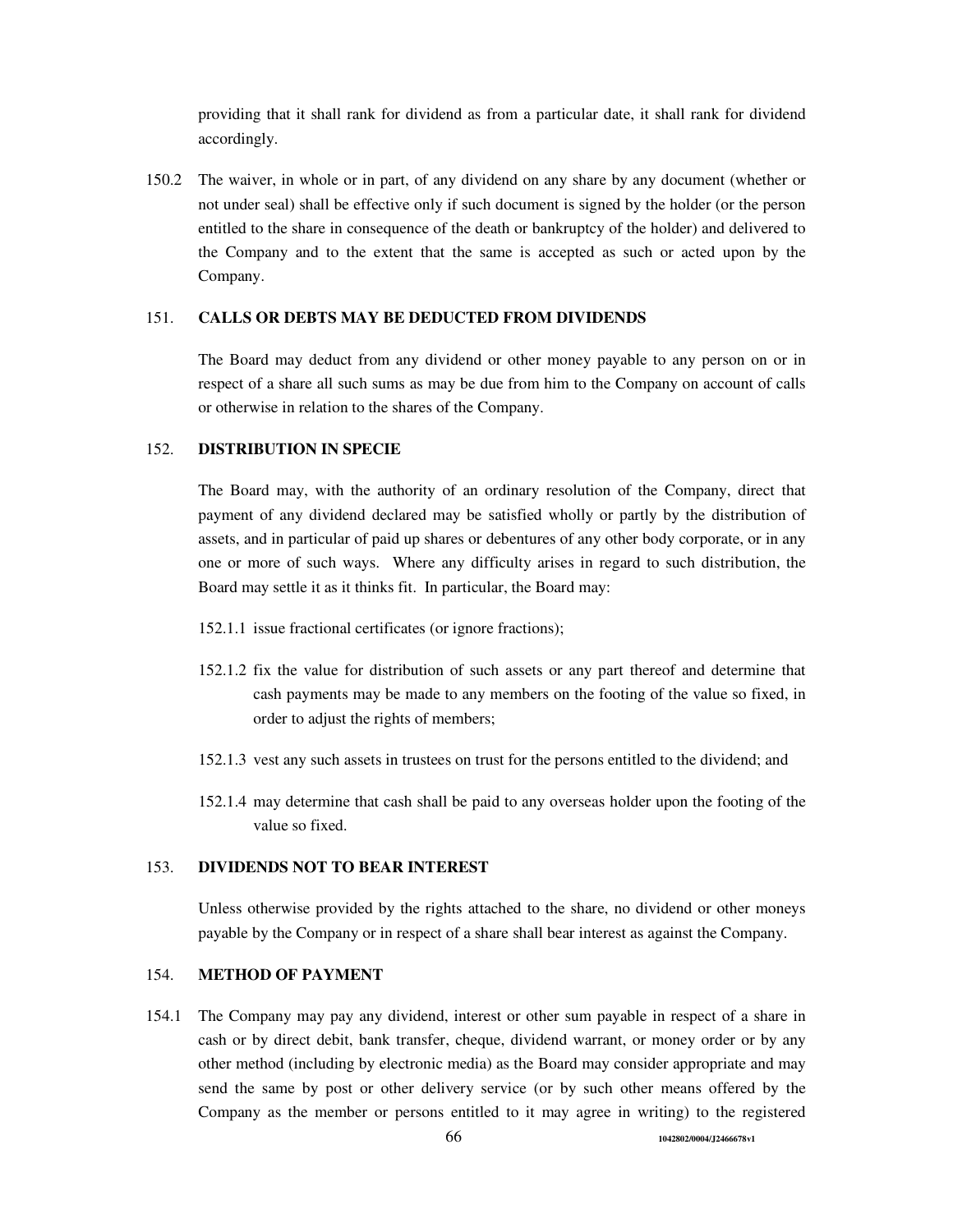address (or in the case of a Depositary, subject to the approval of the Board, such persons and addresses as the Depositary may require) of the member or person entitled to it (or, if two or more persons are holders of the share or are jointly entitled to it by reason of the death or bankruptcy of the member or otherwise by operation of law, to the registered address of such of those persons as is first named in the Register) or to such person and such address as such member or person or persons may direct in writing.

- 154.2 Every cheque, warrant, order or other form of payment is sent at the risk of the person entitled to the money represented by it, shall (where relevant) be crossed in accordance with the Cheques Act 1992 of the United Kingdom and shall be made payable to the person or persons entitled, or to such other person as the person or persons entitled may direct in writing. Payment of the cheque, warrant, order or other form of payment shall be a good discharge to the Company. If any such cheque, warrant, order or other form of payment has or shall be alleged to have been lost, stolen or destroyed, the Board may, at the request of the person entitled thereto, issue a replacement cheque or warrant or order or make payment in some other form, subject to compliance with such conditions as to evidence and indemnity and the payment of out of pocket expenses of the Company in connection with the request as the Board may think fit.
- 154.3 Any joint holder or other person jointly entitled to a share may give an effective receipt for any dividend or other moneys payable in respect of such share.
- 154.4 The Board may, at its discretion, make provisions to enable a Depositary and/or any member as the Board shall from time to time determine to receive duly declared dividends in a currency or currencies other than sterling. For the purposes of the calculation of the amount receivable in respect of any dividend, the rate of exchange to be used to determine the foreign currency equivalent of any sum payable as a dividend shall be such rate or rates and the payment thereof shall be on such terms and conditions as the Board may in its absolute discretion determine.

### 155. **UNCASHED DIVIDENDS**

If cheques, warrants or orders for dividends or other sums payable in respect of a share sent by the Company to the person entitled thereto are returned to the Company or left uncashed on two consecutive occasions or, following one occasion, reasonable enquiries have failed to establish any new address to be used for the purpose, the Company shall not be obliged to send any dividends or other moneys payable in respect of that share due to that person until he notifies the Company of an address to be used for the purpose. If any such cheque, warrant or order has or shall be alleged to have been lost, stolen or destroyed, the Directors may, on request of the person entitled to it, issue a replacement cheque, warrant or order subject to compliance with such conditions as to evidence and indemnity and the payment of out of pocket expenses of the Company in connection with the request as the Directors may think fit.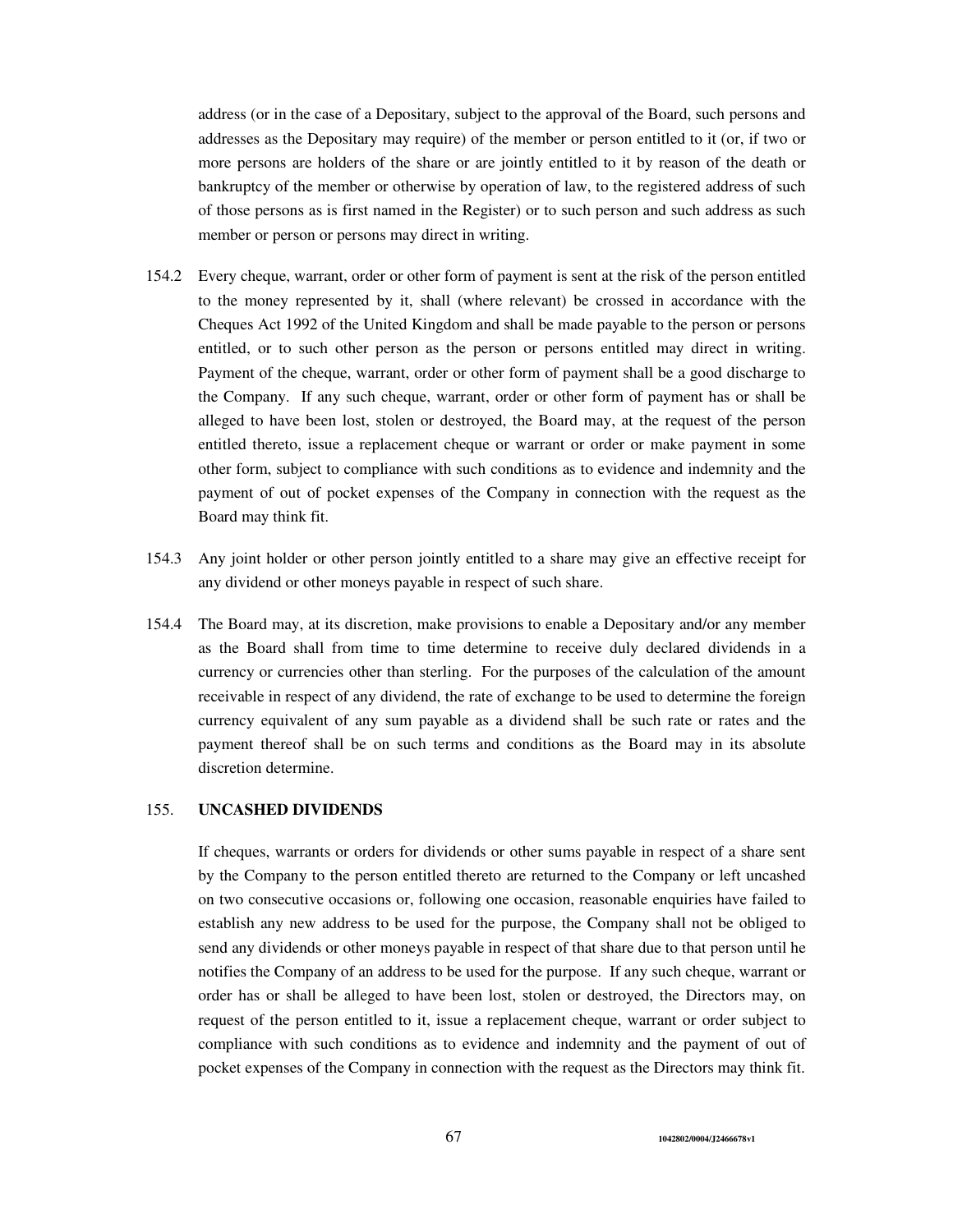## 156. **UNCLAIMED AND RETENTION OF DIVIDENDS**

- 156.1 All dividends, interest or other sum payable and unclaimed for 12 months after having become payable may be invested or otherwise made use of by the Board for the benefit of the Company until claimed and the Company shall not be constituted a trustee in respect thereof. All dividends unclaimed for a period of 10 years after having been declared or become due for payment shall (if the Board so resolves) be forfeited and shall cease to remain owing by the Company.
- 156.2 The Directors may retain the dividends payable upon shares in respect of which any person is under the provisions as to the transmission of shares contained in these Articles entitled to become a member, or which any person is under those provisions entitled to transfer, until that person shall become a member in respect of those shares or shall transfer them.
- 156.3 The Directors may retain any dividends or other moneys payable on or in respect of a share on which the Company has a lien, and may apply them in or towards satisfaction of the debts, liabilities or engagements in respect of which the lien exists.

# 157. **PAYMENT OF SCRIP DIVIDENDS**

The Board may, with the prior authority of an ordinary resolution of the Company and subject to such terms and conditions as the Board may determine, offer to any holders of ordinary shares the right to elect to receive ordinary shares, credited as fully paid, instead of the whole (or some part, to be determined by the Board) of any dividend specified by the ordinary resolution. The following provisions shall apply:

- 157.1.1 the said resolution may specify a particular dividend, or may specify all or any dividends declared within a specified period or periods;
- 157.1.2 the entitlement of each holder of ordinary shares to new ordinary shares shall be such that the relevant value of the entitlement shall be as nearly as possible equal to (but not greater than) the cash amount (disregarding any tax credit) of the dividend that such holder would have received by way of dividend. For this purpose "relevant value" shall be calculated by reference to the average of the middle market quotations for the ordinary shares on the London Stock Exchange, as derived from the Daily Official List, for the day on which the ordinary shares are first quoted "ex" the relevant dividend and the four subsequent dealing days, or in such other manner as the Board may determine on such basis as it considers to be fair and reasonable. A certificate or report by the Auditors as to the amount of the relevant value in respect of any dividend shall be conclusive evidence of that amount;
- 157.1.3 the Board may make such provisions as it thinks fit for any fractional entitlements including provisions whereby, in whole or in part, the benefit thereof accrues to the Company and/or under which fractional entitlements are accrued and/or retained and

68 **1042802/0004/J2466678v1**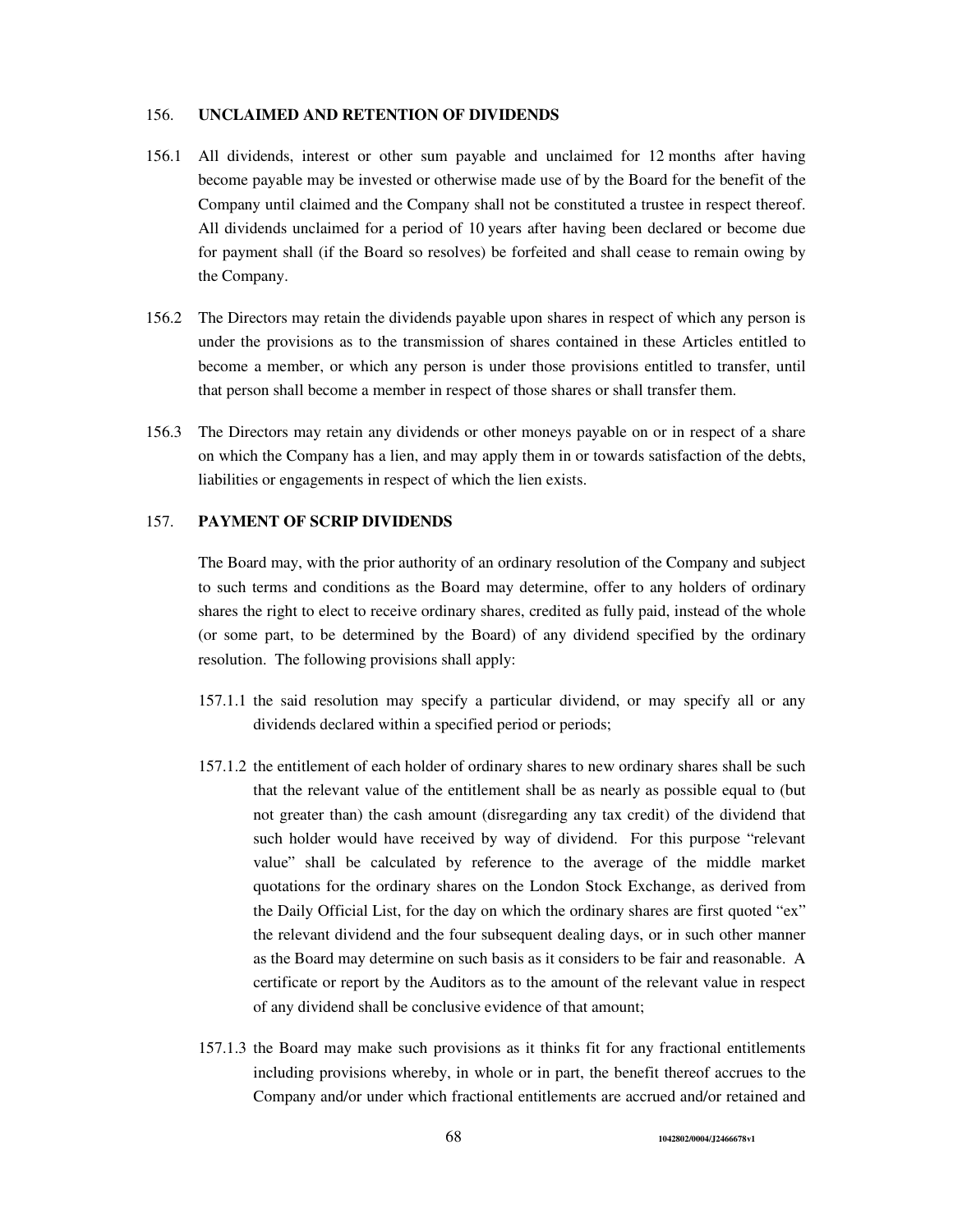in each case accumulated on behalf of any member and such accruals or retentions are applied to the allotment by way of bonus to or cash subscription on behalf of such member of fully paid ordinary shares and/or provisions whereby cash payments may be made to members in respect of their fractional entitlements;

- 157.1.4 the Board shall, after determining the basis of allotment, notify the holders of ordinary shares in writing of the right of election offered to them, and specify the procedure to be followed (which for the avoidance of doubt, may include an election by means of a Relevant System) and place at which, and the latest time by which, elections must be lodged in order to be effective;
- 157.1.5 the Board may exclude from any offer any holders of ordinary shares or any ordinary shares held by a Depositary or any ordinary shares on which dividends are payable in foreign currency where the Board considers that the making of the offer to them or in respect of such shares would or might involve the contravention of the laws of any territory or that for any other reason the offer should not be made to them or in respect of such shares;
- 157.1.6 the Board may establish or vary from time to time a procedure for election mandates (until they notify the Company that such mandate is revoked) in respect of future rights of election and may determine that every duly effected election in respect of any ordinary shares shall be binding on every successor in title to the holder thereof and the Directors may include in the procedure the right to make and revoke such election by means of a Relevant System;
- 157.1.7 the dividend (or that part of the dividend in respect of which a right of election has been offered) shall not be payable on ordinary shares in respect of which an election has been duly made ("the elected ordinary shares") and instead additional ordinary shares shall be allotted to the holders of the elected ordinary shares on the basis of allotment determined as aforesaid. A Board resolution capitalising any part of such reserve or fund or profits shall have the same effect as if such capitalisation had been declared by ordinary resolution of the Company in accordance with Article 159 and in relation to any such capitalisation the Board may exercise all the powers conferred on them by Article 159 without need of such ordinary resolution;
- 157.1.8 the additional ordinary shares so allotted shall rank *pari passu* in all respects with each other and with the fully paid ordinary shares in issue on the record date for the dividend in respect of which the right of election has been offered, except that they will not rank for any dividend or other distribution or other entitlement which has been declared, paid or made by reference to such record date;
- 157.1.9 the Board may terminate, suspend or amend any offer of the right to elect to receive ordinary shares in lieu of any cash dividend at any time and generally may implement any scrip dividend scheme on such terms and conditions as the Board may from time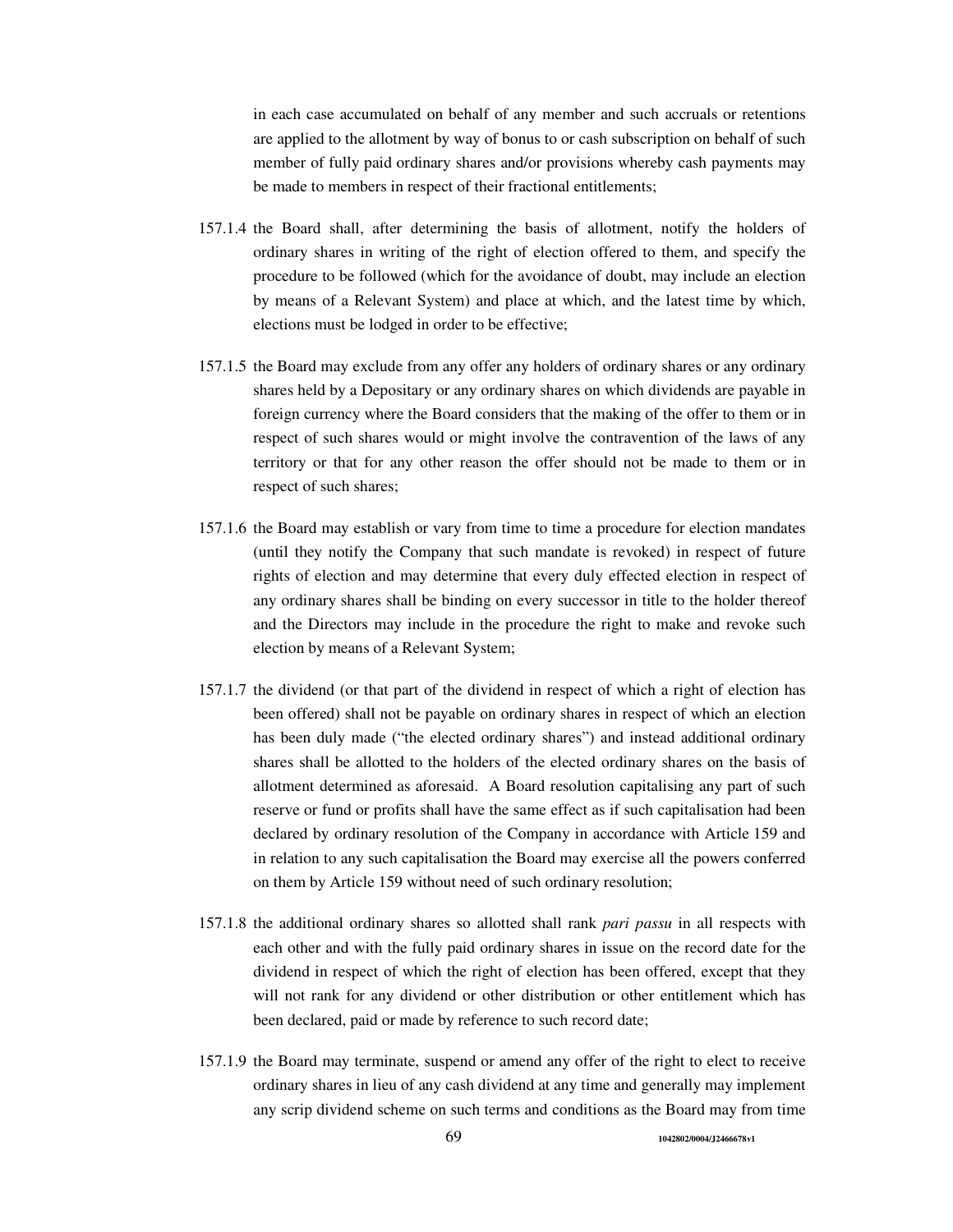to time determine and take such other action as the Board may deem necessary or desirable from time to time in respect of any such scheme; and

157.1.10unless the Directors otherwise determine, or unless the Regulations and/or the rules of the Relevant System concerned otherwise require the new Ordinary Share or shares which a shareholder has elected to receive instead of cash in respect of the whole (or some part) of the specified dividend declared in respect of his elected Ordinary Shares shall be in uncertificated form (in respect of the shareholder's elected Ordinary Shares which were in uncertificated form on the date of his election and in certificated form (in respect of the shareholder's elected Ordinary Shares which were in certificated form on the date of his election).

## 158. **RESERVES**

The Board may, before recommending any dividend (whether preferential or otherwise), carry to reserve out of the profits of the Company such sums as it thinks fit. All sums standing to reserve may be applied from time to time, at the discretion of the Board, for any purpose to which the profits of the Company may properly be applied, and pending such application may, at the like discretion, either be employed in the business of the Company or be invested in such investments as the Board thinks fit. The Board may divide the reserve into such special funds as it thinks fit, and may consolidate into one fund any special funds or any parts of any special funds into which the reserve may have been divided as it thinks fit. The Board may also, without placing the same to reserve, carry forward any profits which it may think prudent not to distribute.

#### 159. **CAPITALISATION OF RESERVES**

The Board may, with the authority of an ordinary resolution of the Company:

- 159.1.1 subject as provided in this Article, resolve to capitalise any undivided profits of the Company not required for paying any preferential dividend (whether or not they are available for distribution) or any sum standing to the credit of any reserve or fund of the Company which is available for distribution or standing to the credit of any capital account or other account or reserve of any nature to the extent the same may be used for such purpose;
- 159.1.2 appropriate the sum resolved to be capitalised to the holders of ordinary shares in proportion to the number of the shares (whether or not fully paid) held by them respectively which would entitle them to participate in a distribution of that sum if the shares were fully paid and the sum were then distributable and were distributed by way of dividend and apply such sum on their behalf either in or towards paying up the amounts, if any, for the time being unpaid on any shares held by them respectively, or in paying up in full unissued shares or debentures of the Company, and allot the shares or debentures credited as fully paid to those holders of ordinary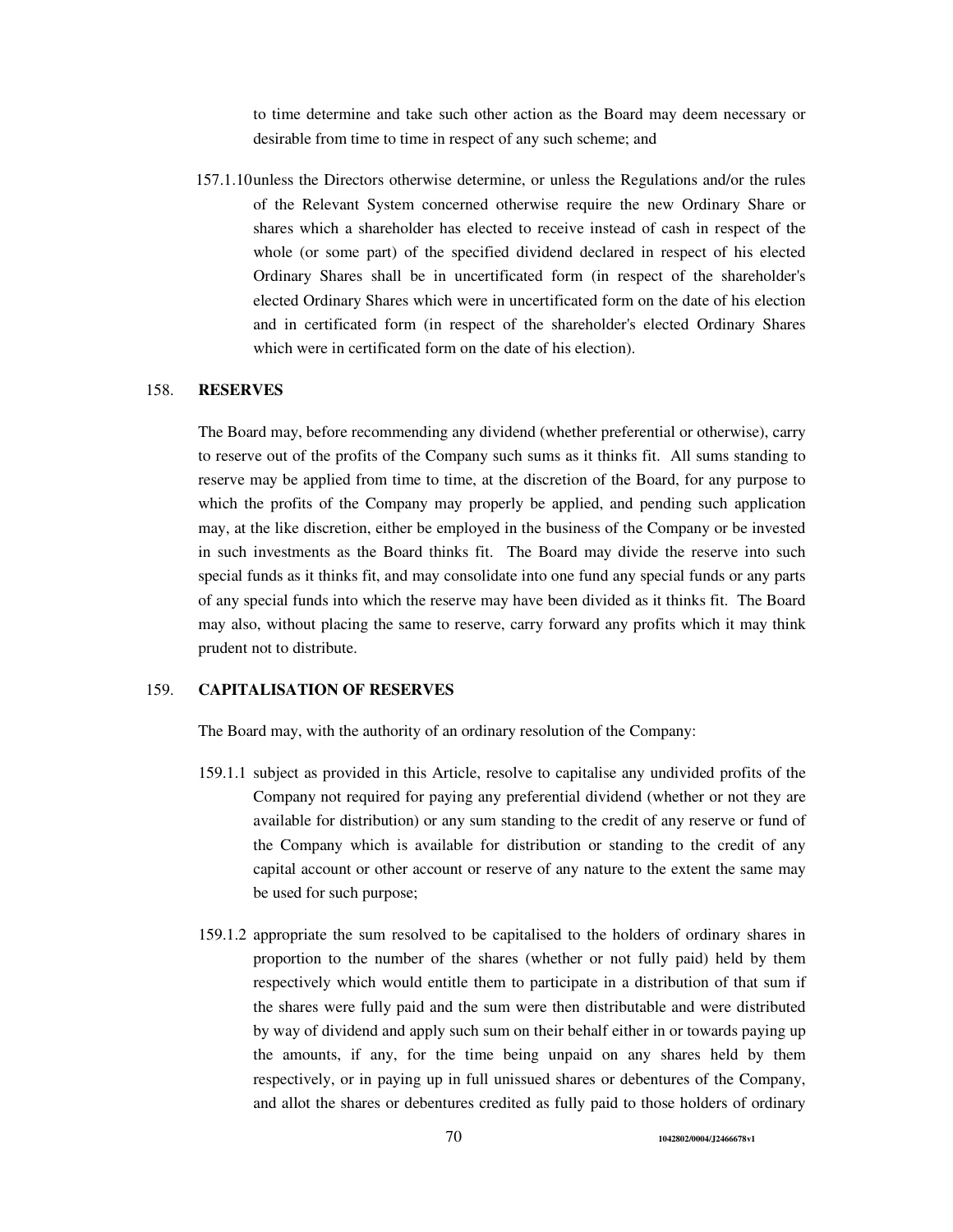shares or as they may direct, in those proportions, or partly in one way and partly in the other;

- 159.1.3 resolve that any shares so allotted to any member in respect of a holding by him of any partly paid shares shall, so long as such shares remain partly paid, rank for dividends only to the extent that such partly paid shares rank for dividends;
- 159.1.4 make such provision by the issue of fractional certificates (or by ignoring fractions or by accruing the benefit thereof to the Company rather than to the holders of Ordinary Shares concerned) or by payment in cash or otherwise as it thinks fit in the case of shares or debentures becoming distributable in fractions;
- 159.1.5 authorise any person to enter on behalf of all the holders of ordinary shares concerned into an agreement with the Company providing for either:
	- (a) the allotment to them respectively, credited as fully paid up, of any shares or debentures to which they may be entitled on such capitalisation; or
	- (b) the payment up by the Company on behalf of such holders by the application thereto of their respective proportions of the reserves or profits resolved to be capitalised, of the amounts or any part of the amounts remaining unpaid on their existing shares,

(any agreement made under such authority being effective and binding on all such holders); and

159.1.6 generally do all acts and things required to give effect to such resolution.

# 160. **RECORD DATES**

Notwithstanding any other provision of these Articles but without prejudice to the rights attached to any shares and subject always to the Law, the Company or the Board may by resolution specify any date (the "record date") as the date at the close of business (or such other time as the Board may determine) on which persons registered as the holders of shares or other securities shall be entitled to receipt of any dividend, distribution, interest, allotment, issue, notice, information, document or circular and such record date may be on or at any time before the date on which the same is paid, made, given or served or (in the case of any dividend, distribution, interest, allotment or issue) at any time after the same is recommended, resolved, declared or announced but without prejudice to the rights inter se in respect of the same of transferors and transferees of any such shares or other securities. No change in the register of such holders after the record date shall invalidate the same.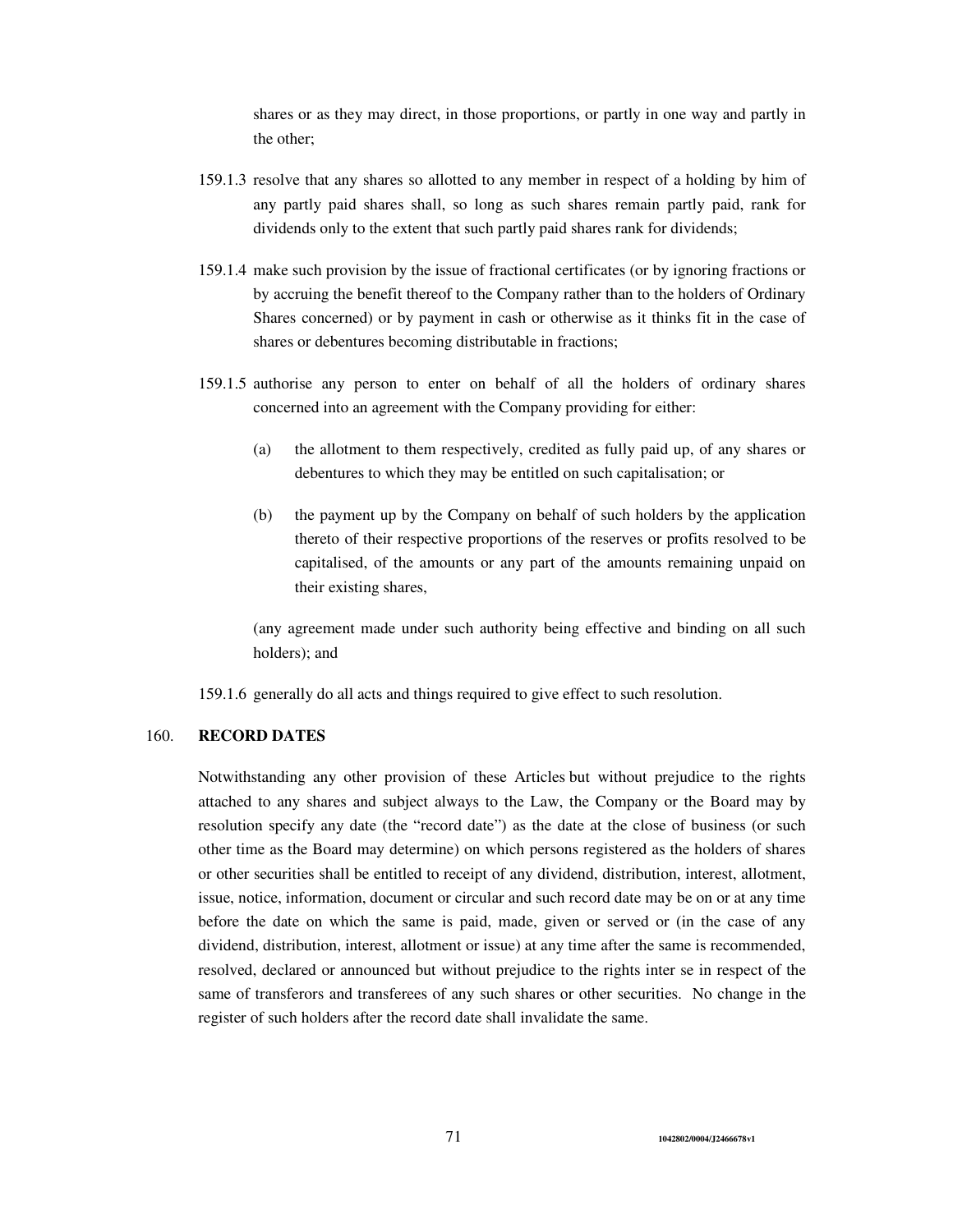#### **ACCOUNTS**

#### 161. **ACCOUNTING RECORDS**

The Board shall cause accounting records to be kept in accordance with the Law.

## 162. **INSPECTION OF RECORDS**

No member (other than a Director) shall have any right to inspect any accounting record or other document of the Company unless he is authorised to do so by statute, by order of the court, by the Board or by ordinary resolution of the Company.

## 163. **ACCOUNTS TO BE SENT TO MEMBERS**

A printed copy of the Directors' and Auditors' reports accompanied by printed copies of the annual accounts shall, not less than 21 clear days before the annual general meeting before which they are to be laid, be delivered or sent by post to every member and holder of debentures of the Company and to the Auditors and to every other person who is entitled to receive notice of general meetings. However, this Article shall not require a copy of those documents to be sent to any person who under the provisions of these Articles is not entitled to receive notices from the Company or of whose address the Company is unaware or to any holder of debentures of whose address the Company is unaware or to more than one of the joint holders of any shares or debentures. If all or any of the shares in or debentures of the Company are listed or dealt in on any stock exchange, there shall at the same time be forwarded to the secretary of that stock exchange such number of copies of each of those documents as the regulations of that stock exchange may require.

### **NOTICES**

#### 164. **NOTICES TO BE IN WRITING**

Any notice to be given to or by any person pursuant to these Articles shall be in writing, except that a notice convening a Board or Board committee meeting need not be in writing.

### 165. **SERVICE OF NOTICE ON MEMBERS**

165.1 The Company may give any notice or document (including a share certificate) to a member, either personally or by sending it by post or other delivery service in a prepaid envelope addressed to the member at his registered address in the United Kingdom or by leaving it at that address or by any other means authorised in writing by the member concerned. In the case of a member registered on a branch register outside the United Kingdom any such notice or document may be posted either in the United Kingdom or in the territory in which such branch register is maintained. In the case of a member who has notified the Company of an electronic address for service of notices or documents, the Company may serve notice on such member by sending such notice to such electronic address.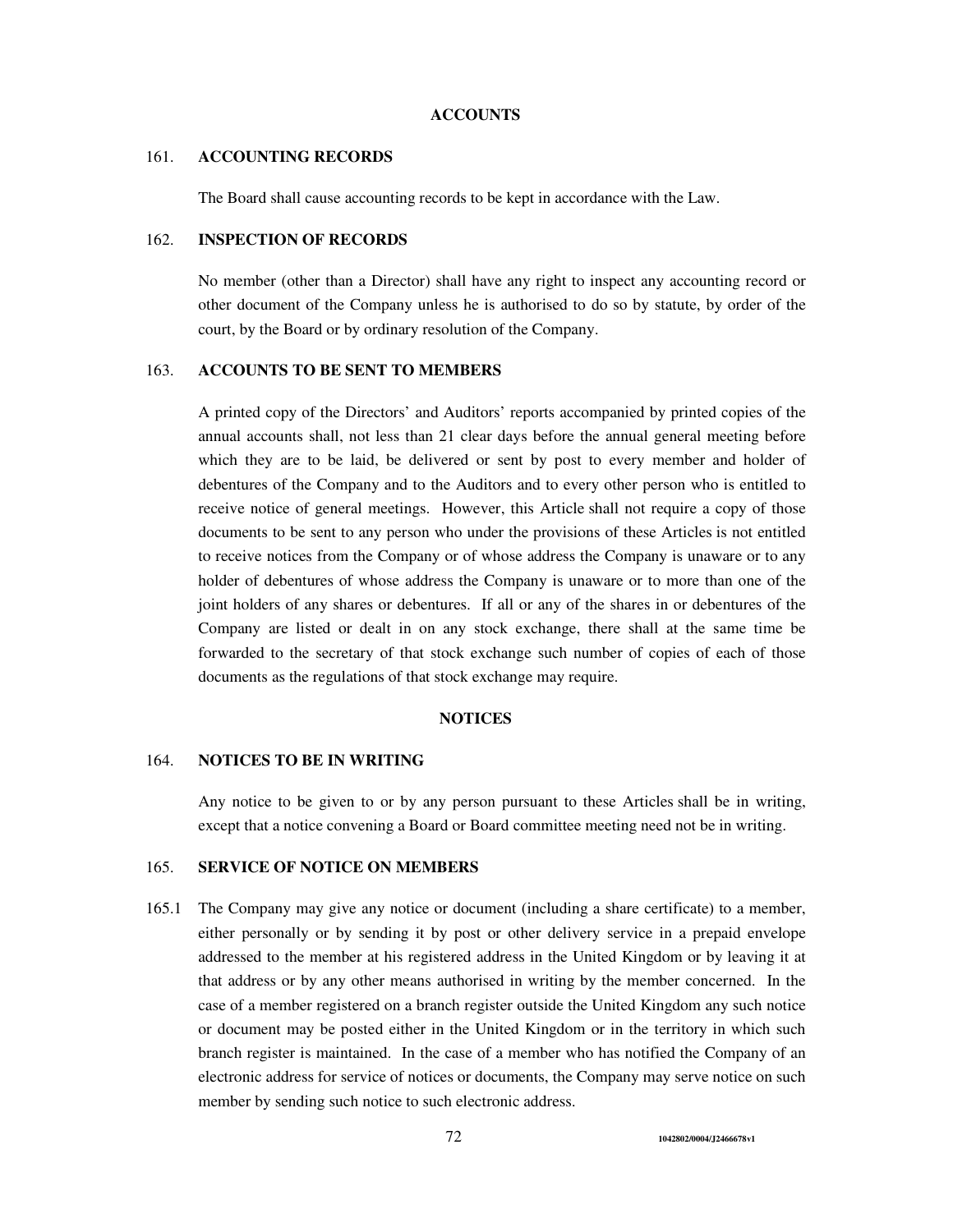- 165.2 In the case of joint holders of a share, all notices or documents shall be given to the joint holder whose name stands first in the Register in respect of the joint holding. Notice so given shall be sufficient notice to all the joint holders.
- 165.3 Where a member (or, in the case of joint holders, the person first named in the Register) has a registered address outside the United Kingdom but has notified the Company of an address within the United Kingdom at which notices or other documents may be given to him, he shall be entitled to have notices given to him at that address; but otherwise no such member shall be entitled to receive at his postal address any notice or document from the Company.
- 165.4 If on three consecutive occasions notices or other documents have been sent through the post to any member at his registered address or his address for the service of notices but have been returned undelivered, such member shall not thereafter be entitled to receive notices or other documents from the Company until he shall have communicated with the Company and supplied in writing a new registered address or address within the United Kingdom for the service of notices.
- 165.5 The Company shall be entitled to send notices

## 166. **NOTICE IN CASE OF DEATH, BANKRUPTCY OR MENTAL DISORDER**

The Company may give notice to the person entitled to a share in consequence of the death or bankruptcy of a member or otherwise by operation of law, by sending or delivering it in any manner authorised by these Articles for the giving of notice to a member, addressed to that person by name, or by the title of representative of the deceased or trustee of the bankrupt or representative by operation of law or by any like description, at the address (if any) within the United Kingdom supplied for the purpose by the person claiming to be so entitled. Until such an address has been so supplied, a notice may be given in any manner in which it might have been given if the death or bankruptcy or operation of law had not occurred.

## 167. **EVIDENCE OF SERVICE**

167.1 Any notice, certificate or other document, addressed to a member at his registered address or address for service in the United Kingdom shall, if sent by post, be deemed to have been served or delivered on the day after the day when it was put in the post (or, where second-class mail is employed, on the second day after the day when it was put in the post). Proof that an envelope containing the notice or document was properly addressed and put into the post as a prepaid letter shall be conclusive evidence that the notice was given. Any notice, certificate or other document not sent by post but delivered or left at a registered address or address for service in the United Kingdom shall be deemed to have been served or delivered on the day on which it was so delivered or left. Any notice, certificate or other document if sent electronically (properly addressed and dispatched to the member's electronic address last notified in writing), shall be deemed to have been served or delivered at the time the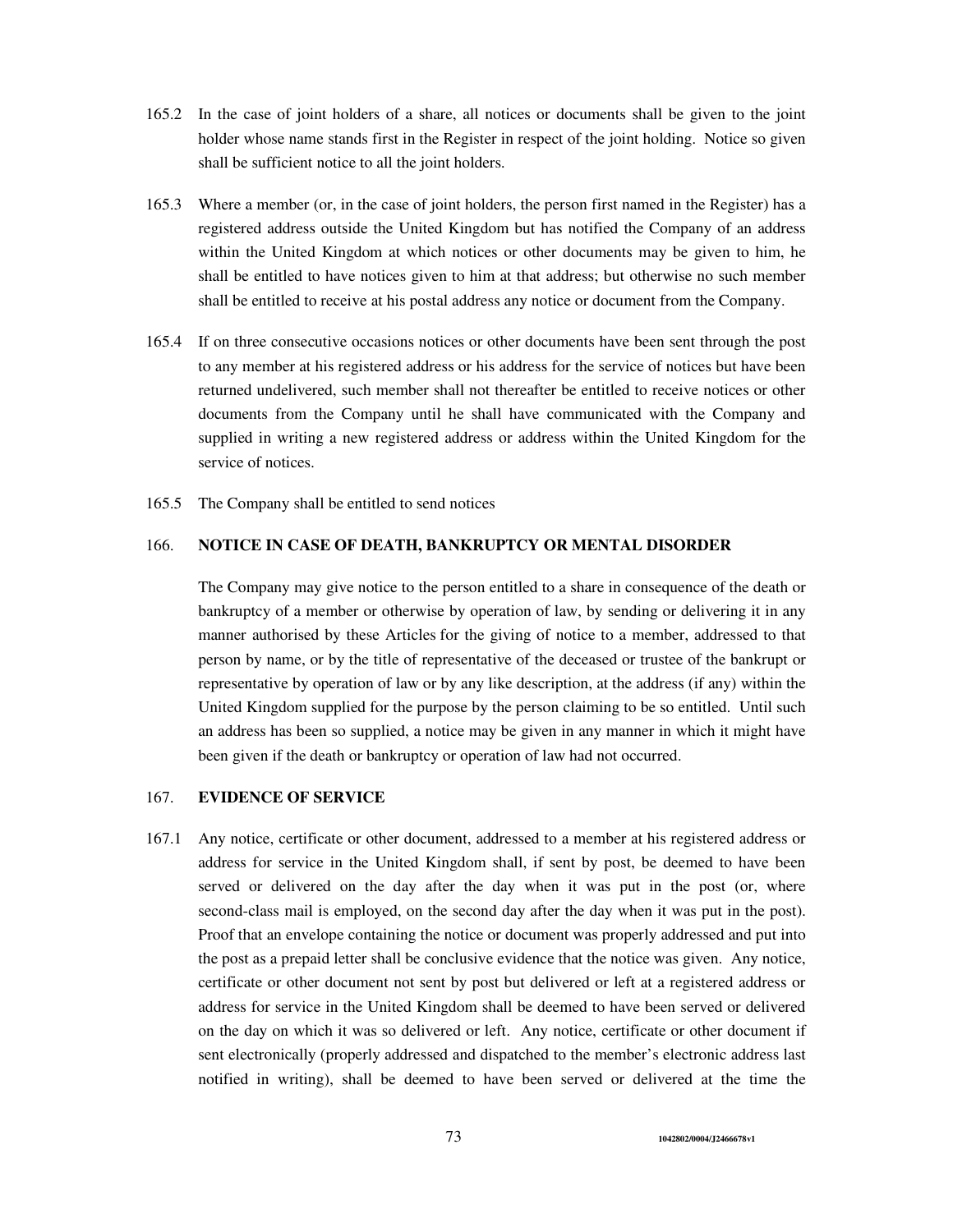electronic notice leaves the information system of the Company or the information system of any other person sending the notice on the Company's behalf (as the case may be).

167.2 Any member present, either personally or by proxy, at any general meeting of the Company or of the holders of any class of share in the Company shall for all purposes be deemed to have received due notice of that meeting, and of the purposes for which the meeting was called.

## 168. **NOTICE BINDING ON TRANSFEREES**

Every person who, by operation of law, transfers or by any other means becomes entitled to a share shall be bound by any notice in respect of that share which, before his name is entered in the Register, has been duly given to a person from whom he derives his title.

## 169. **NOTICE BY ADVERTISEMENT**

Any notice to be given by the Company to the members or any of them, and not otherwise provided for by these Articles, shall be sufficiently given if given by advertisement in at least one national newspaper published in the United Kingdom and, where the Company keeps an overseas branch register, in at least one daily newspaper published in the territory in which such register is maintained. Any notice given by advertisement shall be deemed to have been served at noon on the day on which the advertisement first appears.

#### 170. **SUSPENSION OF POSTAL SERVICES**

If at any time by reason of the suspension, interruption or curtailment of postal services or threat thereof within the United Kingdom the Company is or would be unable effectively to convene a general meeting by notices sent through the post, a general meeting may be convened by a notice advertised in at least one national newspaper published in the United Kingdom and, where the Company keeps an overseas branch register, in at least one daily newspaper published in the territory in which such register is maintained. Such notice shall be deemed to have been duly served on all members entitled thereto at noon on the day on which the first of such advertisements appears. In any such case the Company shall send confirmatory copies of the notice by post (or other permitted means of service) if, at least seven days prior to the meeting, the posting of notices to addresses throughout the United Kingdom again becomes practicable.

#### **WINDING UP**

## 171. **DIVISION OF ASSETS**

If the Company is wound up the Directors or the liquidator (as the case may be) may, with the sanction of a special resolution of the Company and any other sanction required by law, divide among the members in specie the whole or any part of the assets of the Company and may, for that purpose, value any assets and determine how the division shall be carried out as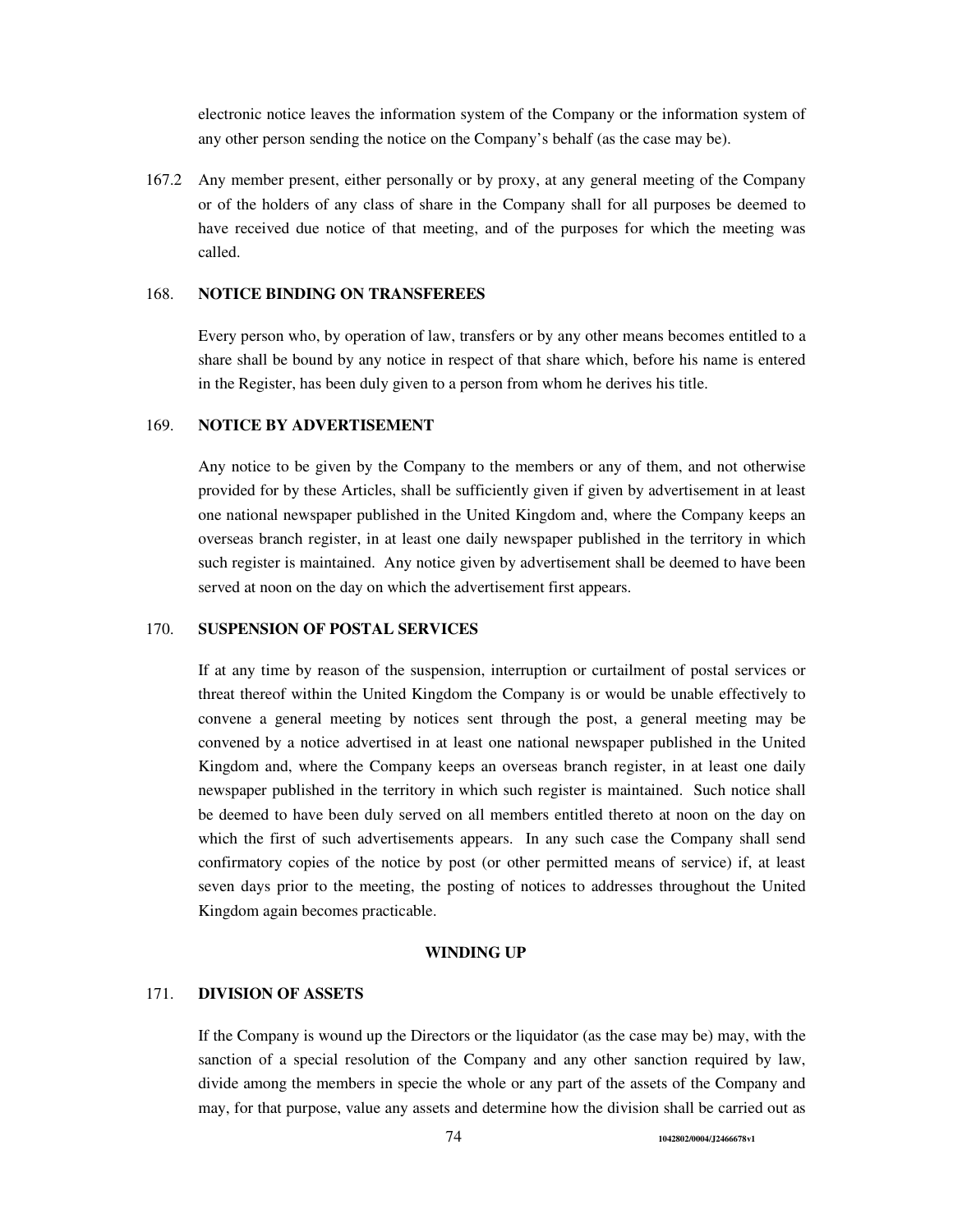between the members or different classes of members. Any such division may be otherwise than in accordance with the existing rights of the members, but if any division is resolved otherwise than in accordance with such rights, the members shall have the same right of dissent and consequential rights as if such resolution were a special resolution passed pursuant to section 110 Insolvency Act 1986 of the United Kingdom. The Directors or the liquidator may, with the like sanction, vest the whole or any part of the assets in trustees on such trusts for the benefit of the members as they/he with the like sanction shall determine, but no member shall be compelled to accept any assets on which there is a liability.

## **INDEMNITY**

## 172. **RIGHT TO INDEMNITY**

In so far as the Law allows, every present and former Director, alternate Director, Secretary or other officer of the Company shall be indemnified out of the assets of the Company against any costs, charges, losses, damages and liabilities incurred by him in the actual or purported execution or discharge of his duties or exercise of his powers or otherwise in relation thereto, including (without prejudice to the generality of the foregoing) any liability incurred in defending any proceedings (whether civil or criminal) which relate to anything done or omitted or alleged to have been done or omitted by him in any such capacity, and in which judgment is given in his favour or in which he is acquitted or in connection with any application under the Law in which relief is granted to him by any court of competent jurisdiction.

#### 173. **POWER TO INSURE**

Subject to the provisions of the Law, the Board may purchase and maintain insurance at the expense of the Company for the benefit of any person who is or was at any time a Director, alternate Director, Secretary or other officer or employee of the Company or of any other body corporate which is a subsidiary or subsidiary undertaking of the Company or in which the Company has an interest whether direct or indirect or who is or was at any time a trustee of any pension fund or employee benefits trust in which any employee of the Company or of any such other body corporate or subsidiary undertaking is or has been interested indemnifying such person against any liability which may attach to him or loss or expenditure which he may incur in relation to anything done or alleged to have been done or omitted to be done as a Director, alternate Director, Secretary, officer, employee or trustee.

### **WARRANTS TO SUBSCRIBE FOR SHARES**

## 174. **WARRANTS**

The Company may, subject to the provisions of the Law and of these Articles, issue warrants to subscribe for shares in the Company. Such warrants shall be issued upon such terms and subject to such conditions as may be resolved upon by the Board including, without prejudice